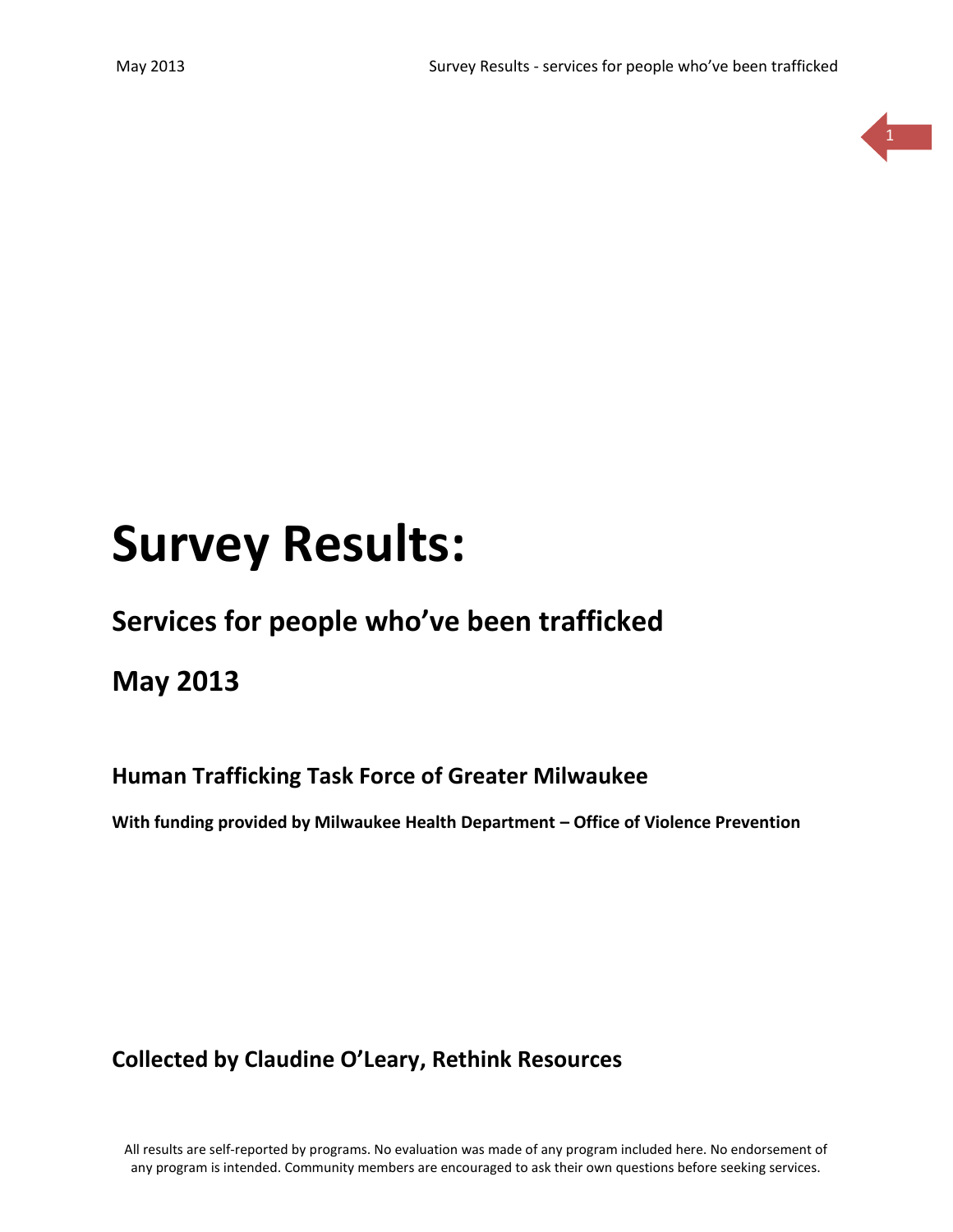#### **Summary**

In the summer of 2012, the Milwaukee County Human Trafficking Task Force (now Human Trafficking Task Force of Greater Milwaukee) decided to survey local organizations providing services for people who've been trafficked to better understand the landscape of existing resources. The survey was distributed multiple times to hundreds of organizations and individuals. Participants completed the survey online, by phone, in-person, or on paper. Fifty-two (52) programs responded in a 10 month period. The response shows that Milwaukee already has many programs ready to assist adults and children who've been trafficked. In addition, new programs have started since the survey was first distributed last summer and are included in this survey. More than half of the programs reported their own expertise on human trafficking to be basic, minimal or introductory level. Almost 80% of programs wanted more training. A little less than half of the programs currently screen for human trafficking but many acknowledged reports come out in other ways like social histories. Thirty-four (34) of the 52 programs reported working with at least 1 to over 20 people who've been trafficked in the past 12 months.

# **Acknowledgments**

Each member of the Human Trafficking Task Force of Greater Milwaukee contributed ideas for the survey and assisted in the distribution. The Service Provision Work Group especially assisted in each step from reviewing the data collection tool to the results. Sojourner Family Peace Center donated their Survey Monkey access. Claudine O'Leary took primary responsibility in developing key materials, distributing the survey, collecting the information and compiling this report. The Milwaukee Health Department Office of Violence Prevention provided key funding to sustain and complete this work.

#### **Definitions**

The survey used the legal definition of human trafficking from Wisconsin law. The definition was noted at the start of each survey. This meant all minors involved in commercial sex acts or sexual performance were considered to be trafficked. For adults, if those commercial sex acts or sexual performance was compelled through force, fraud or coercion, including controlling someone's drug addiction that was considered human trafficking. All forced labor, where violence, threats and lies were used, including impossibly high debts, was considered human trafficking.

# **Challenges during the process**

The online format was difficult for some, resulting in many false starts. Some people were unfamiliar with basic concepts about human trafficking, like labor trafficking or resources available to those who are trafficked here from other countries. While the survey was designed to collect information about programs that were consciously working with those who've been trafficked; many programs simply wanted to report what standard resources they were willing to offer any community member.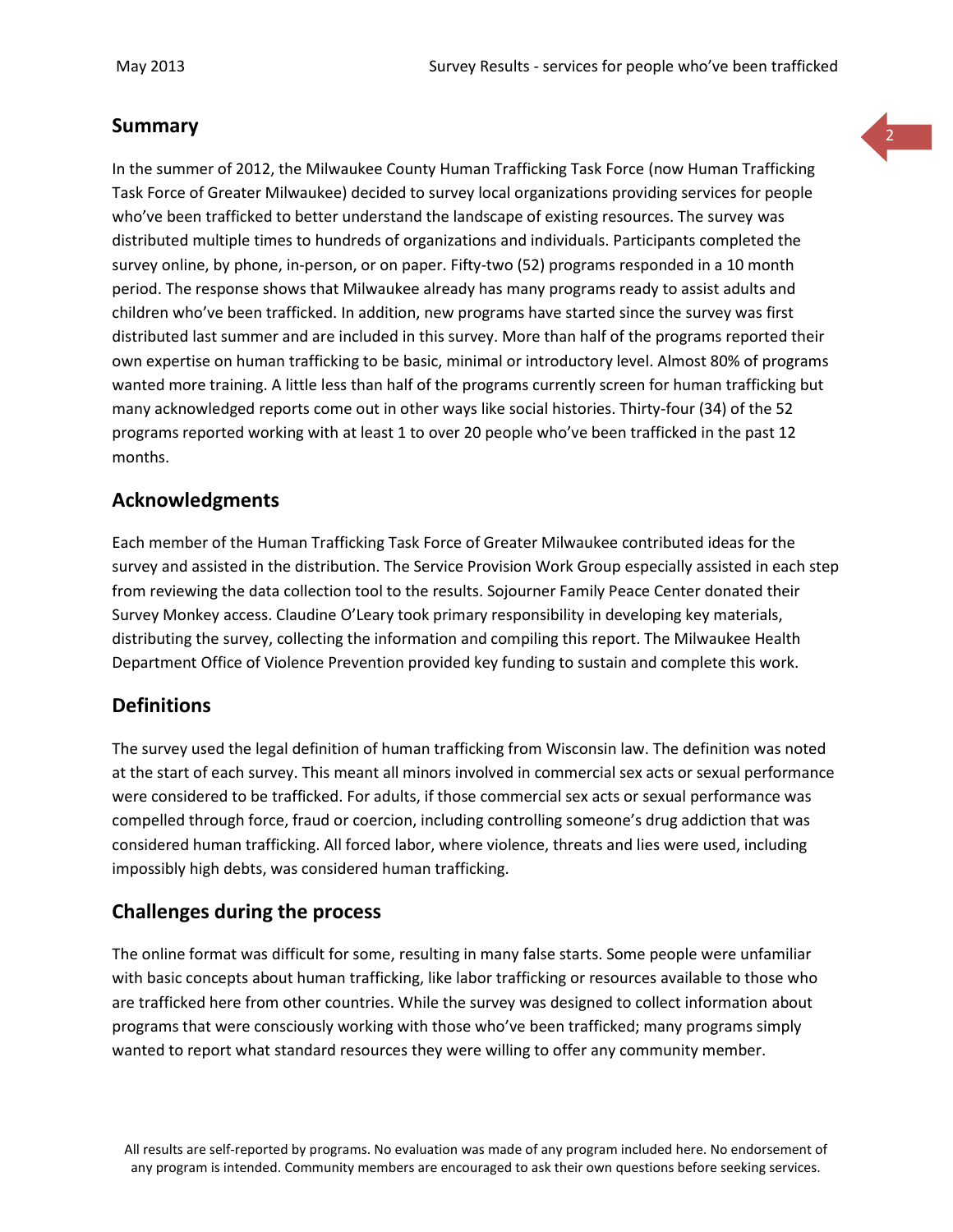In the future relying on in-person or phone interviews might elicit more complete information or answer questions in the moment. Using the same or revised survey tool might be a good way to find out basic information about programs that are or want to work with people who've been trafficked.

#### **Some limitations of these survey results**

It's not possible to determine the effectiveness of these programs from these survey results. It's unknown if these results accurately portray the majority of the programs or if this sample is representative of existing programs. Some programs that are known to work with people who've been trafficked did not respond to multiple requests to fill out a survey. A few programs did not fill out the entire survey or left significant portions incomplete and did not respond to several requests to fill out rest. It's likely that different staff members would fill out a survey differently from each other. It's possible that in reviewing these results that programs would want to change their responses.

Many helpful resources for those who've been trafficked are not in these results. Referring the Milwaukee Commission on Domestic Violence and Sexual Assault's guide *You Are Not Alone* and the Milwaukee Public School's *Parent's Guide to Community Resources* are both essential tools for anyone seeking to help youth and adults in finding assistance.



# **A few results to note**

The majority of programs reported their expertise on human trafficking to be at a beginner level; often using words like basic, minimal, or introductory. However some programs have significant expertise, especially within specific populations like culturally specific populations or age groups or service focus like street outreach or legal services.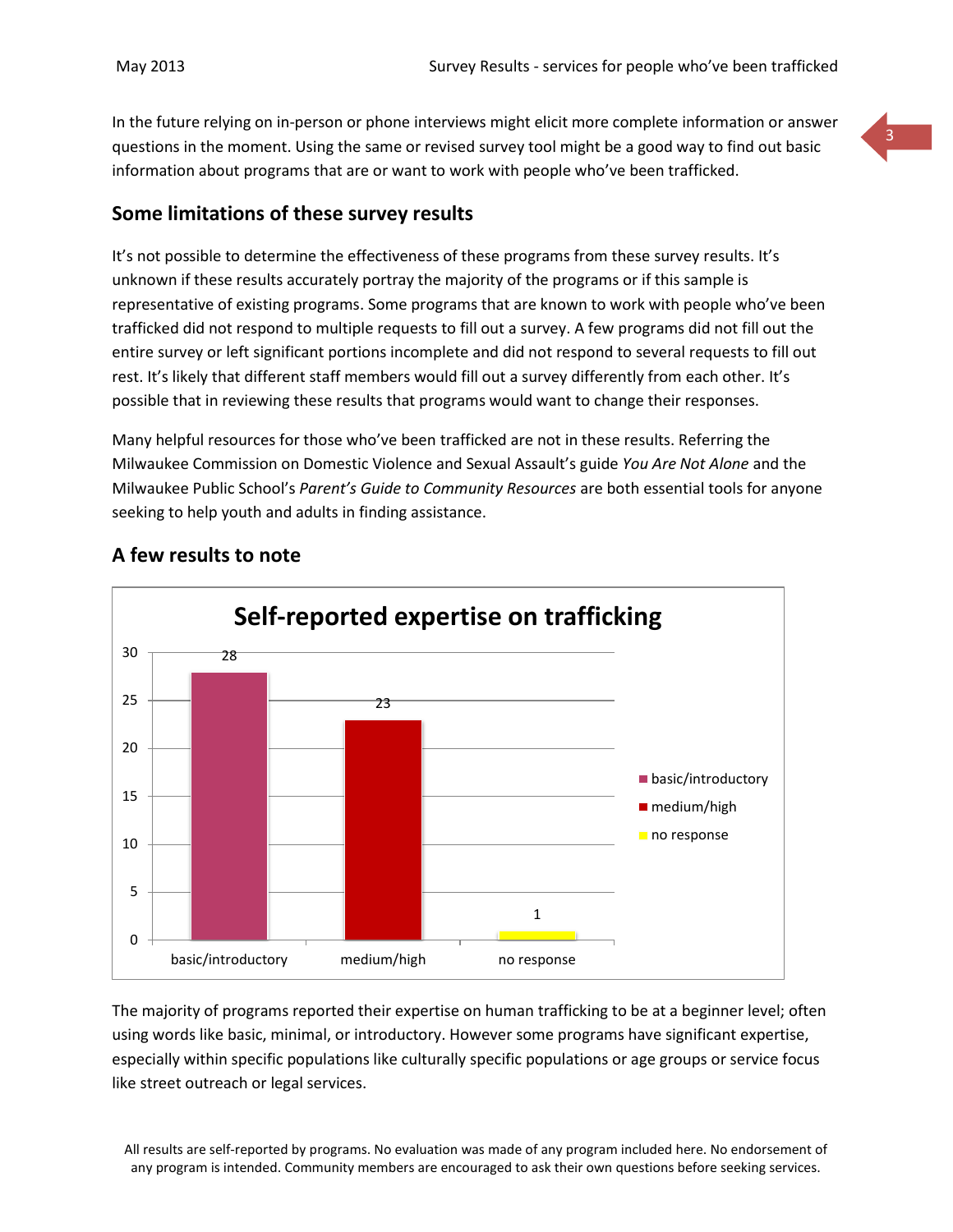

Almost half of the programs that responded do screen for human trafficking. Some of the other programs noted though that the information comes out in other ways or later in the process of working with clients.



Most programs wanted more training and actively sought out opportunities to improve their knowledge.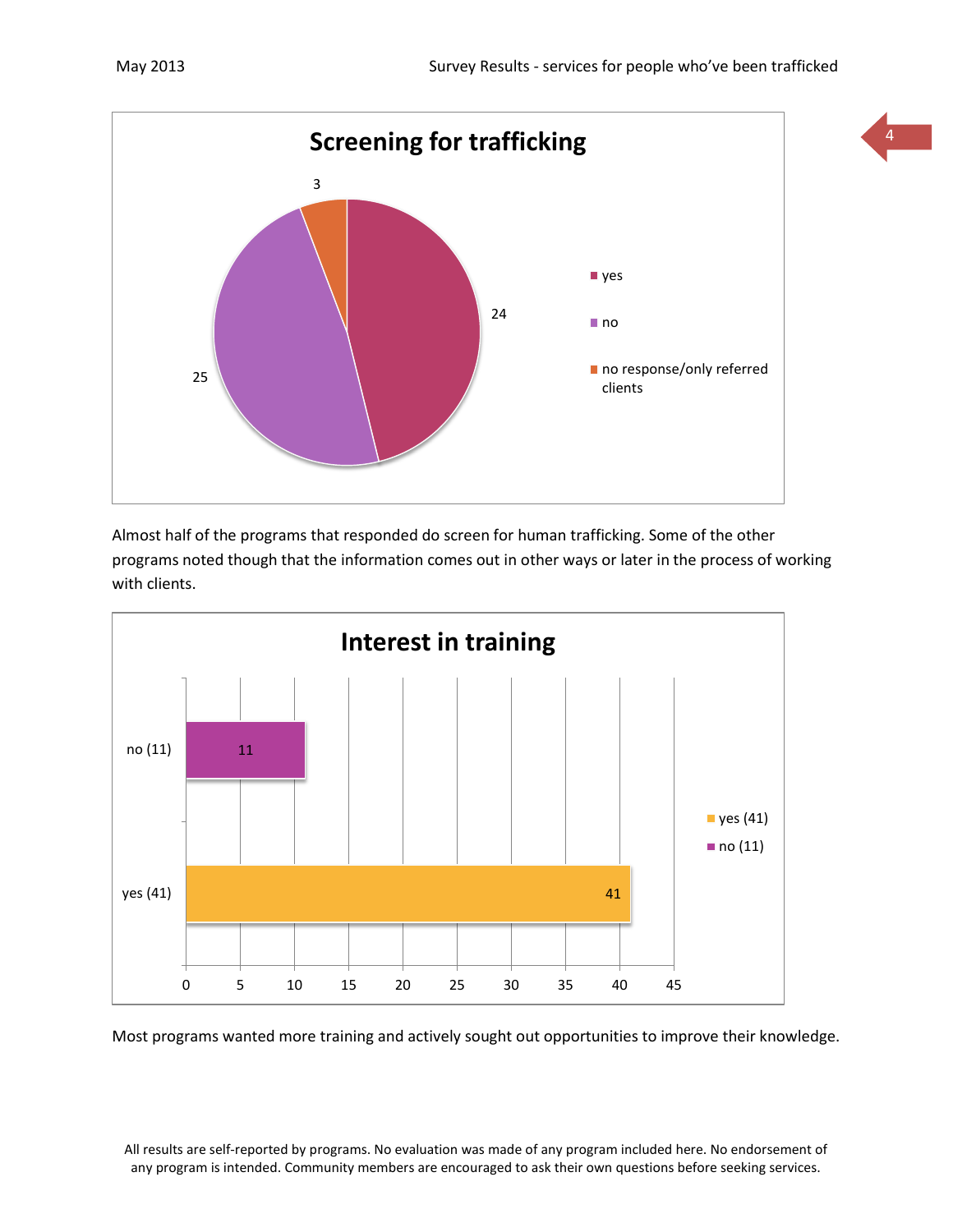

Programs varied in their focus on different age groups. Many programs served people of all ages. Opportunities in those programs would vary based on age and were sometimes dependent on one family member's participation in a core program. For example, shelter for a parent might mean activities for the child.



Significantly, 34 of the programs reported working with at least 1 to over 20 people who've been trafficked in the past 12 months.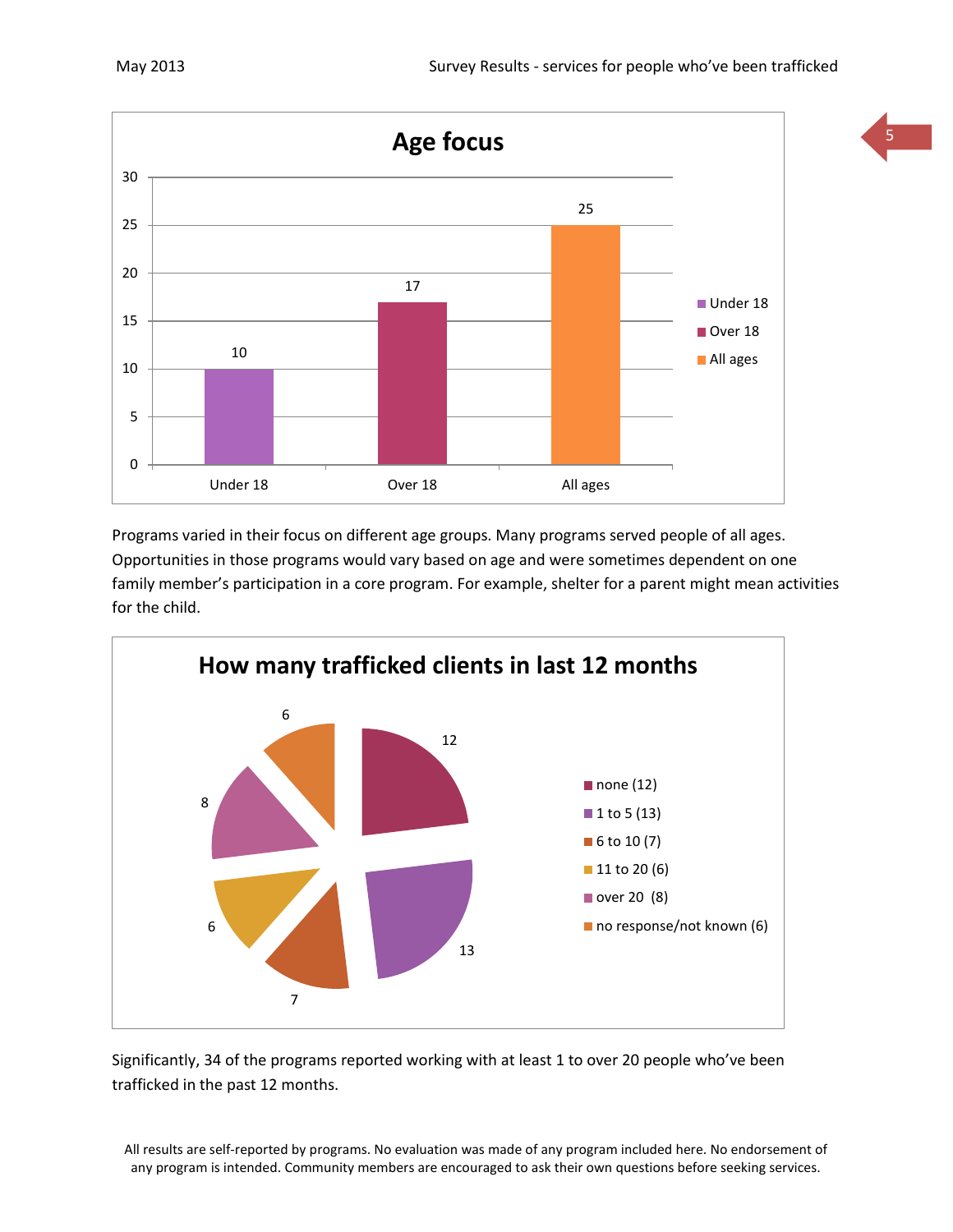On one more note, programs were asked to describe their cultural competency in working with communities of color and LGBT (lesbian, gay, bisexual and transgender) communities.

Cultural competence "is the ability of an individual to understand and respect values, attitudes, beliefs, and mores that differ across cultures, and to consider and respond appropriately to these differences in planning, implementing, and evaluating…programs and interventions." (American Association for Health Education) Many programs responded that they worked with great numbers of people of color but didn't explain how that translated to cultural competency or changes in programs to account for that knowledge. Fewer programs still answered the question on LGBT competency with confidence and clarity.

It's possible that survey respondents would have answered the question differently given the definition up front. It's important considering how research has determined that 20-40% of homeless youth are LGBT identified, which is one of the ways we know high numbers of trafficked youth are LGBT. Additionally both criminal justice data and community based research find a disproportionate number of trafficked people of all ages are from communities of color.

#### **Next steps**

All of the survey results of each program are included in this report back. After reviewing the results, Task Force members may have additional questions.

Please note that a few programs specifically stated they did not want to be listed in a resource guide or with the National Human Trafficking Resource Center's Hotline.

After some reflection and discussion, Task Force members might decide that the next step would be to determine the quality or effectiveness of the programs before disseminating the results. Or the Task Force might decide to let service users determine for themselves the value of each program and develop a user-friendly guide to distribute.

The existing survey tool or an adapted version might be a helpful way to ask basic questions about programs new to the Human Trafficking Task Force.

Hopefully these results will get our community closer to the goals of a more coordinated response, greater information sharing and knowing the resources committed to assisting survivors of human trafficking to build healthy lives free from violence.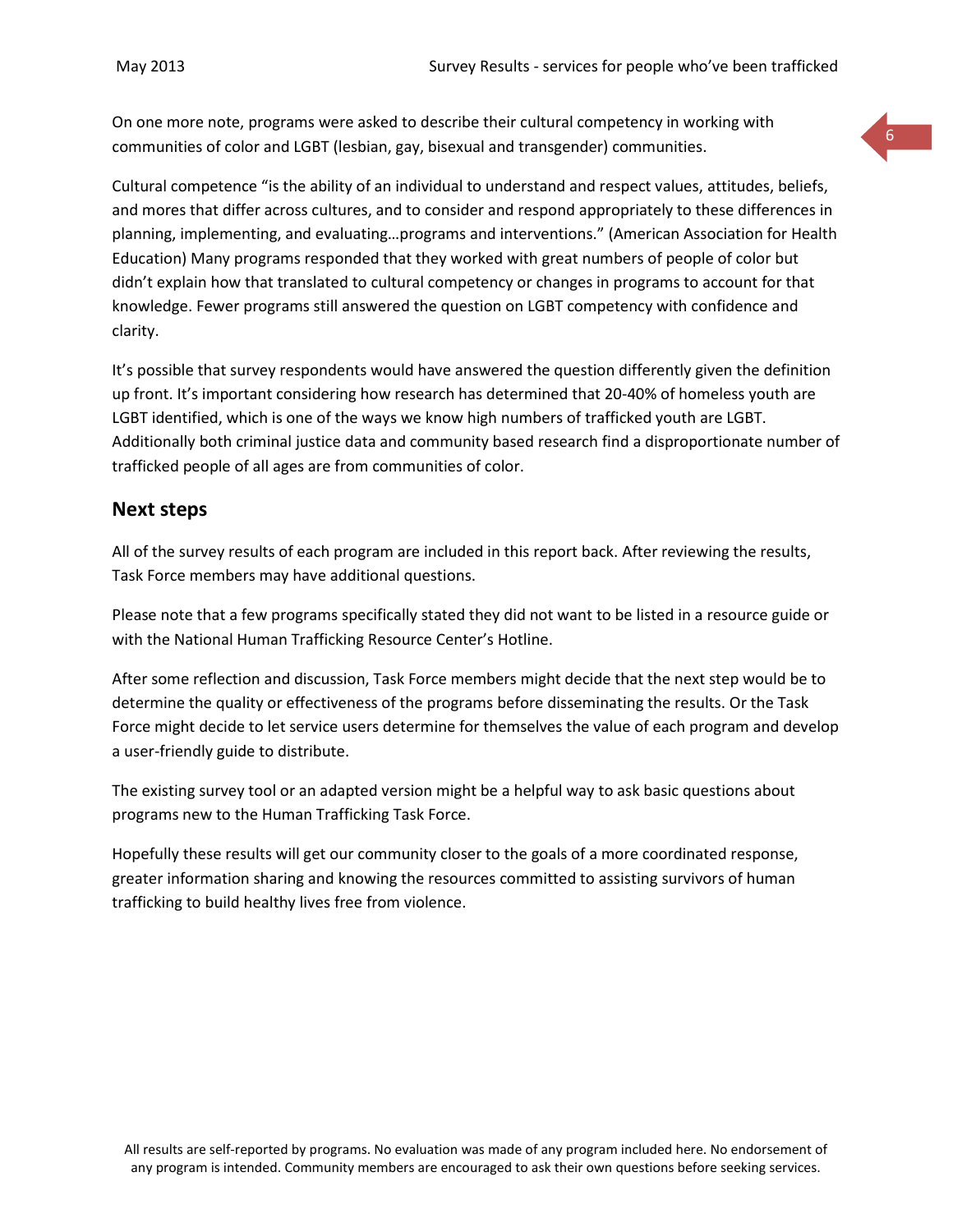# **What other words/terms do your staff or clients use to describe what the law defines as human trafficking?**



- Pimping, Managing, Exploiting
- Sex Trade
- Being vulnerable
- Control over a vulnerable person; emotional, verbal, psychological, sexual abuse
- Forced Prostitution
- labor trafficking, sex trafficking, mail order brides
- "Rings" RE: sex trafficking.
- Prostitution
- Too often, we hear the term "child prostitute" when referring to victims of minor sex trafficking. Whenever possible, we try to correct individuals when they incorrectly refer to child victims as prostitutes.
- forced, recruitment, transportation, transfer, harboring, fraud, deception
- peonage, slave labor, prostitution, crime victims, incest,
- Being forced to do something you don't want to do
- youth who are "working for someone" or an adult being made to "work for someone" etc.
- exploitation, isolation, survivor
- Sex offenders, victims, survivors
- forced sex work; women call it "sex slavery"
- Working, Dancing, Being "Down"
- Slavery, bondage, migrant labor, human smuggling
- slavery; pimped
- Forcing an individual to do something against their will, often times to meet a basic need.
- child abuse, sexual assault, sex trade
- sex trafficking
- none, actually was not aware of how inclusive the law is.
- survival sex
- exploitation
- Sometimes our girls use prostitution or survival sex to describe their experiences. Some describe what we define as human trafficking as their 'boyfriends' or their 'daddy's'.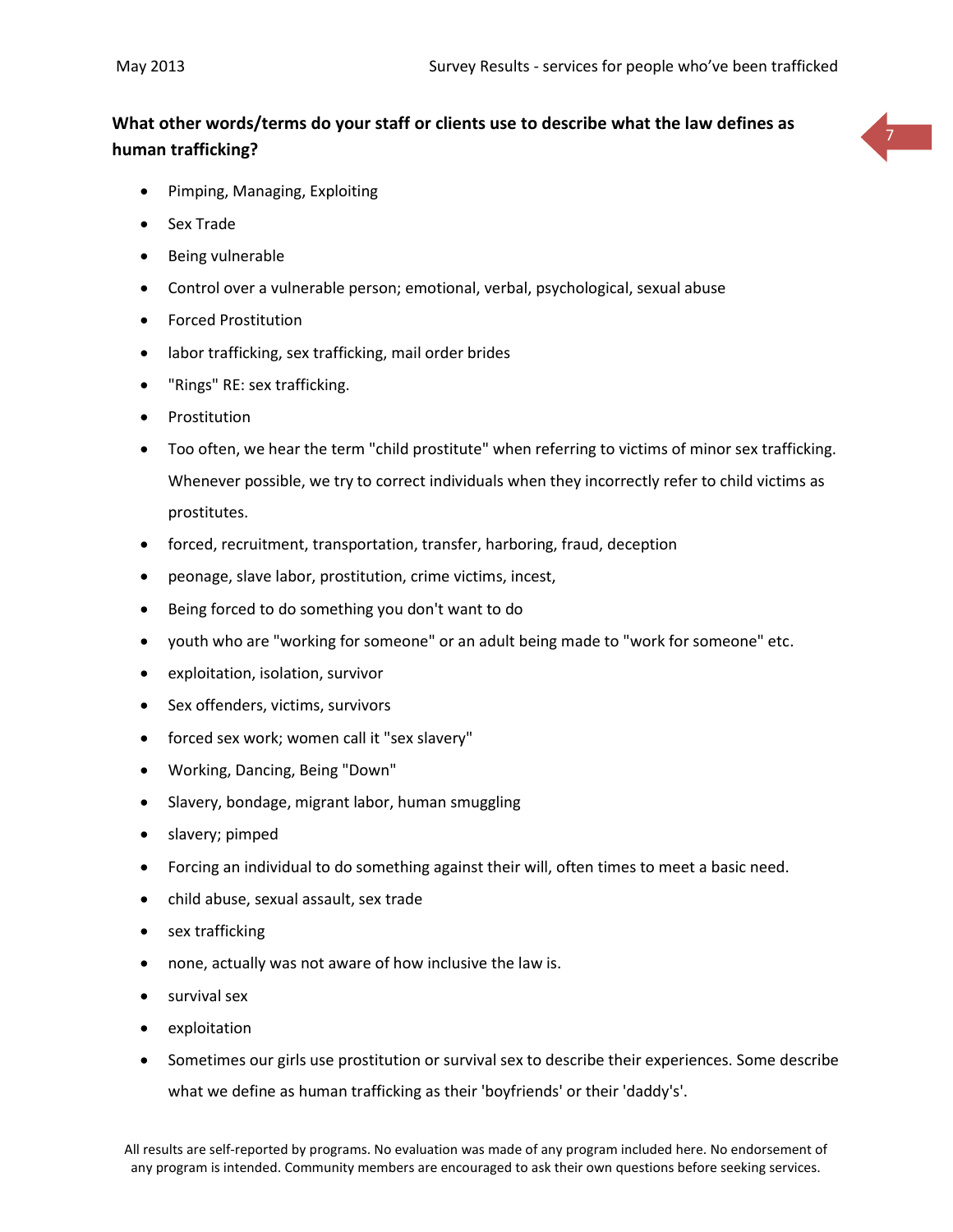- Sex work, working the street, stripping
- "Hanging Out" "Working"
- Illegally, exploitation, under age, modern day slavery, and the illegal exchange of women and children who are captured and held and/ or manipulated against their will.
- I'm not sure the people I serve even understand what human trafficking means. More education to raise awareness would be very helpful.
- flipper, getting money, hookin, street stalker, escort, sex worker, adult entertainer
- sex trade work; "working"
- Our clients call it "prostituting."
- Slavery, selling
- "prostituting" (clients) sex work (staff)
- minors involved in the sex trade including dancing, performing sex acts, having sex for basic needs or a place to sleep, etc.
- entertainment; dancer; held against my will; take care of him (referring to landlord or other individuals in power); prostitute myself; hustle; sell my body
- modern day slavery
- prostitution, slave trade, human trafficking, pimping
- Getting Daddy's money, breaking bread, got to get paid
- Prostitutes who have a "guy or daddy". Those who are working in the sex/labor industry by force, coercion or threat
- I think we probably are talking about kids involved mainly in "prostitution".
- Pimping, domestic servitude
- House hopping, free spot
- When anyone is bought or sold for the pleasure, profit, or through the control of another person.
- we often refer the individuals as being vulnerable
- Control over a vulnerable person; emotional, verbal, psychological, sexual abuse
- sex trade; pimping; boyfriend/daddy; abduction; selling; in the business

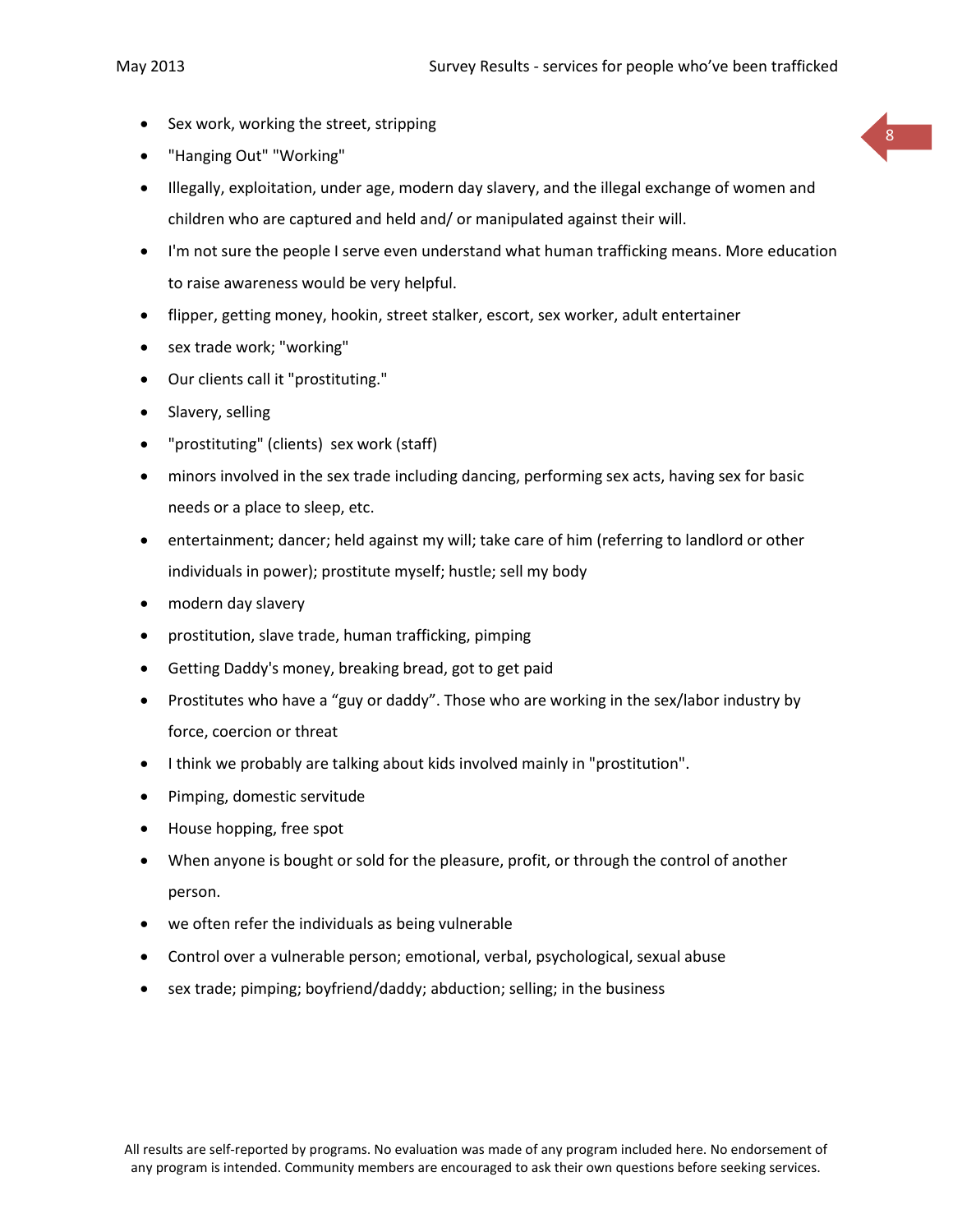| <b>AJA</b>                                       | pg. 11 |
|--------------------------------------------------|--------|
| Asha Family Services, Inc.                       | pg. 11 |
| <b>Assault Prevention Services</b>               | pg. 13 |
| <b>Benedict Center</b>                           | pg. 14 |
| <b>BASICS</b>                                    | pg. 15 |
| <b>Bureau of Milwaukee Child Welfare (BMCW)</b>  | pg. 17 |
| <b>Catholic Charities</b>                        | pg. 18 |
| <b>Child Protection Center</b>                   | pg. 20 |
| <b>Christal West/Free at Last/CHIMC</b>          | pg. 21 |
| <b>Christian Woman Perspective Ministries</b>    | pg. 23 |
| <b>Convergence Resource Center</b>               | pg. 25 |
| <b>Diverse and Resilient</b>                     | pg. 26 |
| <b>Divine Covenant Church</b>                    | pg. 27 |
| <b>Exploit No More</b>                           | pg. 27 |
| <b>First Hope Ministries</b>                     | pg. 29 |
| <b>Franciscan Peacemakers</b>                    | pg. 31 |
| <b>Gateway to Change</b>                         | pg. 32 |
| <b>Genesis Women's Residential Program</b>       | pg. 33 |
| <b>The Healing Center</b>                        | pg. 34 |
| <b>Healing Hearts</b>                            | pg. 36 |
| <b>Heartland Housing</b>                         | pg. 37 |
| <b>Hmong American Women's Association (HAWA)</b> | pg. 38 |
| Hope House of Milwaukee, Inc.                    | pg. 39 |
| <b>Impact Coalition for Families, Inc.</b>       | pg. 41 |
| Kids Matter, Inc.                                | pg. 43 |
| Lad Lake/St. Rose Youth and Family Center        | pg. 45 |
| Legal Action of WI, Inc.                         | pg. 47 |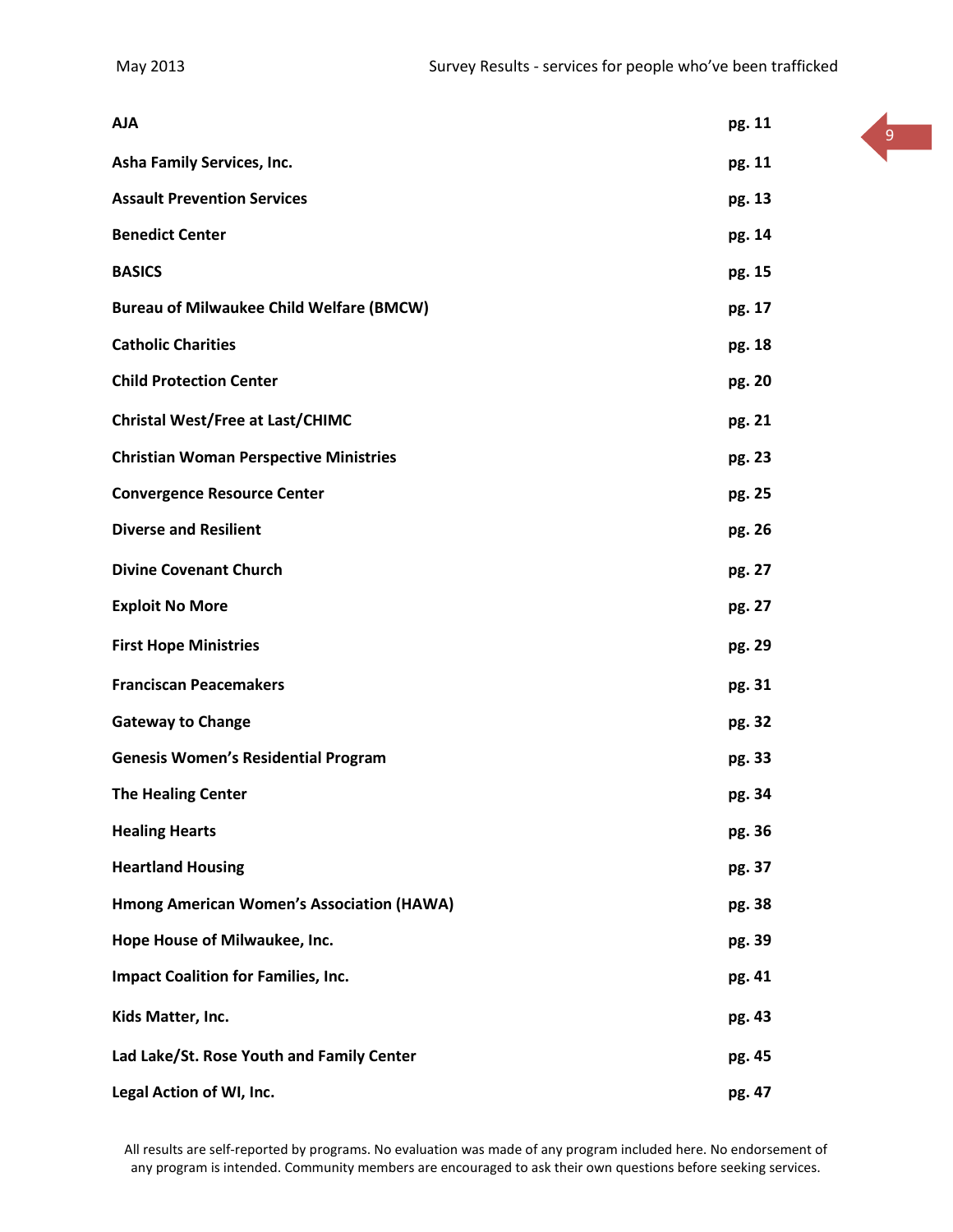| <b>Meta House</b>                                                             | pg. 48 |
|-------------------------------------------------------------------------------|--------|
| <b>Milwaukee Academy</b>                                                      | pg. 50 |
| <b>Milwaukee Police Department</b>                                            | pg. 51 |
| <b>Milwaukee Public Schools Homeless Education Program</b>                    | pg. 52 |
| <b>Mount Mary University</b>                                                  | pg. 53 |
| <b>My Home Your Home</b>                                                      | pg. 56 |
| My Home Your Home - Lissy's Place                                             | pg. 57 |
| <b>National Immigrant Justice Center</b>                                      | pg. 60 |
| <b>Northern Tier Anti-Trafficking Consortium</b>                              | pg. 61 |
| <b>Northwest Baptist Church</b>                                               | pg. 63 |
| Pathfinders - Youth Anti-Violence Advocacy                                    | pg. 64 |
| Project Ujima                                                                 | pg. 66 |
| <b>Rethink Resources</b>                                                      | pg. 67 |
| <b>Salvation Army Emergency Lodge</b>                                         | pg. 68 |
| Sensitive Crimes Victim Services, Milwaukee County District Attorney's Office | pg. 70 |
| Sexual Assault Treatment Center (SATC) - Aurora Health Care                   | pg. 72 |
| <b>Silver Spring Neighborhood Center</b>                                      | pg. 74 |
| <b>Sixteenth Street Community Health Center</b>                               | pg. 75 |
| <b>Sojourner Family Peace Center</b>                                          | pg. 76 |
| <b>St. Catherine Residence</b>                                                | pg. 79 |
| <b>Street Beat Team</b>                                                       | pg. 80 |
| <b>UMOS Latina Resource Center</b>                                            | pg. 82 |
| <b>US Attorney's Office</b>                                                   | pg. 84 |
| <b>Walker's Point Youth and Family Center</b>                                 | pg. 85 |
| <b>YWCA of Southeastern Wisconsin</b>                                         | pg. 87 |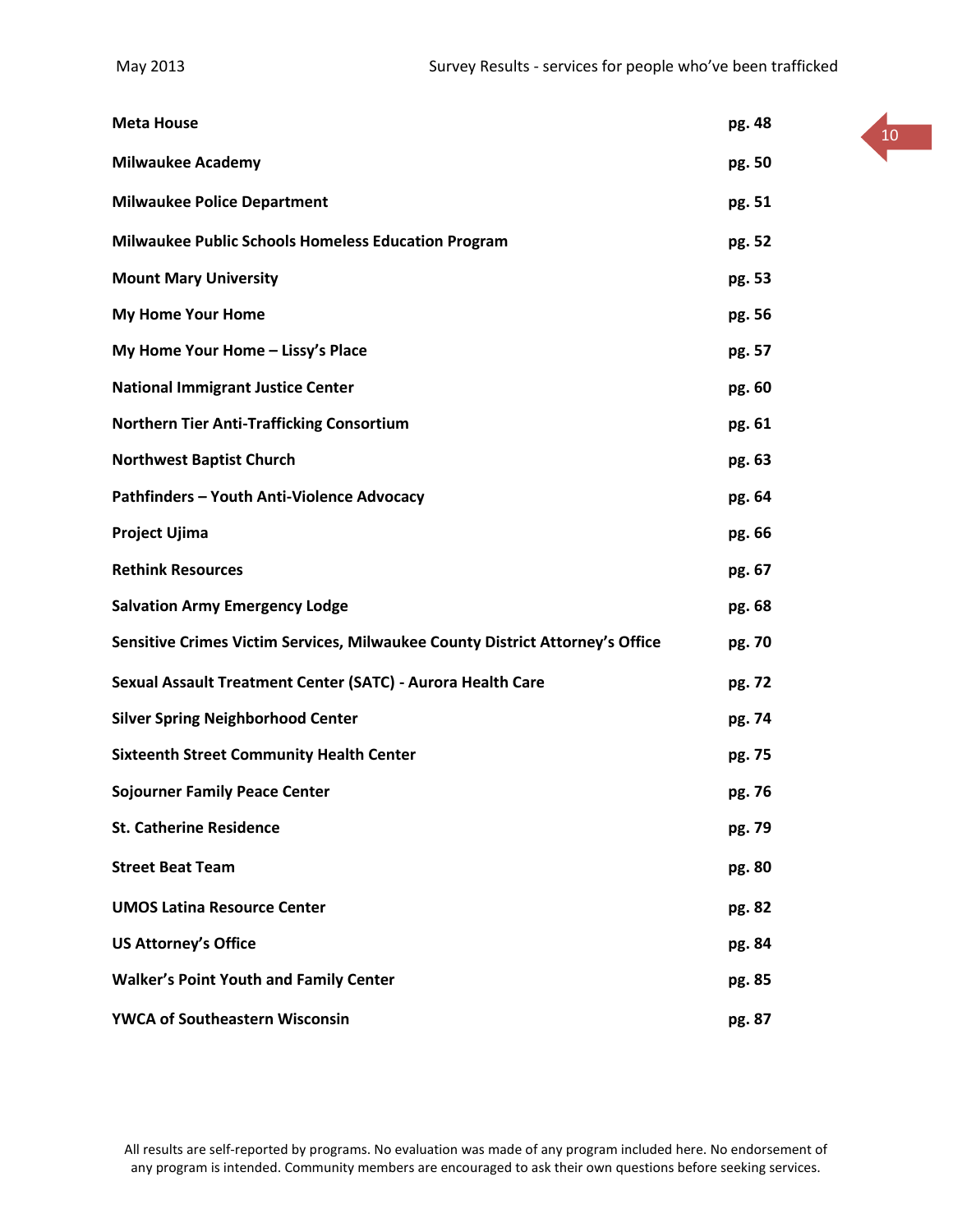**Contact information:** Bevelyn Johnson, AJA, 8726 W. Mill Road, Milwaukee WI 53210, [bevelyn.johnson@yahoo.com,](mailto:bevelyn.johnson@yahoo.com) 414.353.9250

**Describe what you do:** Provide mental services to children

**Expertise on trafficking:** We have experience providing crisis / safety planning.

**Screening for trafficking:** No, not at this time.

**Training on trafficking received:** Just an introduction to the topic

**Interested in training:** Yes, we are.

**Gender:** females; males; transgender and gender variant people

**Age groups:** Adolescents 12-17

**Type of trafficking:** Sex trafficking

**Able to serve:** Those with legal status; those who are undocumented or potentially without legal status

**Area:** The Whole City

**Confidentiality/Anonymity**: We are a confidential program. All of our staff will report child abuse & neglect.

**Cultural competence:** We are an African American Minority Agency

**Languages:** English

**LGBTQ competence:** We have residential facilities and we do not discriminate against any child.

**Disability support:** Ramps for stairs; Interpreter services; Quiet space

**Available:** Weekdays during the day; Weekdays in the evening; Weekends; 24 hour/round-theclock in person response

**AJA**<br> **Cost:** Services are free to clients; Through **11** and the contract Agreements Contract Agreements



**Currently offers:** crisis support during or after trafficking; case management to plan and coordinate care of those who've been trafficked; out of home care for children who've been trafficked (foster care, group home

**Has referrals to:** None listed.

**Speaking to trafficked person directly:** We can provide some direction in regards to safety.

**Unable to serve:** N/A

**How many referrals per month possible:** 10 or more

**How many trafficked clients in last 12 months:** 1-5

**Plans for future trafficking specific services:** Yes, unknown

**Leadership of people with life experience:** No, not that we know of.

**Willing to be listed locally as resource:** No response

**Willing to be listed with National Hotline:** No response

**Additional comments:** None listed.

# **Asha Family Services, Inc.**

**Contact information:** Antonia A Vann, Asha Family Services, Inc. (Asha), 3719 W. Center Street, Milwaukee WI 53210, [antoniaadv@gmail.com,](mailto:antoniaadv@gmail.com) 414-875-1511

**Describe what you do:** Asha provides culturally specific crisis, case management and support services to primarily African American populations impacted by: domestic and sexual abuse, human trafficking, incarceration and HIV/AIDS and STIs to name a few. Asha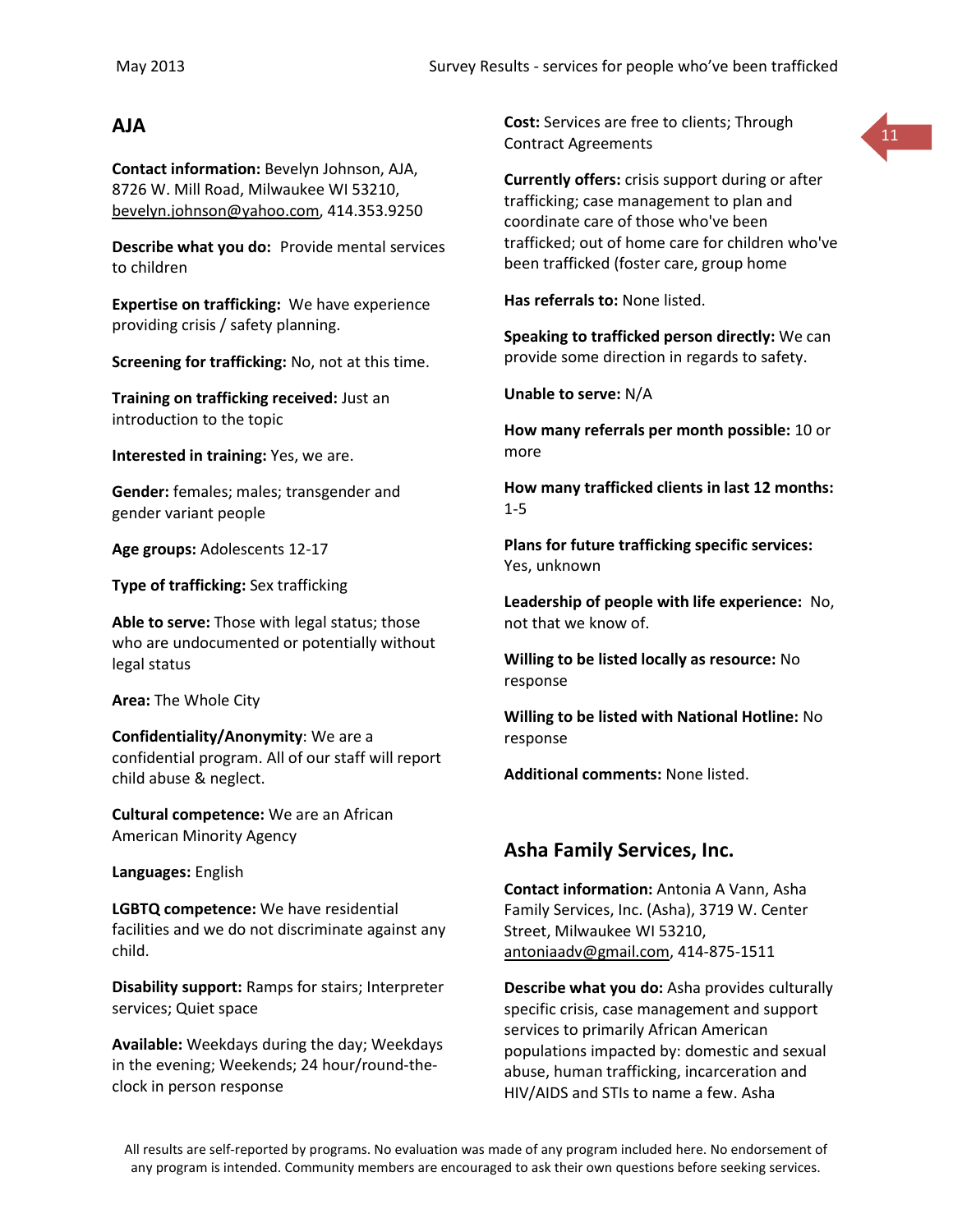provides, case management, individual and group counseling, safety planning, systems advocacy, gender specific Anger Management; Parenting and Job training. We perform victim follow ups with Milwaukee Police Department.

**Expertise on trafficking:** We have considerable expertise in working with women victims in the sex trade industry since 1990. In 1990, the Department of Corrections contracted with us to work with women engaged in prostitution and sex trade work. As well, we work directly with women in prisons since 1990 and this population includes trafficking victims. We operated a State Licensed substance abuse treatment clinic since 1995 and many served include trafficking victims.

**Screening for trafficking:** Yes, we do.

**Training on trafficking received:** Basic through Webinars, Conferences, Experientially; More advanced level through DOC, DOJ, OVW, OWH

**Interested in training:** Yes, we are.

**Gender:** females

**Age groups:** Young adults 17-24; Adults 18 and over

**Type of trafficking:** Sex trafficking

**Able to serve:** Those who have legal status

**Area:** Milwaukee County however the majority are in 53208, 53204, 53210, 53206, 53209, 53223, 53225

**Confidentiality/Anonymity**: We offer anonymous services - you do not have to give your real name to receive assistance or participate.

**Cultural competence:** Asha has cultural competency since inception in 1989. Asha was written into the State's Legislation in 1992 as the State of Wisconsin's only culturally specific domestic abuse agency for African American populations. Our program model is nationally used

[http://www.Vawnet.org/Assoc\\_Files\\_VAWnet/](http://www.vawnet.org/Assoc_Files_VAWnet/NRCDV_Asha.pdf) [NRCDV\\_Asha.pdf.](http://www.vawnet.org/Assoc_Files_VAWnet/NRCDV_Asha.pdf)

12

**Languages:** English

**LGBTQ competence:** We don't profess to competency in specifically serving LGBT and related communities, however we have considerable training and education spanning 20 years as well as part of CCR and national bodies that include these populations. As well, because of the population we work with (pre/post) incarceration victims and survivors, women victims who identify as part of the LGBT community are among our client base.

**Disability support:** Interpreter services

**Available:** Weekdays during the day; Evenings and weekends by appt.

**Cost:** Services are free to clients; Victims of domestic or sexual abuse do not pay for any victim services.

**Currently offers:** intake and assessment; advocacy to ensure rights of those who've been trafficked; emergency food; emergency clothing (including underwear); transportation to appointments; assistance in getting identification, birth certificate; help learning job skills; culturally/linguistically specific services; AODA counseling services; spiritual counseling; legal advocacy when reporting being a victim of a crime (e.g. kidnapping, sexual assault, trafficking); coordination with law enforcement during trafficking investigations and prosecutions; advocacy for client to regain custody of kids; life skills training; childcare services (during program participation); peer support groups of trafficked youth or adults; peer support (non-trafficking specific); sex work or prostitution specific group support; mentorship from survivors of trafficking; sexual abuse/assault advocacy; sexual abuse/assault support groups; domestic violence advocacy; domestic violence support groups; services for those identified as "bottoms" (mostly women who start out as trafficked and now enforce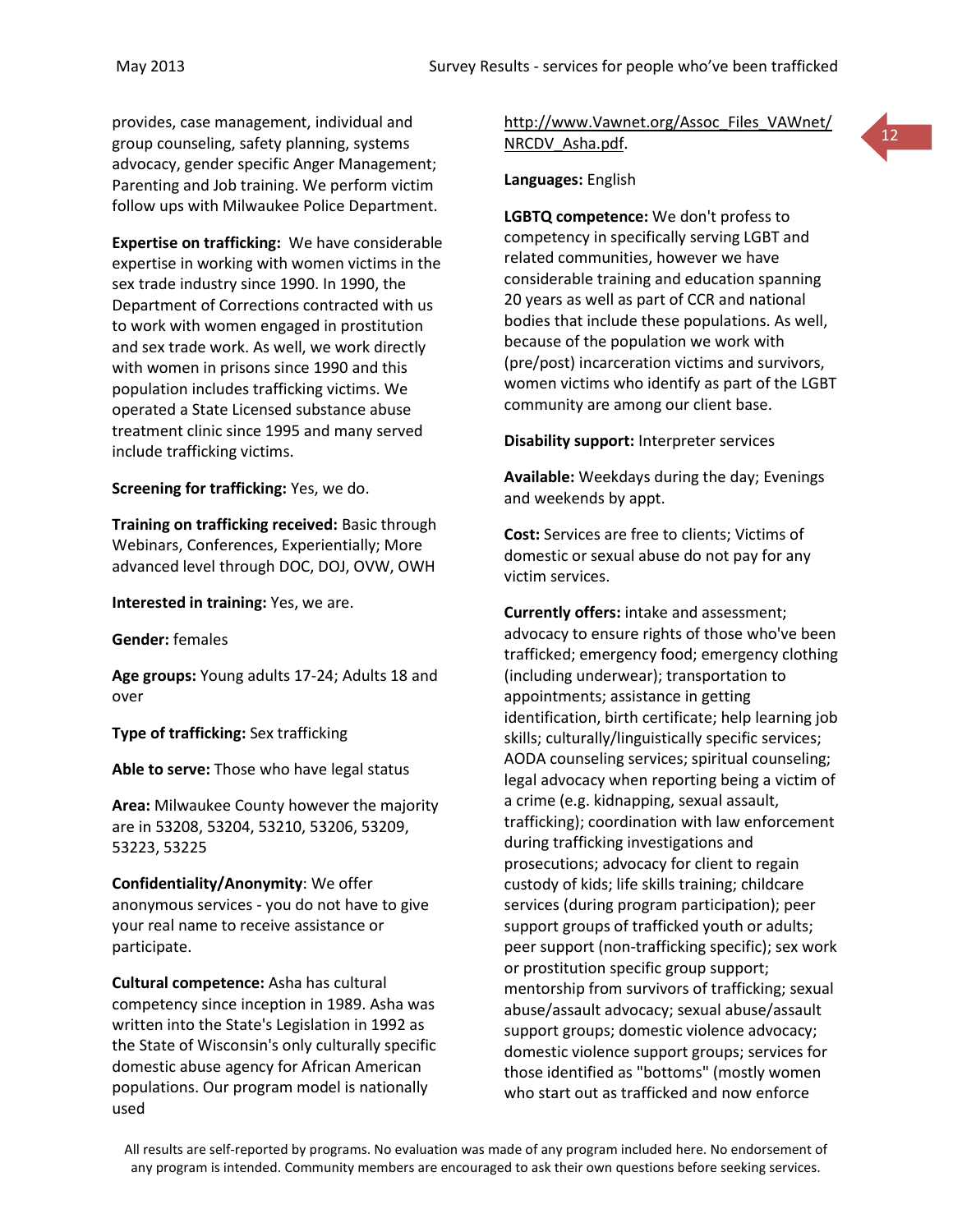rules set by pimps/traffickers through violence and control); assistance in re-connecting with family and support networks; support for family members and partners of trafficked youth and/or adults; volunteer opportunities for trafficking survivors; leadership development of trafficking survivors; awareness and education about trafficking

**Has referrals to:** info and referral hotline to explore options if someone is trafficked; drop-in center services welcoming people who've been trafficked; street outreach; assistance with restraining orders; emergency shelter for those who've been trafficked; financial advocacy to repair credit, eviction history, lack of banking services, identity theft; help finding employment; ABE/GED classes; tutoring/assistance with K-12 classes; English as second language classes; first aid (cuts, burns, infections); access to comprehensive medical care; preventive health care; reproductive and sexual health services; connections for tattoo removal; AODA residential treatment; assisting with accessing AODA treatment; harm reduction services for current drug users (e.g. overdose prevention, syringe exchange); legal advocacy for people charged with crimes (e.g. prostitution, trespassing); legal advocacy to obtain T or U visas, refugee status; language interpretation; cash assistance; assist in applying for benefits like SSI, W-2, FoodShare, etc.; support for children of trafficked client; mental health services; trauma specific counseling; mental health counseling that addresses trafficking

#### **Speaking to trafficked person directly:**

Whenever you are ready we will be there for you. We do not judge! Many of us have been where you are - we understand. You are not alone. Call us...we can help.

**Unable to serve:** Sex offenders

#### **How many referrals per month possible:** 7-9

**How many trafficked clients in last 12 months:** 11-20

**Plans for future trafficking specific services:** Yes - Formal program for females via our Ride Alongs with Milwaukee Police Dept.

**Leadership of people with life experience:** Yes, we do.

**Willing to be listed locally as resource:** Yes

**Willing to be listed with National Hotline:** Yes

**Additional comments:** We understand the plight and we will not judge! We are passionate about helping victims thrive.

# **Assault Prevention Services**

**Contact information:** Juana Sabatino, Assault Prevention Services, 123 W. Vine St. Milwaukee WI 53212-3934, [sabatinojuana@yahoo.com,](mailto:sabatinojuana@yahoo.com) 414-265-1339

**Describe what you do:** materials available on request

**Expertise on trafficking:** materials available on request to document expertise

**Screening for trafficking:** No, not at this time.

**Training on trafficking received:** Two conferences and am member of the Milwaukee Task Force on Human Trafficking and Statewide Human Trafficking Consortium. Will continue training and attend international conference on human trafficking in 2013.

**Interested in training:** Yes, we are.

**Gender:** females; males; transgender and gender variant people

**Age groups:** Children 11 and under; Adolescents 12-17; Young adults 17-24; Adults 18 and over; Elders

**Type of trafficking:** Sex trafficking

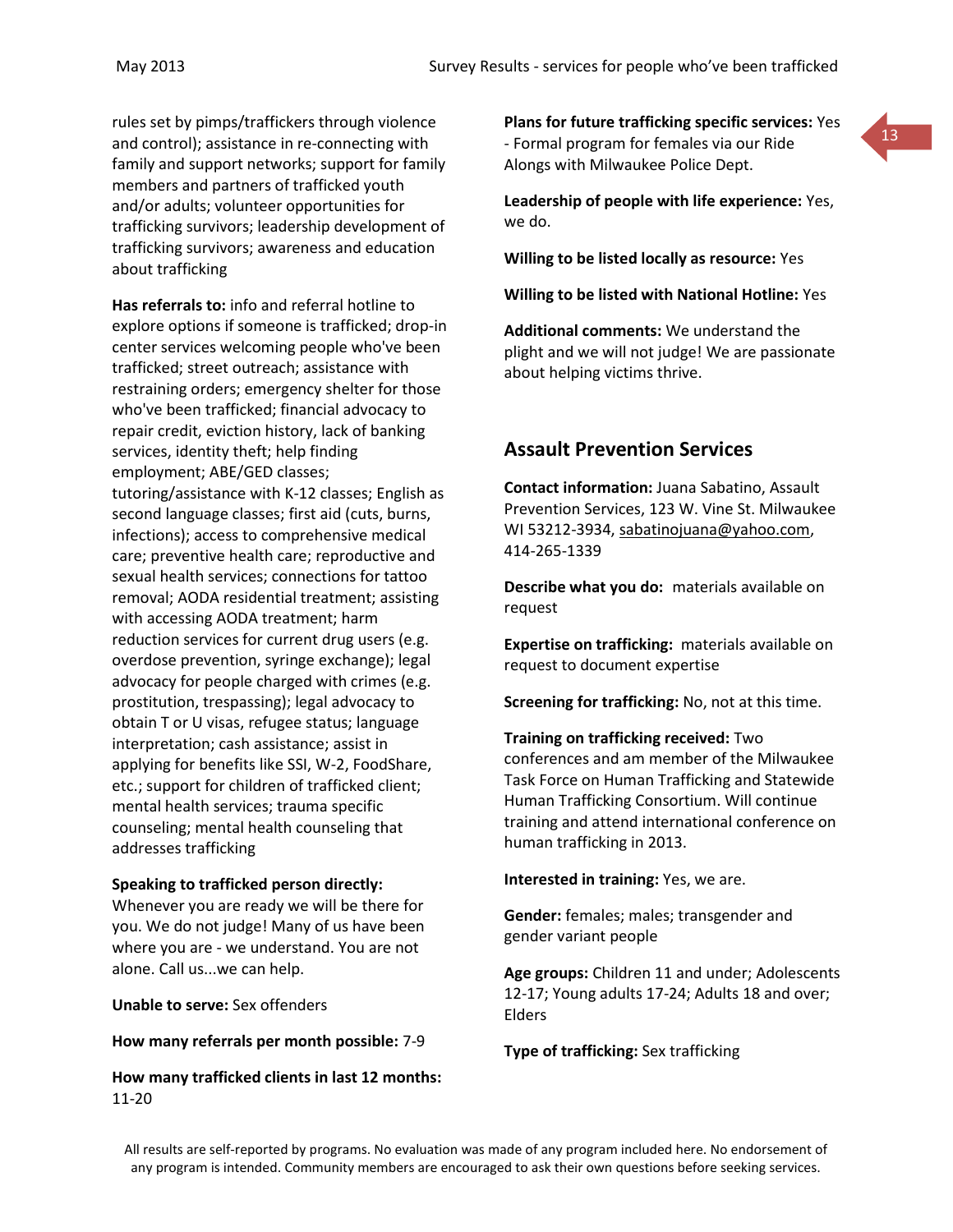**Able to serve:** Those with legal status; those who are undocumented or might be without legal status

**Area:** Have provided lectures, seminars and workshops in Milwaukee, state of Wi and other states

**Confidentiality/Anonymity**: We are a confidential program. None of our staff are mandated reporters of abuse & neglect; We offer anonymous services – you do not have to give your real name to receive assistance or participate.

**Cultural competence:** I have been working with communities of color in every position I've held since 1979.

**Languages:** English; Spanish

**LGBTQ competence:** Have worked with members of the LGBT community since 1977 and have many friends and family members as part of the community.

**Disability support:** have taught blind and physically disabled students

**Available:** Weekdays during the day; Weekdays in the evening; Weekends

**Cost:** Services are free to clients

**Currently offers:** safety planning including specifics around trafficking; life skills training; youth programs; sexual abuse/assault advocacy; assistance in re-connecting with family and support networks; awareness and education about trafficking; sexual assault safety and prevention training

**Has referrals to:** None listed

**Speaking to trafficked person directly:** Hello, my name is Juana. I am interested in providing you with some safety information to help you to feel safe. First let's make sure you have your basic needs like food, clothing, health care and a safe place to stay. Let's talk about whether

now is the right time for this type of information. Have you received any counseling?



**Unable to serve:** Anyone who wants protection and safety information, regardless of anything else, is welcome.

**How many referrals per month possible:** 10 or more

**How many trafficked clients in last 12 months:** None that we know of; Have just begun working again in this field after a break. Hope to be providing services for a group of women who've been trafficked within the next month with women attending the Benedict Center

**Plans for future trafficking specific services:** Yes, I will be discussing sex trafficking in the program and designing programs for those clients

**Leadership of people with life experience:** No, not that we know of; I will be keeping up with any training and will be researching information with trafficked individuals to make sure all training is relevant to those specific clients.

**Willing to be listed locally as resource:** Yes

**Willing to be listed with National Hotline:** Yes

**Additional comments:** None listed.

# **Brothers and Sisters in Christ Serving (BASICS)**

**Contact information:** Mike Moses, BASICS, 2224 W. Kilbourn Ave. Milwaukee WI 53233, 414- 372-7200

**Describe what you do:** We provide basic life skills, mentoring to rescued victims/survivors.

**Expertise on trafficking:** Still learning

**Screening for trafficking:** We only work with referred clients. Currently all come from MPD detectives on the HT Task Force.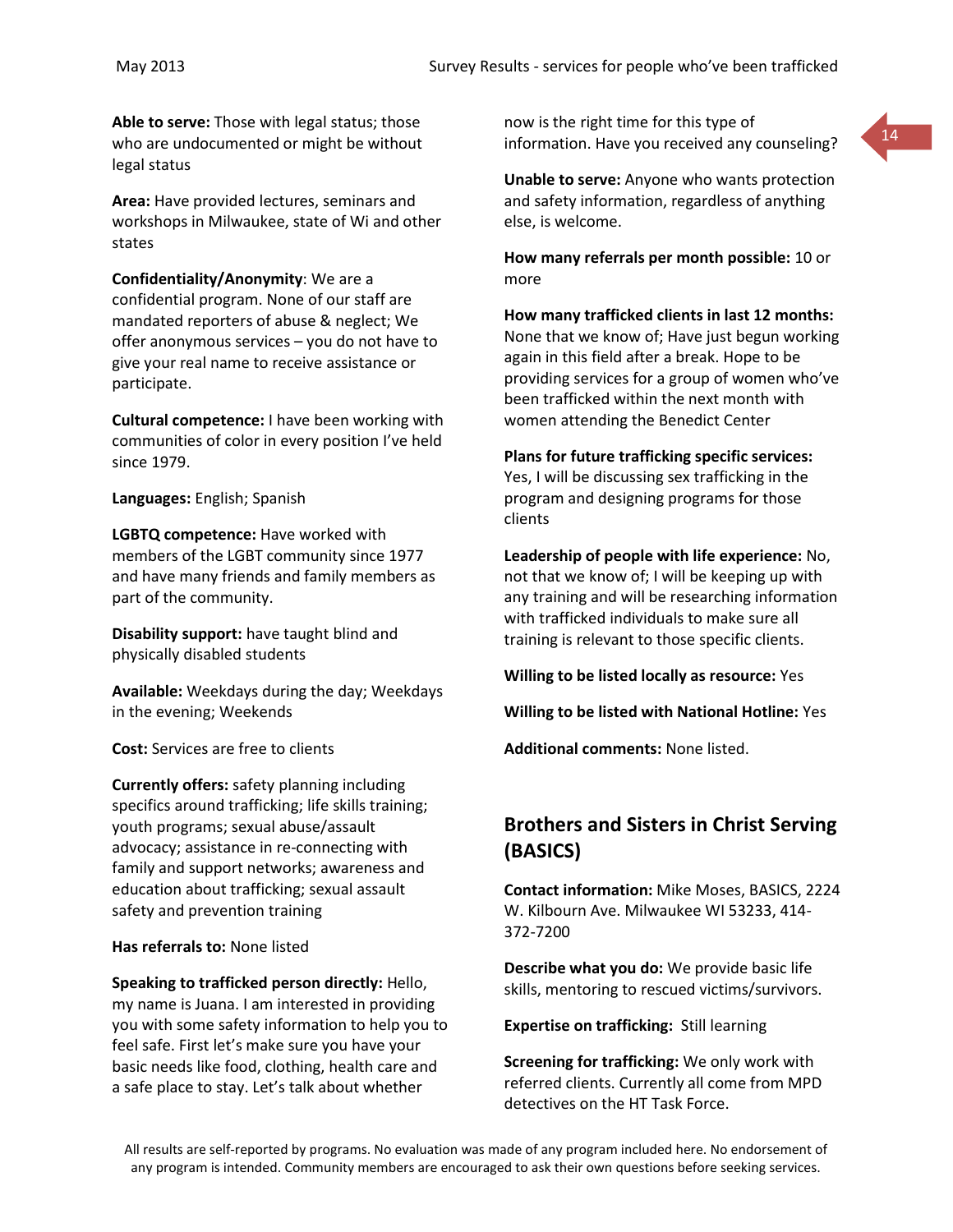**Training on trafficking received:** I train on the global and local realities of human trafficking; Task Force detectives have trained us on working with their rescuees

**Interested in training:** No, not at this time.

**Gender:** females

**Age groups:** Adolescents 12-17; Young adults 17-24; Adults 18 and over

**Type of trafficking:** Labor trafficking; Sex trafficking; Human trafficking with elements of both sex and labor

**Able to serve:** Those who have legal status

**Area:** Milwaukee and suburbs

**Confidentiality/Anonymity**: We are not a confidential program. We might have to share information we learn with law enforcement and courts.

**Cultural competence:** Our volunteer mentors are African American, Hispanic and Caucasian

**Languages:** English

**LGBTQ competence:** N/A

**Disability support:** No response

**Available:** Weekdays during the day; Weekdays in the evening; Weekends; Dependent on the availability of volunteers

**Cost:** Services are free to clients

**Currently offers:** assistance in getting identification, birth certificate; spiritual counseling; life skills training; awareness and education about trafficking

**Has referrals to:** None listed.

**Speaking to trafficked person directly:** No response

**Unable to serve:** If client was an active drug user and unwilling to enter drug treatment; If client was unwilling to leave trafficker or trafficking network; If agency was unable to get parental permission for a minor to receive services.



**How many referrals per month possible:** 4-6

**How many trafficked clients in last 12 months:** 1-5

**Plans for future trafficking specific services:** No response

**Leadership of people with life experience:** No, not that we know of.

**Willing to be listed locally as resource:** Yes

**Willing to be listed with National Hotline:** Yes

**Additional comments:** None listed.

# **Benedict Center**

**Contact information:** Donna Hietpas, Benedict Center, 135 W. Wells St. Suite 700, Milwaukee WI 53203, [dhietpas@benedictcenter.org,](mailto:dhietpas@benedictcenter.org) 414- 347-1774 x206

**Describe what you do:** Benedict Center Women's Program works with women as an alternative to incarceration. We provide the following services: women's specific AODA Outpatient treatment; Seeking Safety (to assist women to cope with the aftermath of trauma); Moving On, a gender specific trauma informed cognitive behavioral series; Nurturing Parenting groups; adult education & GED classes; advocacy to courts and DOC; and referral to other community resources. Our Outreach program focuses on reaching women working the streets prior to another arrest and offers general hygiene supplies, condoms, food, and encourages the women to participate in our drop-in center.

**Expertise on trafficking:** We do not work with children; However, our nearly 40 years of working effectively with women who've been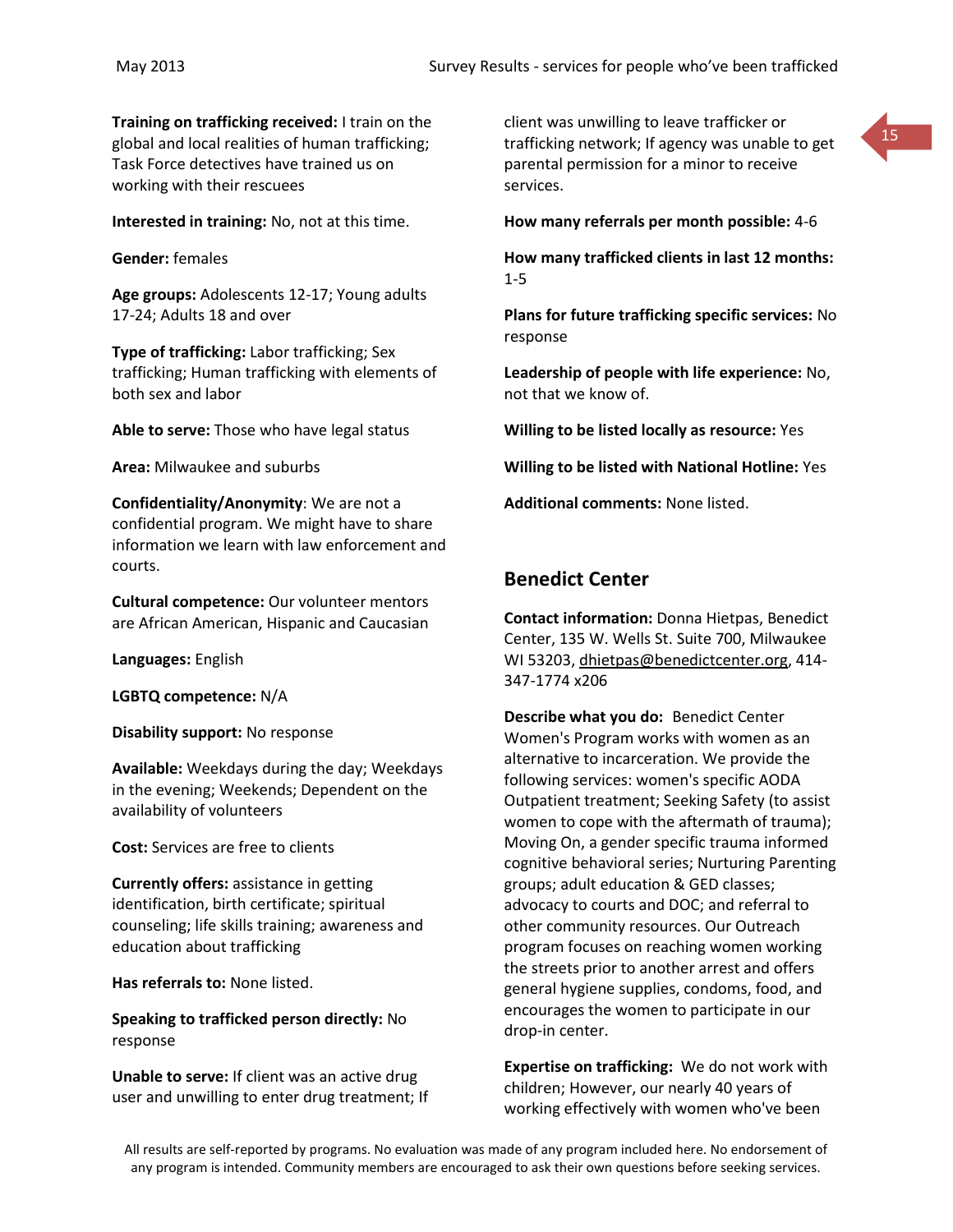involved with the criminal justice system has given us a reputation with women as being an agency that is trustworthy and that provides help at whatever stage they are at. This reputation and the skills our staff brings to conversations with women encourages women to confide in us with information they may not offer to someone in another system.

**Screening for trafficking:** No, not at this time.

**Training on trafficking received:** through basic research and information gathered at the Atty. General's meeting earlier this year and from the Polaris presentation, conferences

**Interested in training:** Yes, we are.

**Gender:** females; we also provide one group to men arrested for solicitation

**Age groups:** Adults 18 and over

**Type of trafficking:** At this point, we do not have specific services designed strictly for trafficked individuals.

**Able to serve:** No response.

**Area:** Milwaukee County

**Confidentiality/Anonymity**: We are not a confidential program. We might have to share information we learn with law enforcement and courts.

**Cultural competence:** Our counseling staff has been to basic workshops on cultural competence

**Languages:** English

**LGBTQ competence:** At this point, we need training in this area

**Disability support:** Elevator; Mobility impaired accessible restrooms; Interpreter services; Quiet space; the interpreter services are specific to our men's group

**Available:** Weekdays during the day

**Cost:** Services are free to clients; Medicaid; We have begun to take T-19 for our AODA services

**Currently offers:** intake and assessment; street outreach; emergency food; emergency clothing (including underwear); hygiene supplies (e.g. soap, toothbrush); assistance in getting identification, birth certificate; ABE/GED classes; first aid (cuts, burns, infections); preventive health care; AODA counseling services; assisting with accessing AODA treatment; harm reduction services for current drug users (e.g. overdose prevention, syringe exchange; legal advocacy for people charged with crimes (e.g. prostitution, trespassing); advocacy for client to regain custody of kids; assist in applying for benefits like SSI, W-2, FoodShare, etc.; trauma specific counseling; sex work or prostitution specific group support; sexual abuse/assault support groups; services for those identified as "bottoms" (mostly women who start out as trafficked and now enforce rules set by pimps/traffickers through violence and control; I've identified our basic components not those specific to trafficked individuals

**Has referrals to:** info and referral hotline to explore options if someone is trafficked; assistance with restraining orders; financial advocacy to repair credit, eviction history, lack of banking services, identity theft; help finding employment; access to comprehensive medical care; preventive health care; reproductive and sexual health services; AODA residential treatment; assisting with accessing AODA treatment; legal advocacy to obtain T or U visas, refugee status; advocacy for client to regain custody of kids; assist in applying for benefits like SSI, W-2, FoodShare, etc.; mental health services; sexual abuse/assault advocacy; domestic violence advocacy; domestic violence support groups

**Speaking to trafficked person directly:** At this time, I would offer to provide information regarding services that would assist them

**Unable to serve:** We do not work with minors

All results are self-reported by programs. No evaluation was made of any program included here. No endorsement of any program is intended. Community members are encouraged to ask their own questions before seeking services.

16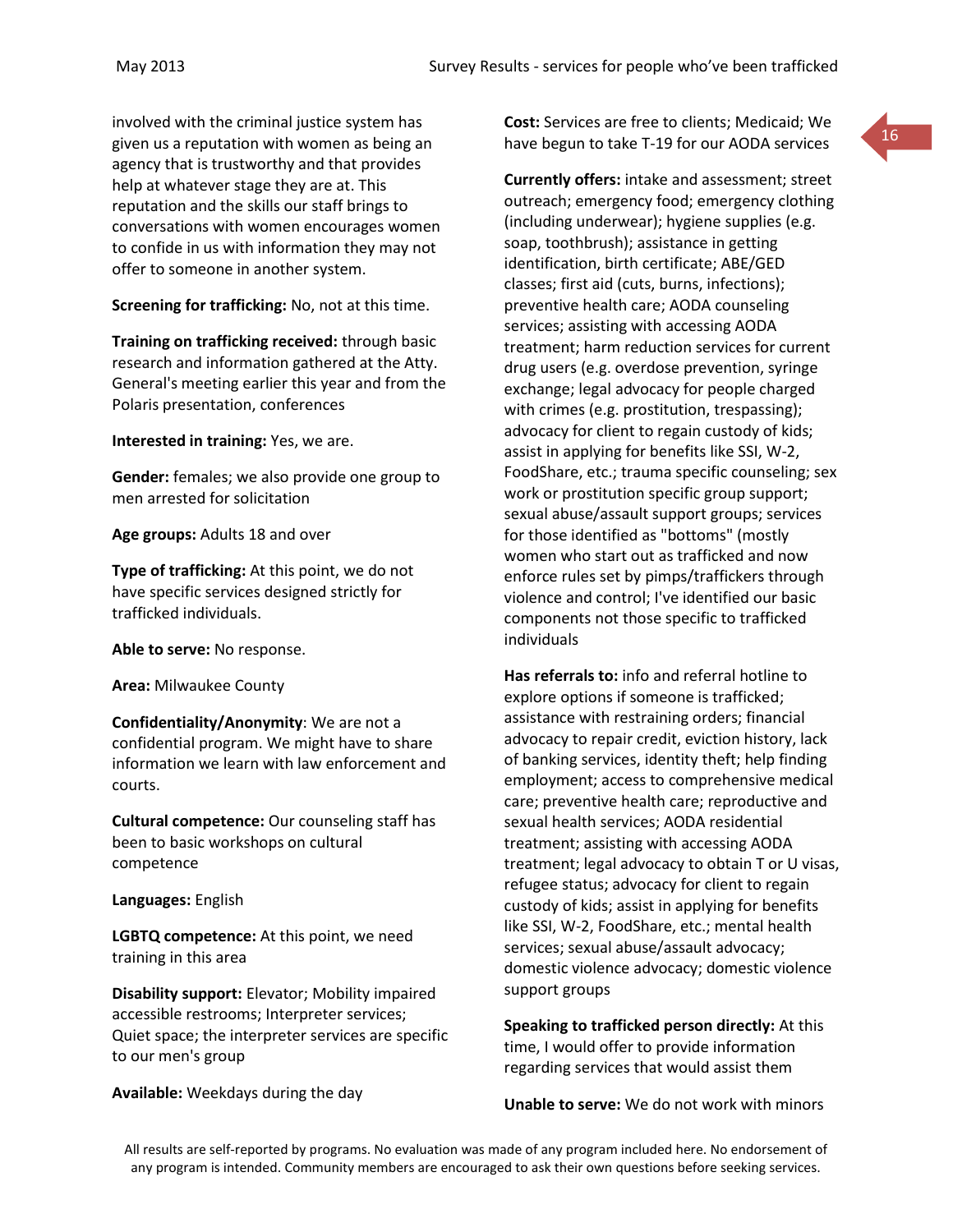**How many referrals per month possible:** 1-3

**How many trafficked clients in last 12 months:** 1-5

**Plans for future trafficking specific services:** Yes - we are currently in the research/planning stage

**Leadership of people with life experience:** No, not that we know of.

**Willing to be listed locally as resource:** Yes

**Willing to be listed with National Hotline:** Yes

**Additional comments:** None listed.

# **Bureau of Milwaukee Child Welfare (BMCW)**

**Contact information:** Our access department or Martha Johnson, BMCW, 1555 Rivercenter Drive Suite 220, Milwaukee WI 53212, [martha.johnson@wisconsin.gov,](mailto:martha.johnson@wisconsin.gov) 414-302-6114

**Describe what you do:** We conduct child abuse and neglect assessments and refer families for services when children are determined to be unsafe.

**Expertise on trafficking:** We are just learning more about the dynamics of sex trafficking.

**Screening for trafficking:** Yes, we do; We are looking at improving our information gathering at time of referral to determine if human trafficking is a condition

**Training on trafficking received:** Very limited

**Interested in training:** Yes, we are.

**Gender:** females, males, transgender and gender variant people

**Age groups:** Children 11 and under, Adolescents 12-17, Young adults 17-24

**Type of trafficking:** Labor trafficking; Sex trafficking; Human trafficking that is both sex and labor trafficking combined



**Area:** We serve all of Milwaukee County

**Confidentiality/Anonymity**: Under the jurisdiction for investigating child abuse and neglect we can share information with police and courts, however, once the assessment is completed all information is confidential without parental consent to share. All of our staff are mandated reporters of abuse and neglect.

**Cultural competence:** We serve all types of families

**Languages:** English

**LGBTQ competence:** We serve all types of children

**Disability support:** Elevator; Interpreter services

**Available:** 24 hour/round-the-clock in person response

**Cost:** Services are free to clients

**Currently offers:** info and referral hotline to explore options if someone is trafficked; intake and assessment; emergency response when someone is located by law enforcement or comes forward; advocacy to ensure rights of those who've been trafficked; safety planning including specifics around trafficking; assistance with restraining orders; out of home care for children who've been trafficked (foster care, group home); culturally/linguistically specific services

**Has referrals to:** crisis support during or after trafficking; case management to plan and coordinate care of those who've been trafficked; advocacy to ensure rights of those who've been trafficked; drop-in center services

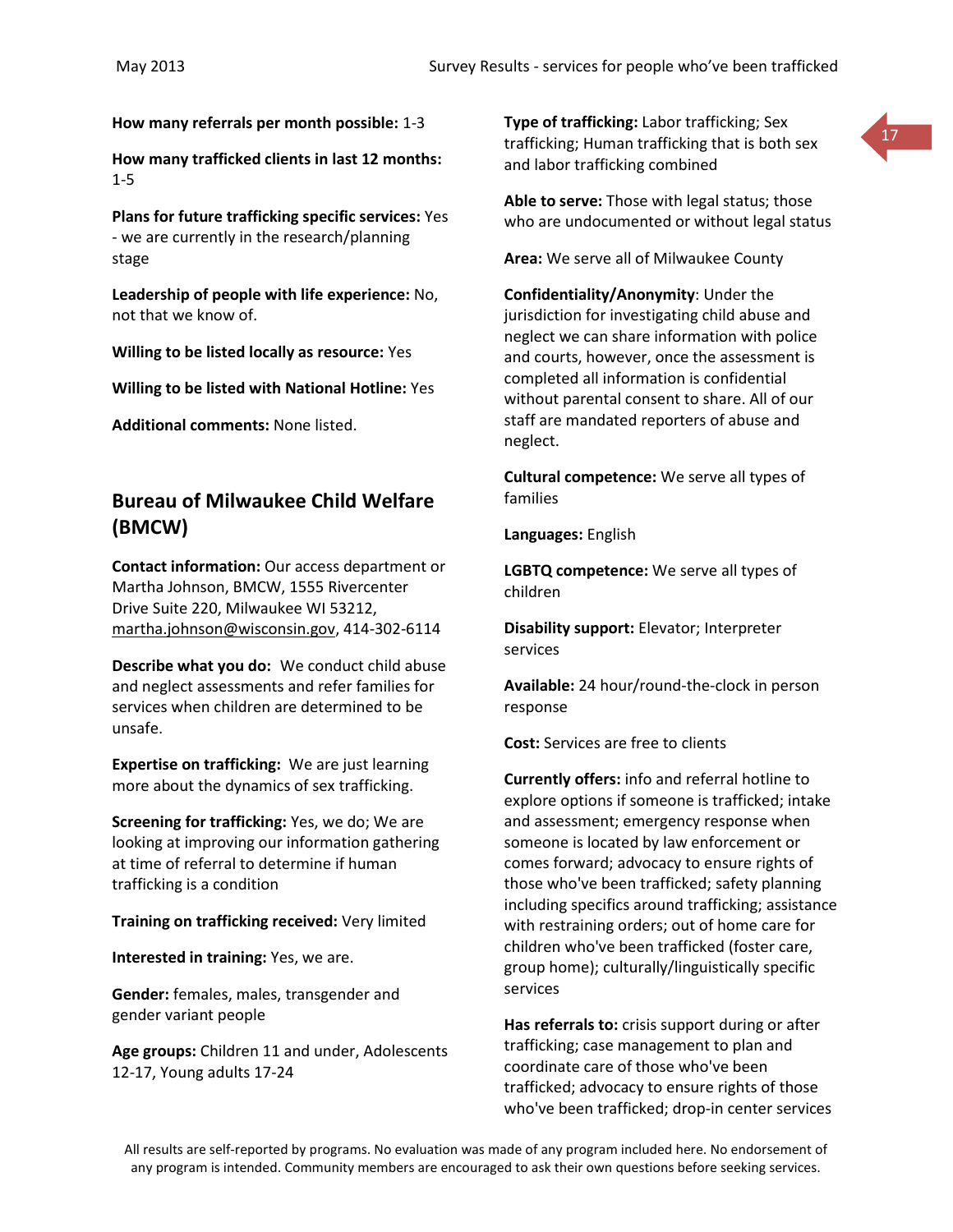welcoming people who've been trafficked; street outreach; work site outreach (e.g. farm, strip club); assistance with restraining orders; emergency shelter for those who've been trafficked; emergency food; emergency clothing (including underwear); hygiene supplies (e.g. soap, toothbrush); short term housing for trafficking survivors; long term housing for trafficking survivors; residential therapeutic care with trafficking specific programming; connection to Unaccompanied Refugee Minor program; transportation to appointments; assistance in getting identification, birth certificate; financial advocacy to repair credit, eviction history, lack of banking services, identity theft; help finding employment; help learning job skills; ABE/GED classes; tutoring/assistance with K-12 classes; English as second language classes; culturally/linguistically specific services; first aid (cuts, burns, infections); access to comprehensive medical care; preventive health care; reproductive and sexual health services; connections for tattoo removal; AODA counseling services; AODA residential treatment; assisting with accessing AODA treatment; harm reduction services for current drug users (e.g. overdose prevention, syringe exchange); non-western healthcare (e.g. herbs, traditional healers); spiritual counseling; legal advocacy for people charged with crimes (e.g. prostitution, trespassing); legal advocacy when reporting being a victim of a crime (e.g. kidnapping, sexual assault, trafficking); legal advocacy for immigration options and relief; coordination with law enforcement during trafficking investigations and prosecutions; legal advocacy to obtain T or U visas, refugee status; advocacy for client to regain custody of kids; language interpretation; life skills training; cash assistance; assist in applying for benefits like SSI, W-2, FoodShare, etc.; support for children of trafficked client; childcare services (during program participation); mental health services; trauma specific counseling; mental health counseling that addresses trafficking; peer support groups of trafficked youth or adults; peer support (non-trafficking specific); sex work or prostitution specific group support;

mentorship from survivors of trafficking; youth programs; sexual abuse/assault advocacy; sexual abuse/assault support groups; domestic violence advocacy; domestic violence support groups; services for those identified as "bottoms" (mostly women who start out as trafficked and now enforce rules set by pimps/traffickers through violence and control); assistance in re-connecting with family and support networks; support for family members and partners of trafficked youth and/or adults; volunteer opportunities for trafficking survivors; leadership development of trafficking survivors; awareness and education about trafficking; Other (please specify)

18

**Speaking to trafficked person directly:** You are not alone

**Unable to serve:** If client didn't fit our target population (age, cultural background, area of city, etc.)

**How many referrals per month possible:** 4-6

**How many trafficked clients in last 12 months:** 11-20

**Plans for future trafficking specific services:** Yes

**Leadership of people with life experience:** No, not that we know of.

**Willing to be listed locally as resource:** Yes

**Willing to be listed with National Hotline:** Yes

**Additional comments:** None listed.

#### **Catholic Charities**

**Contact information:** Ricardo Cisneros, Catholic Charities, 731 W. Washington St. Milwaukee WI 53204, [Rcisneros@ccmke.org,](mailto:Rcisneros@ccmke.org) 414-771-2881

**Describe what you do:** Catholic Charities offers legal representation before both the Chicago immigration court and the United States Citizenship and Immigration Services. We offer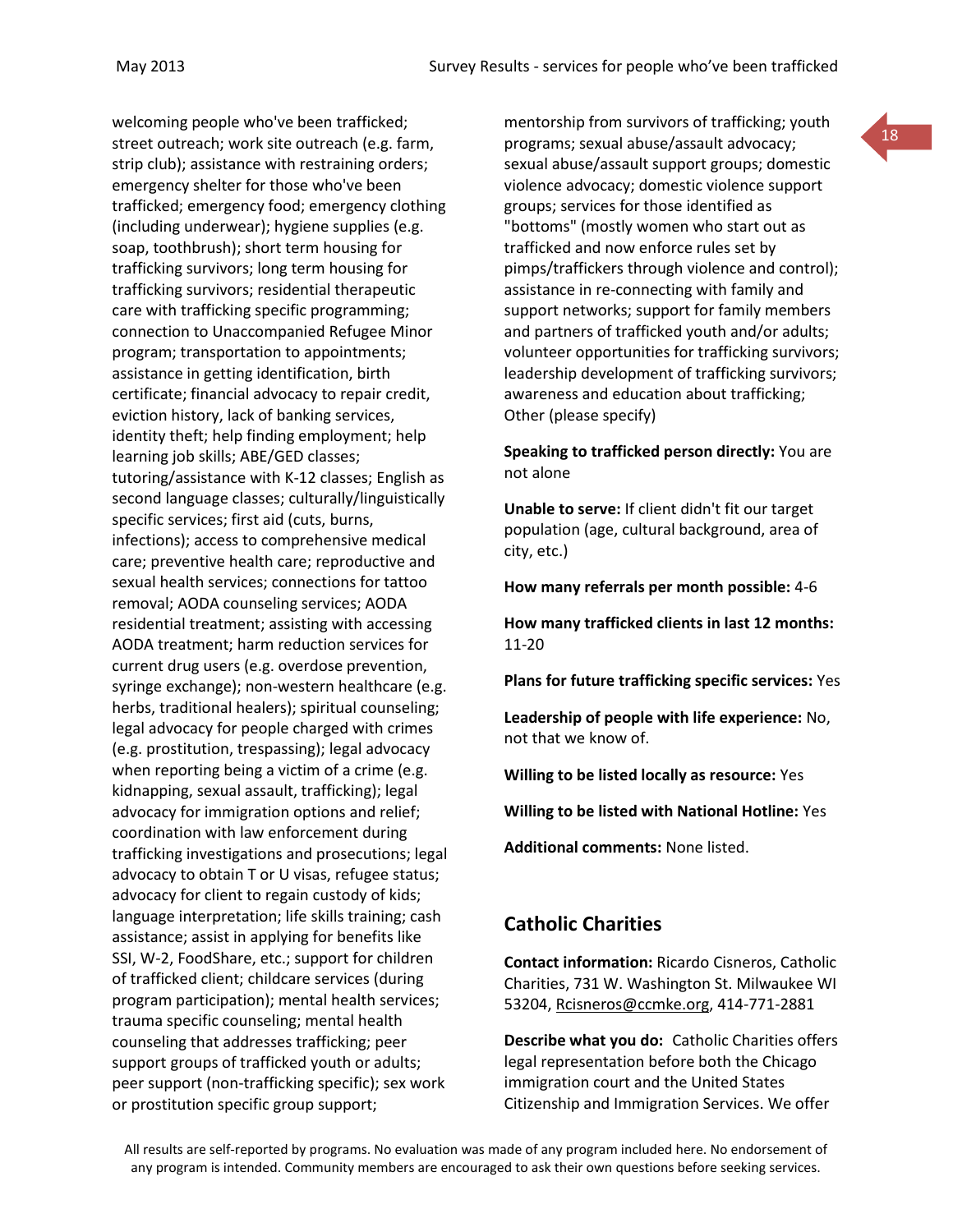representation to those seeking "U" nonimmigrant status, VAWA, "T" or another form of relief if more appropriate for the victim. We also have a staff of bilingual (Spanish/English) counselors who offer culturally competent mental health services and a staff of bilingual outreach staff for case management.

**Expertise on trafficking:** Bilingual and Bicultural services. Our Legal Services to Immigrants program provides more legal representation to immigrant victims of crime and domestic violence than any other program in the State. All of our counselors are Master's level.

**Screening for trafficking:** Yes, we do.

**Training on trafficking received:** Basic and Advanced at The American Immigration Lawyers Association and Catholic Legal Immigration Network

**Interested in training:** No, not at this time.

**Gender:** females; males; transgender and gender variant people

**Age groups:** Children 11 and under; Adolescents 12-17; Young adults 17-24; Adults 18 and over; Elders

**Type of trafficking:** Human trafficking that is both sex and labor trafficking combined

**Able to serve:** Those with legal status; those who are undocumented or might be without legal status

**Area:** The ten counties of the Archdiocese of Milwaukee: Racine, Kenosha, Milwaukee, Dodge, Fond du Lac, Sheboygan, Walworth, Washington, Waukesha and Ozaukee

**Confidentiality/Anonymity**: Our therapists are mandatory reporters, our attorneys must maintain confidentiality.

**Cultural competence:** Many of our refugee staff are immigrants. Our Legal Services program has bilingual and bicultural staff. The same is true of the counselors and therapists.

**Languages:** English; Spanish; Hmong; Our agency covers more than 22 languages



**LGBTQ competence:** Our legal services program has represented gay men in asylum proceedings.

**Disability support:** We would meet at an ADA compliant site.

**Available:** Weekdays during the day

**Cost:** Sliding scale fees; No one who could not pay would be turned away.

**Currently offers:** intake and assessment; case management to plan and coordinate care of those who've been trafficked; advocacy to ensure rights of those who've been trafficked; connection to Unaccompanied Refugee Minor program; transportation to appointments; assistance in getting identification, birth certificate; English as second language classes; culturally/linguistically specific services; spiritual counseling; legal advocacy for immigration options and relief; legal advocacy to obtain T or U visas, refugee status; language interpretation; assist in applying for benefits like SSI, W-2, FoodShare, etc.; mental health services; mental health counseling that addresses trafficking

**Has referrals to:** None listed.

**Speaking to trafficked person directly:** You have to let people know that attorneys are bound by confidentiality standards. The person can say whatever he or she wants. Second, attorneys will allow only the victim upstairs. We won't allow the person who came with the victim even if the victims says it is okay...not at least until we have a chance to speak alone.

**Unable to serve:** If the client made too much money, lived out of our area or did not keep us up to date on contact information.

**How many referrals per month possible:** 1-3

**How many trafficked clients in last 12 months:** None that we know of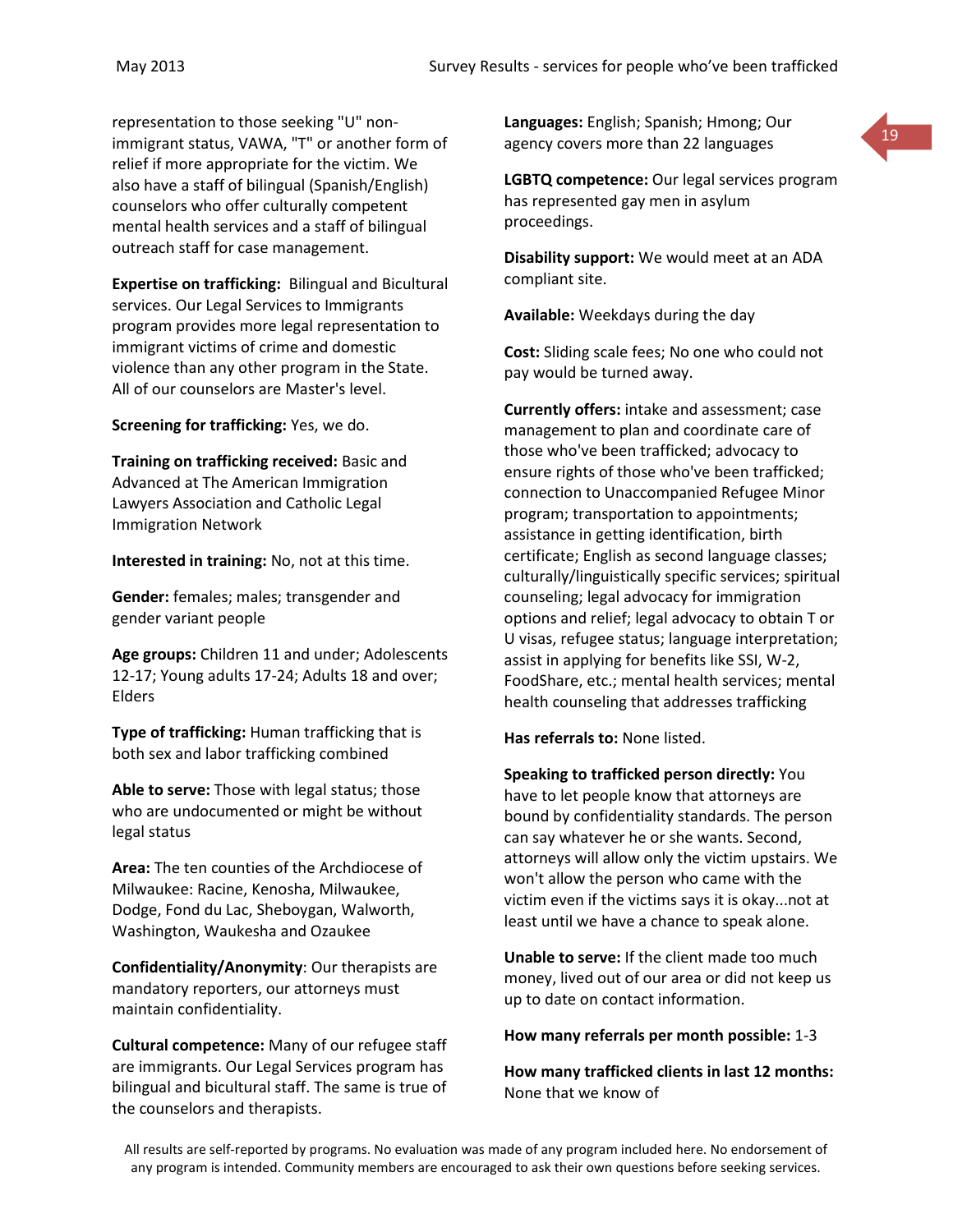**Plans for future trafficking specific services:** No response.

**Leadership of people with life experience:** I do not know; I have never asked.

**Willing to be listed locally as resource:** Yes

**Willing to be listed with National Hotline:** Yes

**Additional comments:** Often "T" is not the most appropriate form of immigration relief. It may be asylum, "U" non-immigrant status or protection under the Violence Against Women Act.

#### **Child Protection Center**

**Contact information:** Mark Lyday/various intake staff, P.O Box 1997, MS 746, Milwaukee, WI 53201, [mlyday@chw.org,](mailto:mlyday@chw.org) 414-277-8994

**Describe what you do:** Multi-agency evaluations of suspected child abuse and neglect.

**Expertise on trafficking:** Minimal

**Screening for trafficking:** No, not at this time.

**Training on trafficking received:** None

**Interested in training:** Yes, we are.

**Gender:** females; males; transgender and gender variant people

**Age groups:** Children 11 and under; Adolescents 12-17; Young adults 17-24

**Type of trafficking:** Sex trafficking

**Able to serve:** Those with legal status; those who are undocumented or might be without legal status

**Area:** Mainly Milwaukee county but we accept referrals from outside of the County also.

**Confidentiality/Anonymity**: We are a confidential program. All of our staff will report child abuse & neglect.

**Cultural competence:** No response

**Languages:** English; Spanish

**LGBTQ competence:** No response

**Disability support:** Elevator; Mobility impaired accessible restrooms; Interpreter services; Quiet space

**Available:** Weekdays during the day

**Cost:** Sliding scale fees; Private insurance; Medicaid; BadgerCare

**Currently offers:** intake and assessment; emergency response when someone is located by law enforcement or comes forward; crisis support during or after trafficking; case management to plan and coordinate care of those who've been trafficked; safety planning including specifics around trafficking; transportation to appointments; first aid (cuts, burns, infections); access to comprehensive medical care; preventive health care; reproductive and sexual health services; assisting with accessing AODA treatment; language interpretation; mental health services; trauma specific counseling; sexual abuse/assault advocacy

**Has referrals to:** info and referral hotline to explore options if someone is trafficked; advocacy to ensure rights of those who've been trafficked; drop-in center services welcoming people who've been trafficked; street outreach; work site outreach (e.g. farm, strip club); assistance with restraining orders; emergency shelter for those who've been trafficked; emergency food; emergency clothing (including underwear); hygiene supplies (e.g. soap, toothbrush); short term housing for trafficking survivors; long term housing for trafficking survivors; out of home care for children who've

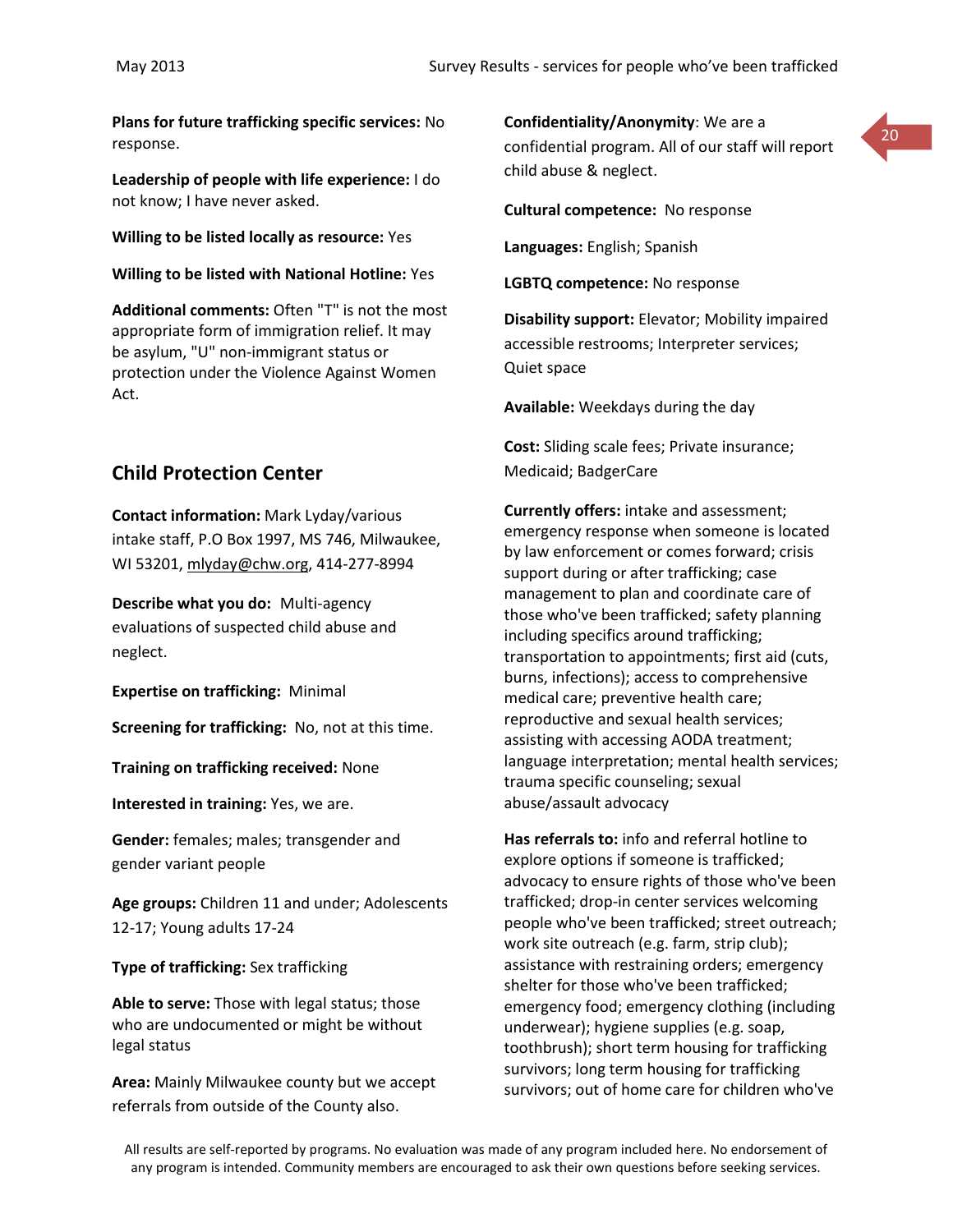been trafficked (foster care, group home); residential therapeutic care with trafficking specific programming; connection to Unaccompanied Refugee Minor program; assistance in getting identification, birth certificate; financial advocacy to repair credit, eviction history, lack of banking services, identity theft; help finding employment; help learning job skills; ABE/GED classes; tutoring/assistance with K-12 classes; English as second language classes; culturally/linguistically specific services; connections for tattoo removal; AODA counseling services; AODA residential treatment; harm reduction services for current drug users (e.g. overdose prevention, syringe exchange); non-western healthcare (e.g. herbs, traditional healers); spiritual counseling; legal advocacy for people charged with crimes (e.g. prostitution, trespassing); legal advocacy when reporting being a victim of a crime (e.g. kidnapping, sexual assault, trafficking); legal advocacy for immigration options and relief; coordination with law enforcement during trafficking investigations and prosecutions; legal advocacy to obtain T or U visas, refugee status; advocacy for client to regain custody of kids; life skills training; cash assistance; assist in applying for benefits like SSI, W-2, FoodShare, etc.; support for children of trafficked client; childcare services (during program participation); mental health counseling that addresses trafficking; peer support groups of trafficked youth or adults; peer support (non-trafficking specific); sex work or prostitution specific group support; mentorship from survivors of trafficking; youth programs; sexual abuse/assault support groups; domestic violence advocacy; domestic violence support groups; services for those identified as "bottoms" (mostly women who start out as trafficked and now enforce rules set by pimps/traffickers through violence and control); assistance in re-connecting with family and support networks; support for family members and partners of trafficked youth and/or adults; volunteer opportunities for trafficking survivors; leadership development of trafficking survivors; awareness and education about trafficking

**Speaking to trafficked person directly:** No response



**Unable to serve:** If client didn't fit our target population (age, cultural background, area of city, etc.)

**How many referrals per month possible:** 10 or more

**How many trafficked clients in last 12 months:** over 20

**Plans for future trafficking specific services:** No response

**Leadership of people with life experience:** No, not that we know of.

**Willing to be listed locally as resource:** Yes

**Willing to be listed with National Hotline:** Yes

**Additional comments:** None listed.

# **Christal West/Free at Last/CHIMC**

**Contact information:** Christal west /Free at last / CHIMC, 3031 North 10th Street Unit A, Milwaukee, WI 53206, [marspowell@yahoo.com,](mailto:marspowell@yahoo.com) 414-372-9796

**Describe what you do:** Ex-offenders , parents

**Expertise on trafficking:** Ministry and counselors

**Screening for trafficking:** No, not at this time.

**Training on trafficking received:** None

**Interested in training:** Yes, we are.

**Gender:** females, males, transgender and gender variant people

**Age groups:** Adults 18 and over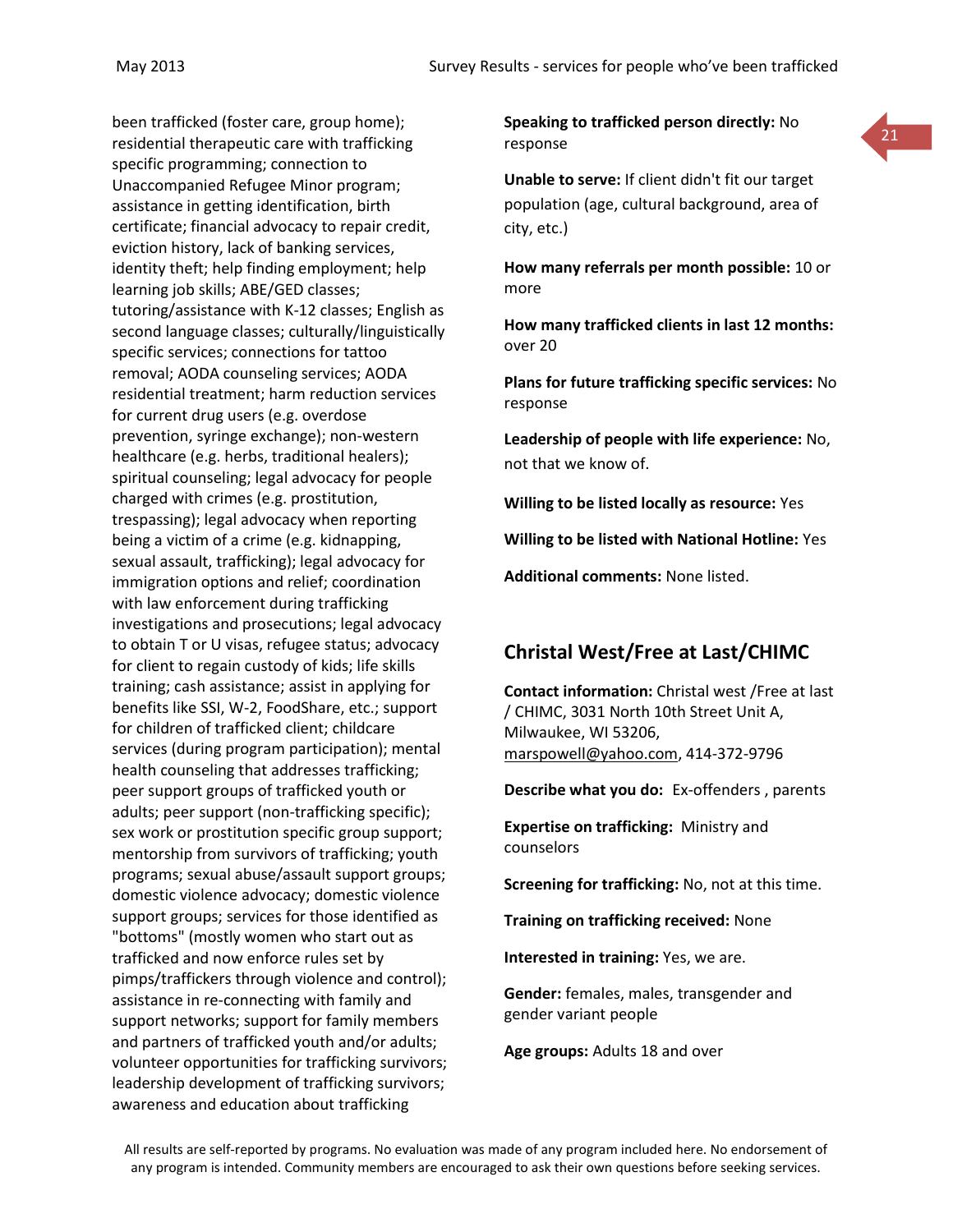**Type of trafficking:** Labor trafficking; Sex trafficking; Human Trafficking with elements of sex and labor trafficking

**Able to serve:** Those with legal status; those who are undocumented or might be without legal status

**Area:** Milwaukee central city

**Confidentiality/Anonymity**: We offer anonymous services - you do not have to give your real name to receive assistance or participate.

**Cultural competence:** personal expert

**Languages:** English; African

**LGBTQ competence:** no response

**Disability support:** Ramps for stairs

**Available:** Weekdays during the day

**Cost:** Services are free to clients

**Currently offers:** awareness and education about trafficking

**Has referrals to:** info and referral hotline to explore options if someone is trafficked; intake and assessment; emergency response when someone is located by law enforcement or comes forward; crisis support during or after trafficking; case management to plan and coordinate care of those who've been trafficked; advocacy to ensure rights of those who've been trafficked; drop-in center services welcoming people who've been trafficked; street outreach; work site outreach (e.g. farm, strip club); safety planning including specifics around trafficking; assistance with restraining orders; emergency shelter for those who've been trafficked; emergency food; emergency clothing (including underwear); hygiene supplies (e.g. soap, toothbrush); short term housing for trafficking survivors; long term housing for trafficking survivors; out of home care for children who've been trafficked (foster care, group home); residential therapeutic care with trafficking specific programming; connection to Unaccompanied Refugee Minor program; transportation to appointments; assistance in getting identification, birth certificate; financial advocacy to repair credit, eviction history, lack of banking services, identity theft; help finding employment; help learning job skills; ABE/GED classes; tutoring/assistance with K-12 classes; English as second language classes; culturally/linguistically specific services; first aid (cuts, burns, infections); access to comprehensive medical care; preventive health care; reproductive and sexual health services; connections for tattoo removal; AODA counseling services; AODA residential treatment; assisting with accessing AODA treatment; harm reduction services for current drug users (e.g. overdose prevention, syringe exchange); non-western healthcare (e.g. herbs, traditional healers); spiritual counseling; legal advocacy for people charged with crimes (e.g. prostitution, trespassing); legal advocacy when reporting being a victim of a crime (e.g. kidnapping, sexual assault, trafficking); legal advocacy for immigration options and relief; coordination with law enforcement during trafficking investigations and prosecutions; legal advocacy to obtain T or U visas, refugee status; advocacy for client to regain custody of kids; language interpretation; life skills training; cash assistance; assist in applying for benefits like SSI, W-2, FoodShare, etc.; support for children of trafficked client; childcare services (during program participation); mental health services; trauma specific counseling; mental health counseling that addresses trafficking; peer support groups of trafficked youth or adults; peer support (non-trafficking specific); sex work or prostitution specific group support; mentorship from survivors of trafficking; youth programs; sexual abuse/assault advocacy; sexual abuse/assault support groups; domestic violence advocacy; domestic violence support groups; services for those identified as "bottoms" (mostly women who start out as trafficked and now enforce rules set by pimps/traffickers through violence and control); assistance in re-connecting with family and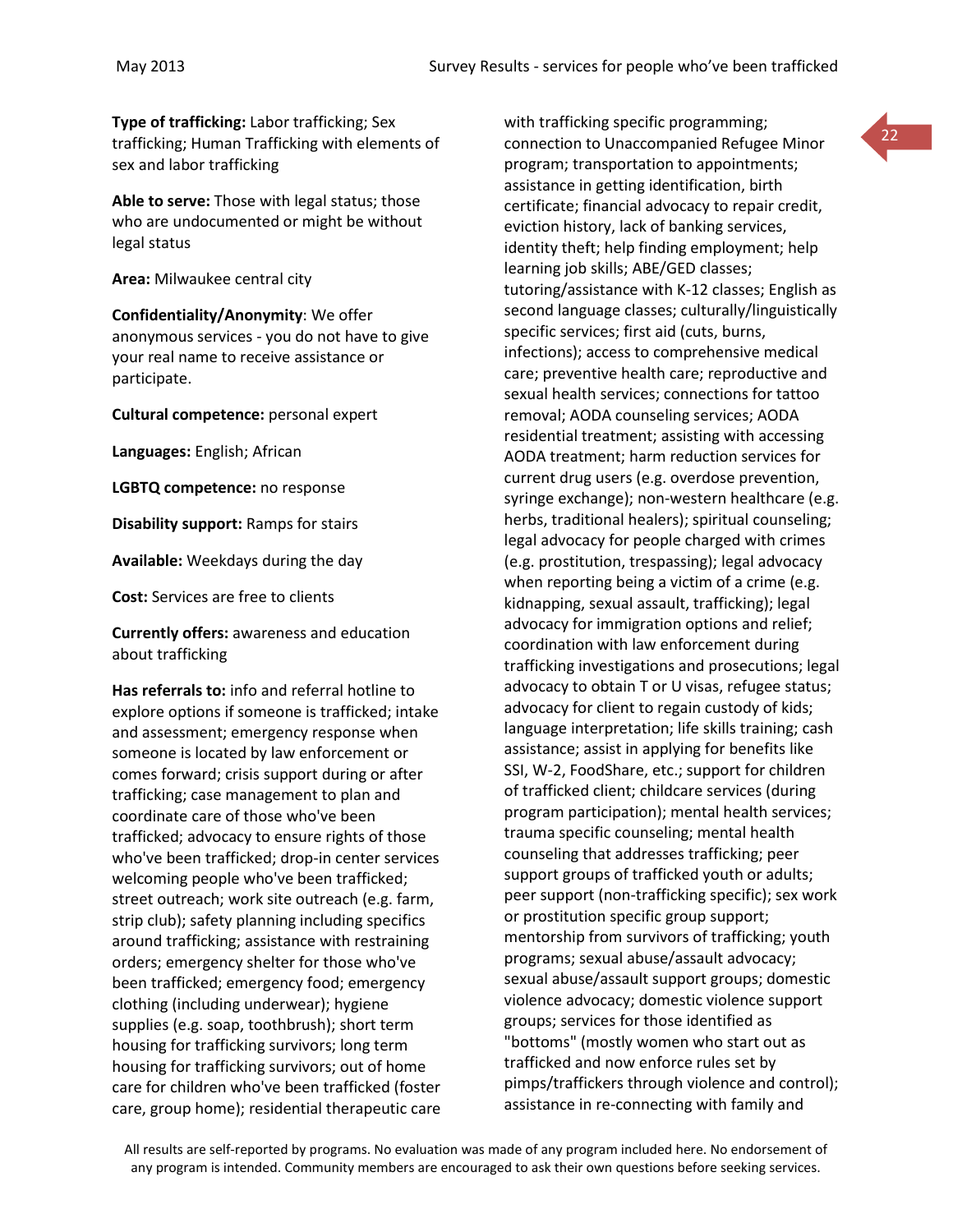support networks; support for family members and partners of trafficked youth and/or adults; volunteer opportunities for trafficking survivors; leadership development of trafficking survivors; awareness and education about trafficking

**Speaking to trafficked person directly:** your life is a blessing seek help and your life will bless others

**Unable to serve:** Nothing

**How many referrals per month possible:** 1-3

**How many trafficked clients in last 12 months:** 1-5

**Plans for future trafficking specific services:** Yes (no specifics)

**Leadership of people with life experience:** No, not that we know of

**Willing to be listed locally as resource:** Yes

**Willing to be listed with National Hotline:** Yes

**Additional comments:** None listed.

# **Christian Woman Perspective Ministries**

**Contact information:** Dr. Alice Belcher, Po Box 240915, Milwaukee, WI 53224, [cwpministries@live.com,](mailto:cwpministries@live.com) 414-376-6606

**Describe what you do:** Faith based organization and whose community outreach missions program is domestic violence and sexual assault direct services and prevention.

**Expertise on trafficking:** Provide direct services for survivors and their families of adult domestic violence and sexual assault; including adult survivors of childhood sexual assault; and advocacy for secondary victims of sexual

assault-adults whose child has been sexually assaulted.



**Screening for trafficking:** Yes, we do.

**Training on trafficking received:** Certification in Domestic Violence Advocate credentialed through Impact Coalition for Families Inc.; Completed Sexual Assault School training through Wisconsin Coalition Against Sexual Assault; Connected Cultures/cultural competence training through Wisconsin Coalition Against Domestic Violence

**Interested in training:** No, not at this time

**Gender:** Predominantly Women- but do work with men occasionally

**Age groups:** Adults 18 and over; Parents who decide they would like to include their minor child for parent/child resiliency

**Type of trafficking:** Sex trafficking

**Able to serve:** Those with legal status

**Area:** Greater Milwaukee County and its surrounding areas; target population is African-American; but provide services to all who ask.

**Confidentiality/Anonymity**: We are a confidential program. Some of our staff are mandated reporters of abuse & neglect and some are not.

**Cultural competence:** We are an agency that is predominantly people of color serving people of color.

**Languages:** English

**LGBTQ competence:** We are open to serving people and meeting their need where ever it exists without discrimination.

**Disability support:** We can provide large print materials upon request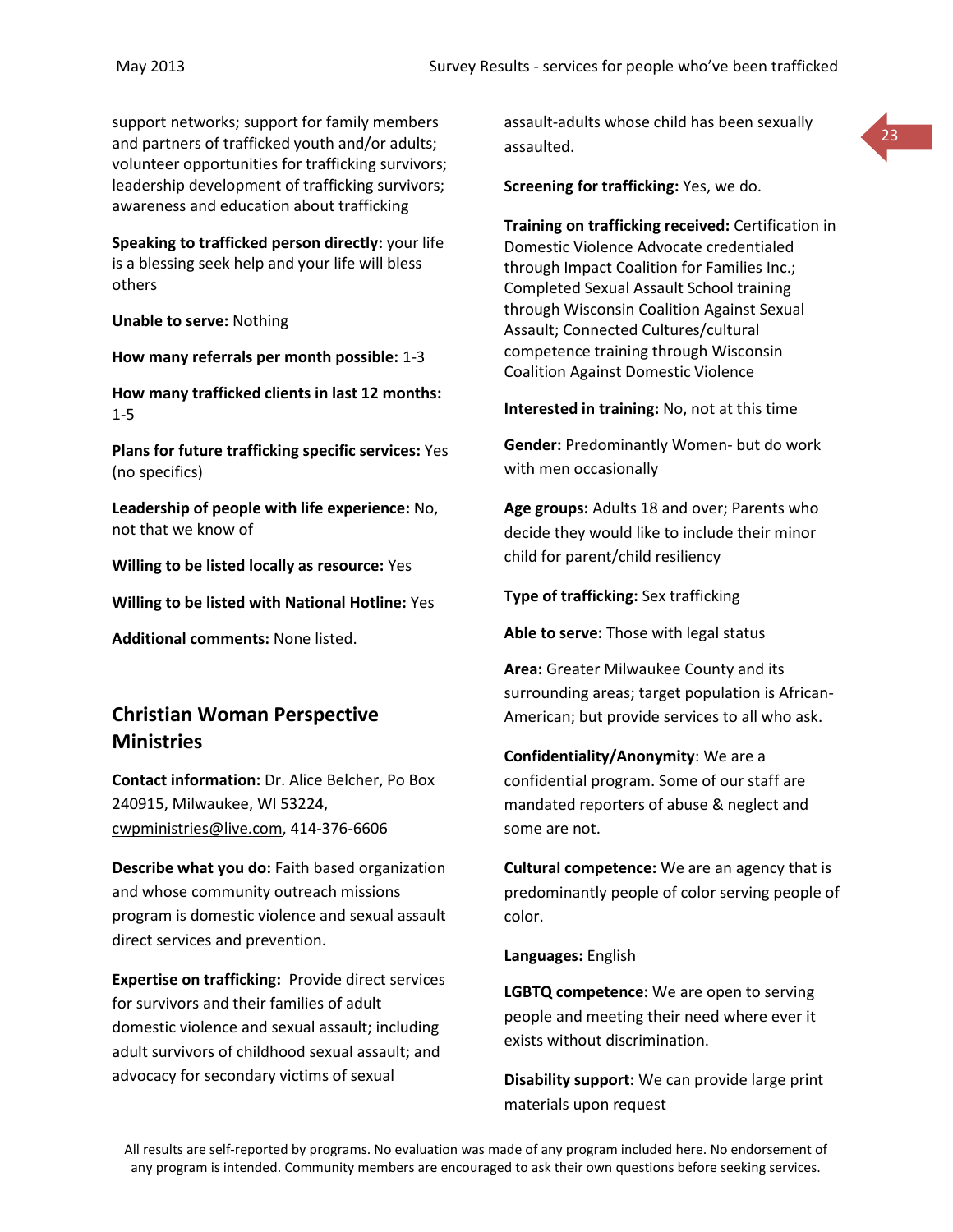#### **Available:** By appointment

**Cost:** Services have been free; but we are looking into other possible options to allow us to meet expenses.

**Currently offers:** info and referral hotline to explore options if someone is trafficked; intake and assessment; crisis support during or after trafficking; case management to plan and coordinate care of those who've been trafficked; advocacy to ensure rights of those who've been trafficked; assistance in getting identification, birth certificate; culturally/linguistically specific services; assisting with accessing AODA treatment; spiritual counseling; advocacy for client to regain custody of kids; life skills training; assist in applying for benefits like SSI, W-2, FoodShare, etc.; support for children of trafficked client; trauma specific counseling; sexual abuse/assault advocacy; sexual abuse/assault support groups; domestic violence advocacy; domestic violence support groups; assistance in re-connecting with family and support networks; support for family members and partners of trafficked youth and/or adults; awareness and education about trafficking

**Has referrals to:** assistance with restraining orders; emergency shelter for those who've been trafficked; emergency food; emergency clothing (including underwear); hygiene supplies (e.g. soap, toothbrush); short term housing for trafficking survivors; help learning job skills; ABE/GED classes; access to comprehensive medical care; preventive health care; reproductive and sexual health services; AODA counseling services; AODA residential treatment; legal advocacy for people charged with crimes (e.g. prostitution, trespassing); leadership development of trafficking survivors; awareness and education about trafficking

#### **Speaking to trafficked person directly:**

Trafficking occurs when someone takes you

away from where you live and forces you to work against your will (physical labor or prostitution) and/or use violence, and lies or threats to make you do it. If this has happened or is happening to you, we can help. Call 414- 376-6606.

24

**Unable to serve:** If client was unwilling to leave trafficker or trafficking network; If client was unwilling to share real name before receiving basic services; If client was currently involved in the commercial sex trade and unwilling to stop or exit.

#### **How many referrals per month possible:** 1-3

**How many trafficked clients in last 12 months:** 1-5

**Plans for future trafficking specific services:** Yes - Based upon funding-we would like to expand our reach in this area for teens and parents with children for awareness.

**Leadership of people with life experience:** Yes, we do.

**Willing to be listed locally as resource:** Yes

**Willing to be listed with National Hotline:** Yes

**Additional comments:** Domestic Violence and Sexual Assault and as it pertains to trafficking is so closely related. As an agency and personally, I would like to see these terms be used in the same sentence and not continue to be separated out as they currently are within our own culture as advocates. It can be very divisive and minimizes all advocates capacity to meet the need of various cultures in placing resources where they are most needed.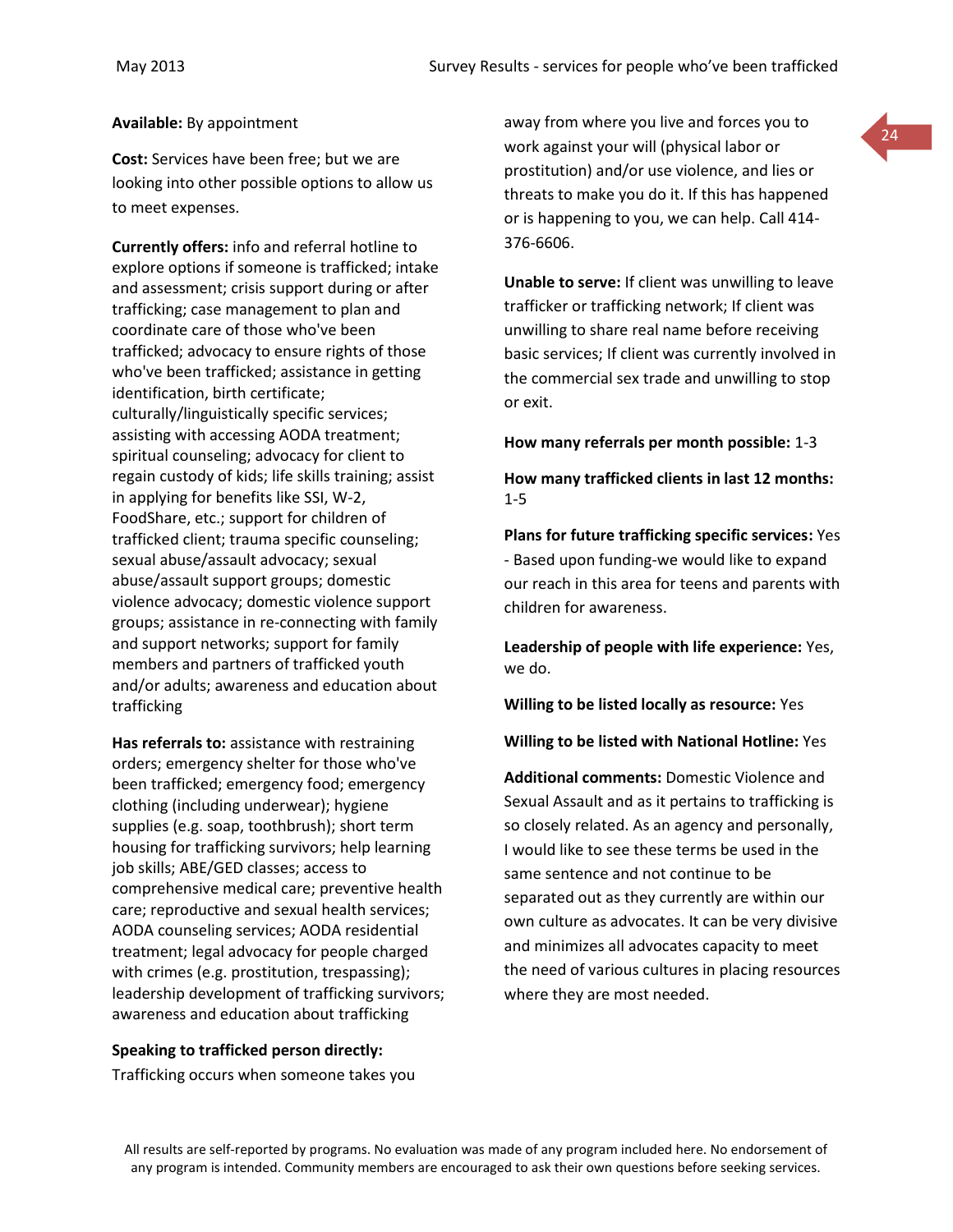# **Convergence Resource Center Languages:** English; Spanish

**Contact information:** Dr. Debbie Lassiter, 3975 N 68th St LL1, Milwaukee, WI 53216, [ceo@convergenceresource.org,](mailto:ceo@convergenceresource.org) 414-393-1325

**Describe what you do:** We are the contact agency for the Human and Sex Trafficking Support Initiative. We are in the process of collaborating with various organizations and businesses to provide a network of support for trafficked individuals.

**Expertise on trafficking:** We are obtaining training from the National Human Trafficking Resource Center and the Blue Campaign. We have worked with the incarcerated, formerly incarcerated and addicted for over 30 yrs.

**Screening for trafficking:** Yes we do.

**Training on trafficking received:** we have attended webinars, taken online training and worked with the NHTRC - more than basic but not quite advanced

**Interested in training:** Yes we are.

**Gender:** females

**Age groups:** adults 18 and over

**Type of trafficking:** sex and labor trafficking combined

**Able to serve:** Those with legal status

**Area:** Available for the entire city

**Confidentiality/Anonymity**: We are a confidential program. None of our staff are mandated reporters of abuse & neglect.

**Cultural competence:** We serve women of all different backgrounds - we serve largely African American clients but all service Native American Indians, Latinas, and Caucasian.

**Languages:** English; Spanish



**LGBTQ competence:** We do not specialize in these areas but about 50% of our current clientele are part of these communities.

**Disability support:** Elevator; Quiet space; Scentfree or low-scent spaces

**Available:** Weekdays during the day; Weekdays in the evening

**Cost:** Services are free to clients

**Currently offers:** case management to plan and coordinate care of those who've been trafficked; safety planning including specifics around trafficking; emergency clothing (including underwear); hygiene supplies (e.g. soap, toothbrush); help finding employment; help learning job skills; spiritual counseling; life skills training; sexual abuse/assault advocacy; sexual abuse/assault support groups; volunteer opportunities for trafficking survivors; awareness and education about trafficking

**Has referrals to:** info and referral hotline to explore options if someone is trafficked; intake and assessment; crisis support during or after trafficking; emergency shelter for those who've been trafficked; emergency food; reproductive and sexual health services; AODA counseling services; mental health counseling that addresses trafficking; assistance in reconnecting with family and support networks

**Speaking to trafficked person directly:** Hi my name is Debbie. I can't imagine what you have been through but if you let me I would like to get you something to eat, some clothes and a place to rest. No strings attached. You won't owe me anything. Here is my number and I'd love to hear from you.

**Unable to serve:** If client was an active drug user and unwilling to enter drug treatment; If client was unwilling to leave trafficker or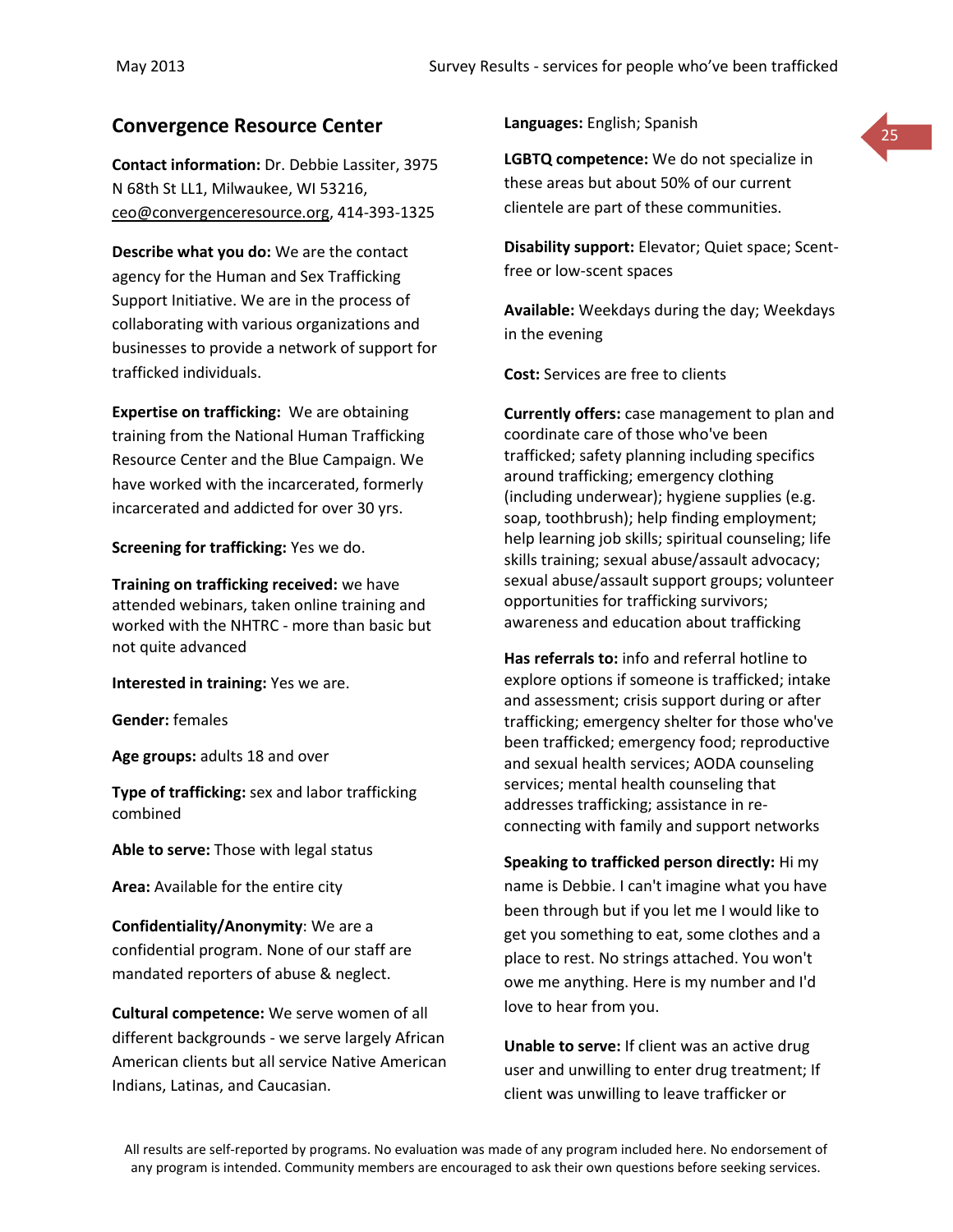trafficking network; If client was currently involved in the commercial sex trade and unwilling to stop or exit.

**How many referrals per month possible:** We are just getting started so we haven't tracked these numbers yet

**How many trafficked clients in last 12 months:** 11-20

**Plans for future trafficking specific services:** Yes - we are collaborating with faith-based organizations and the community as a whole to build a network of support for trafficked individuals.

**Leadership of people with life experience:** Yes, we do.

**Willing to be listed locally as resource:** Yes

**Willing to be listed with National Hotline:** Yes

**Additional comments:** We have serviced victims of trafficking for years without knowing it. We are now actively seeking to specialize in this area. Any help or direction you would like to give us would be greatly appreciated.

#### **Diverse and Resilient**

**Contact information:** Brenda Coley, Diverse & Resilient, 2439 North Holton Street, Milwaukee WI 53212, [bcoley@diverseandresilient.org,](mailto:bcoley@diverseandresilient.org) 414- 390-0444

**Describe what you do:** Agency is concerned with the healthy development of Lgbt people across all developmental stages in safe and supportive environments.

**Expertise on trafficking:** We have expanded our ability to provide services to a young gay African American population, who at times are homeless as a result of their sexual orientation. **Screening for trafficking:** No, not at this time.

**Training on trafficking received:** None

**Interested in training:** Yes, we are.

**Gender:** females; males; transgender and gender variant people

**Age groups:** Young adults 17-24; Adults 18 and over; Elders

**Type of trafficking:** Sex trafficking

**Able to serve:** Those with legal status; those who are undocumented or without legal status

**Area:** Milwaukee County

**Confidentiality/Anonymity**: No response

**Cultural competence:** No response

**Languages:** English

**LGBTQ competence:** We are an LGBT Organization.

**Disability support:** Mobility impaired accessible restrooms; Scent-free or low-scent spaces

**Available:** No response

**Cost:** No response

**Currently offers:** No response

**Has referrals to:** No response

**Speaking to trafficked person directly:** No response

**Unable to serve:** No response

**How many referrals per month possible:** No response

**How many trafficked clients in last 12 months:** No response

**Plans for future trafficking specific services:** No response

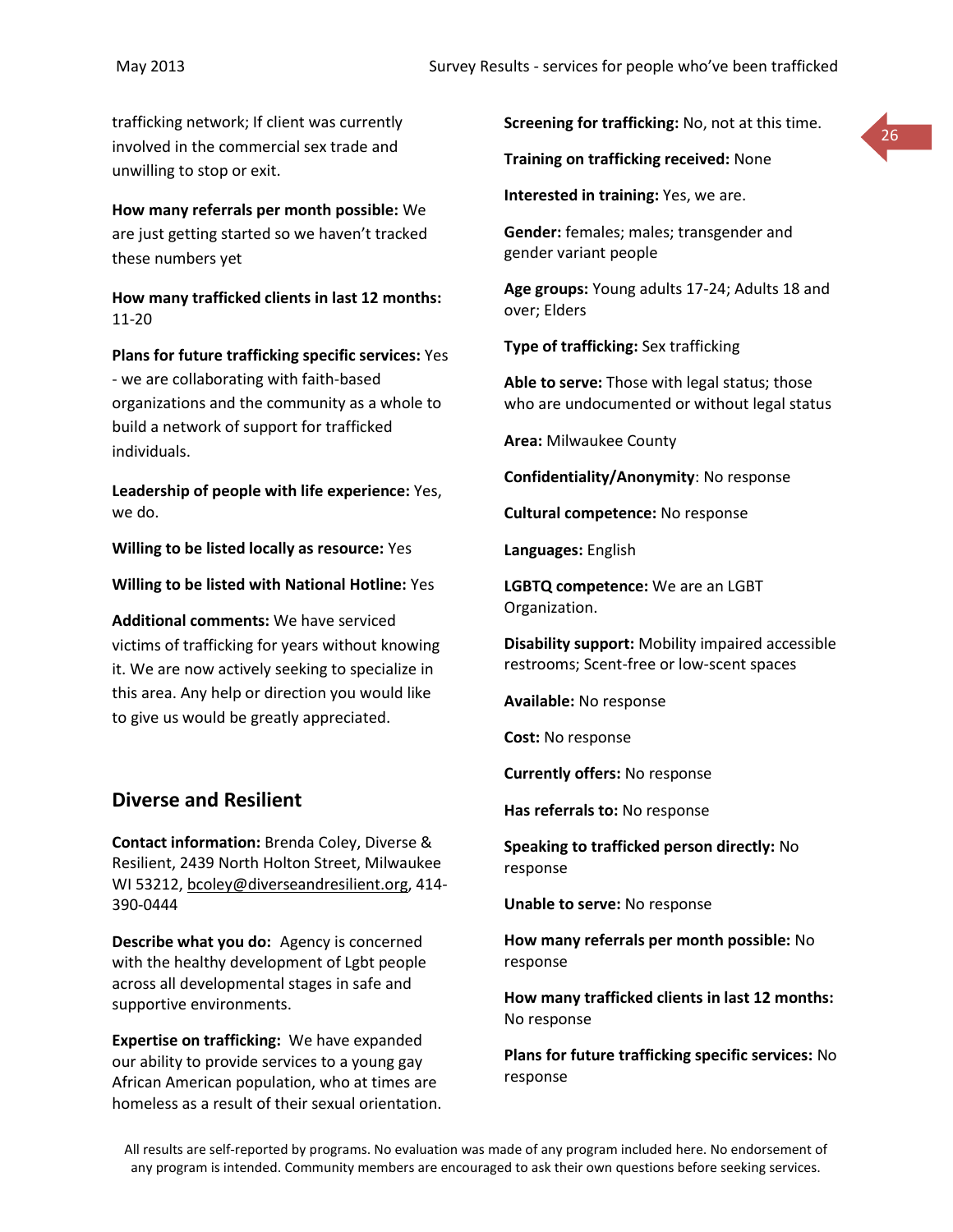**Leadership of people with life experience:** No response

**Willing to be listed locally as resource:** No response

**Willing to be listed with National Hotline:** No response

**Additional comments:** No response

#### **Divine Covenant Church**

**Contact information:** Divine Covenant Church, 1204 W. Layton Ave., Milwaukee WI 53221, [divinecovenant09@yahoo.com,](mailto:divinecovenant09@yahoo.com) 414-761-7392

**Describe what you do:** No response

**Expertise on trafficking:** No response

**Screening for trafficking:** No, not at this time.

**Training on trafficking received:** No response

**Interested in training:** No, not at this time.

**Gender:** females; males

**Age groups:** Children 11 and under; Adolescents 12-17; Young adults 17-24; Adults 18 and over; Elders

**Type of trafficking:** No response

**Able to serve:** No response

**Area:** No response

**Confidentiality/Anonymity**: We are a confidential program. All of our staff will report child abuse & neglect

**Cultural competence:** No response

**Languages:** English; sign language

**LGBTQ competence:** No response

**Disability support:** No response

**Available:** Weekends

**Cost:** No response

**Currently offers:** spiritual counseling

**Has referrals to:** None listed.

**Speaking to trafficked person directly:** No response

27

**Unable to serve:** No response

**How many referrals per month possible:** No response

**How many trafficked clients in last 12 months:** None that we know of

**Plans for future trafficking specific services:** No.

**Leadership of people with life experience:** No, not that we know of.

**Willing to be listed locally as resource:** No response

**Willing to be listed with National Hotline:** No response

**Additional comments:** No response

#### **Exploit No More**

**Contact information:** Katie Linn, Exploit No More, 6725 W. Burleigh St. Milwaukee WI 53216, [katiellinn@gmail.com,](mailto:katiellinn@gmail.com) 520-907-8631

**Describe what you do:** The mission of the organization is to advance the Kingdom of God by working to end human trafficking in Milwaukee through education and training, advocacy, and long-term residential aftercare. Our primary focus is building sustainable care for minor girls who have been victims of forced prostitution in Milwaukee.

**Expertise on trafficking:** Our objective is to provide spiritual, emotional, and physical care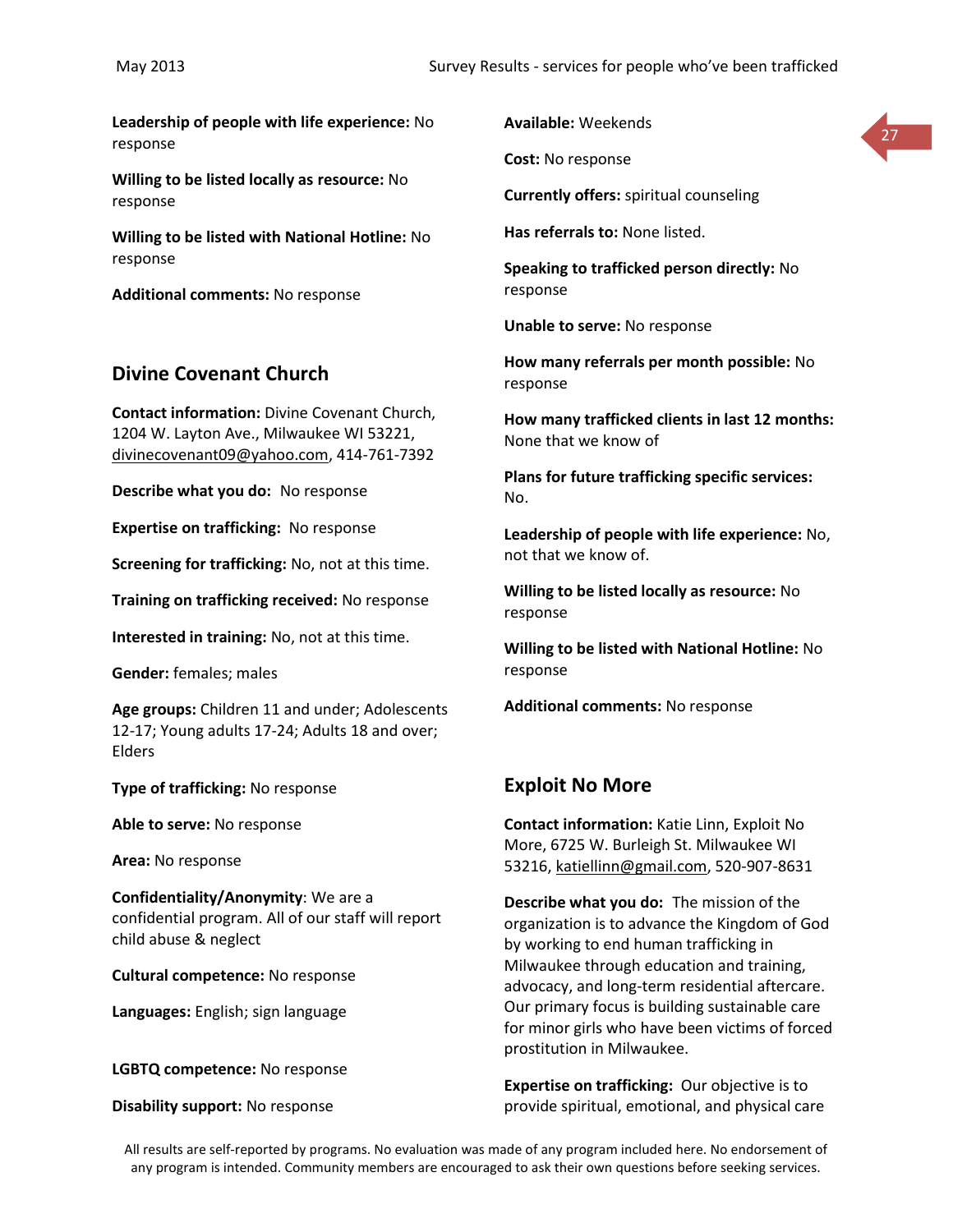to minor girls who have been trafficked in or around Milwaukee. We do not plan to provide services to adult victims at this time.

**Screening for trafficking:** No, not at this time; We intend to receive referrals from firstresponder agencies who have pre-identified victims

**Training on trafficking received:** Training from International Justice Mission; Salvation Army PROMISE Initiative; formal legal training on T and U Visas, etc.

**Interested in training:** No, not at this time.

#### **Gender:** females

**Age groups:** Children 11 and under; Adolescents 12-17; Young adults 17-24; We intend to work with minor girls under the age of 18.

#### **Type of trafficking:** Sex trafficking

**Able to serve:** Those who have legal status; those who are undocumented or might not have legal status

**Area:** Milwaukee (city and county) and surrounding suburbs.

**Confidentiality/Anonymity**: We are not a confidential program. We might have to share what we learn with law enforcement or the courts; The Board of Directors has not yet decided any specifics with respect to confidentiality of girls who will live in the aftercare homes, but reserves the right to communicate with law enforcement and courts at this time.

**Cultural competence:** Our staff and volunteers will receive cross-cultural training and we will also form partnerships with leaders and experts within the African-American and Latino communities in order to ensure our cultural competence.

**Languages:** English; Spanish

**LGBTQ competence:** We are still in the process of forming a plan of competency in regard to this question.



**Disability support:** The individual needs of program participants will be addressed as they arise.

**Available:** Weekdays during the day; Our service hours are subject to change after the aftercare program is launched.

**Cost:** Services are free to clients

**Currently offers:** emergency response when someone is located by law enforcement or comes forward; crisis support during or after trafficking; case management to plan and coordinate care of those who've been trafficked; advocacy to ensure rights of those who've been trafficked; safety planning including specifics around trafficking; long term housing for trafficking survivors; out of home care for children who've been trafficked (foster care, group home); residential therapeutic care with trafficking specific programming; transportation to appointments; assistance in getting identification, birth certificate; help finding employment; help learning job skills; tutoring/assistance with K-12 classes; first aid (cuts, burns, infections); assisting with accessing AODA treatment; spiritual counseling; coordination with law enforcement during trafficking investigations and prosecutions; language interpretation; life skills training; support for children of trafficked client; childcare services (during program participation); mental health services; trauma specific counseling; mental health counseling that addresses trafficking; peer support groups of trafficked youth or adults; peer support (nontrafficking specific); sex work or prostitution specific group support; youth programs; sexual abuse/assault advocacy; sexual abuse/assault support groups; assistance in re-connecting with family and support networks; volunteer opportunities for trafficking survivors; leadership development of trafficking survivors; awareness and education about trafficking; This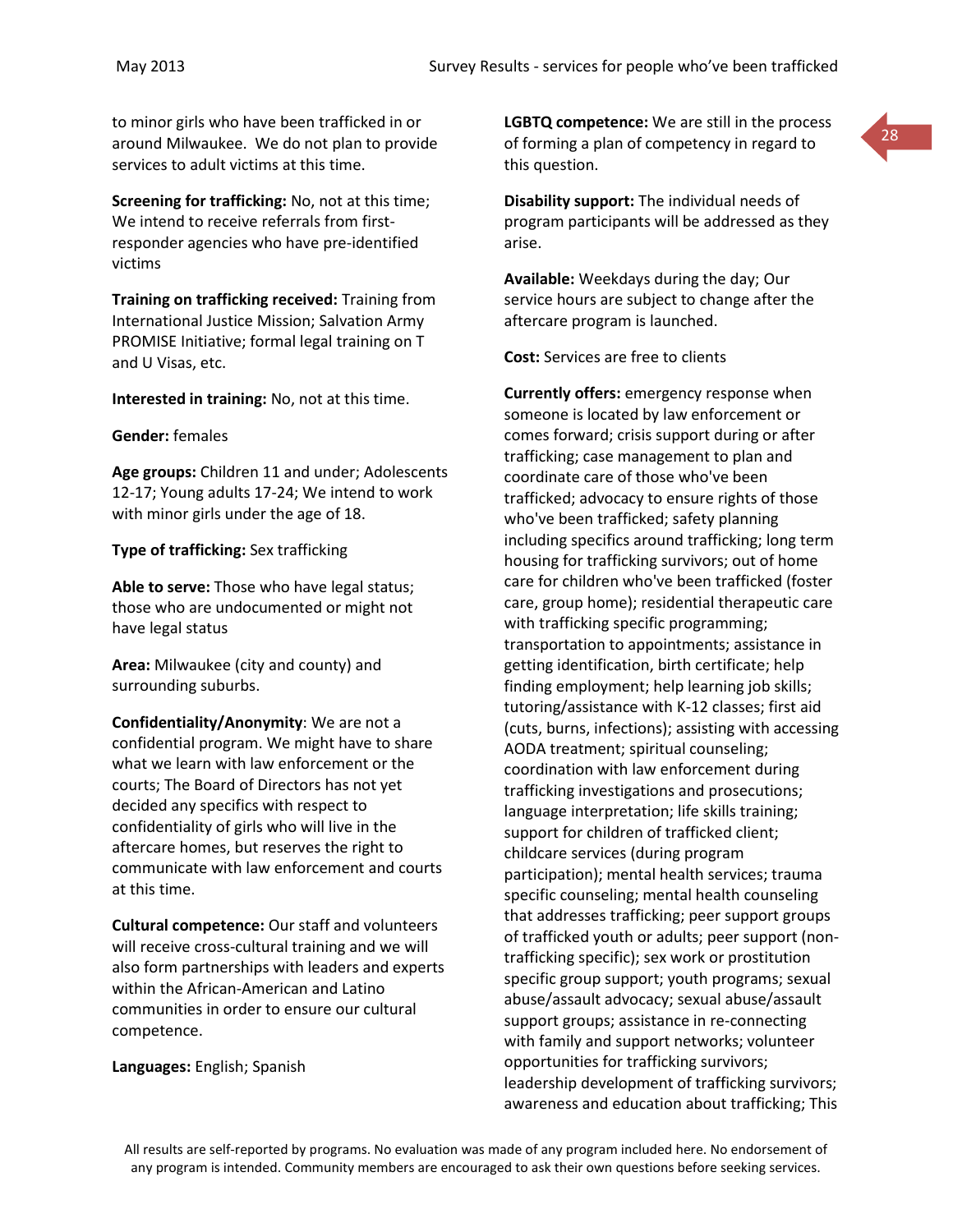is a tentative list of our activities and planned connections in the community

**Has referrals to:** info and referral hotline to explore options if someone is trafficked; intake and assessment; emergency response when someone is located by law enforcement or comes forward; crisis support during or after trafficking; assistance with restraining orders; emergency shelter for those who've been trafficked; financial advocacy to repair credit, eviction history, lack of banking services, identity theft; help finding employment; help learning job skills; ABE/GED classes; English as second language classes; culturally/linguistically specific services; access to comprehensive medical care; preventive health care; reproductive and sexual health services; connections for tattoo removal; AODA counseling services; AODA residential treatment; assisting with accessing AODA treatment; harm reduction services for current drug users (e.g. overdose prevention, syringe exchange); legal advocacy for people charged with crimes (e.g. prostitution, trespassing); legal advocacy when reporting being a victim of a crime (e.g. kidnapping, sexual assault, trafficking); legal advocacy for immigration options and relief; legal advocacy to obtain T or U visas, refugee status; advocacy for client to regain custody of kids; language interpretation; support for children of trafficked client; childcare services (during program participation); mental health services; trauma specific counseling; mental health counseling that addresses trafficking; peer support groups of trafficked youth or adults; peer support (nontrafficking specific); sex work or prostitution specific group support; youth programs; sexual abuse/assault support groups; domestic violence advocacy; domestic violence support groups; assistance in re-connecting with family and support networks; awareness and education about trafficking

**Speaking to trafficked person directly:** At this time, our appeal is still in the process of being researched and formulated. We are currently researching how to best meet the care needs of those who have been trafficked, which includes acquiring skills in having initial conversations with trafficking victims.

29

**Unable to serve:** If client was an active drug user and unwilling to enter drug treatment; If client was unwilling to leave trafficker or trafficking network; If agency was unable to get parental permission for a minor to receive services; If client was unwilling to share real name before receiving basic services; If client was currently involved in the commercial sex trade and unwilling to stop or exit; If client didn't fit our target population (age, cultural background, area of city, etc.)

**How many referrals per month possible:** 4-6; Our capacity for referrals will likely be 4-6, with the expectation that not all referrals will satisfy our intake and program criteria.

**How many trafficked clients in last 12 months:** None that we know of.

**Plans for future trafficking specific services:** Long-term aftercare

**Leadership of people with life experience:** No, not that we know of

**Willing to be listed locally as resource:** Yes

**Willing to be listed with National Hotline:** Yes

**Additional comments:** None listed.

#### **First Hope Ministries**

**Contact information:** Deanne Lawson, 1501 W. Lincoln Ave, Milwaukee WI 53215, [firsthopeministries@gmail.com,](mailto:firsthopeministries@gmail.com) 414-384-2334

**Describe what you do:** We offer a drop-in center called Inner Beauty Center, open on Tuesdays 4-8pm providing a meal, personal care items, clothing, food for those on the near South Side on Milwaukee.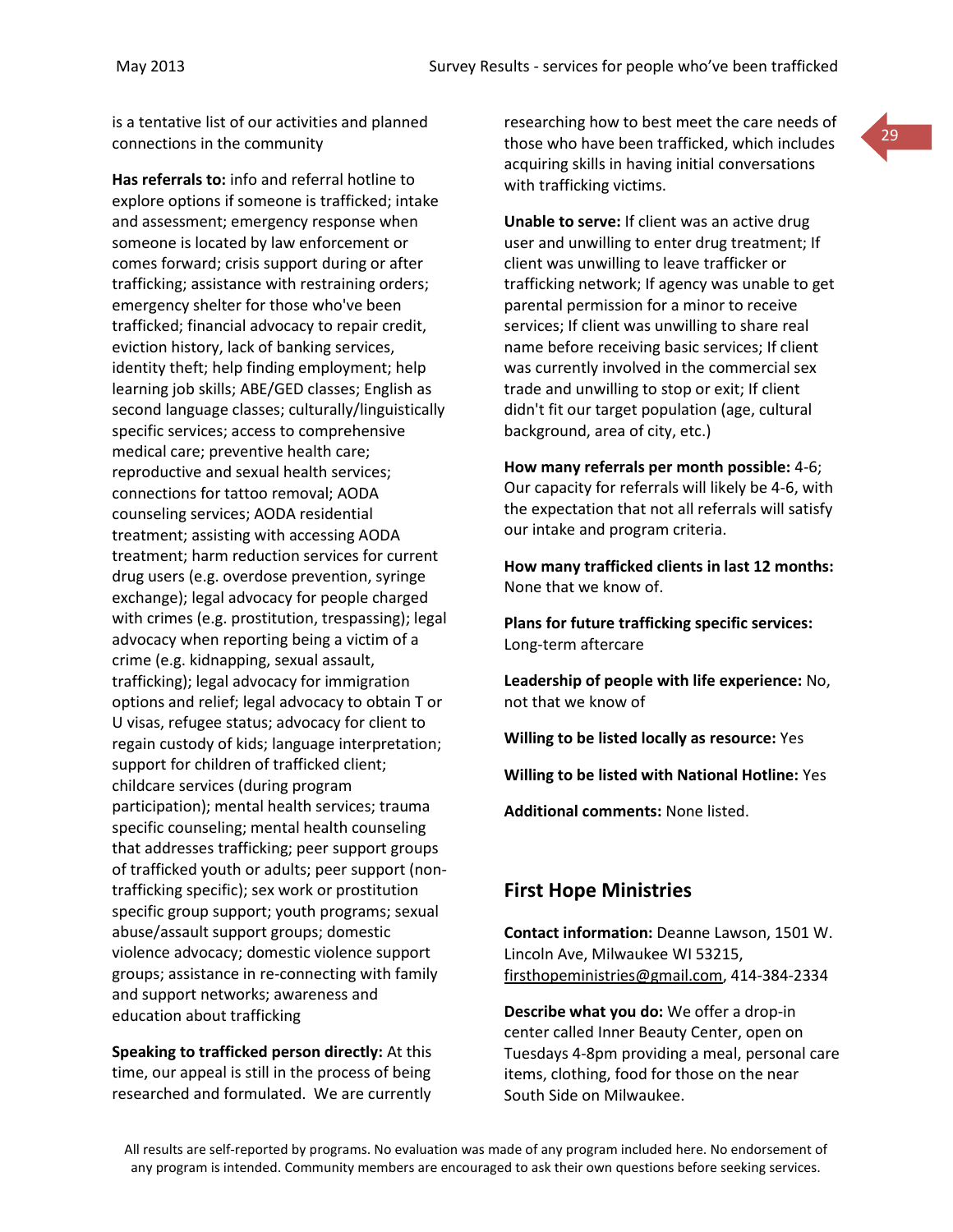**Expertise on trafficking:** We are novice. We mostly have contact on the streets or in the center and will refer from there.

**Screening for trafficking:** Yes, we do.

**Training on trafficking received:** Hosted a Volunteer Training for those working with potentially trafficked; attend conferences and training on the subject held in the area; Reading books and watching films or documentary's on the subject

**Interested in training:** Yes, we are.

**Gender:** Females; We have had some contact with transgender people when we go on the streets.

**Age groups:** Adolescents 12-17; Young adults 17-24; Adults 18 and over

**Type of trafficking:** Human trafficking with elements of both sex and labor trafficking

**Able to serve:** Those with legal status; those who are undocumented or potentially without legal status

**Area:** We focus on the near south side of Milwaukee

**Confidentiality/Anonymity**: We are a confidential program. Some of our staff are mandated reporters of abuse and neglect and some are not.

**Cultural competence:** 13 years of outreach in this community, several years as volunteer at then Urban Ministry Center (now City on a Hill)

**Languages:** English; Spanish

**LGBTQ competence:** We have very little exposure

**Disability support:** No response

**Available:** Tuesdays 4-8pm

**Cost:** Services are free to clients.

**Currently offers:** info and referral hotline to explore options if someone is trafficked; crisis support during or after trafficking; drop-in center services welcoming people who've been trafficked; street outreach; emergency food; emergency clothing (including underwear); hygiene supplies (e.g. soap, toothbrush); transportation to appointments; help finding employment; first aid (cuts, burns, infections); assisting with accessing AODA treatment; spiritual counseling; peer support (nontrafficking specific); sexual abuse/assault advocacy; volunteer opportunities for trafficking survivors; leadership development of trafficking survivors; awareness and education about trafficking

**Has referrals to:** intake and assessment; emergency response when someone is located by law enforcement or comes forward; case management to plan and coordinate care of those who've been trafficked; advocacy to ensure rights of those who've been trafficked; work site outreach (e.g. farm, strip club); safety planning including specifics around trafficking; assistance with restraining orders; emergency shelter for those who've been trafficked; short term housing for trafficking survivors; long term housing for trafficking survivors; out of home care for children who've been trafficked (foster care, group home); residential therapeutic care with trafficking specific programming; connection to Unaccompanied Refugee Minor program; assistance in getting identification, birth certificate; financial advocacy to repair credit, eviction history, lack of banking services, identity theft; help finding employment; help learning job skills; ABE/GED classes; tutoring/assistance with K-12 classes; English as second language classes; culturally/linguistically specific services; first aid (cuts, burns, infections); access to comprehensive medical care; preventive health care; reproductive and sexual health services; connections for tattoo removal; AODA counseling services; AODA residential treatment; harm reduction services for current drug users (e.g. overdose prevention, syringe exchange); non-western

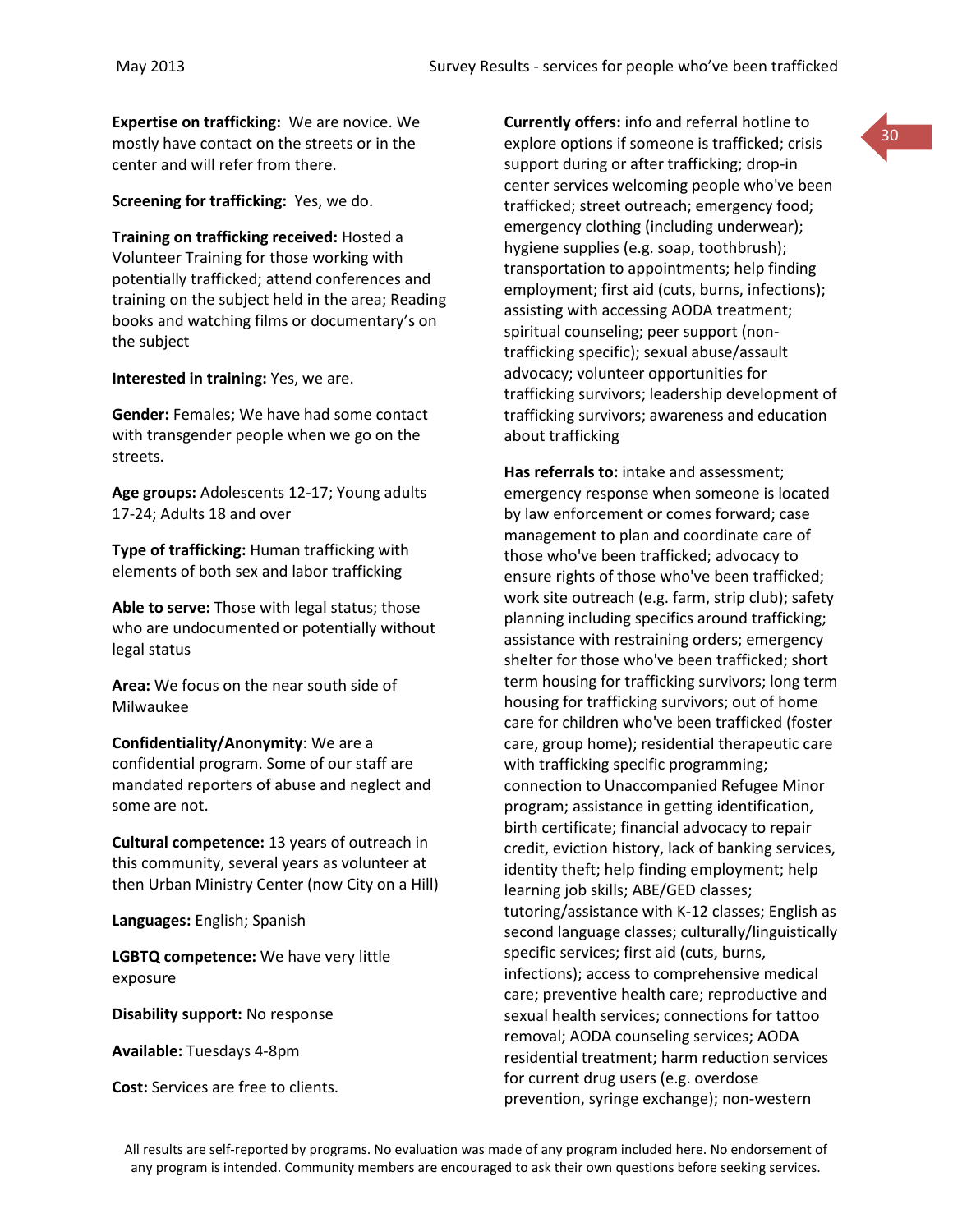healthcare (e.g. herbs, traditional healers); legal advocacy for people charged with crimes (e.g. prostitution, trespassing); legal advocacy when reporting being a victim of a crime (e.g. kidnapping, sexual assault, trafficking); legal advocacy for immigration options and relief; coordination with law enforcement during trafficking investigations and prosecutions; legal advocacy to obtain T or U visas, refugee status; advocacy for client to regain custody of kids; language interpretation; life skills training; cash assistance; assist in applying for benefits like SSI, W-2, FoodShare, etc.; support for children of trafficked client; childcare services (during program participation); mental health services; trauma specific counseling; mental health counseling that addresses trafficking; peer support groups of trafficked youth or adults; peer support (non-trafficking specific); sex work or prostitution specific group support; mentorship from survivors of trafficking; youth programs; sexual abuse/assault support groups; domestic violence advocacy; domestic violence support groups; assistance in re-connecting with family and support networks; support for family members and partners of trafficked youth and/or adults

**Speaking to trafficked person directly:** If you need help you can call, when you are ready to leave the industry we can help you. We will help you find a safe place to stay.

**Unable to serve:** Being mostly supportive in services, no one is ineligible or excluded.

**How many referrals per month possible:** No limit as we are supportive in nature only.

**How many trafficked clients in last 12 months:** 1-5

**Plans for future trafficking specific services:** Yes, we want to open a second site that will conduct Sex Workers Anonymous; we also would like to open emergency shelter that would lead to life skill training.

**Leadership of people with life experience:** Yes, we do.

31



**Willing to be listed with National Hotline:** Yes

**Additional comments:** None listed.

#### **Franciscan Peacemakers**

**Contact information:** Deacon Steve Przedpelski, Franciscan Peacemakers, 128 W. Burleigh Street, Milwaukee WI 53212, [przedpel@yahoo.com,](mailto:przedpel@yahoo.com) 414-559-5761

**Describe what you do:** No response

**Expertise on trafficking:** No response

**Screening for trafficking:** Yes, we do.

**Training on trafficking received:** Basic from Rescue and Restore Coalition Milwaukee, Community Meetings Milwaukee, Madison and Chicago; more advanced from U. S. Attorney meetings Baltimore, Maryland, Trafficking Conference Los Angeles California

**Interested in training:** Yes, we are.

**Gender:** females

**Age groups:** Young adults 17-24; Adults 18 and over

**Type of trafficking:** Sex trafficking

**Able to serve:** Those with legal status; those who are undocumented or might be without legal status

**Area:** Primary area-City of Milwaukee Secondary Area- Ozaukee, Waukesha and Washington Counties

**Confidentiality/Anonymity**: We are a confidential program. All of our staff will report child abuse & neglect.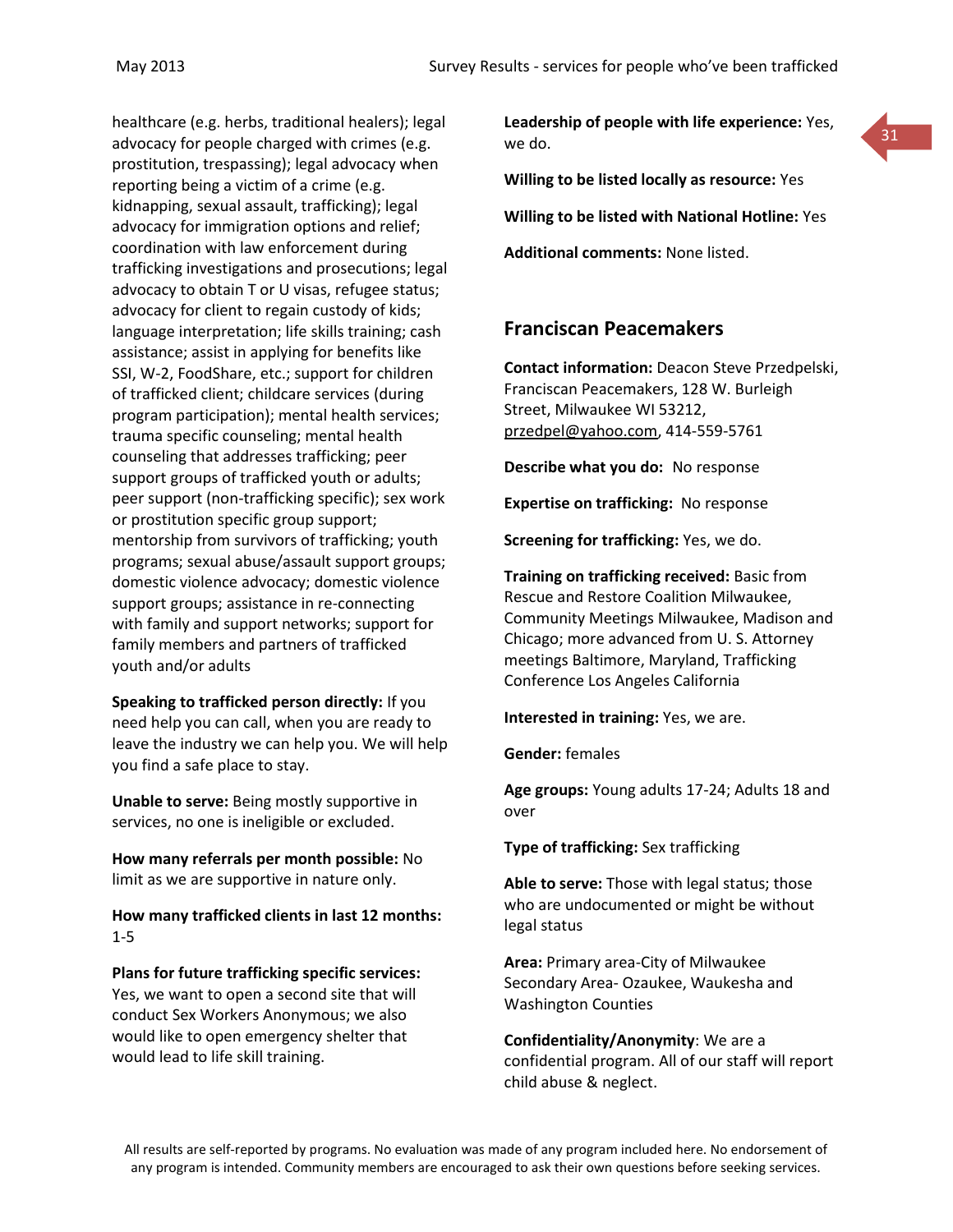**Cultural competence:** No response

**Languages:** English

**LGBTQ competence:** No response

**Disability support:** No response

**Available:** 24 hour/round-the-clock in person response

**Cost:** Services are free to clients

**Currently offers:** intake and assessment; emergency response when someone is located by law enforcement or comes forward; crisis support during or after trafficking; case management to plan and coordinate care of those who've been trafficked; street outreach; safety planning including specifics around trafficking; emergency food; emergency clothing (including underwear); hygiene supplies (e.g. soap, toothbrush); transportation to appointments; first aid (cuts, burns, infections); spiritual counseling; mental health services; trauma specific counseling; mental health counseling that addresses trafficking; peer support (non-trafficking specific); sex work or prostitution specific group support; awareness and education about trafficking

**Has referrals to:** info and referral hotline to explore options if someone is trafficked; advocacy to ensure rights of those who've been trafficked; assistance with restraining orders; emergency shelter for those who've been trafficked

**Speaking to trafficked person directly:** It would really depend if this the first time meeting the individual vs. already having a relationship with the individual and finding out if she or he is a possible victim.

**Unable to serve:** We will always provide some basic services for an individual in need in an effort to stay in contact. Each individual would have to be assessed on a case by case basis.

#### **How many referrals per month possible:** 1-3

**How many trafficked clients in last 12 months:** 1-5



**Plans for future trafficking specific services:** No, not at this time.

**Leadership of people with life experience:** No, not that we know of.

**Willing to be listed locally as resource:** Yes

**Willing to be listed with National Hotline:** Yes

**Additional comments:** None listed.

#### **Gateway to Change**

**Contact information:** Glenda Hampton, 2319 W. Capitol Drive, Milwaukee, WI 53206, [gatewaytochange2319@gmail.com,](mailto:gatewaytochange2319@gmail.com) 414.442.2053

**Describe what you do:** AODA tx (treatment) services, spirituality services, daily living skills education; primarily for people in need of tx (treatment).

**Expertise on trafficking:** Minimal - but our services can address core issues that may contribute to one's participation in trafficking.

**Screening for trafficking:** No, not at this time.

**Training on trafficking received:** None

**Interested in training:** Yes, we are.

**Gender:** females; males; transgender and gender variant people

**Age groups:** Adults 18 and over; Elders

**Type of trafficking:** Not adequately prepared at this time - no specific training.

**Able to serve:** those who have legal status to be here in the U.S (including citizens, those with current visas, green card holders)

**Area:** Open to Milwaukee County Area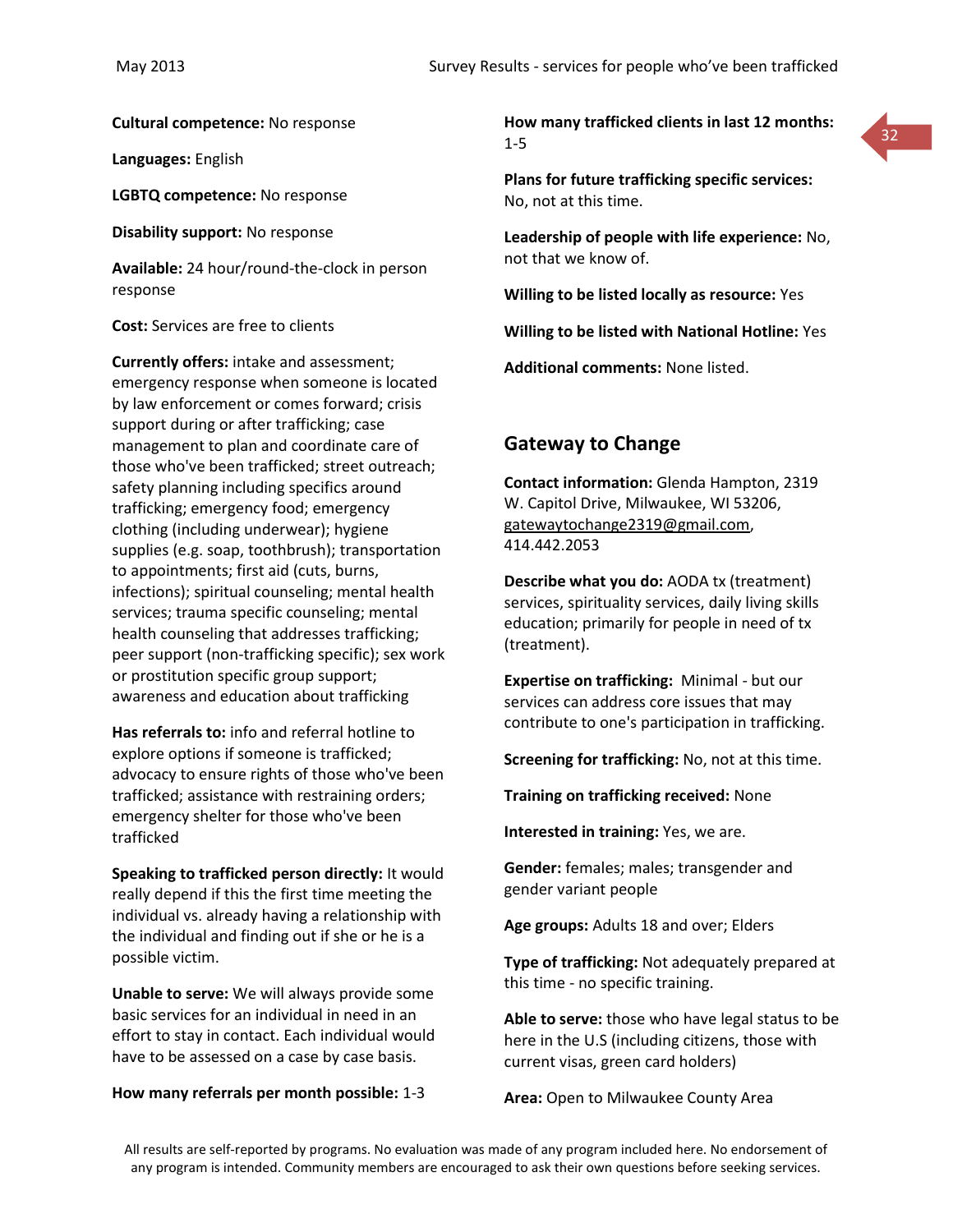**Confidentiality/Anonymity**: We are a

confidential program. All of our staff will report child abuse & neglect.

**Cultural competence:** We are competent in providing services to English speaking cultures.

**Languages:** English

**LGBTQ competence:** We have staff experienced/trained in providing services to this group - our services are not discriminatory.

**Disability support:** Quiet space

**Available:** Weekdays during the day, Weekdays in the evening

**Cost:** Medicaid, BadgerCare, I-Care, WISER CHOICE, Milwaukee County Funding - We Do Not Accept Medicare

**Currently offers:** emergency shelter for those who've been trafficked; emergency food; transportation to appointments; help finding employment; help learning job skills; first aid (cuts, burns, infections); AODA counseling services; spiritual counseling; life skills training; peer support (non-trafficking specific); assistance in re-connecting with family and support networks

**Has referrals to:** crisis support during or after trafficking; emergency shelter for those who've been trafficked; emergency clothing (including underwear); assistance in getting identification; birth certificate; ABE/GED classes; access to comprehensive medical care; legal advocacy for people charged with crimes (e.g. prostitution, trespassing); legal advocacy when reporting being a victim of a crime (e.g. kidnapping, sexual assault, trafficking); mental health services; trauma specific counseling, mental health counseling that addresses trafficking; sexual abuse/assault advocacy; sexual abuse/assault support groups; domestic violence advocacy; domestic violence support groups

**Speaking to trafficked person directly:** If you ever have any safety concerns please feel free to contact us for avenues to possible help.

**Unable to serve:** If client was an active drug user and unwilling to enter drug treatment; If agency was unable to get parental permission for a minor to receive services; If client was unwilling to share real name before receiving basic services; If agency was unable to secure reimbursement or funds for services; If client didn't fit our target population (age, cultural background, area of city, etc.); Occasionally services are provided free; possibly if the client didn't fit our target population providing that they were in need of AODA Services; however they could still participate in spiritual support and/or daily living skills services.

**How many referrals per month possible:** 10 or more

**How many trafficked clients in last 12 months:** No response

**Plans for future trafficking specific services:** Not at this time but most likely can be implemented.

**Leadership of people with life experience:** No, not that we know of.

**Willing to be listed locally as resource:** after being trained sufficiently, yes

**Willing to be listed with National Hotline:**  those in need of our services and after sufficient staff training, yes

**Additional comments:** None listed.

# **Genesis Women's Residential Program**

**Contact information:** Kim Kunz, Genesis Women's Residential, 5427 W. Villard, Milwaukee, WI 53218, 414-536-3530

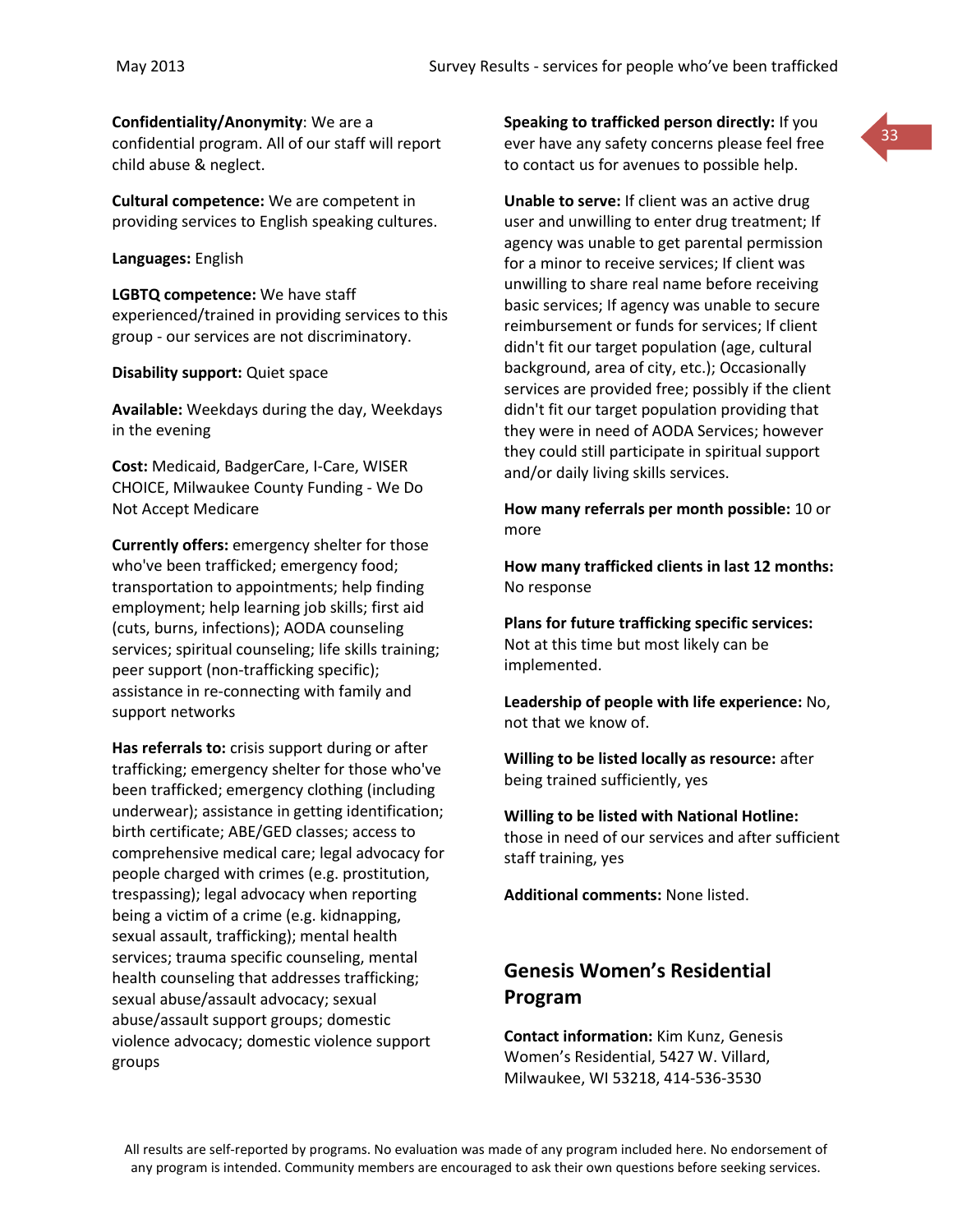**Describe what you do:** Residential AODA - Women

**Expertise on trafficking:** Limited

**Screening for trafficking:** No, not at this time.

**Training on trafficking received:** None

**Interested in training:** Yes, we are; would have to get it approved

**Gender:** females

**Age groups:** Adults 18 and over

**Type of trafficking:** Unsure

**Able to serve:** Those with legal status

**Area:** Milwaukee County

**Confidentiality/Anonymity**: We are a confidential program. All of our staff will report child abuse & neglect.

**Cultural competence:** Very competent

**Languages:** English

**LGBTQ competence:** Competent Clinical **Training** 

**Disability support:** Interpreter services

**Available:** 24 hour/round-the-clock in person response

**Cost:** Milwaukee County funded

**Currently offers:** AODA counseling services; AODA residential treatment; assisting with accessing AODA treatment; harm reduction services for current drug users (e.g. overdose prevention, syringe exchange); life skills training

**Has referrals to:** None listed.

**Speaking to trafficked person directly:** Unsure have never had this experience-but would help it to identify strengths

**Unable to serve:** If client was an active drug user and unwilling to enter drug treatment; If agency was unable to secure reimbursement or funds for services



**How many referrals per month possible:** Unsure

**How many trafficked clients in last 12 months:** None that we know of

**Plans for future trafficking specific services:** No

**Leadership of people with life experience:** No, not that we know of.

**Willing to be listed locally as resource:** Yes

**Willing to be listed with National Hotline:** Yes

**Additional comments:** None listed.

#### **The Healing Center**

**Contact information:** Jennifer Ward, The Healing Center, 130 W National Ave, Milwaukee WI 53204, [jennifer.ward@aurora.org,](mailto:jennifer.ward@aurora.org) 414-225- 4240

**Describe what you do:** In essence what we can offer is basic need and systems advocacy, one on one counseling (noninsured), group work (not Human Trafficking specific) and education for adult survivors of sexual abuse and assault which includes the human trafficking. Let me be clear that in my opinion the staff (including myself) need more training and involvement in the human trafficking work to be most effective. We serve both men and women in a primary gender binary structure but services for "women" under that construct tends to be more expansive.

**Expertise on trafficking:** Minimal expertise specific to adults or children who've been trafficked. We do have knowledge on Sexual abuse/assault systems response, trauma counseling and group work for sexual trauma survivors; low – we usually get referrals from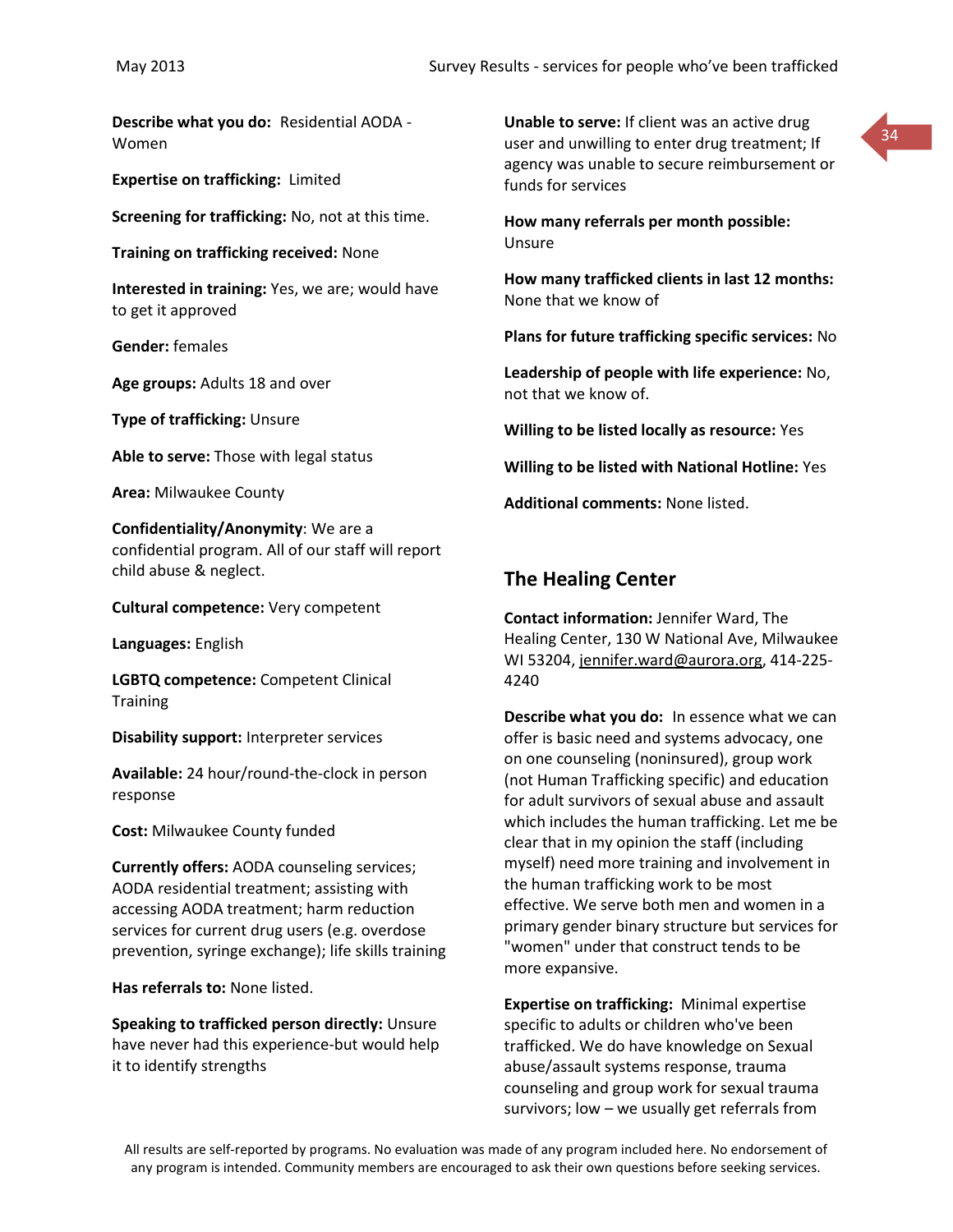other providers (AODA treatment or criminal justice "halfway houses"). Thus they usually have had advocacy, AODA, and housing services before they come to the Healing Center.

**Screening for trafficking:** No, not at this time.

**Training on trafficking received:** very basic as an overall staff; personal reading but need more

**Interested in training:** Yes, we are.

**Gender:** females; males; transgender and gender variant people

**Age groups:** Adults 18 and over; Elders

**Type of trafficking:** Labor trafficking; Sex trafficking; Human Trafficking that is both sex and labor combined; We need to be more prepared! However we would/do serve the above clients.

**Able to serve:** Those with legal status; those who are undocumented or might be without legal status

**Area:** Milwaukee County, some people come in from neighboring counties

**Confidentiality/Anonymity**: We are a confidential program. All of our staff will report child abuse & neglect.

**Cultural competence:** This is an area of needed growth for our agency especially as it relates to staff make - up and programming (we do not have cultural specific programming). We do have staff who are aware of cultural competency and works from a multicultural lens and others who work from an anti-racist lens.

**Languages:** English; Spanish

**LGBTQ competence:** We do not have LGBTGVQ specific programming but, we do have staff versed in competency issues as a part of training; we have staff who are LGB, some staff

have received certificate in LGBT studies as part of Masters work.



**Disability support:** Elevator; TTY/TDD; Interpreter services

**Available:** Weekdays during the day

**Cost:** Services are free to clients; our individual therapy is specific to uninsured currently due to waitlist

**Currently offers:** advocacy to ensure rights of those who've been trafficked; assistance with restraining orders; transportation to appointments; assistance in getting identification, birth certificate; financial advocacy to repair credit, eviction history, lack of banking services, identity theft; assisting with accessing AODA treatment; legal advocacy for people charged with crimes (e.g. prostitution, trespassing); legal advocacy when reporting being a victim of a crime (e.g. kidnapping, sexual assault, trafficking); legal advocacy for immigration options and relief; legal advocacy to obtain T or U visas, refugee status; language interpretation; life skills training; assist in applying for benefits like SSI, W-2, FoodShare, etc.; trauma specific counseling; sexual abuse/assault advocacy; sexual abuse/assault support groups; domestic violence advocacy

**Has referrals to:** assistance in getting identification, birth certificate; financial advocacy to repair credit, eviction history, lack of banking services, identity theft; help finding employment; help learning job skills; ABE/GED classes; tutoring/assistance with K-12 classes; English as second language classes; culturally/linguistically specific services; preventive health care; reproductive and sexual health services; AODA counseling services; AODA residential treatment; assisting with accessing AODA treatment; harm reduction services for current drug users (e.g. overdose prevention, syringe exchange); non-western healthcare (e.g. herbs, traditional healers); spiritual counseling; legal advocacy for people charged with crimes (e.g. prostitution,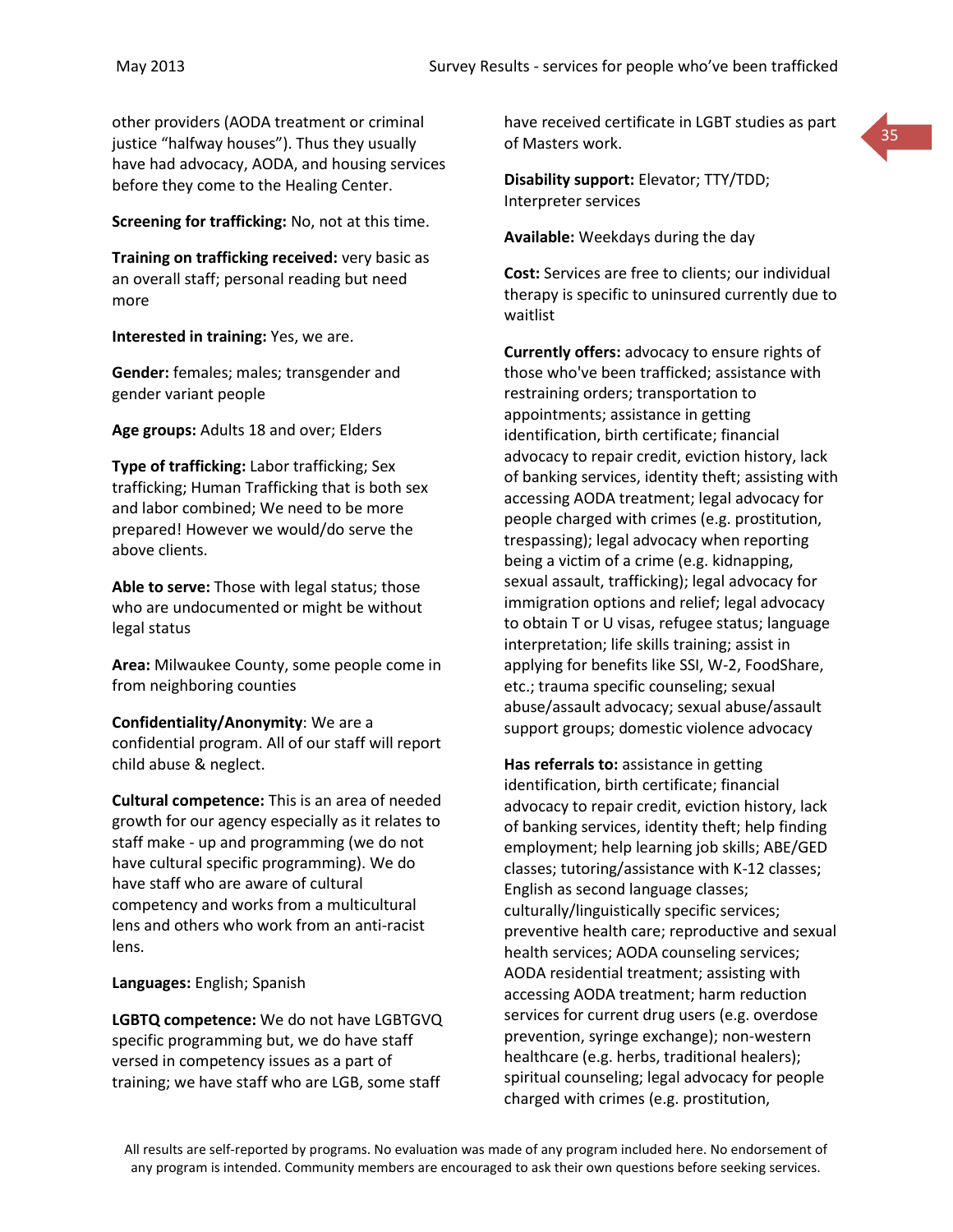trespassing); legal advocacy when reporting being a victim of a crime (e.g. kidnapping, sexual assault, trafficking); legal advocacy for immigration options and relief; legal advocacy to obtain T or U visas, refugee status; life skills training; cash assistance; mental health services; trauma specific counseling; peer support (non-trafficking specific); sex work or prostitution specific group support; youth programs; sexual abuse/assault advocacy; sexual abuse/assault support groups; domestic violence advocacy; domestic violence support groups

**Speaking to trafficked person directly:** How would you like me to address you? I'm so in so and I'm here to assist where I can in ways that are helpful to you? (if under 18, tell them I am a mandated reported and give them the names and contact on non-mandated reported support.) What would be helpful right now? When you are in a space where you call or want some help/support please feel free to contact me. If cannot help, I will find someone who can but, only if you want me to.

**Unable to serve:** If client was an active drug user and unwilling to enter drug treatment; If client didn't fit our target population (age, cultural background, area of city, etc.);If client was youth pre 18 and spoke languages outside of English and Spanish at this time.

**How many referrals per month possible:** 1-3; there would need to be alternative systems so these folks would not have to wait on a waitlist or do a phone screen if inconvenience. We need more staff

**How many trafficked clients in last 12 months:** over 20

**Plans for future trafficking specific services:** No - nothing at this time. First we need to develop a way to effectively assess across the board

**Leadership of people with life experience:** No, not that we know of.

#### **Willing to be listed locally as resource:** Yes

#### **Willing to be listed with National Hotline:** Yes

**Additional comments:** I feel that as an agency we have a long way to go to address the specific needs of both labor and sex traffic individual; We want to be a good partner in the work, and are open to whatever training, service development, etc. we need to do. I hope the MCHTTF can give each agency feedback and assistance that way.

#### **Healing Hearts**

**Contact information:** Juana Sabatino 414-265- 1339 or Maria Beltran 414-699-2965, Healing Hearts Support Group – confidential location in Milwaukee

**Describe what you do:** We offer a safe, confidential support group for parents and caregivers of children or family members who've been sexually exploited and/or trafficked. As a group we decide what we'll discuss. In the future we may have speakers, but currently our group just needs each other. We meet once a month on Saturdays.

**Expertise on trafficking:** We are all parents of children who've been sexually exploited/ trafficked and continue to be trained in the area of sex trafficking. We may have adult children in our group but we do not service small children.

**Screening for trafficking:** Our focus is on the parents and caregivers and we do screen upon intake to make sure they're in the appropriate group.

**Training on trafficking received:** The facilitators have a varied amount of training and continue to learn and attend trainings.

**Interested in training:** Yes, we are.

**Gender:** females; males; transgender and gender variant people

**Age groups:** Adults 18 and over, Elders

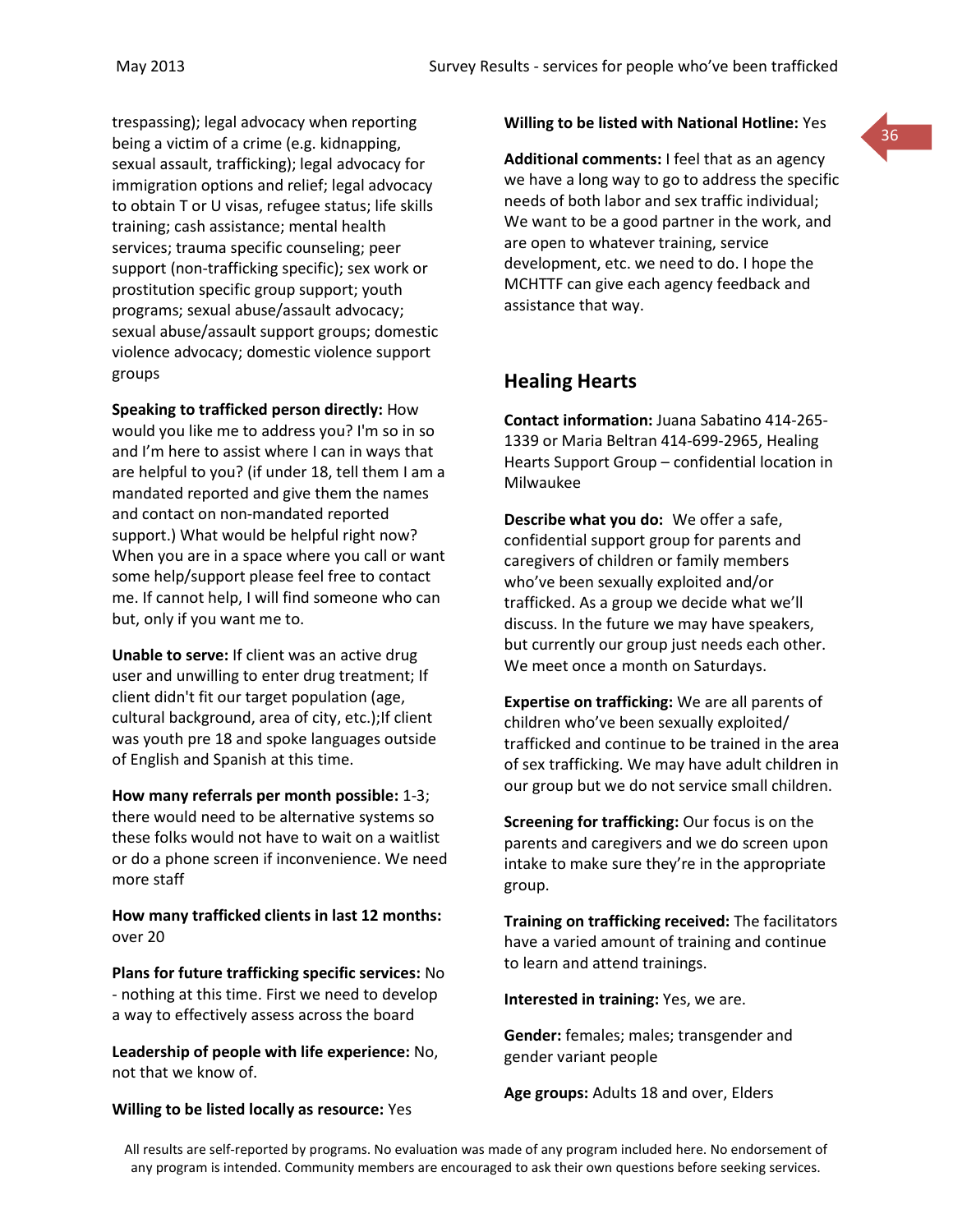**Type of trafficking:** Sex trafficking; Human Trafficking with elements of both sex and labor trafficking

**Able to serve:** Those with legal status; those who are undocumented or might be without legal status

**Area:** Any appropriate person can join from inside or outside Milwaukee County

**Confidentiality/Anonymity**: We are a confidential program. None of our staff are mandated reporters of abuse & neglect; We offer anonymous services – you do not have to give your real name to receive assistance or participate.

**Cultural competence:** We are a community of color.

**Languages:** English; Spanish

**LGBTQ competence:** Some of us are involved with the LGBT community more than others. We welcome all.

**Disability support:** Elevator; Quiet space; Spanish speaking facilitators

**Available:** Once a month support group; Weekdays during the day; Weekdays in the evening; Weekends

**Cost:** Services are free to clients.

**Currently offers:** culturally/linguistically specific services; language interpretation; support for family members and partners of trafficked youth and/or adults; referrals to help family and caregivers of those trafficked.

**Has referrals to:** None listed.

**Speaking to trafficked person directly:** Please tell your family they are welcome to call and then if appropriate, come to our support group. Tell me what I am able to do for you. We are a group who helps and supports family members who have children or other family members who have been involved with sex work or

trafficking. We may not have all the answers but we do know people who probably do and we want to help. I, too, am a parent of child who was trafficking, sexually exploited, sexually assaulted. What do you need help with right now?

**Unable to serve:** If a client was an active drug user and unwilling to enter drug treatment; Anyone currently involved in gangs

**How many referrals per month possible:** None, we serve family members or caregivers

**How many trafficked clients in last 12 months:** None that we know of

**Plans for future trafficking specific services:** We're new so we may in the future

**Leadership of people with life experience:** No, not that we know of; our family members have been involved in sex trafficking

**Willing to be listed locally as resource:** Yes

**Willing to be listed with National Hotline:** Yes

**Additional comments:** None listed

# **Heartland Housing**

**Contact information:** Bridget Halvey, Heartland Housing, 1218 West Highland Ave, Milwaukee, WI, 53233, [bhalvey@heartlandalliance.org,](mailto:bhalvey@heartlandalliance.org) 414- 758-3968

**Describe what you do:** Permanent housing to those with mental disabilities.

**Expertise on trafficking:** Not a lot of expertise.

**Screening for trafficking:** No, not at this time.

**Training on trafficking received:** None

**Interested in training:** No, not at this time

**Gender:** females; males

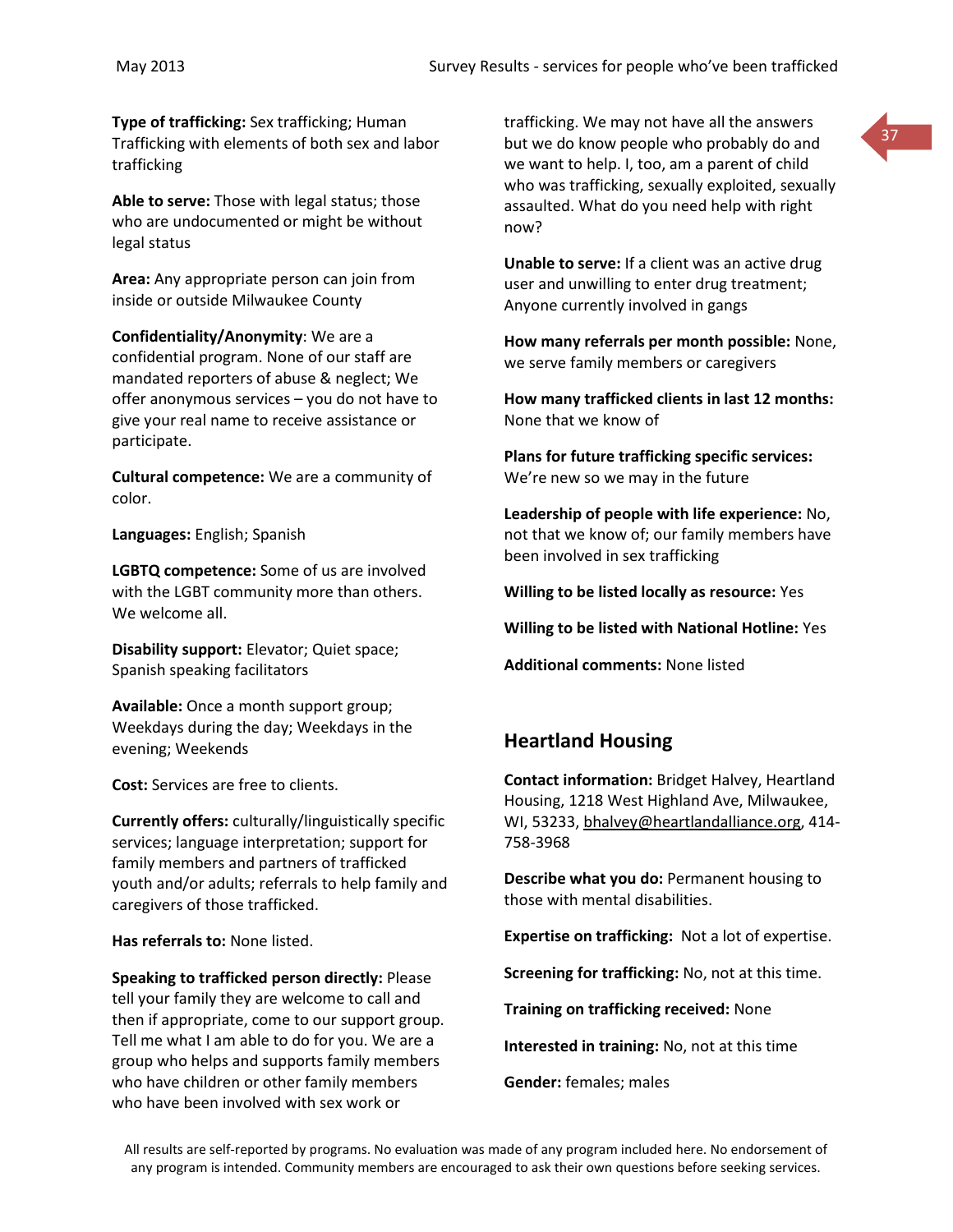**Age groups:** Adults 18 and over

**Type of trafficking:** Human trafficking that is both sex and labor combined

**Able to serve:** those with legal status; those who are undocumented or potentially without legal status

**Area:** Milwaukee County

**Confidentiality/Anonymity**: We are a confidential program. None of our staff are mandated reporters of abuse & neglect.

**Cultural competence:** Our primary clientele are those of color because of the neighborhoods and the type of housing we provide.

#### **Languages:** English

**LGBTQ competence:** None at the moment in Milwaukee, However, we are opening a LGBT senior housing in Chicago next year.

**Disability support:** Elevator; Mobility impaired accessible restrooms; Quiet space

**Available:** Weekdays during the day

**Cost:** Services are free to clients

**Currently offers:** No response

**Has referrals to:** No response

**Speaking to trafficked person directly:** I would tell them it isn't there fault and there are people who care for them and will help them build a new life.

**Unable to serve:** If client was an active drug user and unwilling to enter drug treatment; If client was unwilling to share real name before receiving basic services

**How many referrals per month possible:** No response

**How many trafficked clients in last 12 months:** None that we know of

**Plans for future trafficking specific services:** No response



**Leadership of people with life experience:** No, not that we know of

**Willing to be listed locally as resource:** No

**Willing to be listed with National Hotline:** No

**Additional comments:** Chicago may have more programs, in Milwaukee we do not.

# **Hmong American Women's Association (HAWA)**

**Contact information:** MayTong Chang, Hmong American Women's Association, 7212 W. Fond Du Lac Avenue, Milwaukee, WI, 53218, [maytong@att.net,](mailto:maytong@att.net) 414-342-0858

**Describe what you do:** HAWA provides family strengthening services which includes domestic violence and sexual assault. We have a 24-hour DV HelpLine. We also offer a DV primary prevention program.

**Expertise on trafficking:** We have been working with trafficked Hmong clients for the last 5 years.

**Screening for trafficking:** We don't screen everyone at this point. It depends on the services that clients request when they come to see us.

**Training on trafficking received:** Basic 101 through WCADV (Wisconsin Coalition Against Domestic Violence)

**Interested in training:** Yes, we are

**Gender:** females; males; transgender and gender variant people

**Age groups:** Adolescents 12-17; Young adults 17-24; Adults 18 and over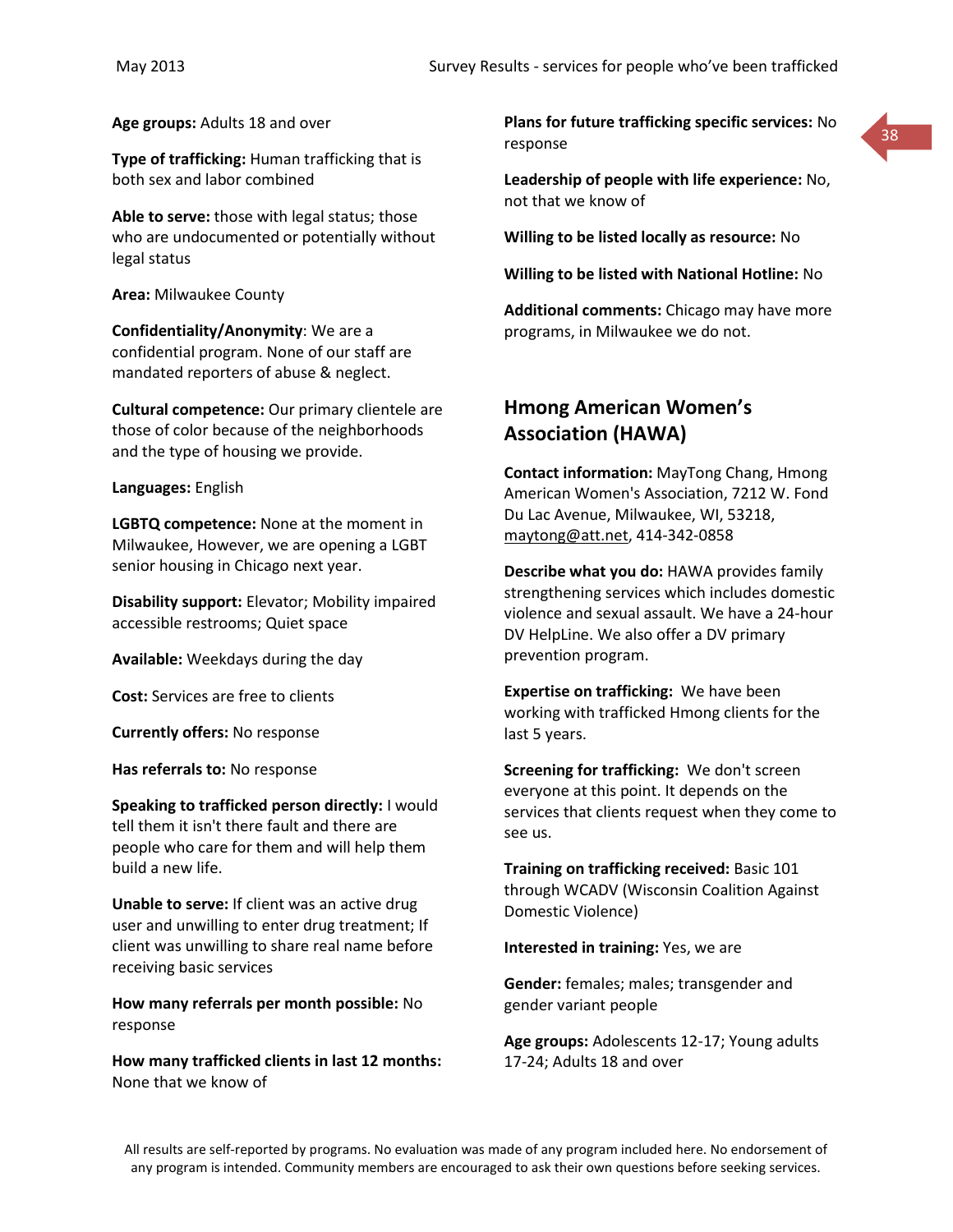**Type of trafficking:** Mail ordered brides from Laos and Thailand

**Able to serve:** Those with legal status; those who are undocumented or potentially without legal status

**Area:** Milwaukee County

**Confidentiality/Anonymity**: We are a confidential program. None of our staff are mandated reporters of abuse & neglect.

**Cultural competence:** No answer

**Languages:** English; Hmong

**LGBTQ competence:** No answer

**Disability support:** Scent free or low scent spaces

**Available:** Weekdays during the day; 24 hour hotline response

**Cost:** No response

**Currently offers:** intake and assessment; case management to plan and coordinate care of those who've been trafficked; advocacy to ensure rights of those who've been trafficked; assistance with restraining orders; transportation to appointments; culturally/linguistically specific services; advocacy for client to regain custody of kids; language interpretation; life skills training; childcare services (during program participation); youth programs; sexual abuse/assault advocacy; sexual abuse/assault support groups; domestic violence advocacy; domestic violence support groups

**Has referrals to:** None listed.

**Speaking to trafficked person directly:** All of our services are free and confidential. We can meet with you at our offices or somewhere safe. We can meet with you anytime that you are ready.

**Unable to serve:** If agency was unable to get parental permission for a minor to receive services

39



**How many trafficked clients in last 12 months:** 1-5

**Plans for future trafficking specific services:** No

**Leadership of people with life experience:** No, not that we know of.

**Willing to be listed locally as resource:** Yes

**Willing to be listed with National Hotline:** Yes

**Additional comments:** None listed.

## **Hope House of Milwaukee, Inc.**

**Contact information:** Wendy Weckler, Hope House of Milwaukee, Inc., 209 W. Orchard Street, Milwaukee, WI 53204, [wendyw@hopehousemke.org,](mailto:wendyw@hopehousemke.org) (414) 389-3836

**Describe what you do:** Emergency Shelter for Men, Transitional Housing for Women and Families, Youth Education, Adult Education, Protective Payee Services, Food Pantry, Medical Clinic, and Community Outreach. We serve a multitude of homeless and low income individuals from throughout Milwaukee.

**Expertise on trafficking:** Although we have had clients with these issues, it is not a primary focus of our Agency. We refer these clients to counseling services.

**Screening for trafficking:** Not specifically, although for the women and families in our transitional housing program we take a social history where these issues would be discussed.

**Training on trafficking received:** None.

**Interested in training:** Yes, we are.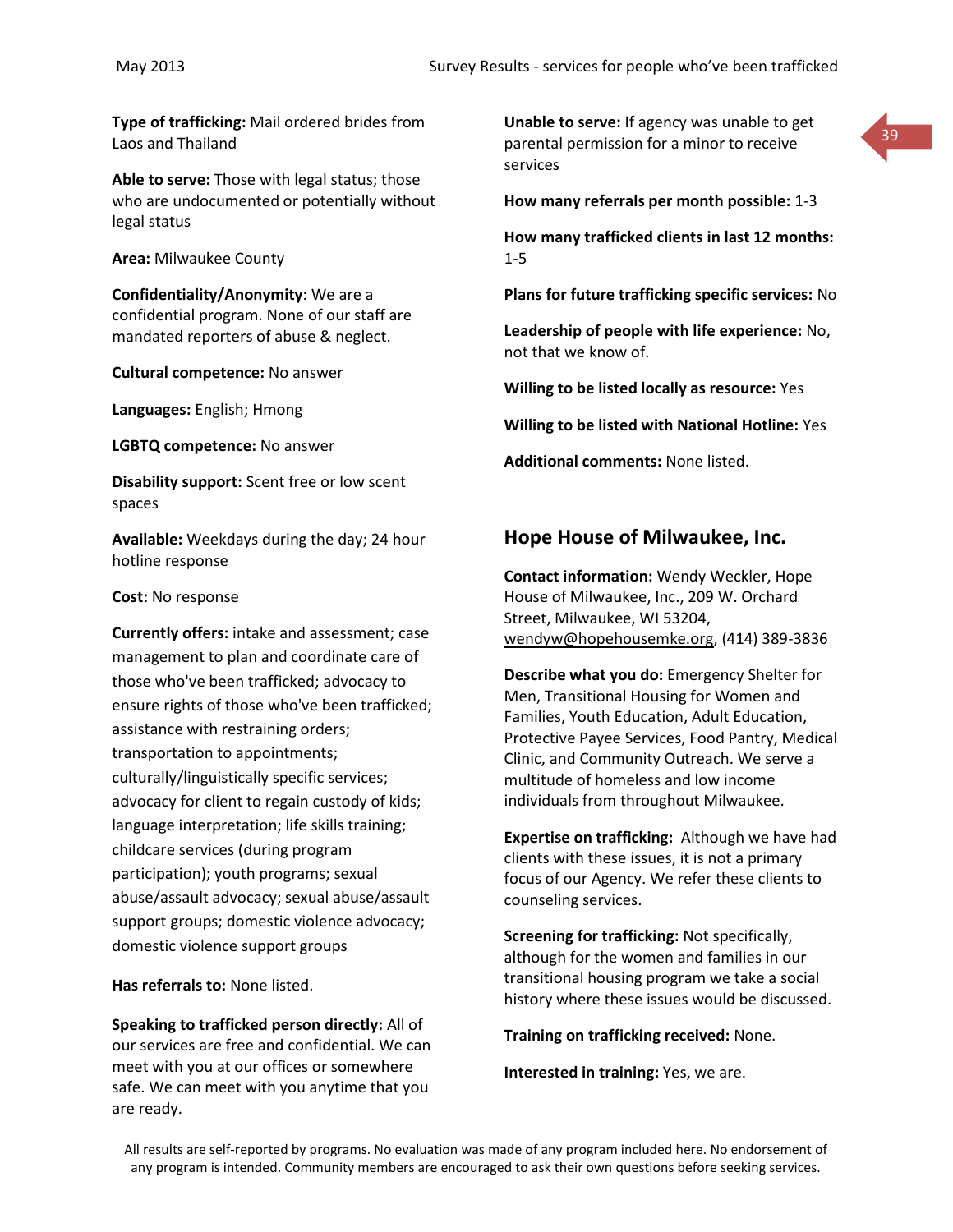**Gender:** females; males; transgender and gender variant people

**Age groups:** Children 11 and under; Adolescents 12-17; Young adults 17-24; Adults 18 and over; Elders

**Type of trafficking:** We address the needs of the individual clients to the best of our abilities.

**Able to serve:** Those who have legal status.

**Area:** Milwaukee County

**Confidentiality/Anonymity**: We are a confidential program. All of our staff will report child abuse & neglect. With a court order information is shared with law enforcement.

**Cultural competence:** We have staff from a variety of backgrounds and serve a variety of clients.

**Languages:** English; Spanish; Hmong; Vietnamese; Laotian; Thai; French

**LGBTQ competence:** Staff are trained to be sensitive to these issues.

**Disability support:** Ramps for stairs; Elevator; Mobility impaired accessible restrooms; Quiet space

**Available:** Hours of Service are dependent on the program the client is involved in.

**Cost:** Services are free to clients; with the exception of the medical clinic which has a sliding fee scale.

**Currently offers:** intake and assessment; emergency response when someone is located by law enforcement or comes forward; crisis support during or after trafficking; case management to plan and coordinate care of those who've been trafficked; advocacy to ensure rights of those who've been trafficked; emergency shelter for those who've been trafficked; emergency food; hygiene supplies (e.g. soap, toothbrush); short term housing for trafficking survivors; long term housing for

trafficking survivors; transportation to appointments; assistance in getting identification, birth certificate; help finding employment; help learning job skills; ABE/GED classes; tutoring/assistance with K-12 classes; English as second language classes; culturally/linguistically specific services; first aid (cuts, burns, infections); access to comprehensive medical care; preventive health care; reproductive and sexual health services; assisting with accessing AODA treatment; advocacy for client to regain custody of kids; language interpretation; life skills training; assist in applying for benefits like SSI, W-2, FoodShare, etc.; youth programs; assistance in re-connecting with family and support networks; volunteer opportunities for trafficking survivors

40

**Has referrals to:** info and referral hotline to explore options if someone is trafficked; emergency clothing (including underwear); out of home care for children who've been trafficked (foster care, group home); residential therapeutic care with trafficking specific programming; financial advocacy to repair credit, eviction history, lack of banking services, identity theft; help finding employment; help learning job skills; English as second language classes; culturally/linguistically specific services; first aid (cuts, burns, infections); access to comprehensive medical care; preventive health care; reproductive and sexual health services; AODA counseling services; AODA residential treatment; harm reduction services for current drug users (e.g. overdose prevention, syringe exchange); legal advocacy for people charged with crimes (e.g. prostitution, trespassing); legal advocacy when reporting being a victim of a crime (e.g. kidnapping, sexual assault, trafficking); legal advocacy for immigration options and relief; legal advocacy to obtain T or U visas, refugee status; language interpretation; cash assistance; mental health services; trauma specific counseling; mental health counseling that addresses trafficking; peer support (nontrafficking specific); sexual abuse/assault advocacy; sexual abuse/assault support groups;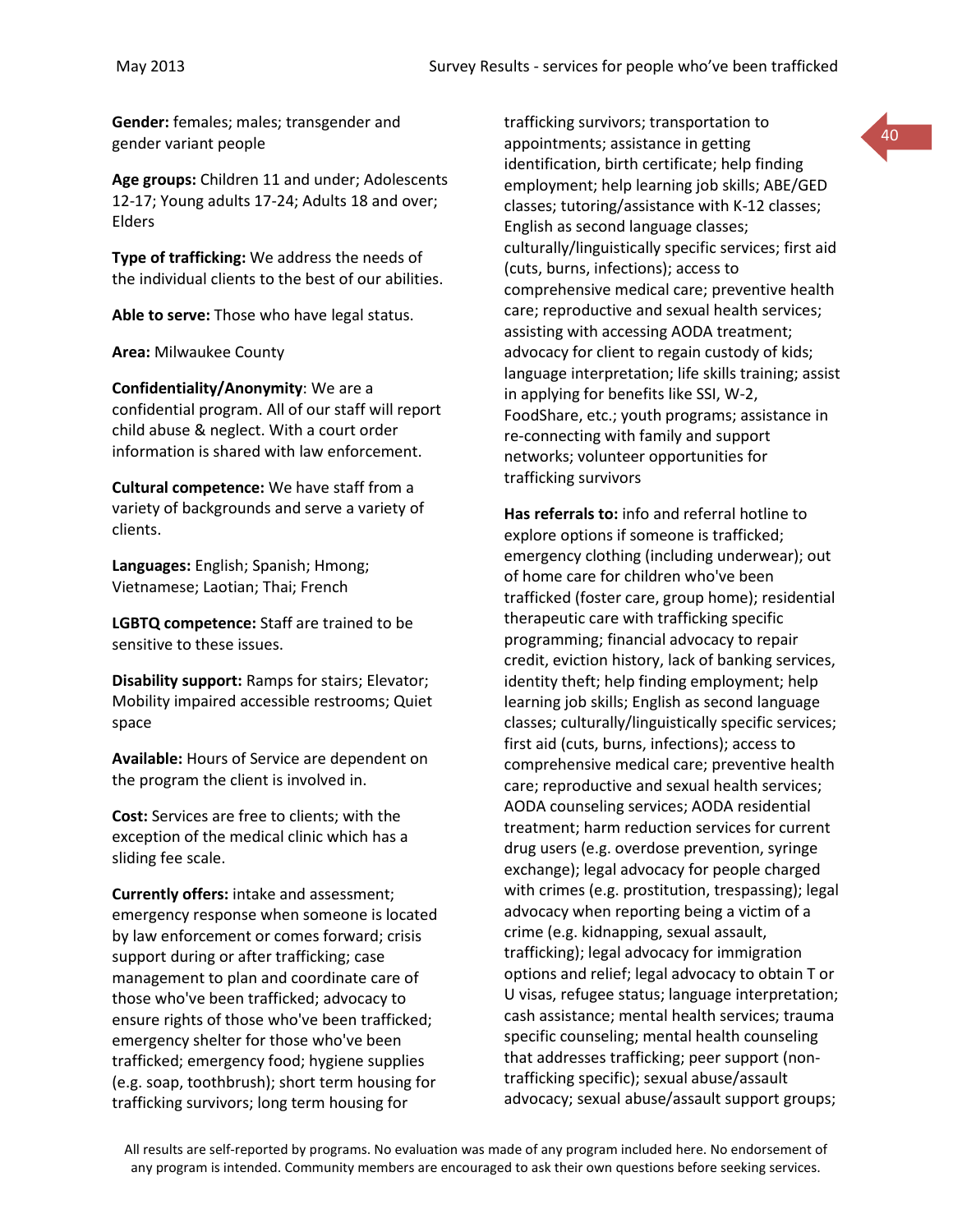domestic violence advocacy; domestic violence support groups

**Speaking to trafficked person directly:** No response

**Unable to serve:** If client was an active drug user and unwilling to enter drug treatment; If client was unwilling to leave trafficker or trafficking network; If agency was unable to get parental permission for a minor to receive services; If client was unwilling to share real name before receiving basic services; If client was currently involved in the commercial sex trade and unwilling to stop or exit.

**How many referrals per month possible:** 1-3; It would depend primarily on the services needed. We could provide emergency food for many more individuals than we could provide transitional housing for.

**How many trafficked clients in last 12 months:** 1-5

**Plans for future trafficking specific services:** We are not currently planning on it.

**Leadership of people with life experience:** We do not currently ask this question.

**Willing to be listed locally as resource:** Yes

**Willing to be listed with National Hotline:** Yes

**Additional comments:** None listed.

## **Impact Coalition for Families, Inc.**

**Contact information:** Alexis Nash, 6051 W. Brown Deer Rd., Suite 202, Brown Deer, WI 53223, [icfamilies@live.com,](mailto:icfamilies@live.com) 414-376-6606

**Describe what you do:** Impact Coalition for Families provides for the first Domestic Violence Advocate Credential program in the State of Wisconsin. Students earn their Certificate in

Domestic Violence Advocate and 40 continuing education units and transcript in ICF's collaboration with Springfield College, School of Human Services-Milwaukee. Classes are held at the SF|SHS Campus in downtown Milwaukee, WI. ICF also provides for specialized in-service trainings on various topics (trauma informed care, cultural competency, workplace matters, etc.) for business, organizations and support groups. Contact ICF 30 days in advance to host an ICF speaker for your event or to request a specialized topic or genre for your next conference or workshop

41

**Expertise on trafficking:** Public Awareness through education about sex trafficking.

**Screening for trafficking:** Attendees have an opportunity to confidentially self-identify for ICF referral for direct services.

**Training on trafficking received:** We are a research based education/training institution and human trafficking is one of our genres in providing training.

**Interested in training:** We are continuously researching this genre and are open to continuing education for your trainers

**Gender:** We do not discriminate in providing services

**Age groups:** Adults 18 and over; However, we do work with secondary victims: Parents of children who have been sexually assaulted; and parents may choose to include their children.

**Type of trafficking:** Sex trafficking

**Able to serve:** Those with legal status

**Area:** Greater Milwaukee County and surrounding areas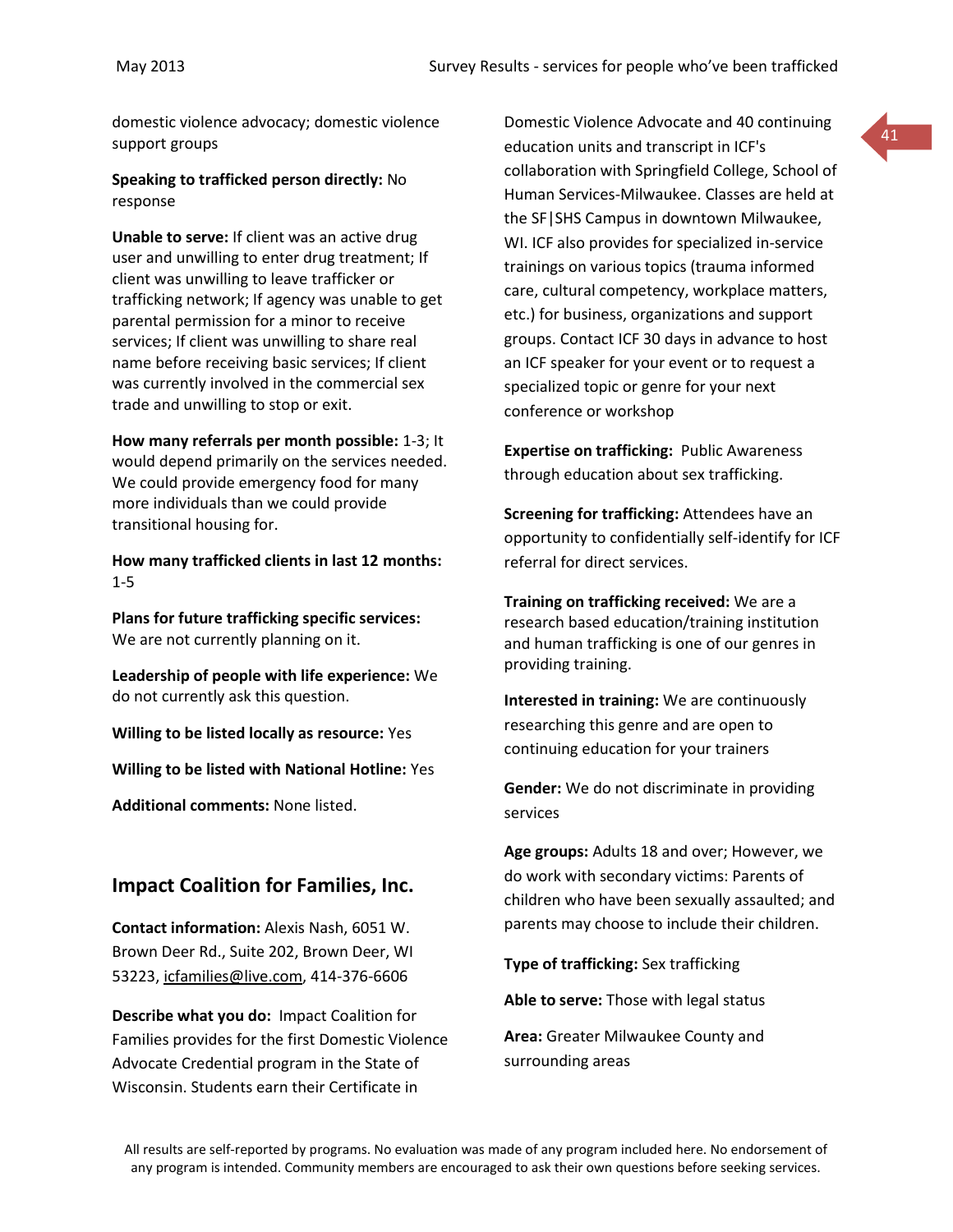**Confidentiality/Anonymity**: We are not a confidential program. We might have to share information we learn with law enforcement and courts; We are an education institution-who provides an opportunity for attendees to confidentially request a referral from us for direct services.

**Cultural competence:** Our organization is minimum 90% people of color; and as a research based education institution in providing training in the genre of cultural competency and our target service population is communities of color.

### **Languages:** English

**LGBTQ competence:** Our agency does not discriminate and as a research based education institution in providing training in the genre of cultural competency, work with and continues try and meet the need of all who request our services.

**Disability support:** Assist with special needs on a case-by-case basis.

**Available:** by appointment and or by scheduled training cohorts, public service training

**Cost:** We have a three-tiered-education process: Free public service education, businesses/organizations inservice training sliding fee, and professional credential fee.

**Currently offers:** info and referral hotline to explore options if someone is trafficked; life skills training; sexual abuse/assault advocacy; domestic violence advocacy; leadership development of trafficking survivors; awareness and education about trafficking

**Has referrals to:** info and referral hotline to explore options if someone is trafficked; intake and assessment; emergency response when someone is located by law enforcement or

comes forward; crisis support during or after trafficking; case management to plan and coordinate care of those who've been trafficked; advocacy to ensure rights of those who've been trafficked; safety planning including specifics around trafficking; assistance with restraining orders; emergency food; emergency clothing (including underwear); out of home care for children who've been trafficked (foster care, group home); transportation to appointments; help finding employment; help learning job skills; ABE/GED classes; culturally/linguistically specific services; access to comprehensive medical care; preventive health care; reproductive and sexual health services; AODA counseling services; assisting with accessing AODA treatment; spiritual counseling; legal advocacy for people charged with crimes (e.g. prostitution, trespassing); legal advocacy when reporting being a victim of a crime (e.g. kidnapping, sexual assault, trafficking); legal advocacy for immigration options and relief; coordination with law enforcement during trafficking investigations and prosecutions; advocacy for client to regain custody of kids; assist in applying for benefits like SSI, W-2, FoodShare, etc.; support for children of trafficked client; mental health services; trauma specific counseling; mental health counseling that addresses trafficking; sexual abuse/assault advocacy; domestic violence advocacy; domestic violence support groups; assistance in re-connecting with family and support networks; support for family members and partners of trafficked youth and/or adults; volunteer opportunities for trafficking survivors

**Speaking to trafficked person directly:** We are a community education service provider here to help you get your need met in providing you information, education and training in human trafficking and for prevention; which includes referral information for direct services to help you meet any need for personal assistance.

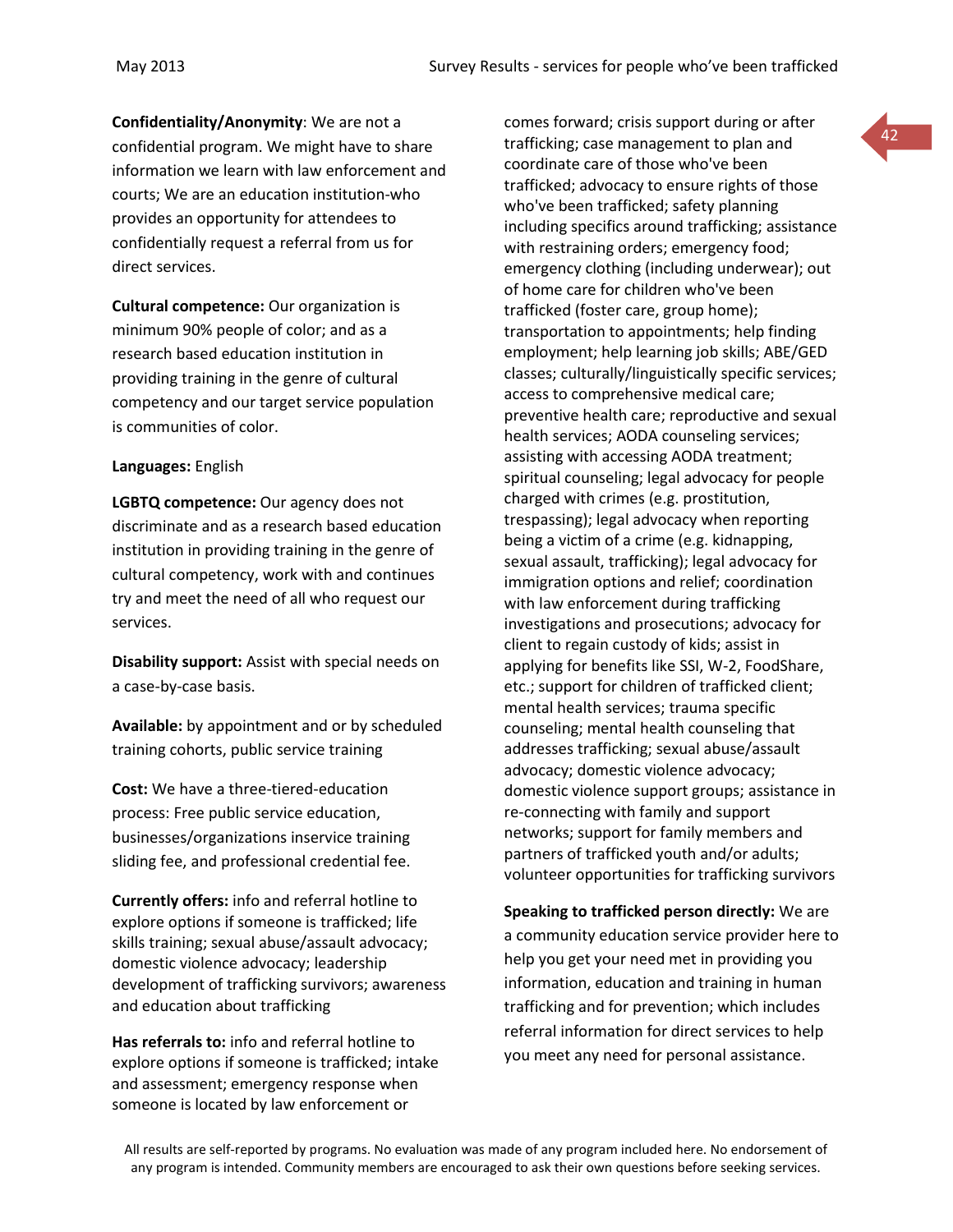**Unable to serve:** If agency was unable to get parental permission for a minor to receive services; If client was unwilling to share real name before receiving basic services; If agency was unable to secure reimbursement or funds for services; If client was the trafficker as we would report to law enforcement. As to "reimbursement or funds"; depending upon which tier of (training) the client sought as to "funds": some are free others are at cost.

### **How many referrals per month possible:** We

decide the dates for providing education/training or upon request of a client with 30 days' notice to host an ICF Speaker to provide a training for a client or an organization.

**How many trafficked clients in last 12 months:** 1-5

# **Plans for future trafficking specific services:** Yes

- Continuing Education in Public Service Education and Professional Credential Education [ongoing] in our CDVA Cohort.

**Leadership of people with life experience:** No response.

### **Willing to be listed locally as resource:** Yes

### **Willing to be listed with National Hotline:** Yes

**Additional comments:** As an agency we would like to see the line which currently separates Sexual Assault and Domestic Violence be eliminated. These are very much overlapping crimes which research shows are very much "linked" as either first or secondary in either case. Be believe based upon information and research, that this is a barrier to services and to funding distribution and it is the victims who are ultimately paying the price through lack of services due to funding disparities.

## **Kids Matter, Inc.**

**Contact information:** Jennifer Hastings, Kids Matter Inc., 1850 N Martin Luther King Dr. Ste. 202, Milwaukee WI 53212, [jennifer.hastings@kidsmatterinc.org,](mailto:jennifer.hastings@kidsmatterinc.org) 414-344- 1220

43

**Describe what you do:** Kids Matter Inc. (KMI) is a non-profit agency in Milwaukee County that primarily serves children and teenagers who are in foster care, group homes or being raised by relatives due to violence, abuse, or neglect. As a result, our population is vulnerable. KMI helps children by working in their best interest and advocating on their behalf. The agency also works to prevent child abuse by promoting and supporting safe and stable environments for children in the community. We routinely help child/teenage crime victims (or those raising them) navigate various legal and social service systems so they are aware of their options and more successful in their interactions. We also help ensure that individuals are aware of and able to access the resources available to them within the community. Programs and assistance provided through KMI do not replace formal child welfare services for children. Rather, KMI provides resources and support to supplement those services by working in collaboration with the child welfare agencies when appropriate.

**Expertise on trafficking:** When family members step in to help care for traumatized children or teenagers, either temporary or long-term, they often have questions and need information. Caregivers who are not legal guardians routinely face challenges accessing information and getting help for the children in their care. We work as a team of social workers, family advocates, and attorneys to help caregivers navigate complex systems (child welfare, criminal justice, family court, and children's court). We provide individuals with knowledge and tools to help them meet the needs of the children/teenagers they love, including; crisis and short-term counseling, emotional support and advocacy to help access various systems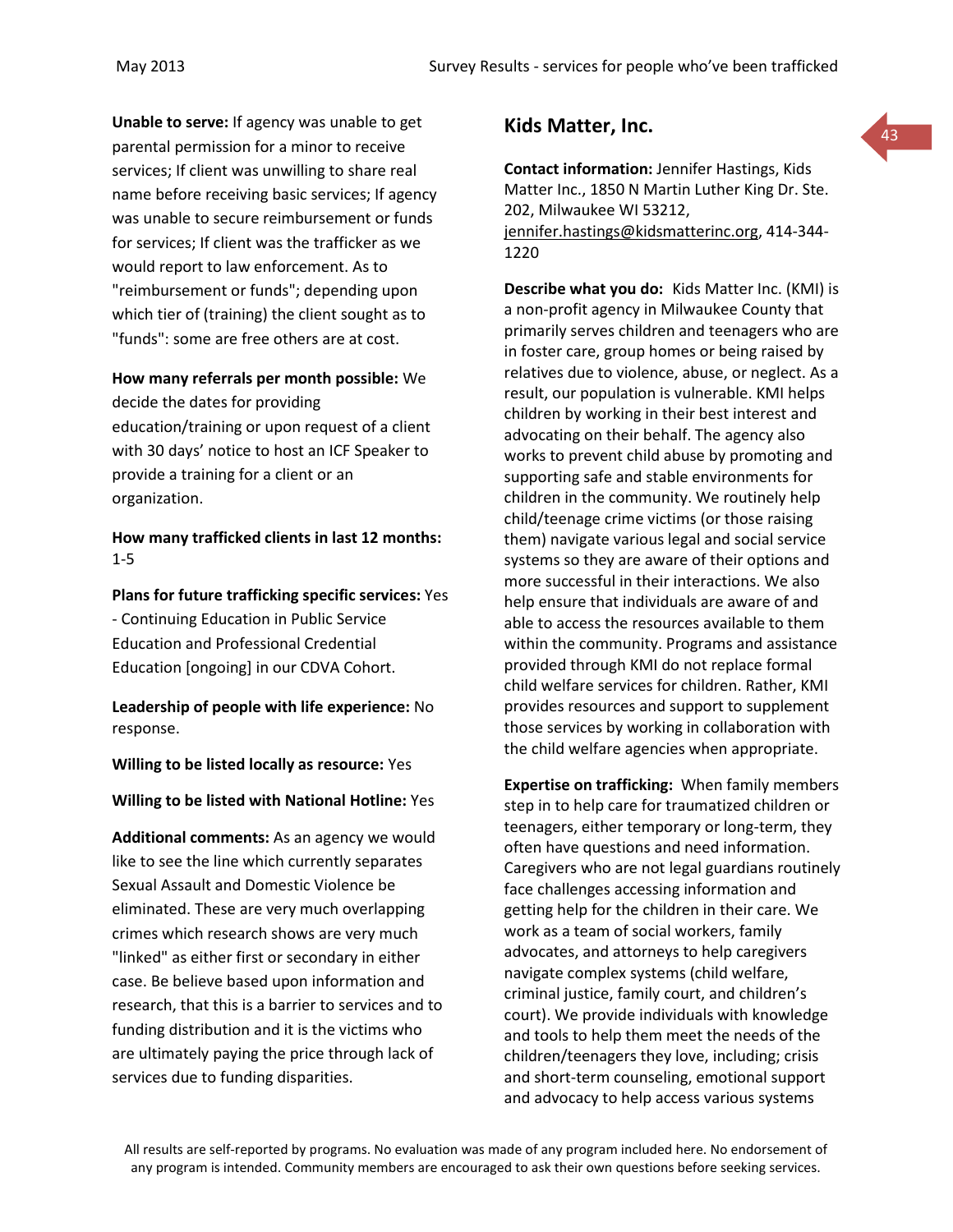(medical insurance, kinship care payments, educational issues), and legal guidance and pro bono representation (as appropriate). We routinely partner and collaborate with community agencies, act as a liaison to the criminal justice system, and assist with Crime Victim Compensation Benefits.

**Screening for trafficking:** Yes, we do; As an interdisciplinary team, we routinely staff cases. Program managers and staff within the agency have been trained in the area of human sex trafficking and are able to recognize potential indicators.

**Training on trafficking received:** We have made a concerted effort to learn about human trafficking-particularly domestic minor sex trafficking and have had the benefit of having experts in the field conduct in-service training for staff and volunteers. Staff members have attended multiple trainings on the subject, and we are members of the US Attorney's Office Task Force on Human Trafficking.

**Interested in training:** Yes, we are.

**Gender:** females; males; transgender and gender variant people

**Age groups:** Children 11 and under; Adolescents 12-17; Young adults 17-24

**Type of trafficking:** Sex trafficking; Human trafficking that is both sex and labor trafficking combined

**Able to serve:** Those with legal status; those who are undocumented or potentially without legal status

**Area:** Milwaukee County

**Confidentiality/Anonymity**: We are a confidential program. All of our staff will report child abuse & neglect.

**Cultural competence:** The majority of the individuals we serve are African American. Individual staff have had extensive training related to cultural competence.

**Languages:** English

**LGBTQ competence:** As an agency, we regularly serve members of the LGBT community, and are able to refer individuals to agencies who specifically serve the LGBT population if they so desire.

**Disability support:** Elevator; Large print materials; Mobility impaired accessible restrooms; Quiet space; Scent-free or low-scent spaces

**Available:** Weekdays during the day; We regularly meet with people after regular business hours and on weekends.

**Cost:** Services are free to clients

**Currently offers:** info and referral hotline to explore options if someone is trafficked; intake and assessment; emergency response when someone is located by law enforcement or comes forward; crisis support during or after trafficking; case management to plan and coordinate care of those who've been trafficked; advocacy to ensure rights of those who've been trafficked; safety planning including specifics around trafficking; assistance with restraining orders; hygiene supplies (e.g. soap, toothbrush); assistance in getting identification, birth certificate; financial advocacy to repair credit, eviction history, lack of banking services, identity theft; legal advocacy when reporting being a victim of a crime (e.g. kidnapping, sexual assault, trafficking); coordination with law enforcement during trafficking investigations and prosecutions; assist in applying for benefits like SSI, W-2, FoodShare, etc.;

**Has referrals to:** legal advocacy for people charged with crimes (e.g. prostitution, trespassing); legal advocacy for immigration options and relief; legal advocacy to obtain T or U visas, refugee status; advocacy for client to regain custody of kids; mental health services;

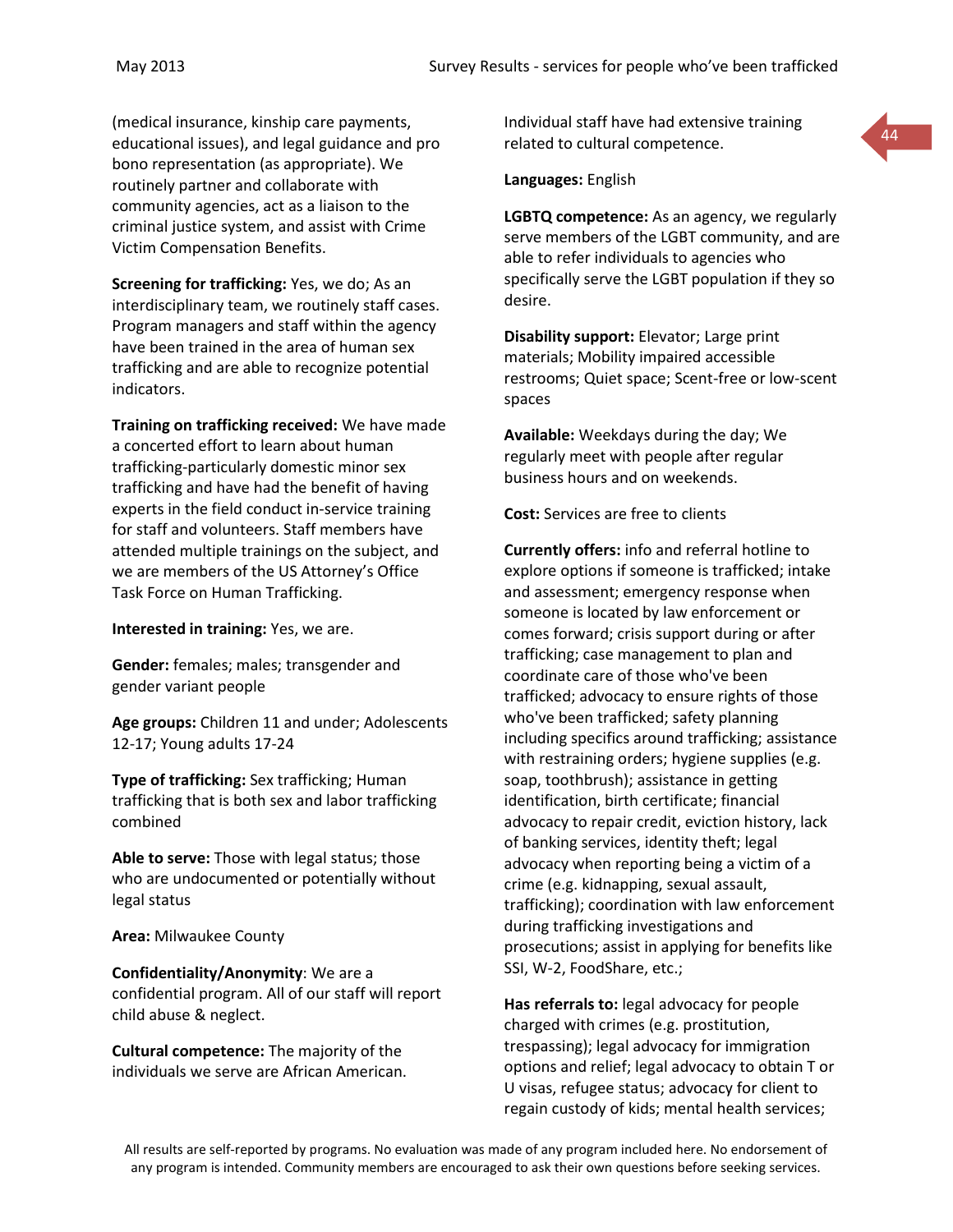trauma specific counseling; mental health counseling that addresses trafficking; peer support groups of trafficked youth or adults; domestic violence advocacy; domestic violence support groups

**Speaking to trafficked person directly:** There is no one answer or response to this question, as it is highly dependent on the circumstances (labor or sex trafficking, adult or minor, international or domestic). Typically, we come into contact with adult victims of trafficking when their children are being cared for by relatives. Often, the relative contacts our agency seeking assistance accessing information or supportive services for the child. We try to engage the mother in the process if possible. Whether this is a temporary or long-term arrangement, the relative caregiver will likely face challenges accessing information and getting help for the minor if they have no legal authority. Caring for a minor who has been a victim of human sex trafficking can be an overwhelming process. They may be involved with multiple systems (child welfare, criminal justice, etc.), all who have different expectations. The caregiver will likely need assistance to ensure that the significant needs of the minor victim are met. Kids Matter provides crisis and short-term counseling, emotional support and advocacy to help access various complex systems (medical insurance, kinship care payments, and educational issues), legal guidance and pro bono representation (as appropriate). We act as a liaison to the criminal justice system and partner with other community agencies to equip caregivers with the knowledge and skills needed to meet the needs of the minor victim.

**Unable to serve:** If client didn't fit our target population (age, cultural background, area of city, etc.)

#### **How many referrals per month possible:** 4-6

**How many trafficked clients in last 12 months:** 6-10

**Plans for future trafficking specific services:** No response



**Leadership of people with life experience:** No, not that we know of.

**Willing to be listed locally as resource:** Yes

**Willing to be listed with National Hotline:** Yes

**Additional comments:** None listed.

# **Lad Lake/St. Rose Youth and Family Center**

**Contact information:** Debbie Zwicky, Lad Lake/St. Rose, 3801 N. 88th Street, Milwaukee, WI 53222, [DebbieZwicky@ladlake.org,](mailto:DebbieZwicky@ladlake.org) 414-760- 8082

**Describe what you do:** The agency serves primarily adolescent boys, girls and their families in a variety of out-of-home placements and community services. We also provide outpatient services.

**Expertise on trafficking:** We have services for adolescent girls and this is where we have seen this issue the most. The girls are trafficked or have a history of being trafficked. The staff see the girls when they return, listen to their concerns, and recognize the challenge it is to help the girls understand that they are being trafficked. Mental health issues are largely related to the girls' sense of need for trafficking. We see primarily sex trafficking versus labor. St. Rose has dealt with girls involved in this issue for many, many years. We train our staff annually to be updated on the latest information.

**Screening for trafficking:** Yes, we do; this topic is looked at upon admission throughout the intake process.

**Training on trafficking received:** We try to provide annual training to be updated. Most of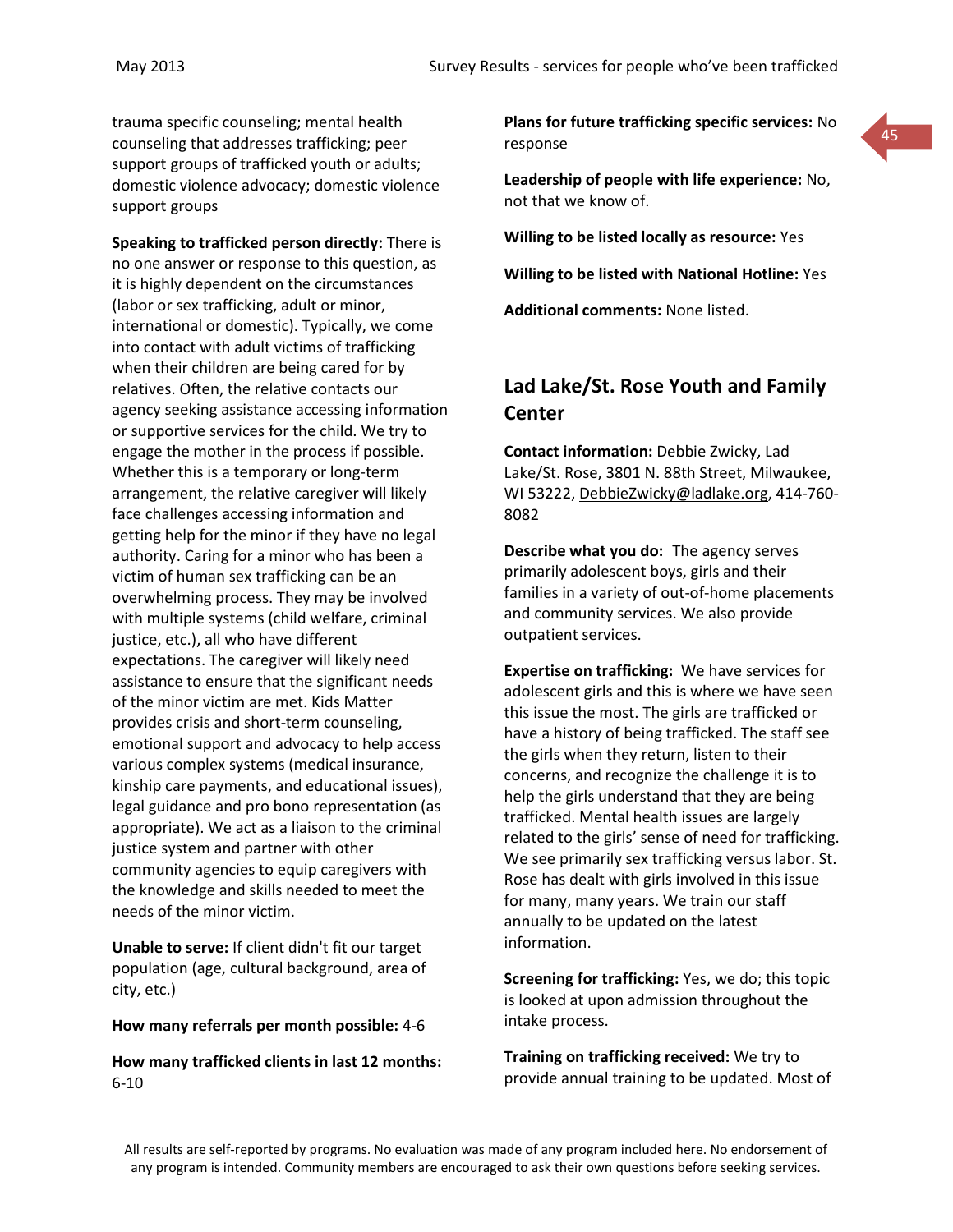our training has been done by Claudine O'Leary or other outside conferences staff attend.

**Interested in training:** Yes, we are.

**Gender:** females; males; transgender and gender variant people

**Age groups:** Children 11 and under; Adolescents 12-17; Young adults 17-24; Adults 18 and over

**Type of trafficking:** Sex trafficking

**Able to serve:** Those with legal status

**Area:** Our services reach the state of Wisconsin and Illinois.

**Confidentiality/Anonymity**: We are not a confidential program. We might have to share information we learn with law enforcement and courts.

**Cultural competence:** We train our staff in diversity/cultural competency annually. We have a diverse staff population. We have worked within the Milwaukee and surrounding communities for many, many years.

**Languages:** English; Spanish; a few Spanish speaking staff, not required.

**LGBTQ competence:** We have experience in serving this population in our programs. We have utilized community resources to help with trainings for the staff and resources for the young people.

**Disability support:** Ramps for stairs; Elevator

**Available:** 24 hour/round-the-clock in person response

**Cost:** Private insurance; Medicaid; BadgerCare; fee for service programs

**Currently offers:** intake and assessment; emergency response when someone is located by law enforcement or comes forward; crisis support during or after trafficking; safety planning including specifics around trafficking;

hygiene supplies (e.g. soap, toothbrush); short term housing for trafficking survivors; out of home care for children who've been trafficked (foster care, group home); residential therapeutic care with trafficking specific programming; transportation to appointments; assistance in getting identification, birth certificate; help finding employment; help learning job skills; ABE/GED classes; first aid (cuts, burns, infections); access to comprehensive medical care; reproductive and sexual health services; AODA counseling services; spiritual counseling; coordination with law enforcement during trafficking investigations and prosecutions; life skills training; assist in applying for benefits like SSI, W-2, FoodShare, etc.; mental health services; trauma specific counseling; mental health counseling that addresses trafficking; peer support (non-trafficking specific); youth programs; sexual abuse/assault advocacy; sexual abuse/assault support groups; assistance in re-connecting with family and support networks; awareness and education about trafficking

**Has referrals to:** None listed.

**Speaking to trafficked person directly:** You have other choices. We will work with you.

**Unable to serve:** If agency was unable to get parental permission for a minor to receive services; If client was unwilling to share real name before receiving basic services; If agency was unable to secure reimbursement or funds for services; Our out-of-home placements have regulations that we have to follow.

**How many referrals per month possible:** 7-9

## **How many trafficked clients in last 12 months:**  6-10

**Plans for future trafficking specific services:** Yes - We are involves in community task forces to address this situation and will continue to be involved in this issue to help the young ladies that we work with and educate our staff. A

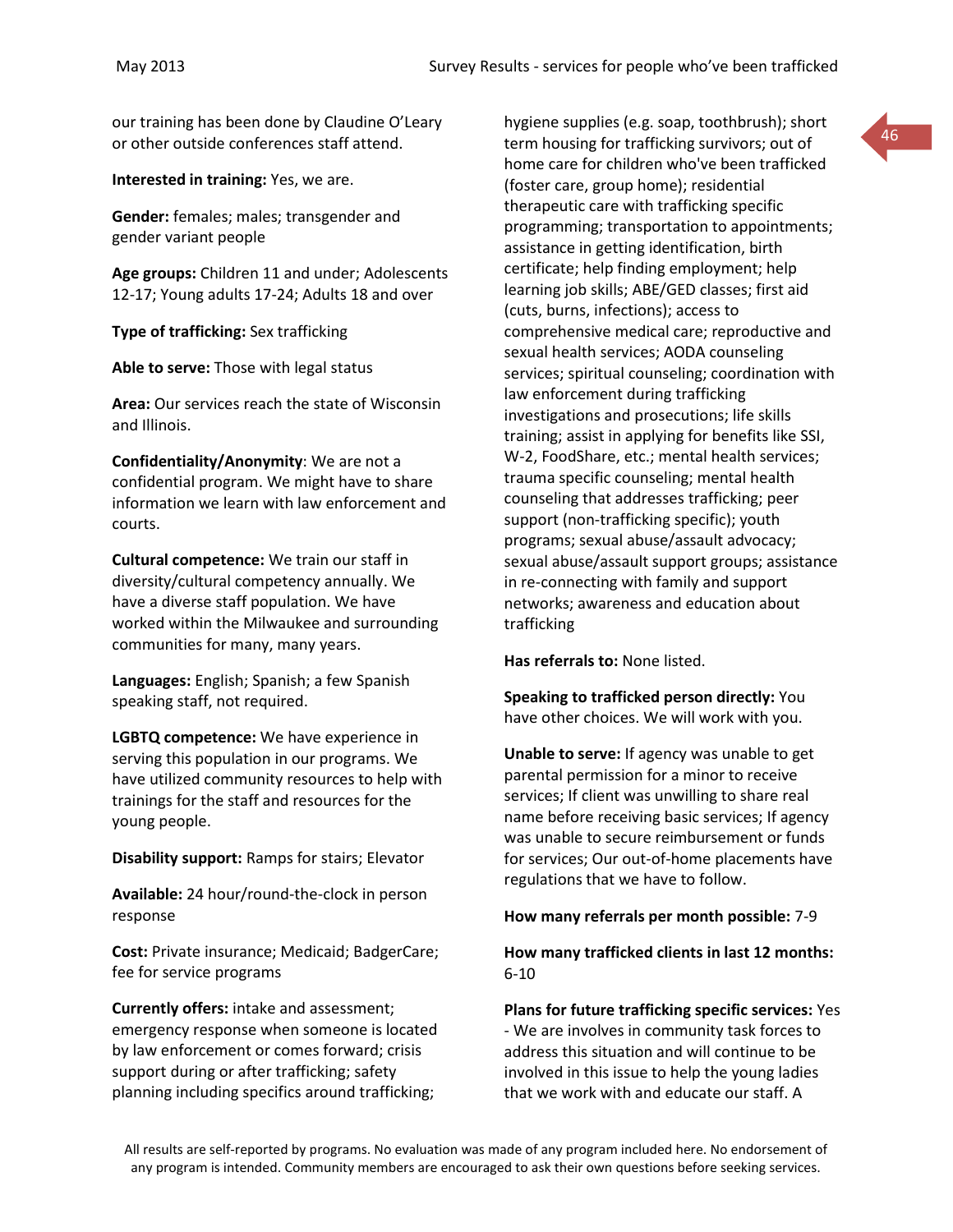specialized program could be a possibility in the future.

**Leadership of people with life experience:** I do not know the backgrounds of all the staff, so it is possible. Not in a formal way at this time.

**Willing to be listed locally as resource:** Yes

**Willing to be listed with National Hotline:** Yes

**Additional comments:** None listed.

## **Legal Action of WI, Inc.**

**Contact information:** Attorney Roberta M. Rieck, Legal Action of WI, Inc., 230 W. Wells St., Rm. 800, Milwaukee WI 53211, [rmr@legalaction.org,](mailto:rmr@legalaction.org) 414-278-7722

**Describe what you do:** Legal Action of WI provides free legal services to low income people in Milwaukee and Waukesha counties in civil law matters.

**Expertise on trafficking:** We have experience in assisting victims of violence with civil legal needs. We have experience with domestic abuse, child abuse as well as low income housing issues and public benefits.

**Screening for trafficking:** Yes, we do.

**Training on trafficking received:** Basic - Some staff have been to training offered on this subject.

**Interested in training:** We may be interested in the future. Staffing is currently in flux due to funding issues.

**Gender:** females; males; transgender and gender variant people

**Age groups:** Adults 18 and over; Elders

**Type of trafficking:** Human trafficking that is both sex and labor trafficking combined; We are limited to civil legal issues.

**Able to serve:** Those have legal status; those who are undocumented or might not have legal status



**Area:** Milwaukee and Waukesha County

**Confidentiality/Anonymity**: We are a confidential program. None of our staff are mandated reporters of abuse & neglect.

**Cultural competence:** We have represented low income people for many years. Staff have participated in training on this subject and work closely with many community organizations.

**Languages:** English; Spanish; Russian; We use interpreters for all other languages. We do not turn people away due to language or disability.

**LGBTQ competence:** We work with community organizations for training and guidance.

**Disability support:** Elevator; TTY/TDD; Interpreter services

**Available:** Weekdays during the day

**Cost:** Services are free to clients

**Currently offers:** assistance with restraining orders

**Has referrals to:** info and referral hotline to explore options if someone is trafficked; advocacy to ensure rights of those who've been trafficked; transportation to appointments; legal advocacy when reporting being a victim of a crime (e.g. kidnapping, sexual assault, trafficking); sexual abuse/assault advocacy; sexual abuse/assault support groups; domestic violence advocacy; domestic violence support groups

**Speaking to trafficked person directly:** There are safe, low cost and confidential resources available to you. You can stay safe while you decide what you want to do. We can help you if you decide to file for an injunction or if you need legal advice about other civil legal matters.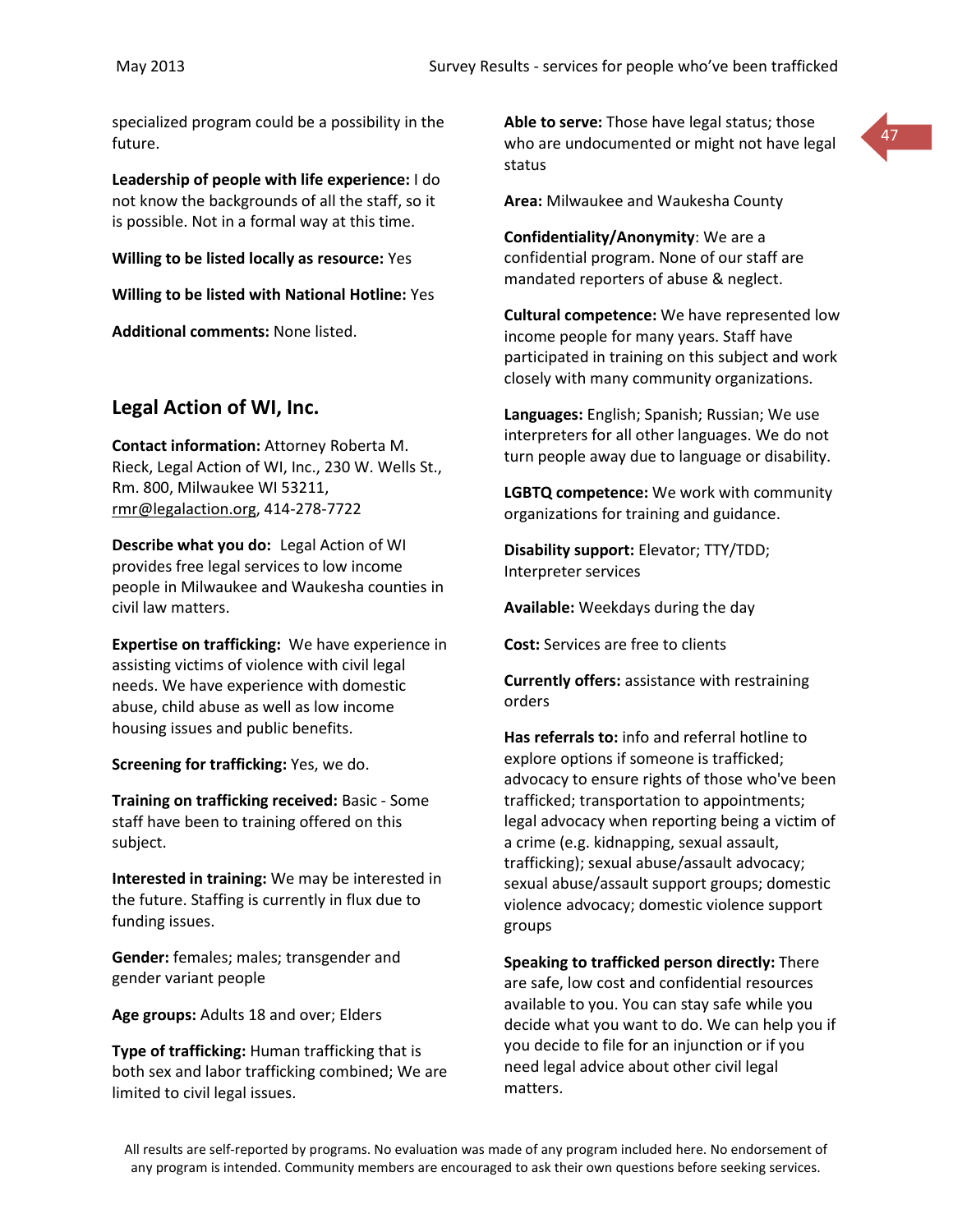**Unable to serve:** If client was unwilling to share real name before receiving basic services; If client was not low income, or would not identify the opposing party for a conflict check. If client was undocumented and was unable to describe self as a victim of violence. If we did not have an attorney available to assist client with their needs.

**How many referrals per month possible:** Hard to say. We work closely with referral sources. We also provide different intake options depending on the civil legal need.

**How many trafficked clients in last 12 months:** 1-5

**Plans for future trafficking specific services:** No, not at this time.

**Leadership of people with life experience:** No, not that we know of.

**Willing to be listed locally as resource:** Yes

**Willing to be listed with National Hotline:** Yes

**Additional comments:** None listed.

## **Meta House**

**Contact information:** Meta House, Inc., 2625 N. Weil Street, Milwaukee WI 53212, [mail@metahouse.org,](mailto:mail@metahouse.org) 414.962.1200

**Describe what you do:** Helps women struggling with drug and alcohol addiction reclaim their lives and rebuild their families H.S. Model Program meets the unique needs of women and their children. We serve women with substance abuse issues; this must be the primary diagnosis and reason for seeking services.

**Expertise on trafficking:** Our primary source will assist and refer to agencies that specialize.

**Screening for trafficking:** Yes, we do; We do a full assessment.

**Training on trafficking received:** Basic 101

**Interested in training:** Yes, we are.

**Gender:** females

**Age groups:** Adults 18 and over

**Type of trafficking:** Sex trafficking; using therapy

**Able to serve:** Those with legal status; those who are undocumented or potentially without legal status

**Area:** Milwaukee County Residents

**Confidentiality/Anonymity**: We are a confidential program. All of our staff will report child abuse & neglect.

**Cultural competence:** All Staff are trained.

**Languages:** English; Spanish

**LGBTQ competence:** All Staff are aware; and trained to be culturally aware.

**Disability support:** Ramps for stairs; Elevator; Large print materials; Audio version of materials; TTY/TDD; Mobility impaired accessible restrooms; Interpreter services; Quiet space

**Available:** Weekdays during the day; 24 hour/round-the-clock in person response

**Cost:** Services are free to clients; Private insurance; Medicaid; BadgerCare; The first response is funded through WISER CHOICE.

**Currently offers:** info and referral hotline to explore options if someone is trafficked; hygiene supplies (e.g. soap, toothbrush); long term housing for trafficking survivors; help learning job skills; ABE/GED classes; tutoring/assistance with K-12 classes; reproductive and sexual health services; AODA counseling services; AODA residential treatment; assisting with accessing AODA treatment; legal advocacy for people charged

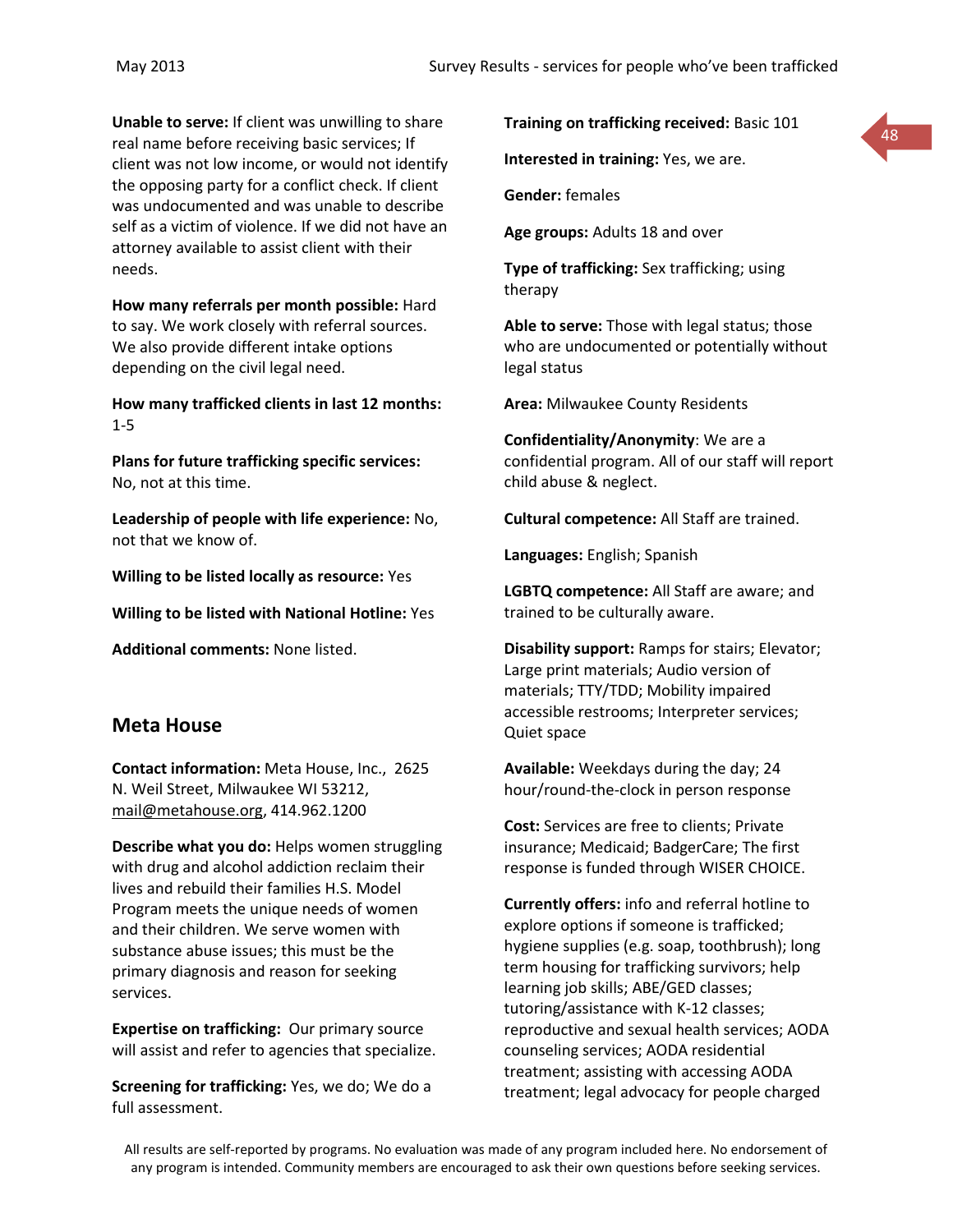with crimes (e.g. prostitution, trespassing); legal advocacy when reporting being a victim of a crime (e.g. kidnapping, sexual assault, trafficking); legal advocacy for immigration options and relief; advocacy for client to regain custody of kids; life skills training; assist in applying for benefits like SSI, W-2, FoodShare, etc.; childcare services (during program participation); mental health services; trauma specific counseling; peer support (nontrafficking specific); sexual abuse/assault advocacy; assistance in re-connecting with family and support networks

**Has referrals to:** intake and assessment; emergency response when someone is located by law enforcement or comes forward; crisis support during or after trafficking; case management to plan and coordinate care of those who've been trafficked; advocacy to ensure rights of those who've been trafficked; drop-in center services welcoming people who've been trafficked; street outreach; work site outreach (e.g. farm, strip club); safety planning including specifics around trafficking; assistance with restraining orders; emergency shelter for those who've been trafficked; emergency food; emergency clothing (including underwear); short term housing for trafficking survivors; out of home care for children who've been trafficked (foster care, group home); residential therapeutic care with trafficking specific programming; connection to Unaccompanied Refugee Minor program; assistance in getting identification, birth certificate; financial advocacy to repair credit, eviction history, lack of banking services, identity theft; help finding employment; English as second language classes; culturally/linguistically specific services; first aid (cuts, burns, infections); access to comprehensive medical care; preventive health care; connections for tattoo removal; harm reduction services for current drug users (e.g. overdose prevention, syringe exchange); nonwestern healthcare (e.g. herbs, traditional healers); spiritual counseling; coordination with law enforcement during trafficking

investigations and prosecutions; legal advocacy to obtain T or U visas, refugee status; language interpretation; cash assistance; support for children of trafficked client; mental health counseling that addresses trafficking; peer support groups of trafficked youth or adults; sex work or prostitution specific group support; mentorship from survivors of trafficking; youth programs; sexual abuse/assault support groups; domestic violence advocacy; domestic violence support groups; services for those identified as "bottoms" (mostly women who start out as trafficked and now enforce rules set by pimps/traffickers through violence and control); support for family members and partners of trafficked youth and/or adults; volunteer opportunities for trafficking survivors; leadership development of trafficking survivors; awareness and education about trafficking; Other (please specify)

49

**Speaking to trafficked person directly:** Unless they have substance abuse issues we would do a referral - and help make that happen.

**Unable to serve:** If agency was unable to get parental permission for a minor to receive services; If client was unwilling to share real name before receiving basic services; If client was currently involved in the commercial sex trade and unwilling to stop or exit.

**How many referrals per month possible:** Must have substance abuse issue

**How many trafficked clients in last 12 months:** 6-10

**Plans for future trafficking specific services:** No

**Leadership of people with life experience:** No, not that we know of.

**Willing to be listed locally as resource:** Yes

**Willing to be listed with National Hotline:** No

**Additional comments:** We are always happy to work with victims of Human Trafficking within the context of substance abuse.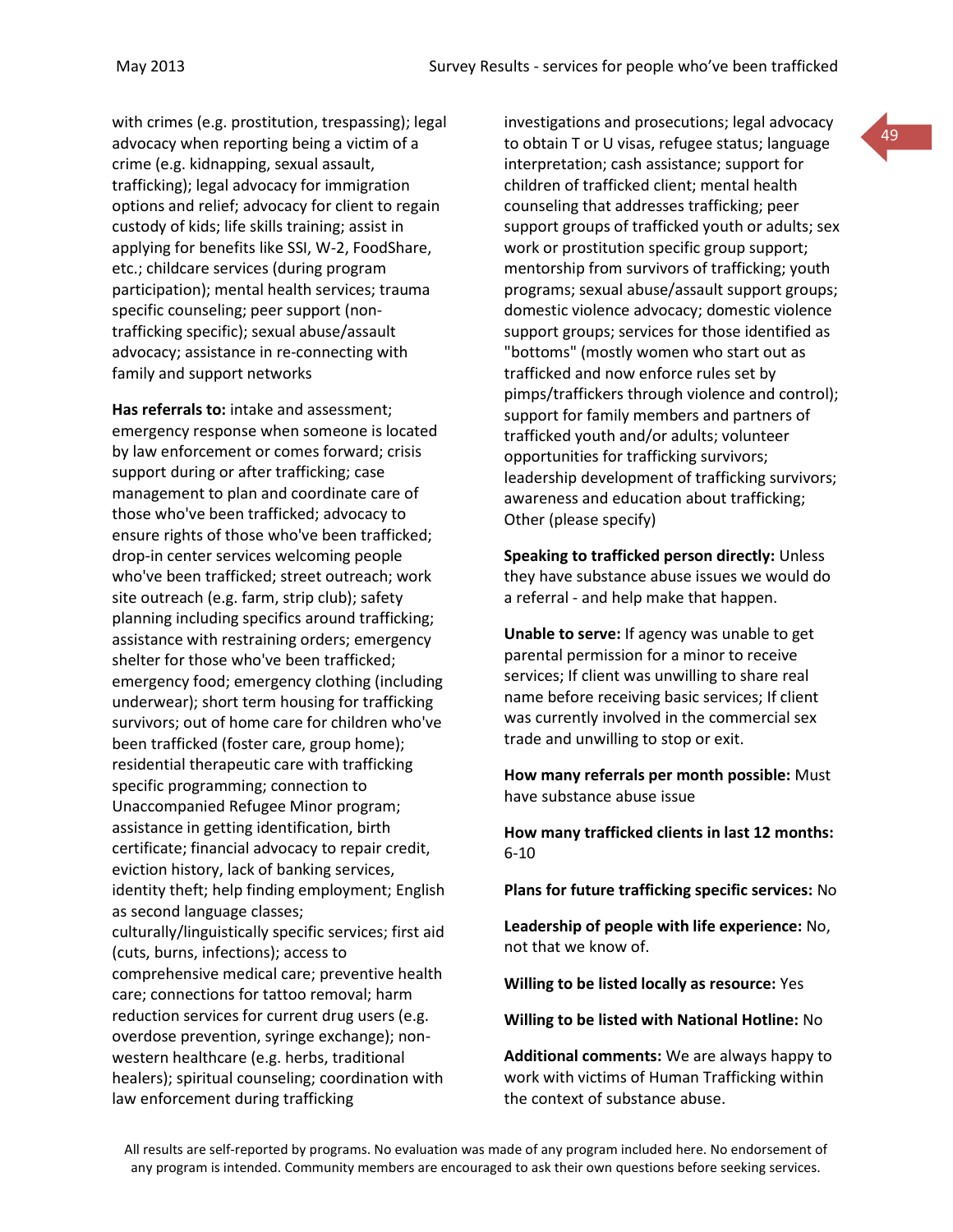**Contact information:** Dana Dorn, Milwaukee Academy 9501 W. Watertown Plank Rd., Wauwatosa WI 53226, [ddorn@clinicarecorp.com,](mailto:ddorn@clinicarecorp.com) 414-257-3141

**Describe what you do:** We are a residential treatment facility for adolescent girls. We provide services for girls in WI, IL, and MN at this time.

**Expertise on trafficking:** Due to being a gender specific program, we have honed our expertise over the years, first in trauma informed care, and then more specifically to human trafficking. Though we are still in the midst of tweaking programming every day to meet the needs of the girls, we are growing in our understanding of the complex needs surrounding these girls.

**Screening for trafficking:** Yes, we do.

**Training on trafficking received:** Outside of the ongoing training that I give my staff, we recently reached out to Claudine O'Leary to get further training for both my staff and the girls.

**Interested in training:** Yes, we are.

**Gender:** females

**Age groups:** Adolescents 12-17

**Type of trafficking:** Sex trafficking; Human trafficking that is both sex and labor trafficking combined; Commercial Sexual Exploitation of Children (CSEC)

**Able to serve:** Those with legal status

**Area:** We reach out to the whole states of WI, IL, MN

**Confidentiality/Anonymity**: We are a confidential program; all staff are considered mandated reporters.

**Cultural competence:** My staff are diverse in all manners (sexual orientation, education, socioeconomic status, race). We strive to be

**Milwaukee Academy**<br>50 Competency training scheduled this month by staff from Mount Mary College.

**Languages:** English; Spanish

**LGBTQ competence:** My staff are diverse in all manners (sexual orientation, education, socioeconomic status, race). We strive to be competent all the time. We have a Cultural Competency training scheduled this month by staff from Mount Mary College.

**Disability support:** Elevator; TTY/TDD; Interpreter services; Quiet space; Scent-free or low-scent spaces

**Available:** 24 hour/round-the-clock in person response; 24 hours for current residents and their families

**Cost:** Our clients are currently court ordered and thus funded by their placing agencies.

**Currently offers:** intake and assessment; emergency response when someone is located by law enforcement or comes forward; crisis support during or after trafficking; case management to plan and coordinate care of those who've been trafficked; advocacy to ensure rights of those who've been trafficked; safety planning including specifics around trafficking; out of home care for children who've been trafficked (foster care, group home); residential therapeutic care with trafficking specific programming; transportation to appointments; assistance in getting identification, birth certificate; help finding employment; help learning job skills; tutoring/assistance with K-12 classes; first aid (cuts, burns, infections); access to comprehensive medical care; preventive health care; reproductive and sexual health services; AODA counseling services; assisting with accessing AODA treatment; non-western healthcare (e.g. herbs, traditional healers); coordination with law enforcement during trafficking investigations and prosecutions; life skills training; cash assistance; assist in applying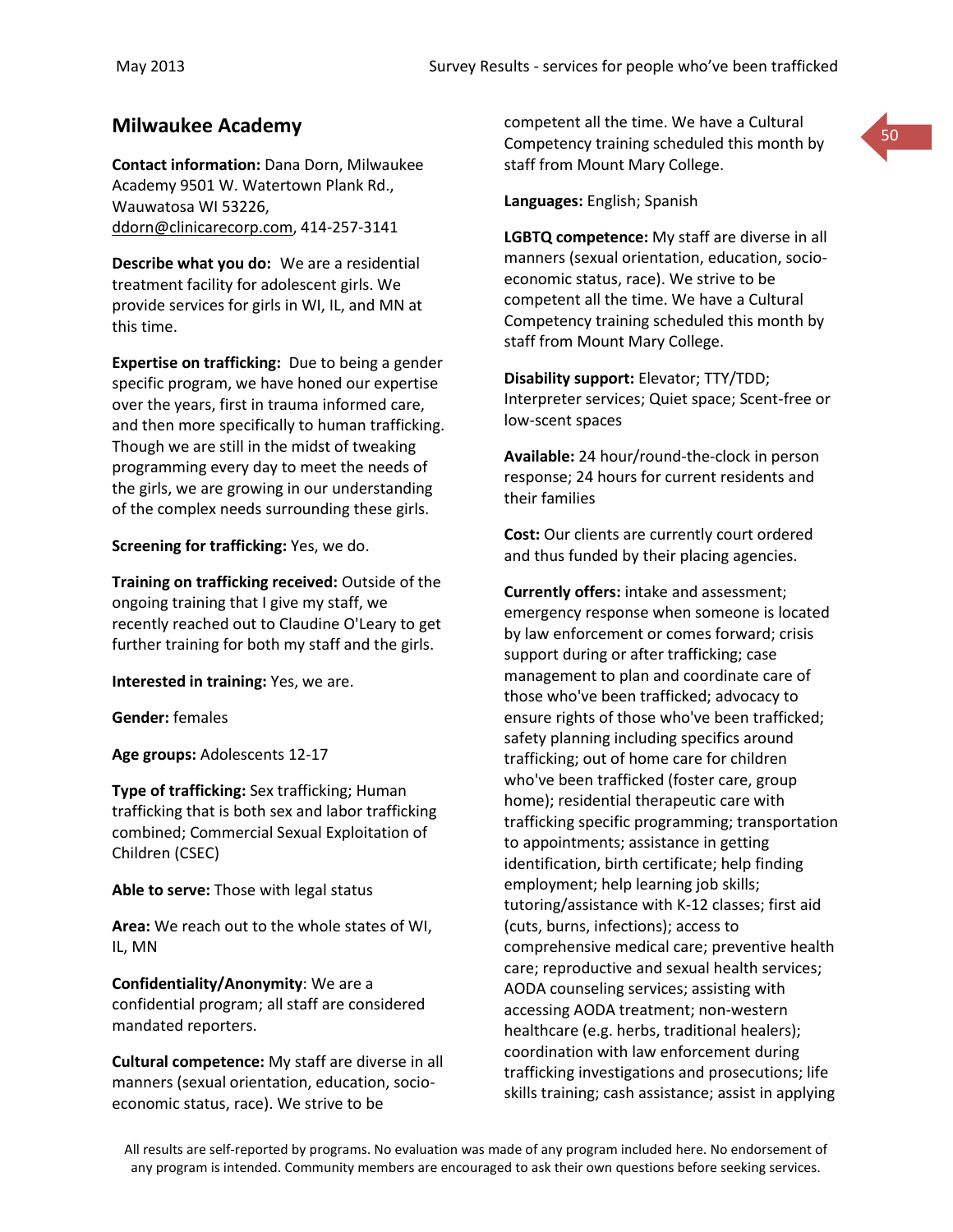for benefits like SSI, W-2, FoodShare, etc.; mental health services; trauma specific counseling; mental health counseling that addresses trafficking; peer support groups of trafficked youth or adults; peer support (nontrafficking specific); sex work or prostitution specific group support; mentorship from survivors of trafficking; sexual abuse/assault advocacy; sexual abuse/assault support groups; services for those identified as "bottoms" (mostly women who start out as trafficked and now enforce rules set by pimps/traffickers through violence and control); assistance in reconnecting with family and support networks; support for family members and partners of trafficked youth and/or adults; Some of the services we provide specifically for trafficking are in the newer stages.

**Has referrals to:** info and referral hotline to explore options if someone is trafficked; emergency response when someone is located by law enforcement or comes forward; crisis support during or after trafficking; advocacy to ensure rights of those who've been trafficked; drop-in center services welcoming people who've been trafficked; assistance with restraining orders; emergency shelter for those who've been trafficked; emergency food; emergency clothing (including underwear); hygiene supplies (e.g. soap, toothbrush); English as second language classes; culturally/linguistically specific services; connections for tattoo removal; AODA residential treatment; harm reduction services for current drug users (e.g. overdose prevention, syringe exchange); non-western healthcare (e.g. herbs, traditional healers); spiritual counseling; legal advocacy for people charged with crimes (e.g. prostitution, trespassing); legal advocacy when reporting being a victim of a crime (e.g. kidnapping, sexual assault, trafficking); coordination with law enforcement during trafficking investigations and prosecutions; advocacy for client to regain custody of kids; language interpretation; mentorship from survivors of

trafficking; domestic violence advocacy; domestic violence support groups

**Speaking to trafficked person directly:** Due to our girls being ordered here, we usually take the area of possible trafficking very supportively and openly. We usually wait for the girls to get comfortable with us before addressing this difficult topic.

**Unable to serve:** If client didn't fit our target population (age, cultural background, area of city, etc.); sometimes if a youth is presenting aggression that would interfere in a "safe" milieu, I may have to decline admission at that time.

**How many referrals per month possible:** Our referrals are usually girls who have been identified by the juvenile judicial system or the child welfare system.

**How many trafficked clients in last 12 months:** 1-5

**Plans for future trafficking specific services:** Ongoing training in recovery/prevention

**Leadership of people with life experience:** No, not that we know of

**Willing to be listed locally as resource:** Yes

**Willing to be listed with National Hotline:** No

**Additional comments:** None listed.

## **Milwaukee Police Department**

**Contact information:** Dawn Jones, Milwaukee Police Department, 749 w State St., Milwaukee, WI 53233, [drjone@milwaukee.gov,](mailto:drjone@milwaukee.gov) 414-935- 7095

**Describe what you do:** Investigate human trafficking complaints

**Expertise on trafficking:** Investigate and call service providers

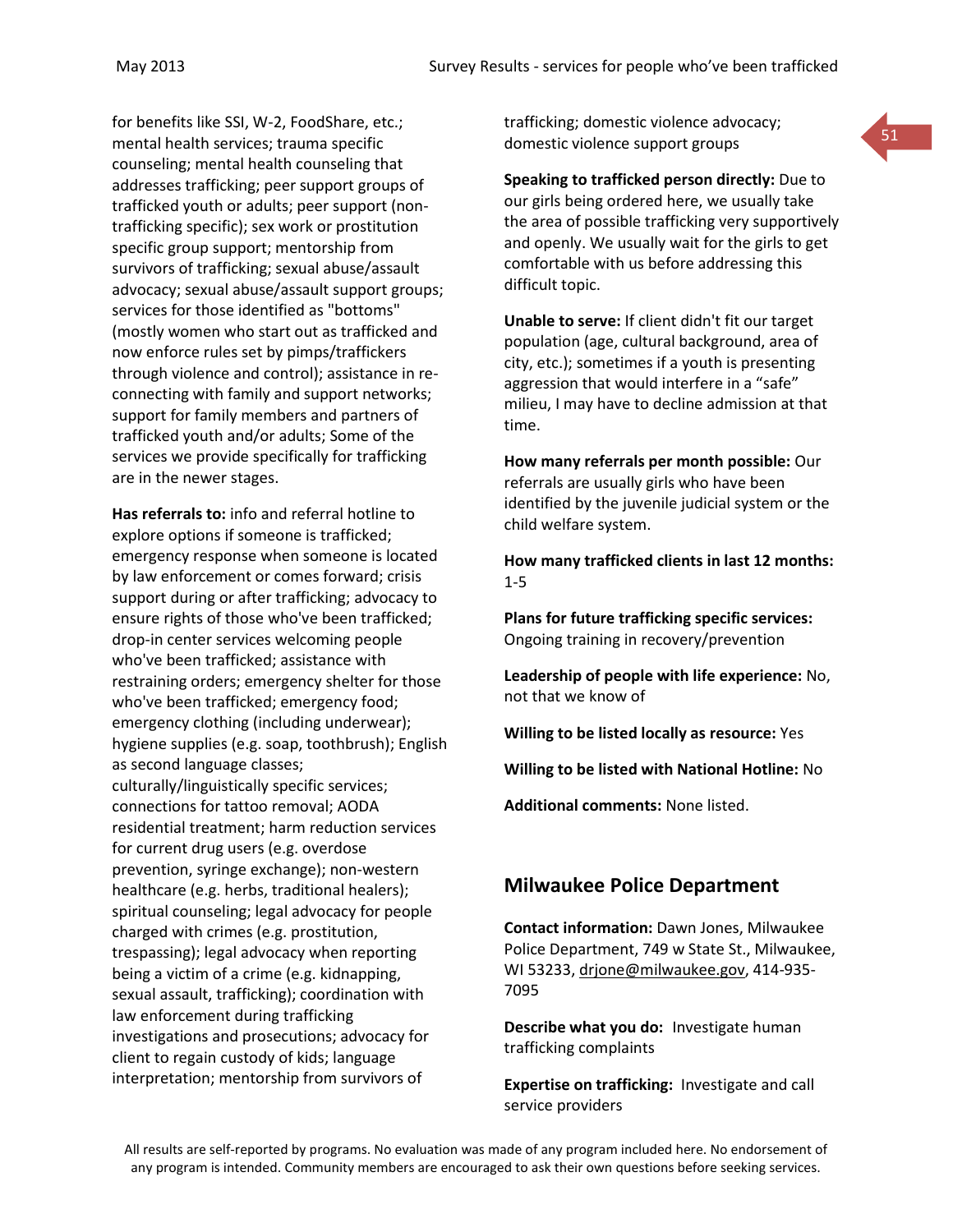**Screening for trafficking:** Yes, we do.

**Training on trafficking received:** multiple trainings, as well as provide training

**Interested in training:** Yes, we are.

**Gender:** females; males; transgender and gender variant people

**Age groups:** Children 11 and under; Adolescents 12-17; Young adults 17-24; Adults 18 and over; Elders

**Type of trafficking:** Labor trafficking; Sex trafficking; Human trafficking that is both sex and labor trafficking combined

**Able to serve:** Those with legal status; those who are undocumented or might be without legal status

**Area:** City of Milwaukee

**Confidentiality/Anonymity**: governmental investigative; all law enforcement officers are mandated reporters of abuse and neglect

**Cultural competence:** We investigate crimes involving all cultures

**Languages:** We have access to a variety of languages

**LGBTQ competence:** We investigate crimes involving all community members

**Disability support:** Elevator

**Available:** 24 hour/round-the-clock in person response

**Cost:** we investigate all crimes no fees

**Currently offers:** info and referral hotline to explore options if someone is trafficked; drop-in center services welcoming people who've been trafficked; street outreach; assistance with restraining orders; coordination with law enforcement during trafficking investigations and prosecutions

**Has referrals to:** emergency shelter for those who've been trafficked; emergency food; emergency clothing (including underwear); hygiene supplies (e.g. soap, toothbrush); help finding employment; help learning job skills; first aid (cuts, burns, infections); access to comprehensive medical care; preventive health care; reproductive and sexual health services; AODA counseling services; AODA residential treatment; legal advocacy for immigration options and relief; legal advocacy to obtain T or U visas, refugee status; assist in applying for benefits like SSI, W-2, FoodShare, etc.; mental health services; mentorship from survivors of trafficking; domestic violence advocacy

**Speaking to trafficked person directly:** If you have any questions or need anything call me, if I can't help you I will do whatever I can to find someone who can.

**Unable to serve:** We will try to find assistance for all

**How many referrals per month possible:** We take all referrals for police investigations

**How many trafficked clients in last 12 months:** over 20

**Plans for future trafficking specific services:** No response

**Leadership of people with life experience:** No, not that we know of.

**Willing to be listed locally as resource:** Yes

**Willing to be listed with National Hotline:** Yes

**Additional comments:** None listed.

# **Milwaukee Public Schools Homeless Education Program**

**Contact information:** Kim Kampschroer, MPS Homeless Education Program, 5225 W. Vliet Street, Milwaukee, WI 53208,

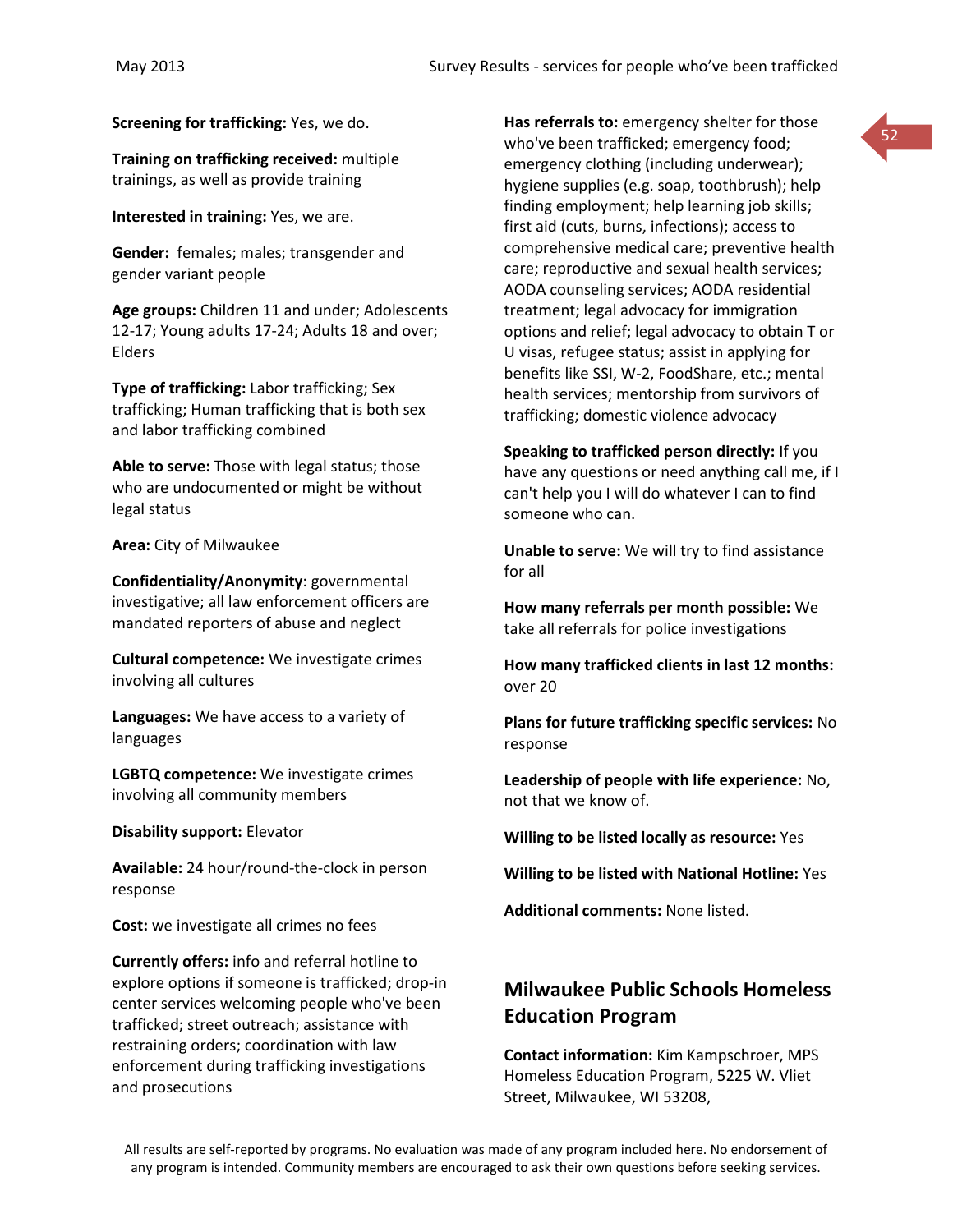[kampscka@milwaukee.k12.wi.us,](mailto:kampscka@milwaukee.k12.wi.us) cell: 414-405- 5326 office: 475-8531

**Describe what you do:** We serve homeless students and families that attend Milwaukee Public Schools; inclusive of unaccompanied youth.

**Expertise on trafficking:** decent; we recently had Claudine O'Leary come in to provide training and information regarding the sex trade that was open to social workers, nurses, psychologists, youth serving agencies, etc..

**Screening for trafficking:** not formally, but we are aware of indicators and follow up

**Training on trafficking received:** we have situations that run the spectrum; underidentified

**Interested in training:** we have and are continuing to do so

**Gender:** females; males; transgender and gender variant people

**Age groups:** Children 11 and under; Adolescents 12-17; Young adults 17-24

**Type of trafficking:** we would be in the position to identify, refer and support

**Able to serve:** those who have legal status; those who are undocumented and potentially without legal status

**Area:** Milwaukee

**Confidentiality/Anonymity**: We are a confidential program. All of our staff will report child abuse & neglect.

**Cultural competence:** we are accustomed to serving all of Milwaukee

**Languages:** English; Spanish

**LGBTQ competence:** nearly all Homeless Education Program contacts are School Social Workers, all of the Coordinators are experienced social workers.

**Disability support:** we have physical access

53

**Available:** MPS calendar with some additional days

**Cost:** Services are free to clients

**Currently offers:** No response

**Has referrals to:** No response

**Speaking to trafficked person directly:** No response

**Unable to serve:** No response

**How many referrals per month possible:** No response

**How many trafficked clients in last 12 months:** No response

**Plans for future trafficking specific services:** No response

**Leadership of people with life experience:** No response

**Willing to be listed locally as resource:** No response

**Willing to be listed with National Hotline:** No response

**Additional comments:** None listed.

## **Mount Mary University**

**Contact information:** Rachel Monaco-Wilcox, Mount Mary University, 2900 N Menomonee River Parkway, Milwaukee WI 53222-4597, [monacowr@mtmary.edu,](mailto:monacowr@mtmary.edu) 414-793-7293; **Counseling referrals:** Tammy H. Scheidegger, Ph.D., LPC, NCC, Assistant Professor, [scheidet@mtmary.edu,](mailto:scheidet@mtmary.edu) 414-258-4810, ext. 468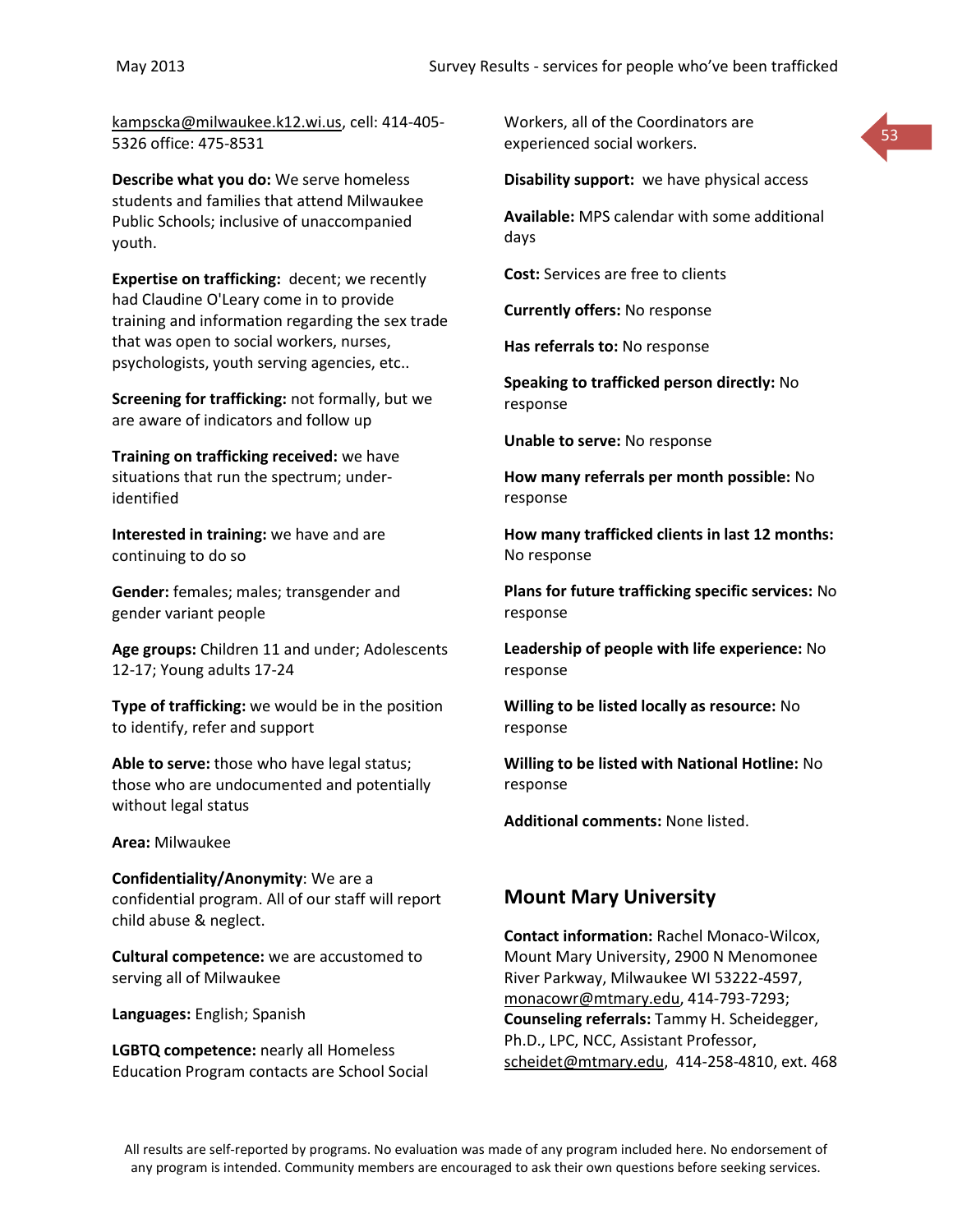**Describe what you do:** Audience: victims, families, other service providers, and members of the public seeking info. Services: education and providing public, neutral discussion forums; connecting victims and families with services, providing innovative programming related to healing, advocacy, media and communications, and related legal issues

**Expertise on trafficking:** For direct services like shelter, food, safety, we would refer to our community partners. We have expertise in trauma counseling, art therapy, testimonial writing, and similar "Second tier" services

**Screening for trafficking:** No, not at this time.

**Training on trafficking received:** basic graduate counseling program students would have this; advanced level - graduate counseling program faculty and other selected faculty have this, Polaris Project

**Interested in training:** Yes, we are; Would love to co-host a training in the future for our own faculty/staff. and others;

**Gender:** females; males; transgender and gender variant people; Undergraduate students are all-female, workforce is all gender

**Age groups:** Young adults 17-24; Adults 18 and over

**Type of trafficking:** Labor trafficking; Sex trafficking; Human trafficking that is both sex and labor trafficking combined

**Able to serve:** Those with legal status; those who are undocumented or might be without legal status

**Area:** Unrestricted

**Confidentiality/Anonymity**: We are a confidential program. Some of our staff are mandated reporters of abuse & neglect and some are not.

**Cultural competence:** 40-55% of our student body is minority-based

**Languages:** English; Spanish; Hmong; French

54

**LGBTQ competence:** We do not discriminate against questioning or other gendered community members, but do not have extensive program support in these areas.

**Disability support:** Ramps for stairs; Elevator; Mobility impaired accessible restrooms; Interpreter services; Quiet space; Scent-free or low-scent spaces; We would use all resources at our disposal to help a disabled client

**Available:** Weekdays during the day; Weekdays in the evening

**Cost:** Services are free to clients; some specific program events have a minimal cost, there may be scholarship available

**Currently offers:** advocacy to ensure rights of those who've been trafficked; help learning job skills; tutoring/assistance with K-12 classes; English as second language classes; culturally/linguistically specific services; assisting with accessing AODA treatment; legal advocacy when reporting being a victim of a crime (e.g. kidnapping, sexual assault, trafficking; language interpretation; life skills training; support for children of trafficked client; childcare services (during program participation); mental health services; trauma specific counseling; mental health counseling that addresses trafficking; peer support (nontrafficking specific); support for family members and partners of trafficked youth and/or adults; volunteer opportunities for trafficking survivors; leadership development of trafficking survivors; awareness and education about trafficking; program development on demand to support the community and its needs related to trafficking, including creative healing or advocacy focused programs.

**Has referrals to:** info and referral hotline to explore options if someone is trafficked; intake and assessment; emergency response when someone is located by law enforcement or comes forward; crisis support during or after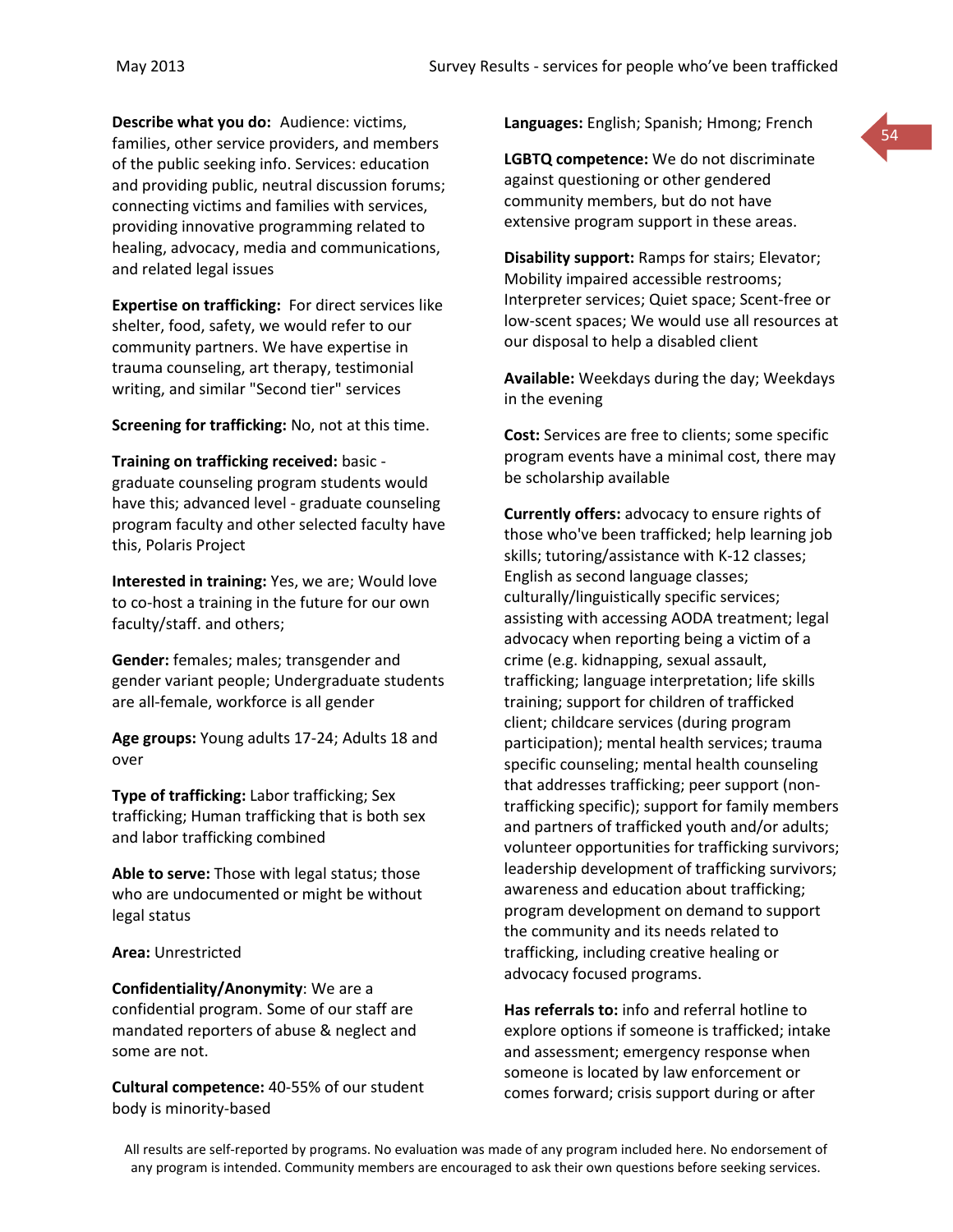trafficking; case management to plan and coordinate care of those who've been trafficked; drop-in center services welcoming people who've been trafficked; street outreach; work site outreach (e.g. farm, strip club); safety planning including specifics around trafficking; assistance with restraining orders; emergency shelter for those who've been trafficked; emergency food; emergency clothing (including underwear); hygiene supplies (e.g. soap, toothbrush); short term housing for trafficking survivors; long term housing for trafficking survivors; out of home care for children who've been trafficked (foster care, group home); residential therapeutic care with trafficking specific programming; connection to Unaccompanied Refugee Minor program; transportation to appointments; assistance in getting identification, birth certificate; financial advocacy to repair credit, eviction history, lack of banking services, identity theft; help finding employment; ABE/GED classes; first aid (cuts, burns, infections); access to comprehensive medical care; preventive health care; reproductive and sexual health services; connections for tattoo removal; AODA counseling services; AODA residential treatment; assisting with accessing AODA treatment; harm reduction services for current drug users (e.g. overdose prevention, syringe exchange); non-western healthcare (e.g. herbs, traditional healers); spiritual counseling; legal advocacy for people charged with crimes (e.g. prostitution, trespassing); legal advocacy when reporting being a victim of a crime (e.g. kidnapping, sexual assault, trafficking); legal advocacy for immigration options and relief; coordination with law enforcement during trafficking investigations and prosecutions; legal advocacy to obtain T or U visas, refugee status; advocacy for client to regain custody of kids; language interpretation; life skills training; cash assistance; support for children of trafficked client; childcare services (during program participation); mental health services; trauma specific counseling; mental health counseling that addresses trafficking; peer support groups of trafficked youth or adults; peer support (nontrafficking specific); sex work or prostitution specific group support; mentorship from survivors of trafficking; youth programs; sexual abuse/assault advocacy; sexual abuse/assault support groups; domestic violence advocacy; domestic violence support groups; services for those identified as "bottoms" (mostly women who start out as trafficked and now enforce rules set by pimps/traffickers through violence and control); assistance in re-connecting with family and support networks; support for family members and partners of trafficked youth and/or adults; volunteer opportunities for trafficking survivors; leadership development of trafficking survivors; awareness and education about trafficking

**Speaking to trafficked person directly:** When you call, there are no expectations. We are here for you and we can help. Whatever you need, just ask.

**Unable to serve:** None

**How many referrals per month possible:** 1-3

**How many trafficked clients in last 12 months:** 6-10

**Plans for future trafficking specific services:** Yes - a keynote luncheon speaker in March, a victims of crime agency fair in April, and a second testimonial writing workshop in 2013- 14, also, working with partners to improve media and communications ethics for crime/sexual violence victims

**Leadership of people with life experience:** No, not that we know of; but among graduates and students, yes.

**Willing to be listed locally as resource:** Yes

**Willing to be listed with National Hotline:** Yes

**Additional comments:** High quality survey- good work.

All results are self-reported by programs. No evaluation was made of any program included here. No endorsement of any program is intended. Community members are encouraged to ask their own questions before seeking services.

55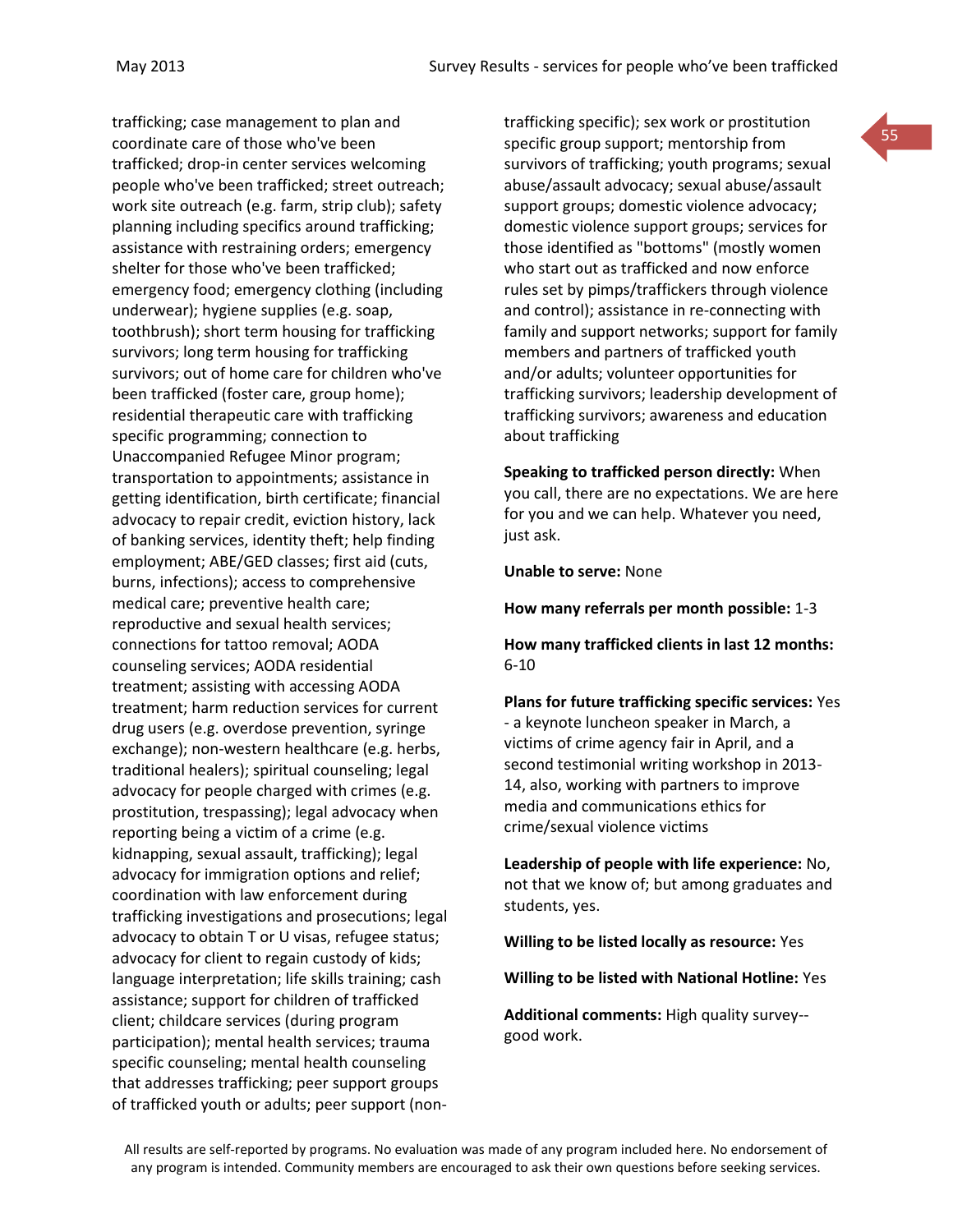# **My Home Your Home EXECUTE: No response.**

**Contact information:** Connie Palmer, My Home Your Home, 6200 Center Street, Milwaukee WI 53222

**Describe what you do:** My Home Your Home provides supports to individuals that have complex mental health needs, are in need of a treatment foster home, Monitor services, and provide mentoring support to young people. We also offer housing to young women who may find themselves homeless.

**Expertise on trafficking:** We don't have much expertise. Our CEO is very involved and passionate about adults or children that have been trafficked.

**Screening for trafficking:** No, not at this time.

**Training on trafficking received:** basic during a Wraparound in-service; more advanced level during a My Home Your Home in-service.

**Interested in training:** Yes, we are.

**Gender:** females; males; transgender and gender variant people

**Age groups:** Children 11 and under; Adolescents 12-17; Young adults 17-24; Adults 18 and over

**Type of trafficking:** Labor trafficking; Sex trafficking; Human trafficking that is both sex and labor trafficking combined

**Able to serve:** Those with legal status; those who are undocumented or without legal status

**Area:** Children and families with complex mental health needs...

**Confidentiality/Anonymity**: We are a confidential program. All of our staff will report child abuse & neglect.

**Cultural competence:** Agency diversity, consistent training...

**Languages:** English; Spanish

### **LGBTQ competence:** No response.

**Disability support:** Ramps for stairs; Elevator; Large print materials; Mobility impaired accessible restrooms; Interpreter services; Quiet space; Scent-free or low-scent spaces

**Available:** Weekdays during the day; Weekdays in the evening; 24 hour/round-the-clock in person response

**Cost:** Services are free to clients; Medicaid

**Currently offers:** emergency response when someone is located by law enforcement or comes forward; crisis support during or after trafficking; case management to plan and coordinate care of those who've been trafficked; safety planning including specifics around trafficking; assistance with restraining orders; emergency shelter for those who've been trafficked; emergency clothing (including underwear); hygiene supplies (e.g. soap, toothbrush); short term housing for trafficking survivors; long term housing for trafficking survivors; out of home care for children who've been trafficked (foster care, group home); transportation to appointments; assistance in getting identification, birth certificate; financial advocacy to repair credit, eviction history, lack of banking services, identity theft; help finding employment; coordination with law enforcement during trafficking investigations and prosecutions; assistance in re-connecting with family and support networks; leadership development of trafficking survivors

**Has referrals to:** info and referral hotline to explore options if someone is trafficked; intake and assessment; drop-in center services welcoming people who've been trafficked; street outreach; work site outreach (e.g. farm, strip club);; emergency food; emergency clothing (including underwear); hygiene supplies (e.g. soap, toothbrush); short term housing for trafficking survivors; long term housing for trafficking survivors; residential therapeutic care with trafficking specific programming; connection to Unaccompanied

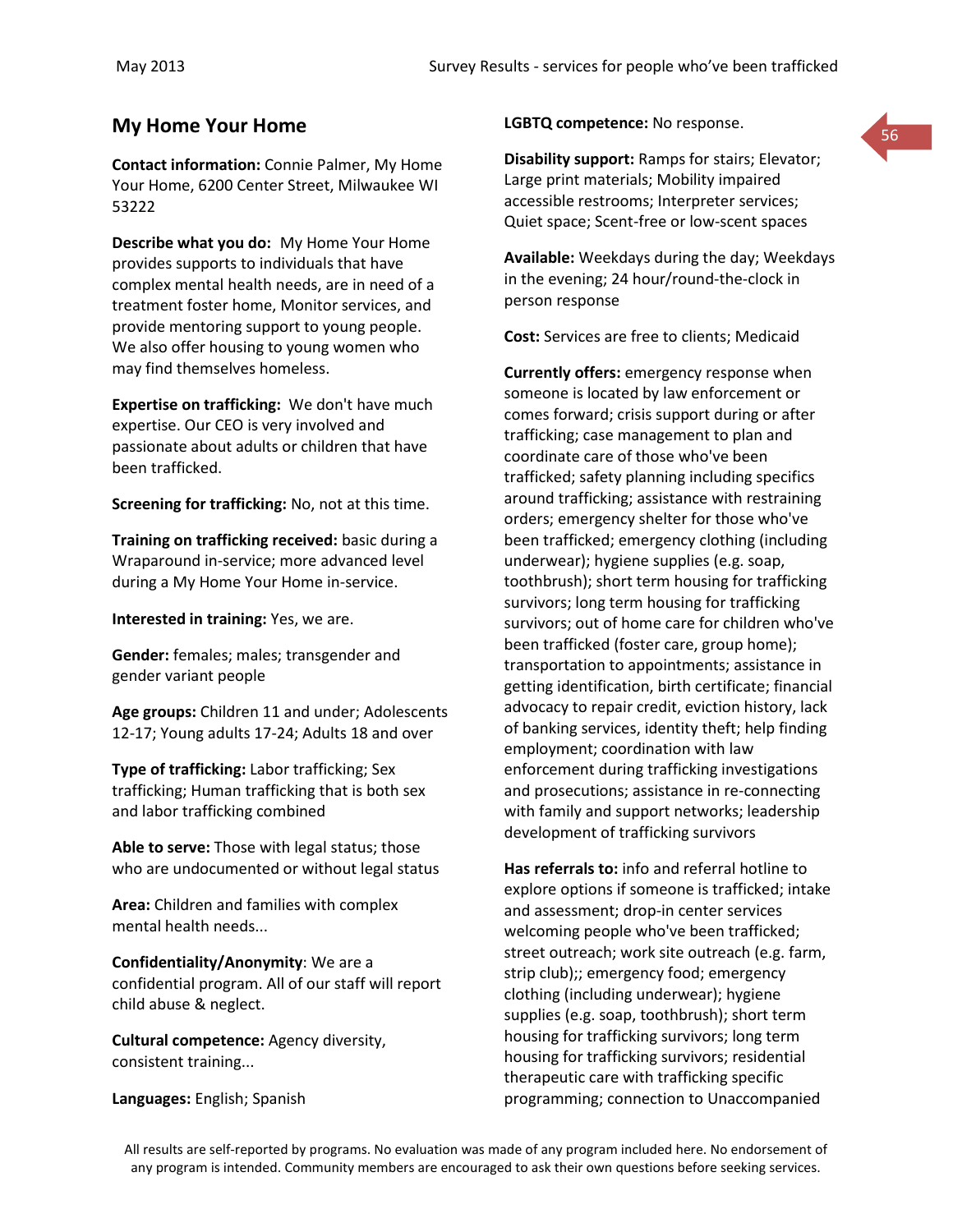Refugee Minor program; assistance in getting identification, birth certificate; financial advocacy to repair credit, eviction history, lack of banking services, identity theft; help finding employment; help learning job skills; ABE/GED classes; tutoring/assistance with K-12 classes; English as second language classes; culturally/linguistically specific services; first aid (cuts, burns, infections); access to comprehensive medical care; preventive health care; reproductive and sexual health services; connections for tattoo removal; AODA counseling services; AODA residential treatment; assisting with accessing AODA treatment; harm reduction services for current drug users (e.g. overdose prevention, syringe exchange); non-western healthcare (e.g. herbs, traditional healers); spiritual counseling; legal advocacy for people charged with crimes (e.g. prostitution, trespassing); legal advocacy when reporting being a victim of a crime (e.g. kidnapping, sexual assault, trafficking); legal advocacy for immigration options and relief; coordination with law enforcement during trafficking investigations and prosecutions; legal advocacy to obtain T or U visas, refugee status; advocacy for client to regain custody of kids; language interpretation; life skills training; cash assistance; assist in applying for benefits like SSI, W-2, FoodShare, etc.; support for children of trafficked client; childcare services (during program participation); mental health services; trauma specific counseling; mental health counseling that addresses trafficking; peer support groups of trafficked youth or adults; peer support (non-trafficking specific); sex work or prostitution specific group support; mentorship from survivors of trafficking; youth programs; sexual abuse/assault advocacy; sexual abuse/assault support groups; domestic violence advocacy; domestic violence support groups; services for those identified as "bottoms" (mostly women who start out as trafficked and now enforce rules set by pimps/traffickers through violence and control); assistance in re-connecting with family and support networks; support for family members and partners of trafficked youth and/or adults;

volunteer opportunities for trafficking survivors; awareness and education about trafficking; Other (please specify)

57

**Speaking to trafficked person directly:** I would try and avoid judgment. Try and make sure they initially feel safe and allow them to talk to me at a time that is comfortable for them. I wouldn't push them to talk and I would demonstrate unbelievable patience.

**Unable to serve:** If client was an active drug user and unwilling to enter drug treatment; If client was unwilling to leave trafficker or trafficking network; If agency was unable to get parental permission for a minor to receive services; If client was unwilling to share real name before receiving basic services; If client was currently involved in the commercial sex trade and unwilling to stop or exit.

**How many referrals per month possible:** No response

**How many trafficked clients in last 12 months:** 11-20

**Plans for future trafficking specific services:** Yes - Agency is trying to figure out how we can incorporate resources within to help.

**Leadership of people with life experience:** No, not that we know of.

**Willing to be listed locally as resource:** Yes

**Willing to be listed with National Hotline:** Yes

**Additional comments:** None listed.

## **My Home Your Home – Lissy's Place**

**Contact information:** Carolyn Singleton-Martin, My Home Your Home/Lissy's Place, 6202 W. Center Street, Milwaukee WI 53210, [carolynmartin@MHYH.org,](mailto:carolynmartin@MHYH.org) 414-445-2340

**Describe what you do:** Lissy's Place is a transitional housing program for young women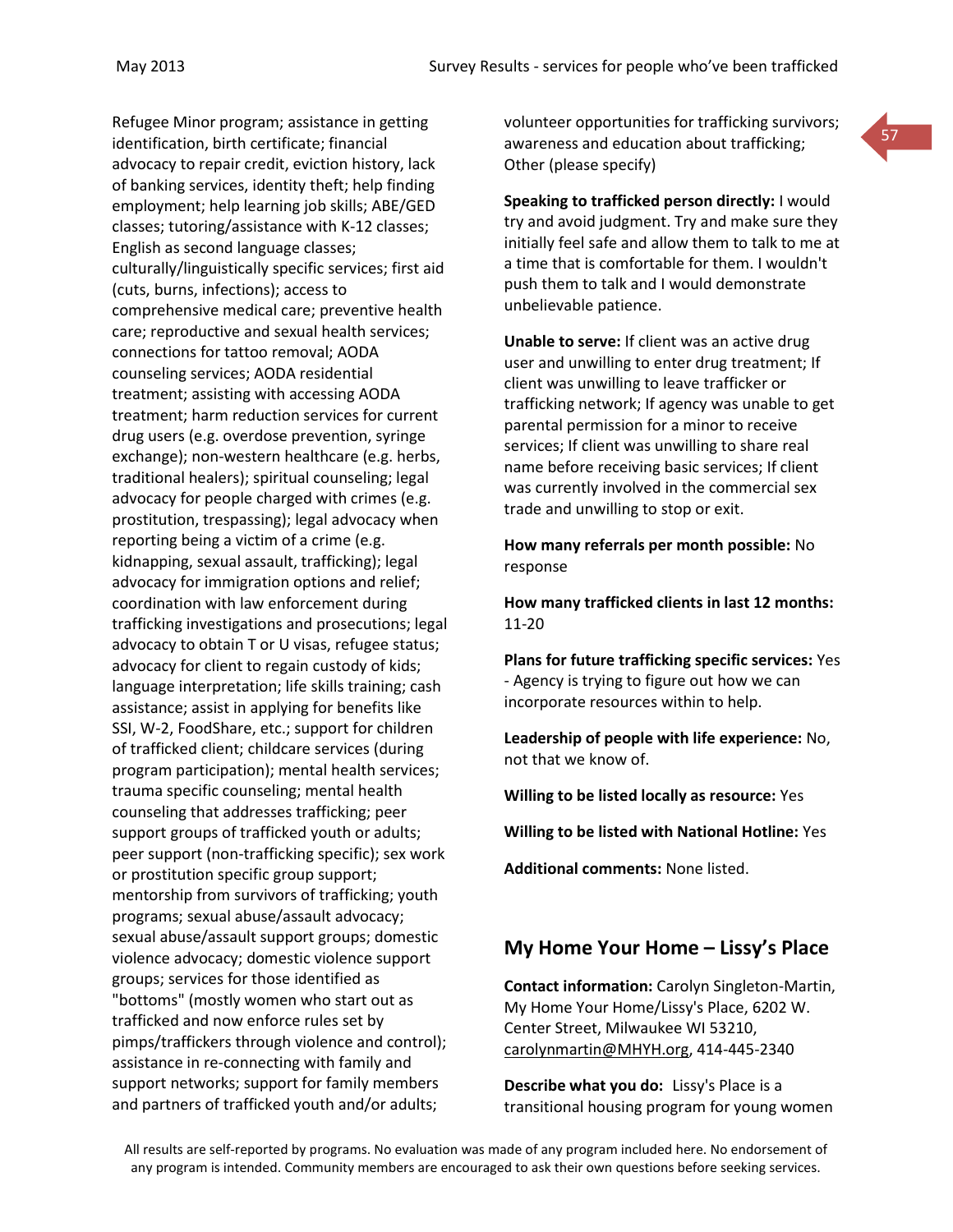aging out of foster care or who are homeless. • Provide safe, stable transitional housing, interrupting a pattern of transience for this population and enabling them to focus on goals for self-sufficiency. • Assist participant increase skills and resources so they are better prepared for independence. • Move participants to permanent housing.

**Expertise on trafficking:** Fair. There is a lot we need to continue to learn to be knowledgeable with serving this population.

**Screening for trafficking:** Yes, we do; use probing questioning

**Training on trafficking received:** Basic training with law enforcement

**Interested in training:** Yes, we are; training for staff and participants

**Gender:** females

**Age groups:** Young adults 17-24; Adults 18 and over

**Type of trafficking:** Sex trafficking

**Able to serve:** Those who have legal status

**Area:** no key zip codes--homeless specifically

### **Confidentiality/Anonymity**: We are a confidential program. All of our staff will report child abuse & neglect.

**Cultural competence:** We do not discriminate.

**Languages:** English; some of the interns speak Spanish

**LGBTQ competence:** Some of the women that come through our program are lesbian, gay, bisexual

**Disability support:** Quiet space

**Available:** 24 hour/round-the-clock in person response

**Cost:** Services are free to clients; once a participant has an income, they are to pay 10% of their income towards program fees

**Currently offers:** info and referral hotline to explore options if someone is trafficked; intake and assessment; emergency response when someone is located by law enforcement or comes forward; crisis support during or after trafficking; case management to plan and coordinate care of those who've been trafficked; advocacy to ensure rights of those who've been trafficked; safety planning including specifics around trafficking; assistance with restraining orders; emergency food; emergency clothing (including underwear); hygiene supplies (e.g. soap, toothbrush); short term housing for trafficking survivors; transportation to appointments; assistance in getting identification, birth certificate; financial advocacy to repair credit, eviction history, lack of banking services, identity theft; help finding employment; help learning job skills; first aid (cuts, burns, infections); preventive health care; reproductive and sexual health services; advocacy for client to regain custody of kids; life skills training; assist in applying for benefits like SSI, W-2, FoodShare, etc.; peer support (nontrafficking specific); domestic violence advocacy; awareness and education about trafficking

**Has referrals to:** crisis support during or after trafficking; case management to plan and coordinate care of those who've been trafficked; drop-in center services welcoming people who've been trafficked; street outreach; work site outreach (e.g. farm, strip club); assistance with restraining orders; emergency shelter for those who've been trafficked; emergency food; short term housing for trafficking survivors; long term housing for trafficking survivors; out of home care for children who've been trafficked (foster care, group home); residential therapeutic care with trafficking specific programming; connection to Unaccompanied Refugee Minor program; assistance in getting identification, birth

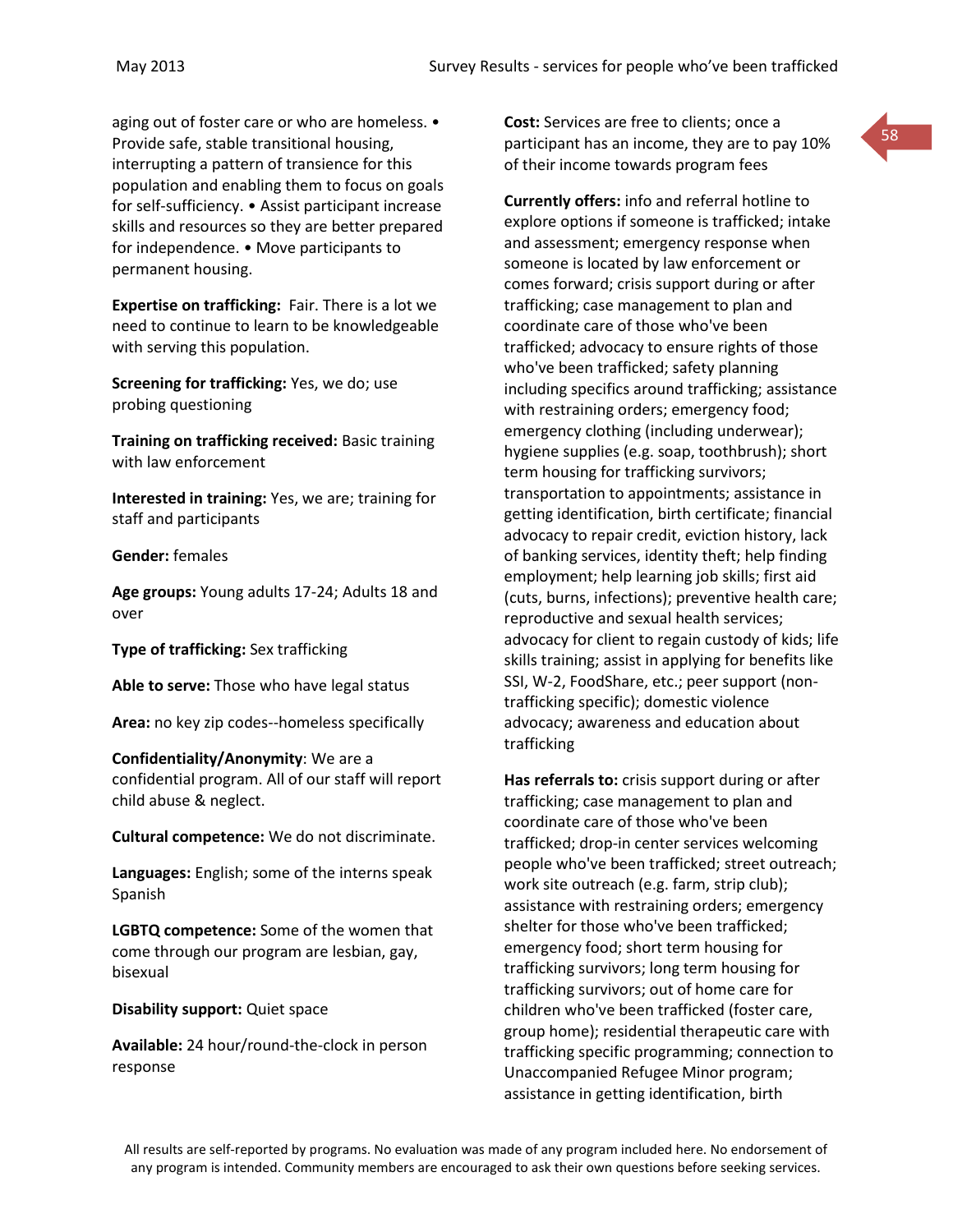certificate; financial advocacy to repair credit, eviction history, lack of banking services, identity theft; help finding employment; help learning job skills; ABE/GED classes; tutoring/assistance with K-12 classes; English as second language classes; culturally/linguistically specific services; first aid (cuts, burns, infections); access to comprehensive medical care; preventive health care; reproductive and sexual health services; connections for tattoo removal; AODA counseling services; AODA residential treatment; assisting with accessing AODA treatment; harm reduction services for current drug users (e.g. overdose prevention, syringe exchange); non-western healthcare (e.g. herbs, traditional healers); spiritual counseling; legal advocacy for people charged with crimes (e.g. prostitution, trespassing); legal advocacy when reporting being a victim of a crime (e.g. kidnapping, sexual assault, trafficking); legal advocacy for immigration options and relief; coordination with law enforcement during trafficking investigations and prosecutions; legal advocacy to obtain T or U visas, refugee status; advocacy for client to regain custody of kids; language interpretation; life skills training; cash assistance; assist in applying for benefits like SSI, W-2, FoodShare, etc.; support for children of trafficked client; childcare services (during program participation); mental health services; trauma specific counseling; mental health counseling that addresses trafficking; peer support groups of trafficked youth or adults; peer support (non-trafficking specific); sex work or prostitution specific group support; mentorship from survivors of trafficking; youth programs; sexual abuse/assault advocacy; domestic violence advocacy; domestic violence support groups; services for those identified as "bottoms" (mostly women who start out as trafficked and now enforce rules set by pimps/traffickers through violence and control); assistance in re-connecting with family and support networks; support for family members and partners of trafficked youth and/or adults; volunteer opportunities for trafficking survivors; leadership development of trafficking survivors; awareness and education about trafficking

**Speaking to trafficked person directly:** I would first try to get as much information as I could. I would want to know if they are in a safe place at the time. I would let them know I believe what they are saying. I would then notify the National Traffick Resource Center for assistance. I would also give them the number to National Traffick Resource Center. I would explain how we could be of assistance.

59

**Unable to serve:** If client was an active drug user and unwilling to enter drug treatment; If agency was unable to get parental permission for a minor to receive services; If client was unwilling to share real name before receiving basic services; If client didn't fit our target population (age, cultural background, area of city, etc.); program is for homeless women who are willing to follow program expectations.

### **How many referrals per month possible:** 1-3

**How many trafficked clients in last 12 months:** None that we know of

**Plans for future trafficking specific services:** Yes - We are planning to work with young women who have been trafficked. Our agency is partnering with other agencies to learn more about trafficking and to assist those who have been traffick.

**Leadership of people with life experience:** No, not that we know of.

**Willing to be listed locally as resource:** Yes

**Willing to be listed with National Hotline:** Yes

**Additional comments:** Our agency understand that this is a growing problem that needs to be dealt with, therefore, we plan to learn as much as we can to assistance to those individuals that needs assistance.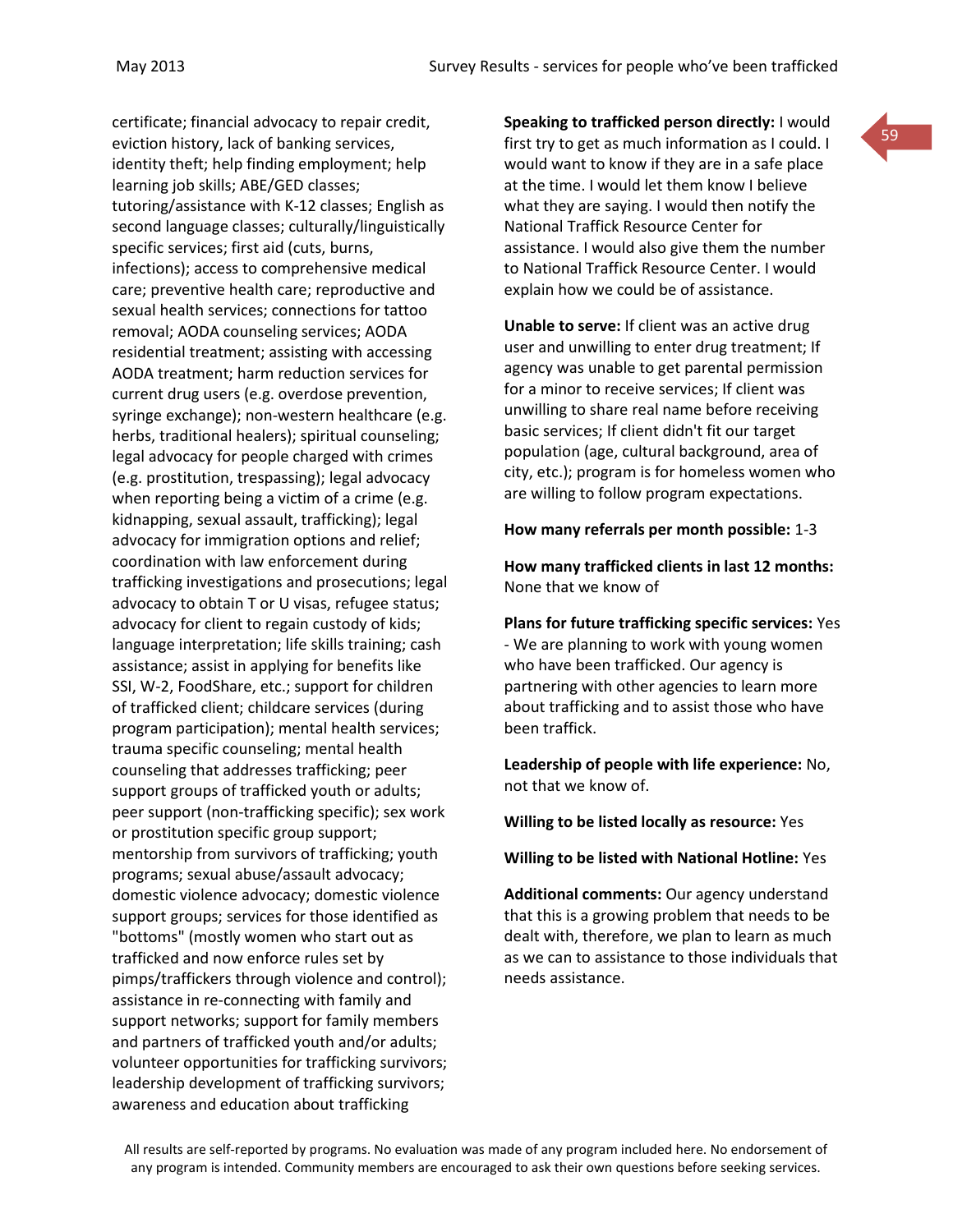**Contact information:** Rocio Alcantar-Supervising Attorney, National Immigrant Justice Center, 208 S. LaSallle St., Suite 1818, Chicago IL 60604, [ralcantar@heartlandalliance.org,](mailto:ralcantar@heartlandalliance.org) 312-660-1322

**Describe what you do:** We provide legal services for foreign born victims.

**Expertise on trafficking:** NIJC has been providing services to victims since 2003.

**Screening for trafficking:** Yes, we do.

**Training on trafficking received:** Basic with AILA trainings and advanced Freedom Network **Trainings** 

**Interested in training:** No, not at this time.

**Gender:** females; males; transgender and gender variant people

**Age groups:** Children 11 and under; Adolescents 12-17; Young adults 17-24; Adults 18 and over; Elders

**Type of trafficking:** Labor trafficking; Sex trafficking; Human trafficking that is both sex and labor trafficking combined

**Able to serve:** Those who are undocumented or who might be out of legal status

**Area:** If clients are able to commute to our Chicago office we are happy to service them.

**Confidentiality/Anonymity**: We are a confidential program. None of our staff are mandated reporters of abuse & neglect.

**Cultural competence:** We work with diverse populations and have diverse staff who speak multiple languages.

**Languages:** English; Spanish; French

**LGBTQ competence:** NIJC has an entire project dedicated to the LGBT community

**National Immigrant Justice Center Disability support: Elevator; Interpreter 1996 Disability support:** Elevator; Interpreter services



**Available:** Weekdays during the day

**Cost:** Sliding scale fees

**Currently offers:** intake and assessment; advocacy to ensure rights of those who've been trafficked; connection to Unaccompanied Refugee Minor program; legal advocacy for people charged with crimes (e.g. prostitution, trespassing); legal advocacy when reporting being a victim of a crime (e.g. kidnapping, sexual assault, trafficking); legal advocacy for immigration options and relief; coordination with law enforcement during trafficking investigations and prosecutions; legal advocacy to obtain T or U visas, refugee status; language interpretation

**Has referrals to:** info and referral hotline to explore options if someone is trafficked; emergency response when someone is located by law enforcement or comes forward; crisis support during or after trafficking; case management to plan and coordinate care of those who've been trafficked; drop-in center services welcoming people who've been trafficked; street outreach; work site outreach (e.g. farm, strip club); safety planning including specifics around trafficking; assistance with restraining orders; emergency shelter for those who've been trafficked; emergency food; emergency clothing (including underwear); hygiene supplies (e.g. soap, toothbrush); short term housing for trafficking survivors; long term housing for trafficking survivors; out of home care for children who've been trafficked (foster care, group home); residential therapeutic care with trafficking specific programming; transportation to appointments; assistance in getting identification, birth certificate; financial advocacy to repair credit, eviction history, lack of banking services, identity theft; help finding employment; help learning job skills; ABE/GED classes; tutoring/assistance with K-12 classes; English as second language classes; culturally/linguistically specific services; first aid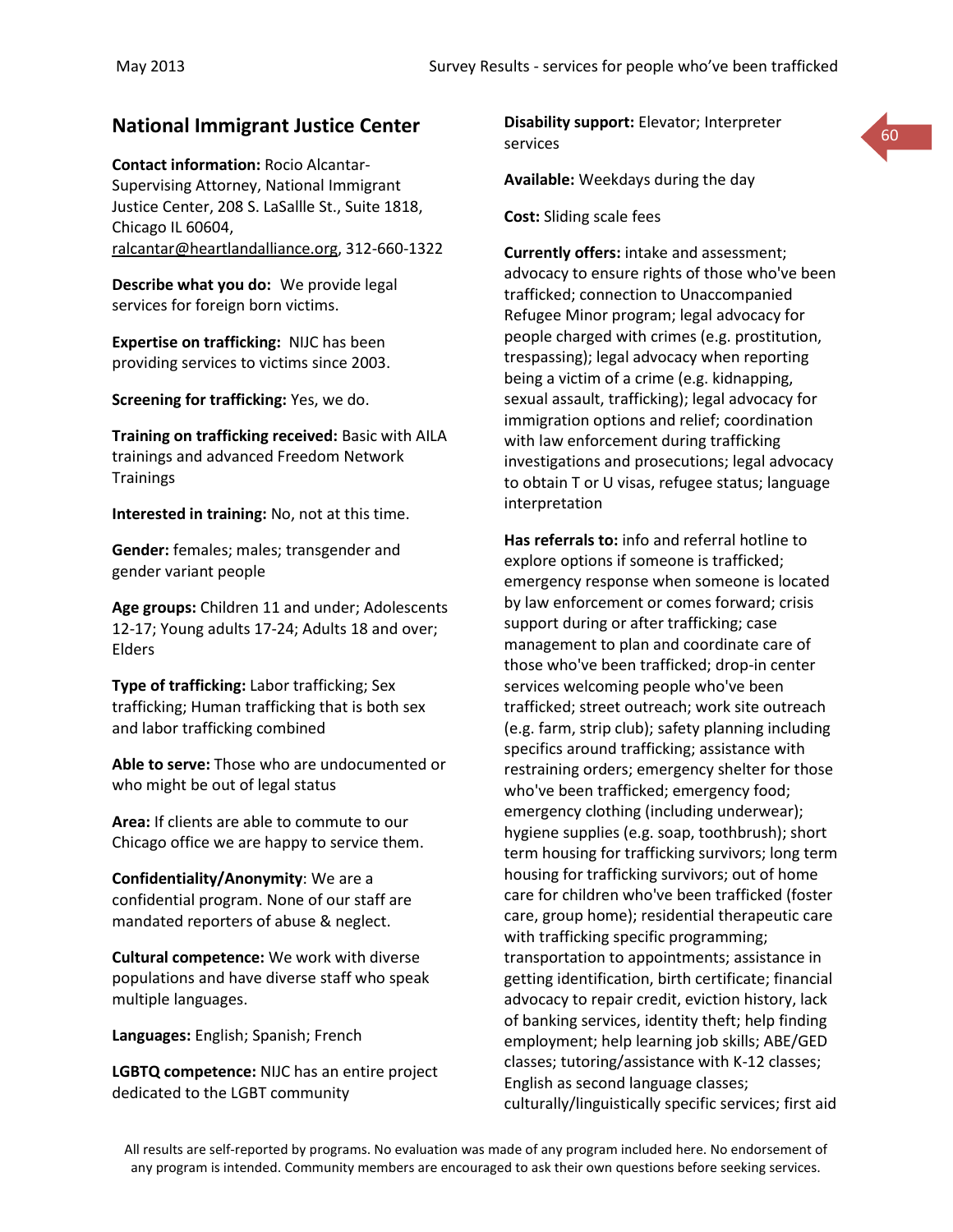(cuts, burns, infections); access to comprehensive medical care; preventive health care; reproductive and sexual health services; connections for tattoo removal; AODA counseling services; AODA residential treatment; assisting with accessing AODA treatment; harm reduction services for current drug users (e.g. overdose prevention, syringe exchange); non-western healthcare (e.g. herbs, traditional healers); spiritual counseling; advocacy for client to regain custody of kids; life skills training; cash assistance; assist in applying for benefits like SSI, W-2, FoodShare, etc.; support for children of trafficked client; childcare services (during program participation); mental health services; trauma specific counseling; mental health counseling that addresses trafficking; peer support groups of trafficked youth or adults; peer support (nontrafficking specific); sex work or prostitution specific group support; mentorship from survivors of trafficking; youth programs; sexual abuse/assault advocacy; sexual abuse/assault support groups; domestic violence advocacy; domestic violence support groups; services for those identified as "bottoms" (mostly women who start out as trafficked and now enforce rules set by pimps/traffickers through violence and control); assistance in re-connecting with family and support networks; support for family members and partners of trafficked youth and/or adults; volunteer opportunities for trafficking survivors; leadership development of trafficking survivors; awareness and education about trafficking

**Speaking to trafficked person directly:** I know this is difficult to do but by calling for help you will at least be better aware of all your options and your rights.

**Unable to serve:** No response.

#### **How many referrals per month possible:** 4-6

**How many trafficked clients in last 12 months:** 6-10

**Plans for future trafficking specific services:** No response



**Leadership of people with life experience:** No, not that we know of.

**Willing to be listed locally as resource:** Yes

**Willing to be listed with National Hotline:** Yes

**Additional comments:** None listed.

# **Northern Tier Anti-Trafficking Consortium**

**Contact information:** Darci Jenkins, Northern Tier Anti-Trafficking Consortium at Heartland Human Care Services , 33 W Grand Ave, Suite 500, Chicago, IL 60657, [djenkins@heartlandalliance.org,](mailto:djenkins@heartlandalliance.org) 312-662-6185 x 2425

**Describe what you do:** The NTAC program serves foreign-born individuals who have been identified as victims of human trafficking. The program also serves derivative family members. As a program, we recruit service providers to offer comprehensive case management to victims. We also provide training and technical assistance to these service providers. The overall goal of NTAC is to create a network of professionals and community members to help identify and properly serve victims of human trafficking.

**Expertise on trafficking:** The overall knowledge and expertise within the NTAC network for providing services to victims of human trafficking is very great. We have a spectrum of professionals ranging from social workers, attorneys, professional counselors, psychologists, etc. serving victims. All service providers are required to complete training on human trafficking and the specifics of the NTAC program before enrolling any participants in the program. There is always on going opportunities for additional training and assistance as well.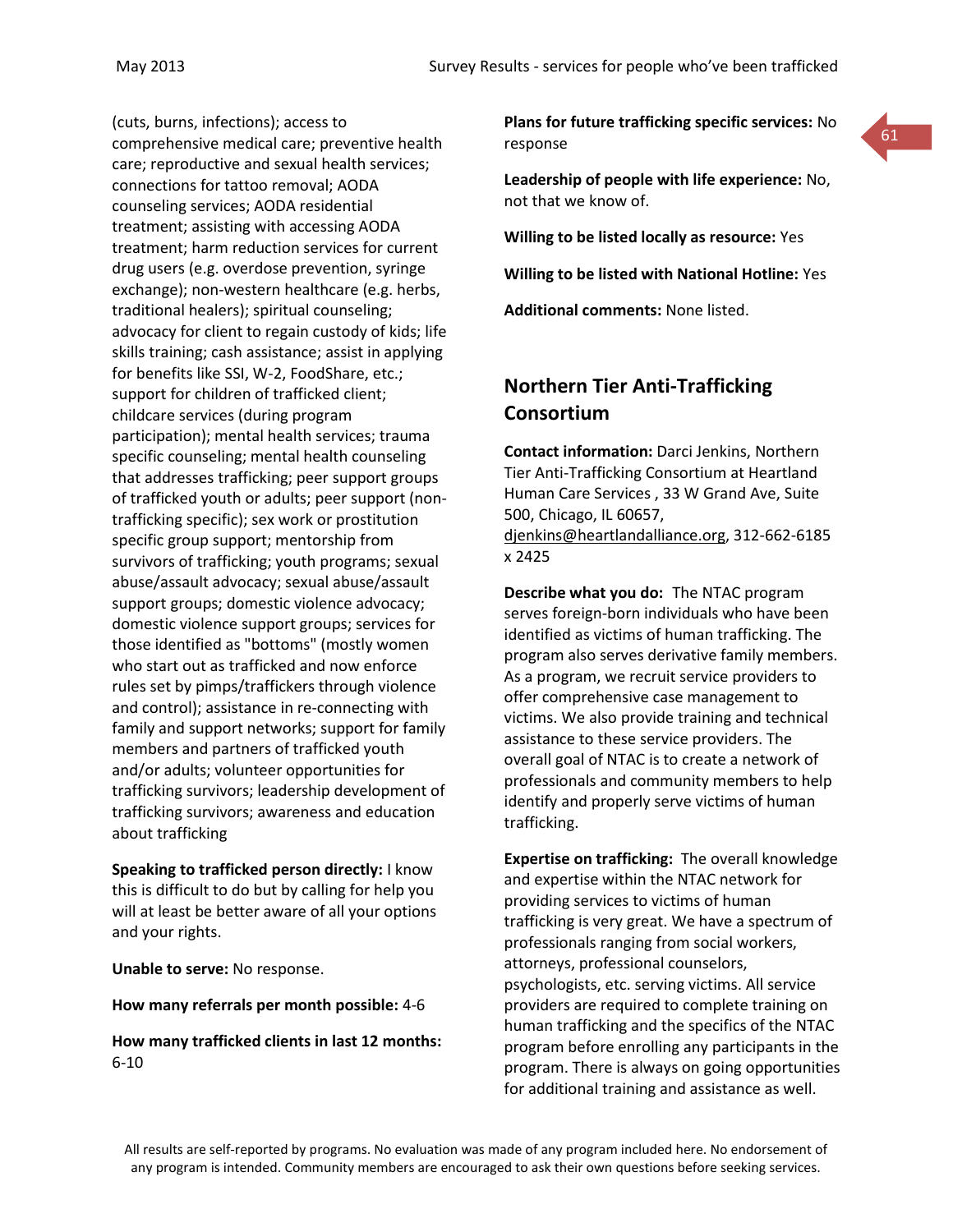**Screening for trafficking:** Yes, we do.

**Training on trafficking received:** All services providers are required to complete a basic training on human trafficking and a comprehensive training on NTAC and how to serve foreign-born victims of trafficking.

**Interested in training:** No, not at this time.

**Gender:** females; males; transgender and gender variant people

**Age groups:** Adolescents 12-17; Young adults 17-24; Adults 18 and over; Elders

**Type of trafficking:** Labor trafficking; Sex trafficking; Human trafficking that is both sex and labor trafficking combined

**Able to serve:** Those with legal status and those who are undocumented or might be without legal status

**Area:** My service area is the Midwest: MI, WI, IL, IN. However, the entire NTAC network includes 14 states and Puerto Rico.

**Confidentiality/Anonymity**: We are a confidential program. Some of our staff are mandated reporters of abuse & neglect and some are not.

**Cultural competence:** As a program that only serves foreign-born victims of human trafficking, we have to be extremely culturally competent. Service providers are required to offer cultural/linguistic specific services or have partnerships with organizations that can provide these services. Staff are aware that every individual will be impacted by their trafficking situation differently based on their own cultural experience and background. Staff are constantly having conversations about cultural factors that impact victims and how we can better serve participants enrolled in the NTAC program.

**Languages:** English; Spanish; Russian; Burmese and Thai

**LGBTQ competence:** NTAC is prepared to serve victims of any sexuality and gender identity. We offer comprehensive case management, therefore, service providers are required to serve this population and/or have partnerships with organizations in their community that work specifically with the LGBTQ community.

**Disability support:** Ramps for stairs; Elevator; TTY/TDD; Mobility impaired accessible restrooms; Interpreter services; Quiet space; Scent-free or low-scent spaces

**Available:** Weekdays during the day

**Cost:** Services are free to clients; Sliding scale fees

**Currently offers:** info and referral hotline to explore options if someone is trafficked; intake and assessment; emergency response when someone is located by law enforcement or comes forward; crisis support during or after trafficking; case management to plan and coordinate care of those who've been trafficked; advocacy to ensure rights of those who've been trafficked; safety planning including specifics around trafficking; assistance with restraining orders; emergency shelter for those who've been trafficked; emergency food; emergency clothing (including underwear); hygiene supplies (e.g. soap, toothbrush); short term housing for trafficking survivors; long term housing for trafficking survivors; connection to Unaccompanied Refugee Minor program; transportation to appointments; assistance in getting identification, birth certificate; help finding employment; culturally/linguistically specific services; legal advocacy for immigration options and relief; coordination with law enforcement during trafficking investigations and prosecutions; legal advocacy to obtain T or U visas, refugee status; life skills training; cash assistance; assist in applying for benefits like SSI, W-2, FoodShare, etc.; support for children of trafficked client; mental health services; trauma specific counseling; mental health counseling that addresses trafficking; sexual abuse/assault advocacy; domestic violence

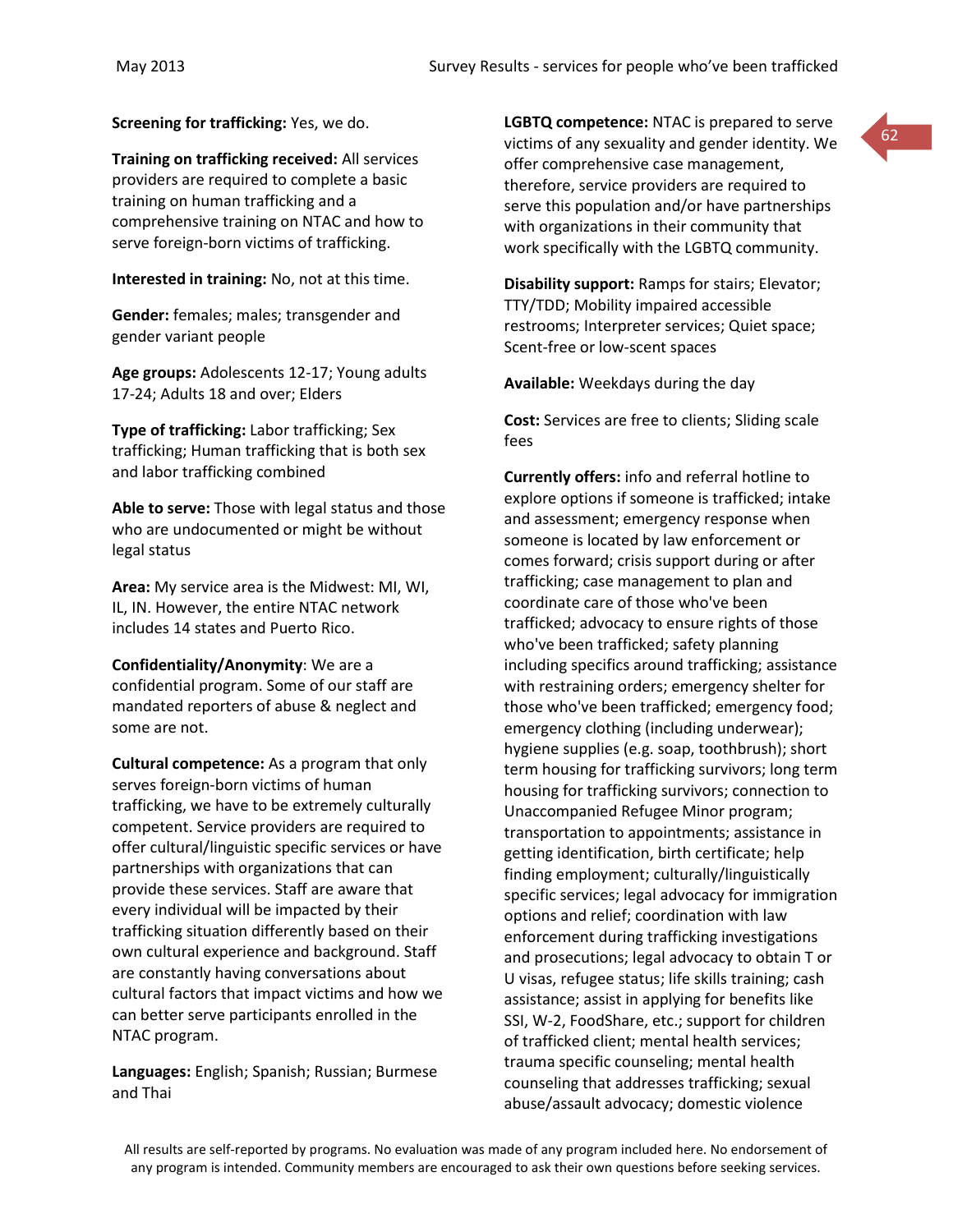advocacy; services for those identified as "bottoms" (mostly women who start out as trafficked and now enforce rules set by pimps/traffickers through violence and control); assistance in re-connecting with family and support networks; support for family members and partners of trafficked youth and/or adults; awareness and education about trafficking

**Has referrals to:** emergency shelter for those who've been trafficked; emergency food; short term housing for trafficking survivors; long term housing for trafficking survivors; out of home care for children who've been trafficked (foster care, group home); residential therapeutic care with trafficking specific programming; connection to Unaccompanied Refugee Minor program; financial advocacy to repair credit, eviction history, lack of banking services, identity theft; help finding employment; help learning job skills; ABE/GED classes; tutoring/assistance with K-12 classes; English as second language classes; first aid (cuts, burns, infections); access to comprehensive medical care; preventive health care; reproductive and sexual health services; connections for tattoo removal; AODA counseling services; AODA residential treatment; assisting with accessing AODA treatment; harm reduction services for current drug users (e.g. overdose prevention, syringe exchange); non-western healthcare (e.g. herbs, traditional healers); spiritual counseling; legal advocacy for people charged with crimes (e.g. prostitution, trespassing); legal advocacy when reporting being a victim of a crime (e.g. kidnapping, sexual assault, trafficking); legal advocacy for immigration options and relief; legal advocacy to obtain T or U visas, refugee status; language interpretation; assist in applying for benefits like SSI, W-2, FoodShare, etc.; support for children of trafficked client; childcare services (during program participation); mental health services; trauma specific counseling; mental health counseling that addresses trafficking; peer support groups of trafficked youth or adults; peer support (nontrafficking specific); sex work or prostitution specific group support; mentorship from

survivors of trafficking; youth programs; sexual abuse/assault advocacy; sexual abuse/assault support groups; domestic violence advocacy; domestic violence support groups; assistance in re-connecting with family and support networks; support for family members and partners of trafficked youth and/or adults; volunteer opportunities for trafficking survivors; leadership development of trafficking survivors

**Speaking to trafficked person directly:** You do not deserve what happened to you. You are entitled to financial and non-financial support through our program. I want to empower you to better your life and help you in any way that I can.

**Unable to serve:** If client didn't fit our target population (age, cultural background, area of city, etc.); Domestic victims of trafficking as well those who have their green card are not currently eligible for NTAC.

**How many referrals per month possible:** 10 or more

**How many trafficked clients in last 12 months:** over 20

**Plans for future trafficking specific services:** Yes - We currently are that program.

**Leadership of people with life experience:** No, not that we know of.

**Willing to be listed locally as resource:** Yes

**Willing to be listed with National Hotline:** Yes

**Additional comments:** None listed.

## **Northwest Baptist Church**

**Contact information:** Rev. Tom Harrington, Northwest Baptist Church, 4373 N. 92<sup>nd</sup> St., Wauwatosa WI 53222, 414-463-3630

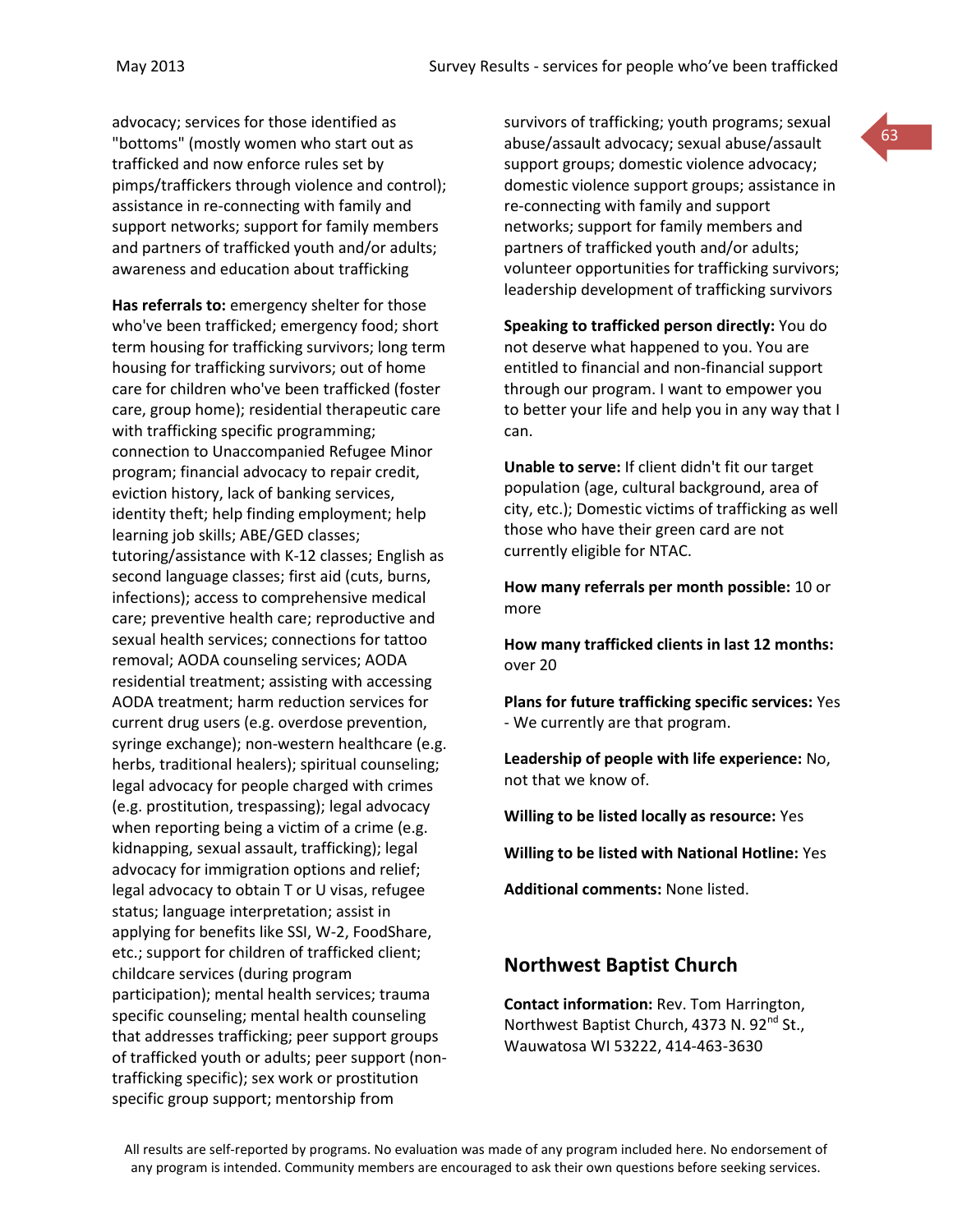**Describe what you do:** We are a church, seeking to help people with their physical and spiritual needs.

**Expertise on trafficking:** No current expertise.

**Screening for trafficking:** No, not at this time

**Training on trafficking received:** N/A

**Interested in training:** Maybe, it would depend on the type of training

**Gender:** females; males; but willing to work with all types of people

**Age groups:** Children 11 and under; Adolescents 12-17; Young adults 17-24; Adults 18 and over; Elders

**Type of trafficking:** We don't currently have such a program.

**Able to serve:** Those with legal status; those who are undocumented or might be without legal status

**Area:** The Greater Milwaukee Metropolitan Area

**Confidentiality/Anonymity**: We do not currently have such a program.

**Cultural competence:** Our church has a racially diverse congregation

**Languages:** English

**LGBTQ competence:** N/A

**Disability support:** Ramps for stairs; Elevator; Large print materials; Audio version of materials; Mobility impaired accessible restrooms

**Available:** Unclear about what type of service is being asked about here

**Cost:** N/A

**Currently offers:** spiritual counseling

**Has referrals to:** None listed.

**Speaking to trafficked person directly:** We are willing to help others. Please call us for help.

64

**Unable to serve:** N/A

**How many referrals per month possible:** N/A

**How many trafficked clients in last 12 months:** None that we know of.

**Plans for future trafficking specific services:** No

**Leadership of people with life experience:** No, not that we know or.

**Willing to be listed locally as resource:** All material would need to be reviewed by church staff first

**Willing to be listed with National Hotline:** We would need to know more about this task force and more about this hotline.

**Additional comments:** None listed.

# **Pathfinders – Youth Anti-Violence Advocacy**

**Contact information:** Holly Krings (for Youth Anti-Violence Advocacy- other programs have other individuals), Pathfinders, 4200 N Holton St Suite 400, Milwaukee WI 53212, [hkrings@pathfindersmke.org,](mailto:hkrings@pathfindersmke.org) 414-810-1536

**Describe what you do:** I am Pathfinder's Youth Anti-Violence Advocate and can help and support youth ages 13-24 who have been affected by sexual assault, relationship violence and/or stalking. Advocacy can look like a lot of different things: emotional support, safety planning, legal advocacy and support, transportation to appointments, medical advocacy, help working with systems in general (education, legal, medical etc). I can provide transportation for clients for all of the above, am willing to go anywhere in the greater Milwaukee area to work with clients and am not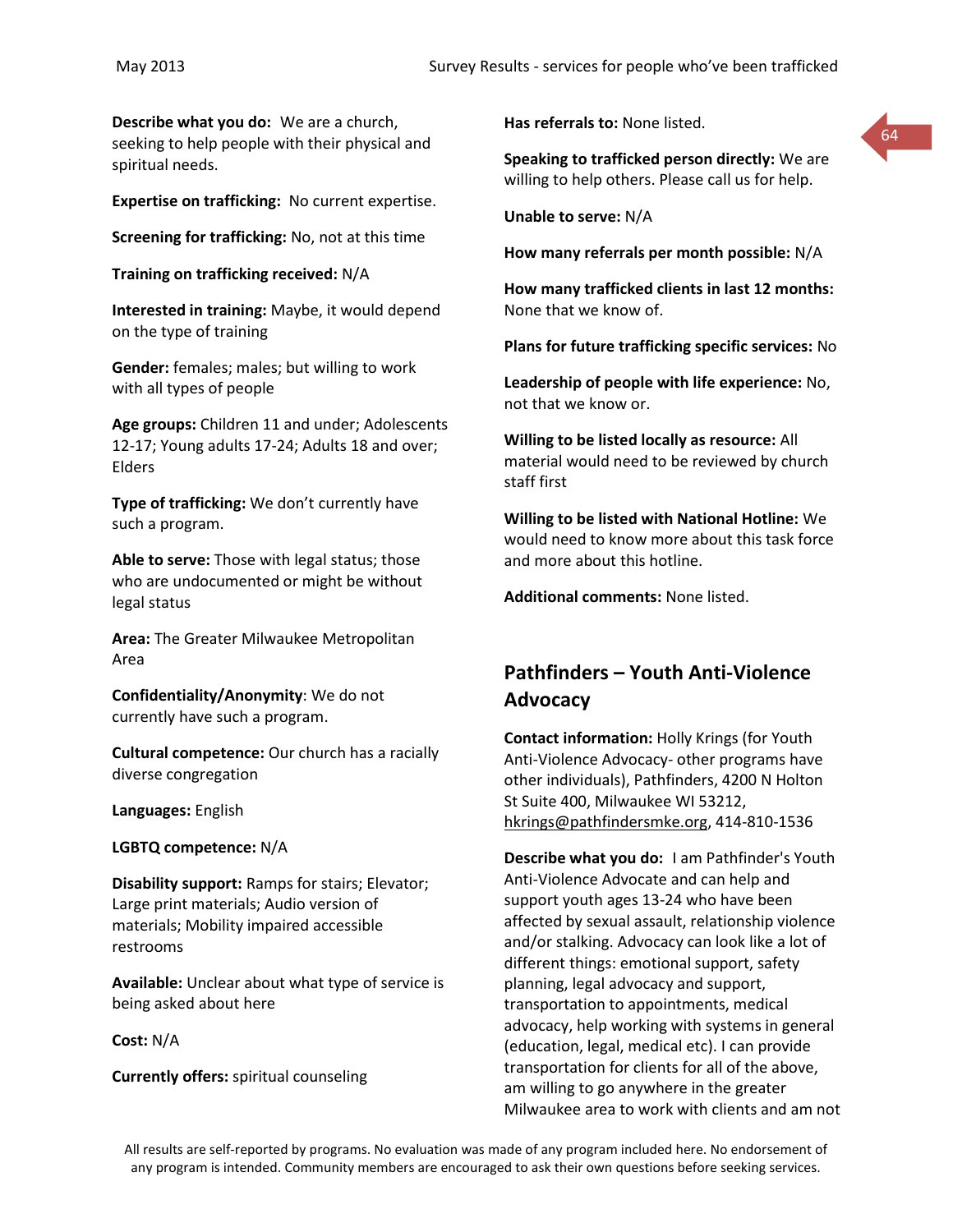a mandated reporter. Overall I want to empower clients to make their own decisions, inform them of any options and support them however they choose to proceed.

**Expertise on trafficking:** This is certainly an issue that I am aware of and am always working to increase my training and expertise. I have had several clients who were in or exiting from trafficking situations. I feel generally comfortable working with this population but always feel like I could use more training and certainly try to learn from each experience I have had.

**Screening for trafficking:** I am certainly sensitive to this dynamic for youth and watch for indicators but don't have a blatant screening method.

**Training on trafficking received:** - I attended the law enforcement conference on human trafficking here in Milwaukee; I have had informal training from conversations with Street Beat and by doing a ride along with them however more training is certainly always welcome.

**Interested in training:** Yes, we are.

**Gender:** females; males; transgender and gender variant people

**Age groups:** Adolescents 12-17; Young adults 17-24; Ages 13-24

**Type of trafficking:** Sex trafficking; Human trafficking that is both sex and labor trafficking combined

**Able to serve:** Those who have legal status; those who are undocumented or might not have legal status

**Area:** Happy to provide services within Milwaukee and also the surrounding area. I don't have a set boundary.

**Confidentiality/Anonymity**: We are a confidential program. None of our staff are mandated reporters of abuse & neglect; varies for other Pathfinders Programs

**Cultural competence:** Very comfortable working in communities of color and always working to increase my cultural competency.

**Languages:** English

**LGBTQ competence:** My position was written with this population in mind. I am happy and comfortable to work with any LGBTQ client or anyone who is transgender or gender variant.

**Disability support:** Ramps for stairs; Mobility impaired accessible restrooms; Interpreter services; Quiet space

**Available:** Weekdays during the day; I am happy to work outside of business hours (early evenings and weekends) if I am available and if needed.

**Cost:** Services are free to clients

**Currently offers:** crisis support during or after trafficking; case management to plan and coordinate care of those who've been trafficked; advocacy to ensure rights of those who've been trafficked; safety planning including specifics around trafficking; assistance with restraining orders; transportation to appointments; assistance in getting identification, birth certificate; legal advocacy for people charged with crimes (e.g. prostitution, trespassing); legal advocacy when reporting being a victim of a crime (e.g. kidnapping, sexual assault, trafficking); assist in applying for benefits like SSI, W-2, FoodShare, etc.; sexual abuse/assault advocacy; domestic violence advocacy; answering only for my program- many of the referrals I noted are for other Pathfinders programs

**Has referrals to:** info and referral hotline to explore options if someone is trafficked; intake and assessment; drop-in center services welcoming people who've been trafficked; street outreach; emergency shelter for those who've been trafficked; emergency food;

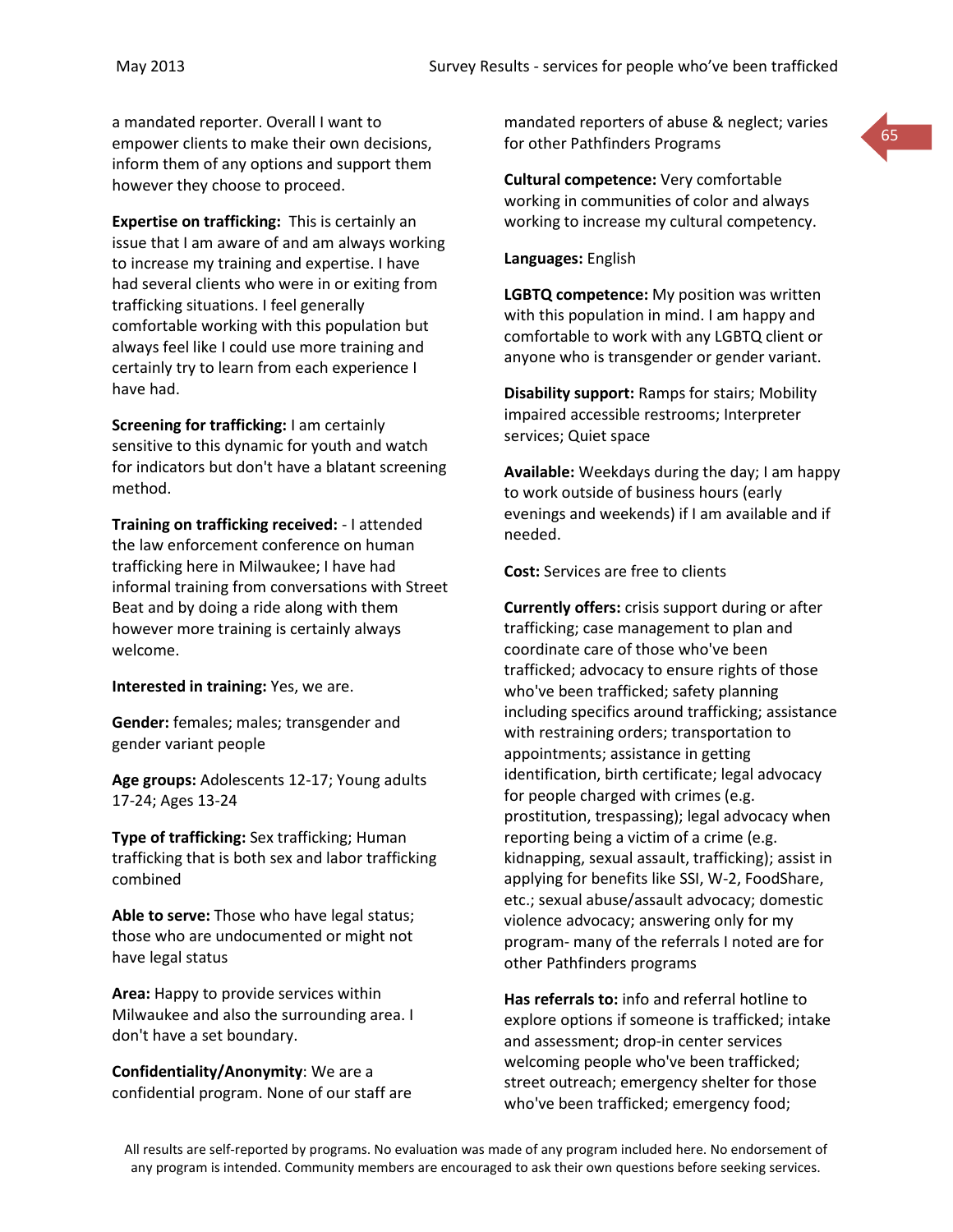emergency clothing (including underwear); hygiene supplies (e.g. soap, toothbrush); short term housing for trafficking survivors; help finding employment; help learning job skills; ABE/GED classes; tutoring/assistance with K-12 classes; English as second language classes; culturally/linguistically specific services; first aid (cuts, burns, infections); reproductive and sexual health services; legal advocacy for immigration options and relief; coordination with law enforcement during trafficking investigations and prosecutions; mental health services; trauma specific counseling; peer support (non-trafficking specific); sex work or prostitution specific group support; mentorship from survivors of trafficking; youth programs; sexual abuse/assault support groups; domestic violence support groups; support for family members and partners of trafficked youth and/or adults

**Speaking to trafficked person directly:** I'm here to listen and help you however you think is best for you. Anything you tell me is confidential; I am not a mandated reporter or with the police in any way. I won't pressure you to do anything you don't want to and trust that you know what is best and safest for you.

**Unable to serve:** If client didn't fit our target population (age, cultural background, area of city, etc.)

**How many referrals per month possible:** 10 or more

**How many trafficked clients in last 12 months:** 1-5

**Plans for future trafficking specific services:** Yes - I believe Pathfinders is working on the KEYS project but I am not involved in this project at this time.

**Leadership of people with life experience:** No, not that we know of.

**Willing to be listed locally as resource:** Yes

**Willing to be listed with National Hotline:** Yes

**Additional comments:** None listed.



# **Project Ujima**

**Contact information:** Toni Rivera-Joachin, Project Ujima, 620 S. 76<sup>th</sup> St., Suite 120 Milwaukee WI 53214, [toni.rivera](mailto:toni.rivera-joachin@cssw.org)[joachin@cssw.org,](mailto:toni.rivera-joachin@cssw.org) 414-292-4006

**Describe what you do:** Crime victim services to youth and adults, case management, crisis intervention, resource referrals to community agencies

**Expertise on trafficking:** Victims who are trafficked are eligible for crime victim services.

**Screening for trafficking:** No, not at this time

**Training on trafficking received:** Basic human trafficking training from Crime Victim Services

**Interested in training:** Yes, we are

**Gender:** females; males; transgender and gender variant people

**Age groups:** Children primarily 7-11 years old; some small children if in a family where an eligible teen lives; Adolescents 12-17; Young adults 17-24; Adults 18 and over; Elders

**Type of trafficking:** Sex trafficking, Human trafficking with elements of both sex and labor trafficking; possibly labor trafficking?

**Able to serve:** Those with legal status; those who are undocumented or might be without legal status

**Area:** Milwaukee County

**Confidentiality/Anonymity**: We are a confidential programs. All of our staff will report child abuse & neglect

**Cultural competence:** Staff represent the community we serve – African American, LGBT, male, female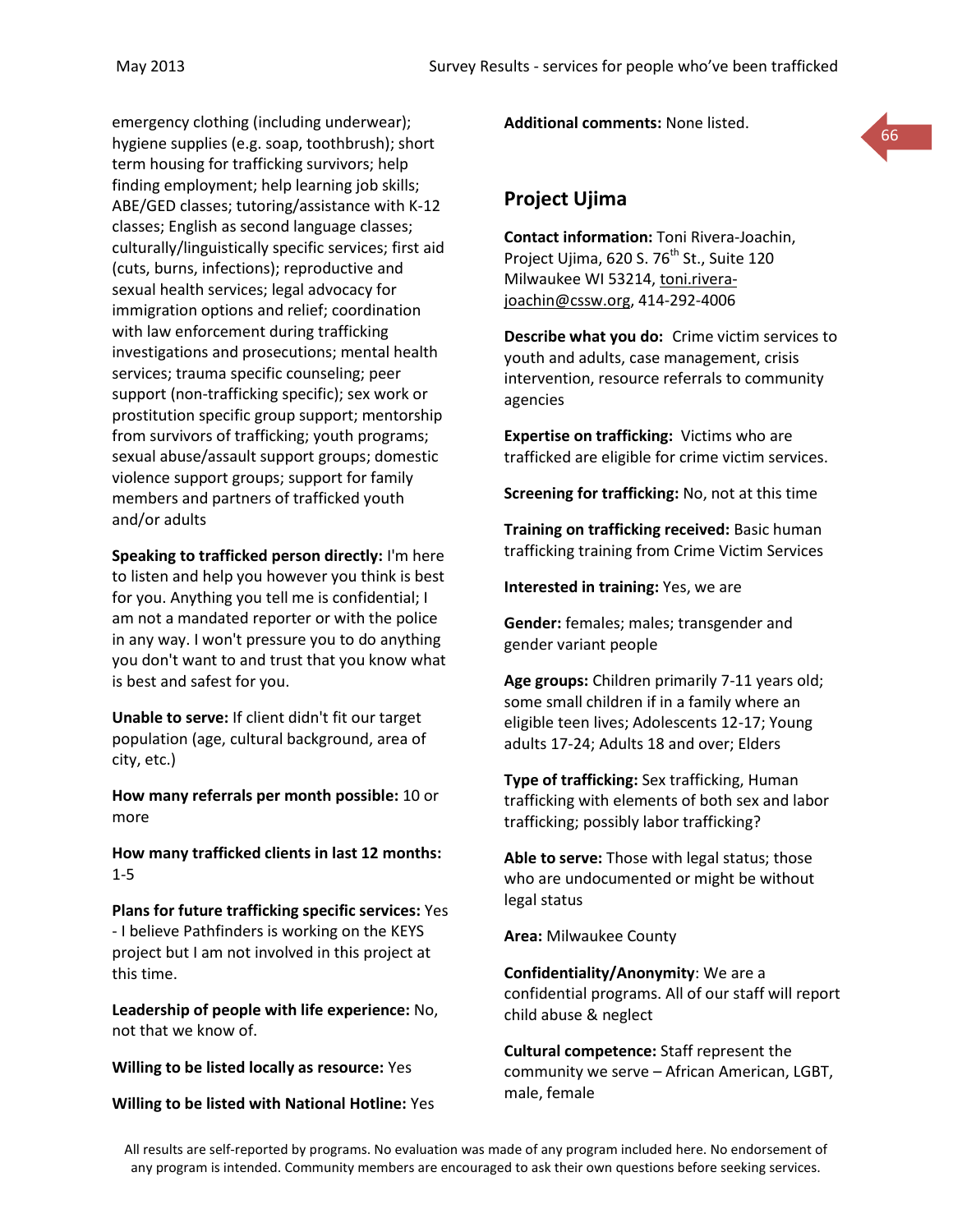**Languages:** English; Spanish

**LGBTQ competence:** Formal and informal training; Staff member who identifies as lesbian

**Disability support:** Ramps for stairs; Elevator; Mobility impaired accessible restrooms; Interpreter services; Quiet space

**Available:** Weekdays during the day; Weekdays in the evening; some weekends with on-call

**Cost:** Services are free to clients; looking for funding to support free services to trafficked victims

**Currently offers:** No response

**Has referrals to:** No response

**Speaking to trafficked person directly:** No response

**Unable to serve:** No response

**How many referrals per month possible:** No response

**How many trafficked clients in last 12 months:** No response

**Plans for future trafficking specific services:** No response

**Leadership of people with life experience:** No response

**Willing to be listed locally as resource:** No response

**Willing to be listed with National Hotline:** No response

**Additional comments:** No response

## **Rethink Resources**

**Contact information:** Claudine O'Leary, PO Box 11293, Milwaukee, WI 53211 [claudine@rethinkresources.net,](mailto:claudine@rethinkresources.net) 414-212-5121

67

**Describe what you do:** Create opportunities for teens who've experienced the sex trade, commercial sexual exploitation or sex trafficking to express themselves, understand their experiences, help each other and be involved in decisions that impact their lives; Interactive educational and supportive groups with youth on sexual exploitation, sexual violence, and the commercial sex trade for schools, youth centers, group homes and residential treatment centers; Training and technical assistance to community, academic, and systems partners

**Expertise on trafficking:** High level of expertise

**Screening for trafficking:** Yes, we screen.

**Training on trafficking received:** First comprehensive 101 level in 1998, additional basic training when Trafficking Victims Protection Act passed in 2000; more advanced level training through the Freedom Network, additional conferences from 2004-2013; significant direct work experience, member of local, statewide, and national networks that share information, resources and new research on trafficking-related matters.

**Interested in training:** No, not at this time

**Gender:** females; males; transgender and gender variant people

**Age groups:** Adolescents 12-17; Teens up to 19 years old

**Type of trafficking:** Programs are designed for all youth who are or have been involved in the sex trade including sex for gifts, sex for survival needs, the legal sex industry, and sexual exchanges for money including trafficking and commercial sexual exploitation.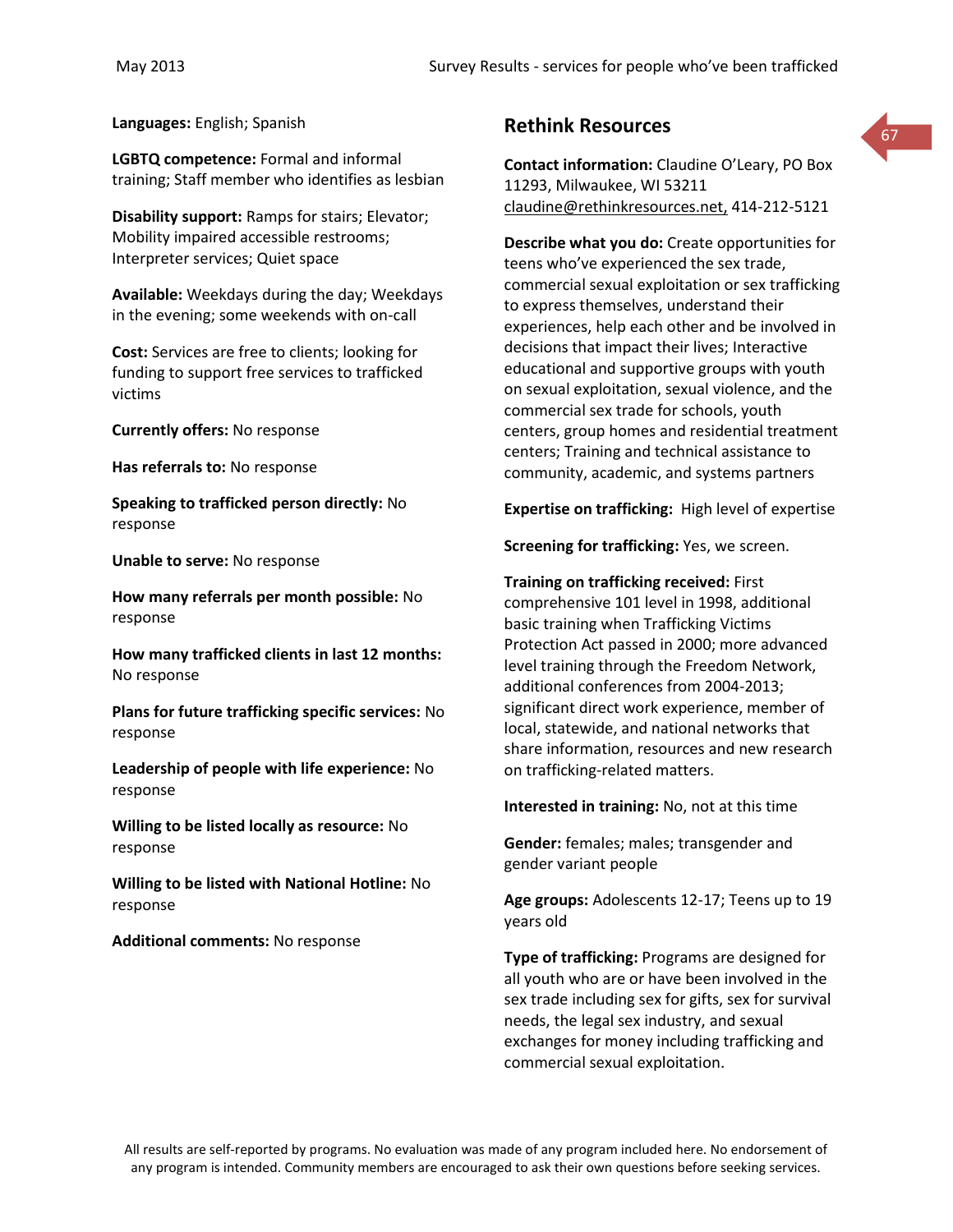**Able to serve:** Those with legal status; those who are undocumented or potentially without legal status

**Area:** Milwaukee County primarily; open to all teens who want to be connected to Milwaukeebased group location

**Confidentiality/Anonymity**: We offer anonymous services – you do not have to give your real name to receive assistance or resources

**Cultural competence:** Participated in trainings and learning opportunities for over 27 years to understand the histories, languages, shared experiences, traditions and values unique to varied communities of color. Continue to seek out the leadership of people of color and learn from programs developed by and led by people of color. Extensive experience working with youth of color that has shaped the approach and content of activities to be culturally relevant.

#### **Languages:** English

**LGBTQ competence:** Extensive experience in LGBTQ communities, super comfortable and educated about different histories (like houses and ball culture), relationship experiences and dealing with stigma. 100% supportive of youth exploring and understanding their sexuality and able to offer ideas for safety, emotional support and building community.

**Disability support:** Quiet space; first floor meeting room, ask about and willing to work with access needs

**Available:** Teen group in the community on Monday nights; able to lead groups or meet with youth on weekdays, evenings and weekends as needed

**Cost:** Free to youth participants; Potential cost for presentations or facilitating groups discussed on request

**Currently offers:** Advocacy to ensure the rights of those who've been trafficked; safety planning including specifics around trafficking; harm reduction services for current drug users (e.g. overdose prevention, syringe exchange); peer support groups of trafficked youth or adults; sex work or prostitution specific group support; mentorship from survivors of trafficking; youth programs; leadership development of trafficking survivors; awareness and education about trafficking; technical assistance for programs

**Has referrals to:** None listed.

**Speaking to trafficked person directly:** Hi – our group is all about options, not judgments. We work on projects together so you can express yourself and help others. We believe you know your life best.

**Unable to serve:** If client didn't fit our target population (age, cultural background, area of city, etc.); groups are for teens primarily 13-19

**How many referrals per month possible:** 4-6

**How many trafficked clients in last 12 months:** over 20

**Plans for future trafficking specific services:** Not at this time

**Leadership of people with life experience:** Yes, we do

**Willing to be listed locally as resource:** Yes

**Willing to be listed with National Hotline:** Yes

**Additional comments:** None listed.

# **Salvation Army Emergency Lodge**

**Contact information:** Nancy Szudzik, The Salvation Army Emergency Lodge, 1730 N. 7th Street, Milwaukee, WI 53205, nancy szudzik@usc.salvationarmy.org, 414-265-6360 Ext 17

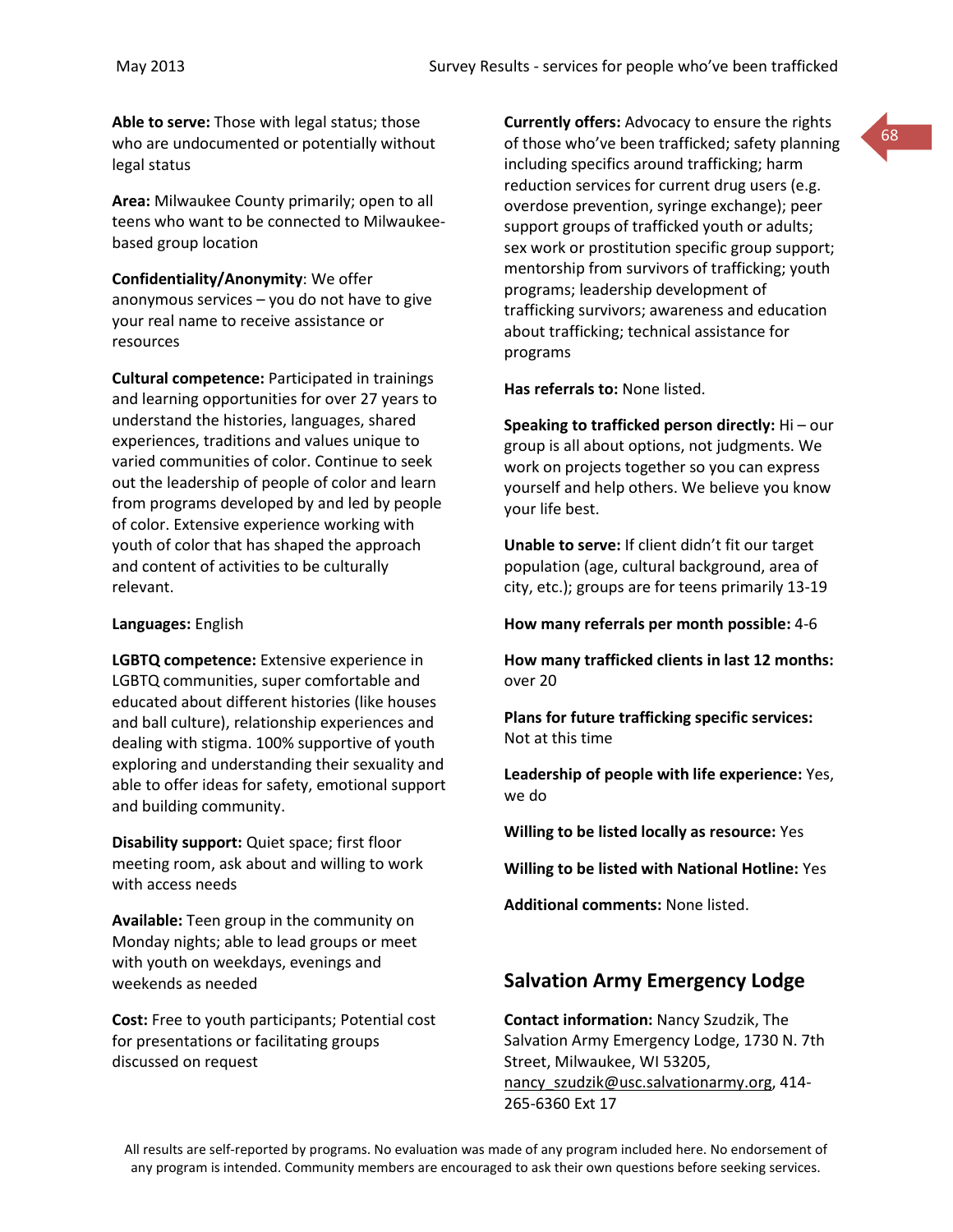**Describe what you do:** We are a 24/7 homeless shelter who serves men, women and families. We provide social services to help people improve their live. We have a free medical clinic on site and employment services. We are a Christian based organization.

**Expertise on trafficking:** Having degreed social workers and therapist on site help us assess the client.

**Screening for trafficking:** Every resident is assigned a social worker who does an extensive assessment of each client.

**Training on trafficking received:** No response

**Interested in training:** Yes, we are.

**Gender:** females; males; transgender and gender variant people

**Age groups:** Children 11 and under; Adolescents 12-17; Young adults 17-24; Adults 18 and over; Elders

**Type of trafficking:** we don't screen for human trafficking but will provide services to anyone who is in need.

**Able to serve:** those with legal status; those who are undocumented or might be without legal status

**Area:** people come from all areas in the city and from other states

**Confidentiality/Anonymity**: We are a confidential program. Some of our staff are mandated reporters of abuse & neglect and some are not.

**Cultural competence:** 75% of population is a combination of people of color

**Languages:** English; Spanish; Polish

**LGBTQ competence:** Staff have had training in this area. We serve this population on a regular basis.

**Disability support:** Ramps for stairs; Elevator; Mobility impaired accessible restrooms; Quiet space



**Available:** 24 hour/round-the-clock in person response

**Cost:** Services are free to clients

**Currently offers:** info and referral hotline to explore options if someone is trafficked; intake and assessment; emergency response when someone is located by law enforcement or comes forward; crisis support during or after trafficking; case management to plan and coordinate care of those who've been trafficked; advocacy to ensure rights of those who've been trafficked; safety planning including specifics around trafficking; assistance with restraining orders; emergency shelter for those who've been trafficked; emergency food; emergency clothing (including underwear); hygiene supplies (e.g. soap, toothbrush); short term housing for trafficking survivors; long term housing for trafficking survivors; transportation to appointments; assistance in getting identification, birth certificate; financial advocacy to repair credit, eviction history, lack of banking services, identity theft; help finding employment; help learning job skills; ABE/GED classes; first aid (cuts, burns, infections); access to comprehensive medical care; preventive health care; reproductive and sexual health services; AODA counseling services; assisting with accessing AODA treatment; spiritual counseling; coordination with law enforcement during trafficking investigations and prosecutions; advocacy for client to regain custody of kids; life skills training; cash assistance; assist in applying for benefits like SSI, W-2, FoodShare, etc.; mental health services; youth programs; sexual abuse/assault advocacy; assistance in re-connecting with family and support networks

**Has referrals to:** info and referral hotline to explore options if someone is trafficked; advocacy to ensure rights of those who've been trafficked; drop-in center services welcoming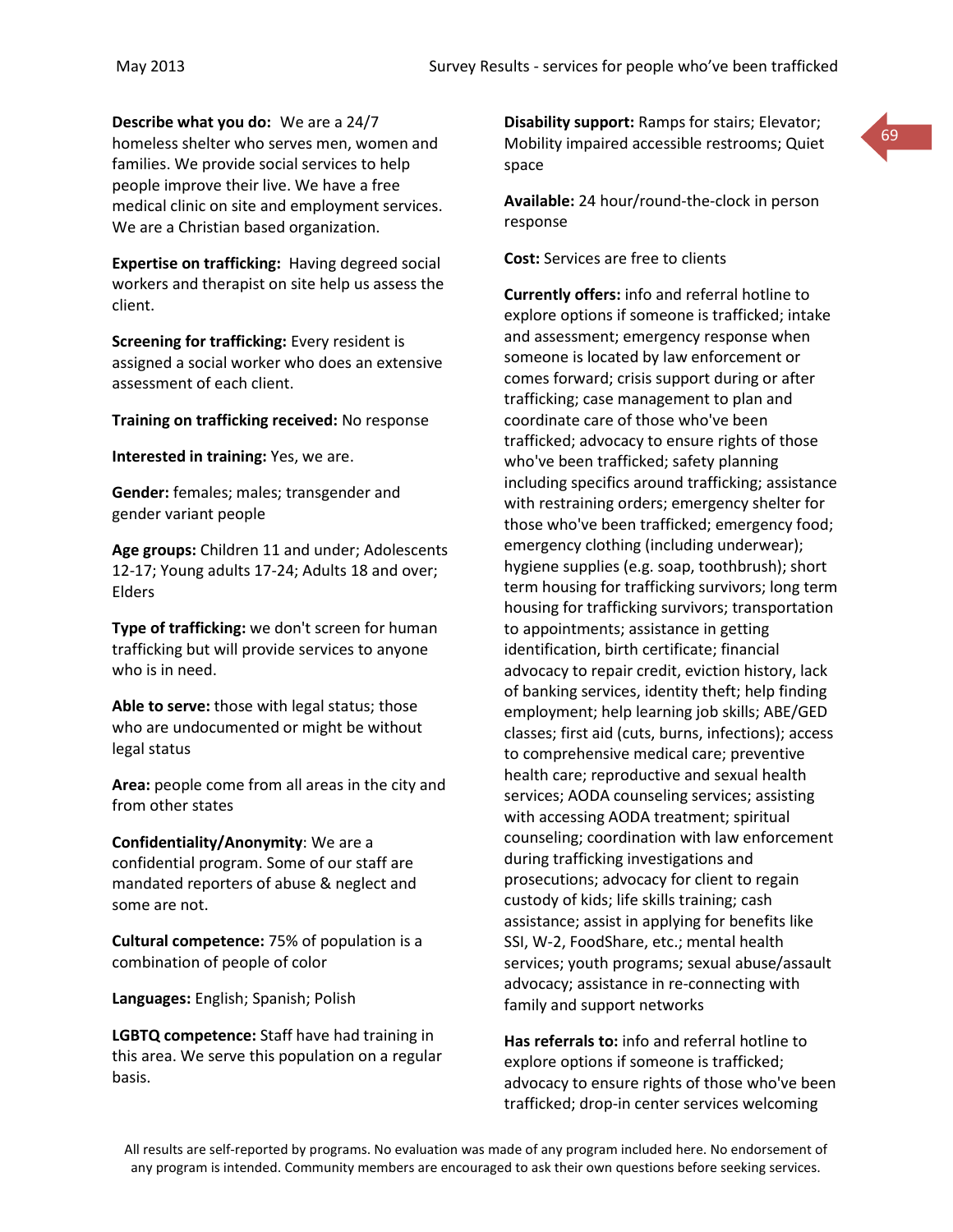people who've been trafficked; street outreach; work site outreach (e.g. farm, strip club; assistance with restraining orders; short term housing for trafficking survivors; long term housing for trafficking survivors; out of home care for children who've been trafficked (foster care, group home); residential therapeutic care with trafficking specific programming; connection to Unaccompanied Refugee Minor program; tutoring/assistance with K-12 classes; English as second language classes; culturally/linguistically specific services; reproductive and sexual health services; connections for tattoo removal; AODA residential treatment; harm reduction services for current drug users (e.g. overdose prevention, syringe exchange); non-western healthcare (e.g. herbs, traditional healers); legal advocacy for people charged with crimes (e.g. prostitution, trespassing); legal advocacy when reporting being a victim of a crime (e.g. kidnapping, sexual assault, trafficking); legal advocacy for immigration options and relief; legal advocacy to obtain T or U visas, refugee status; language interpretation; support for children of trafficked client; childcare services (during program participation); mental health services; trauma specific counseling; mental health counseling that addresses trafficking; peer support groups of trafficked youth or adults; peer support (non-trafficking specific); sex work or prostitution specific group support; mentorship from survivors of trafficking; youth programs; abuse/assault support groups; domestic violence advocacy; domestic violence support groups; services for those identified as "bottoms" (mostly women who start out as trafficked and now enforce rules set by pimps/traffickers through violence and control); support for family members and partners of trafficked youth and/or adults; volunteer opportunities for trafficking survivors; leadership development of trafficking survivors; awareness and education about trafficking

**Speaking to trafficked person directly:** We are here to help. We are not here to judge. Let's

talk about how you are and how we can help you?

70

**Unable to serve:** If client was an active drug user and unwilling to enter drug treatment; If client was currently involved in the commercial sex trade and unwilling to stop or exit; If agency was unable to secure reimbursement or funds for services; If client didn't fit our target population (age, cultural background, area of city, etc.); All adults must be 18 years old; under 18 must be with a parent.

**How many referrals per month possible:** Depends on availability of space. We are a 120 bed shelter.

**How many trafficked clients in last 12 months:** None that we know of

**Plans for future trafficking specific services:** No response

**Leadership of people with life experience:** No, not that we know of.

**Willing to be listed locally as resource:** Yes

**Willing to be listed with National Hotline:** Yes

**Additional comments:** We are here to serve people in need.

# **Sensitive Crimes Victim Services, Milwaukee County District Attorney's Office**

**Contact information:** Ann Ranfranz, Sensitive Crimes Victim Services, Milwaukee County District Attorney's Office, 821 W. State Street, Milwaukee WI 53233, [ann.ranfranz@da.wi.gov,](mailto:ann.ranfranz@da.wi.gov) 414-278-4617

**Describe what you do:** Provide

support/advocacy services to victims of Sexual abuse/exploitation throughout prosecution of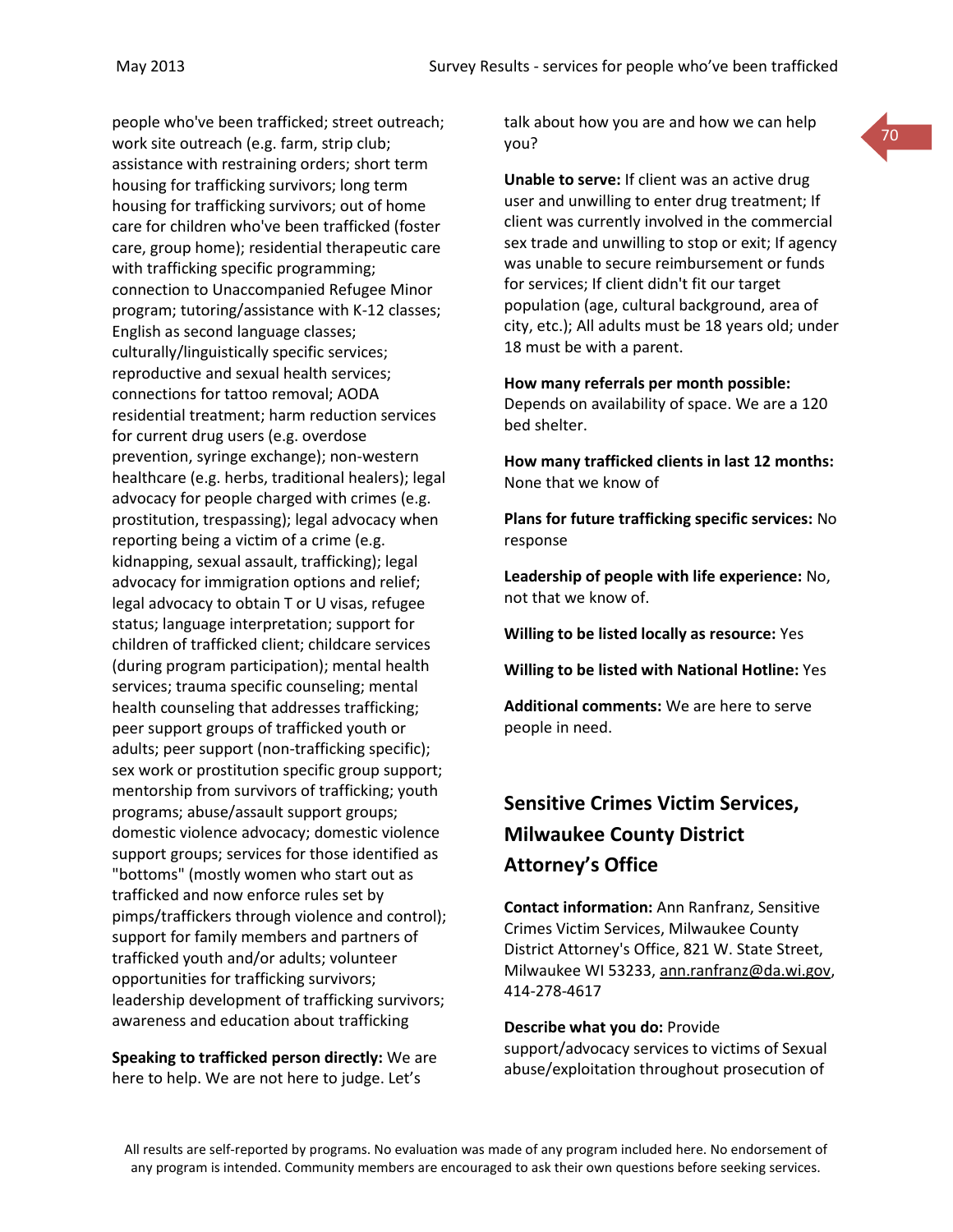their adult abuser (or juvenile who was waived to adult court)

**Expertise on trafficking:** SCVSU advocates have extensive knowledge and experience re/ the criminal court process as well as working with victims of sexual abuse

**Screening for trafficking:** Yes, we do.

**Training on trafficking received:** Basic - local presentations, reading, documentaries, on-the job experience

**Interested in training:** Yes, we are.

**Gender:** females; males; transgender and gender variant people

**Age groups:** Children 11 and under; Adolescents 12-17; Young adults 17-24; Adults 18 and over; Elders

**Type of trafficking:** Sex trafficking

**Able to serve:** Those who have legal status; those who are undocumented or might not have legal status

**Area:** Victims of crime where the criminal behavior against them took place in Milwaukee County

**Confidentiality/Anonymity**: We are not a confidential program. We might have to share information we learn with law enforcement and courts.

**Cultural competence:** staff have attended a variety or workshops/trainings re/ cultural competency

**Languages:** English

**LGBTQ competence:** staff have attended a variety of workshops/trainings re/ the above stated communities

**Disability support:** Elevator; Interpreter services

**Available:** Weekdays during the day

**Cost:** Services are free to clients

**Currently offers:** intake and assessment; crisis support during or after trafficking; advocacy to ensure rights of those who've been trafficked; safety planning including specifics around trafficking; legal advocacy when reporting being a victim of a crime (e.g. kidnapping, sexual assault, trafficking); coordination with law enforcement during trafficking investigations and prosecutions; language interpretation; sexual abuse/assault advocacy

**Has referrals to:** info and referral hotline to explore options if someone is trafficked; assistance with restraining orders; emergency shelter for those who've been trafficked; reproductive and sexual health services; legal advocacy to obtain T or U visas, mental health services; trauma specific counseling; peer support (non-trafficking specific); youth programs; sexual abuse/assault support groups; domestic violence advocacy; domestic violence support groups

**Speaking to trafficked person directly:** The survivors we work with come into our unit after the police have investigated the crimes committed against them and they have a known suspect. When the case is being brought into the DA's Office to be reviewed for possible charges, the victim is present. It is at this time that an advocate is assigned to work w/ him/her.

**Unable to serve:** If client didn't fit our target population (age, cultural background, area of city, etc.)

**How many referrals per month possible:** No limit

**How many trafficked clients in last 12 months:** 11-20

**Plans for future trafficking specific services:** No, not at this time.

**Leadership of people with life experience:** No, not that we know of

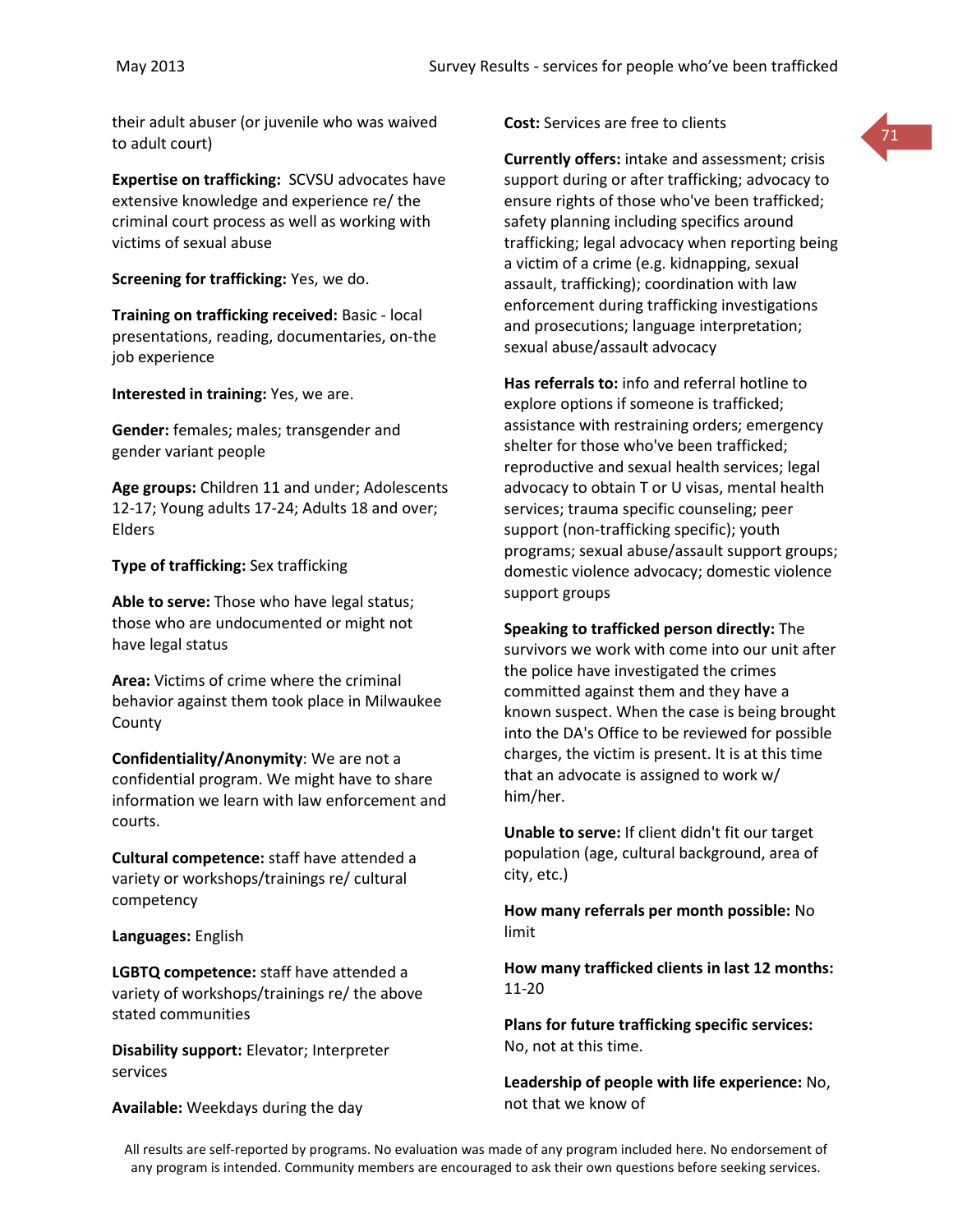**Willing to be listed locally as resource:** Yes

**Willing to be listed with National Hotline:** Yes

**Additional comments:** None listed

# **Sexual Assault Treatment Center (SATC) - Aurora Health Care**

**Contact information:** Gina Kleist, SATC Manager, SATC, 960 North 12th Street, Suite 2120, Milwaukee, WI 53223, [gina.kleist@auora.org,](mailto:gina.kleist@auora.org) 414.219.5555

**Describe what you do:** Services include: • Crisis intervention and emotional support • Medical assessment and treatment • Forensic exam with evidence collection (within 72 to 96 hours of the assault) • Pregnancy-risk assessment, as appropriate • Screening for sexually transmitted infections, as appropriate • Follow-up telephone and in-person contact to provide emotional support, review any test results and assist with counseling referrals and community resource options • A staff specialist to work directly with people who have special needs and provide referrals

**Expertise on trafficking:** Staff have been involved in community-based and professional training on trafficking issues; contact with individual patients of all ages who identify or have been identified by law enforcement as having been trafficked assist with furthering awareness and individual capacity to respond; relationship with community partners to address resources and needed response//services heightens expertise in service provision.

**Screening for trafficking:** Yes, we do.

**Training on trafficking received:** Basic - SATC self-guided education; SATC staff development meetings; More advanced level - Professional training - Together for Children Conference; Bureau of Milwaukee Child Welfare Training;

Law Enforcement/Department of Justice **Training** 



**Interested in training:** Yes, we are.

**Gender:** females; males; transgender and gender variant people

**Age groups:** Children 11 and under; Adolescents 12-17; Young adults 17-24; Adults 18 and over; Elders

**Type of trafficking:** Sex trafficking; Human trafficking that is both sex and labor trafficking combined

**Able to serve:** Those with legal status; those who are undocumented or might be without legal status

**Area:** Available to anyone at any time; not based upon location or designated area.

**Confidentiality/Anonymity**: We are a confidential program. All of our staff will report child abuse & neglect; As part of a hospitalbased program, medical records for patients at SATC are protected from review within the electronic chart by other medical providers.

**Cultural competence:** SATC has dedicated staffing and program approaches to extend awareness and competence. We have on-going education within and outside of the program to enhance knowledge and practice. We seek partnerships, through patient/consumers and external organizations that further capacity to promote services to all individuals in a culturally informed manner - an always present effort in SATC care. Caregiver diversity and presence as members of community of color within SATC and the broader ASMC campus further promote informed practice.

**Languages:** English; We have access 24 / 7 to interpreter services via telephone and in person in some languages.

**LGBTQ competence:** As with cultural competence, we have dedicated practices to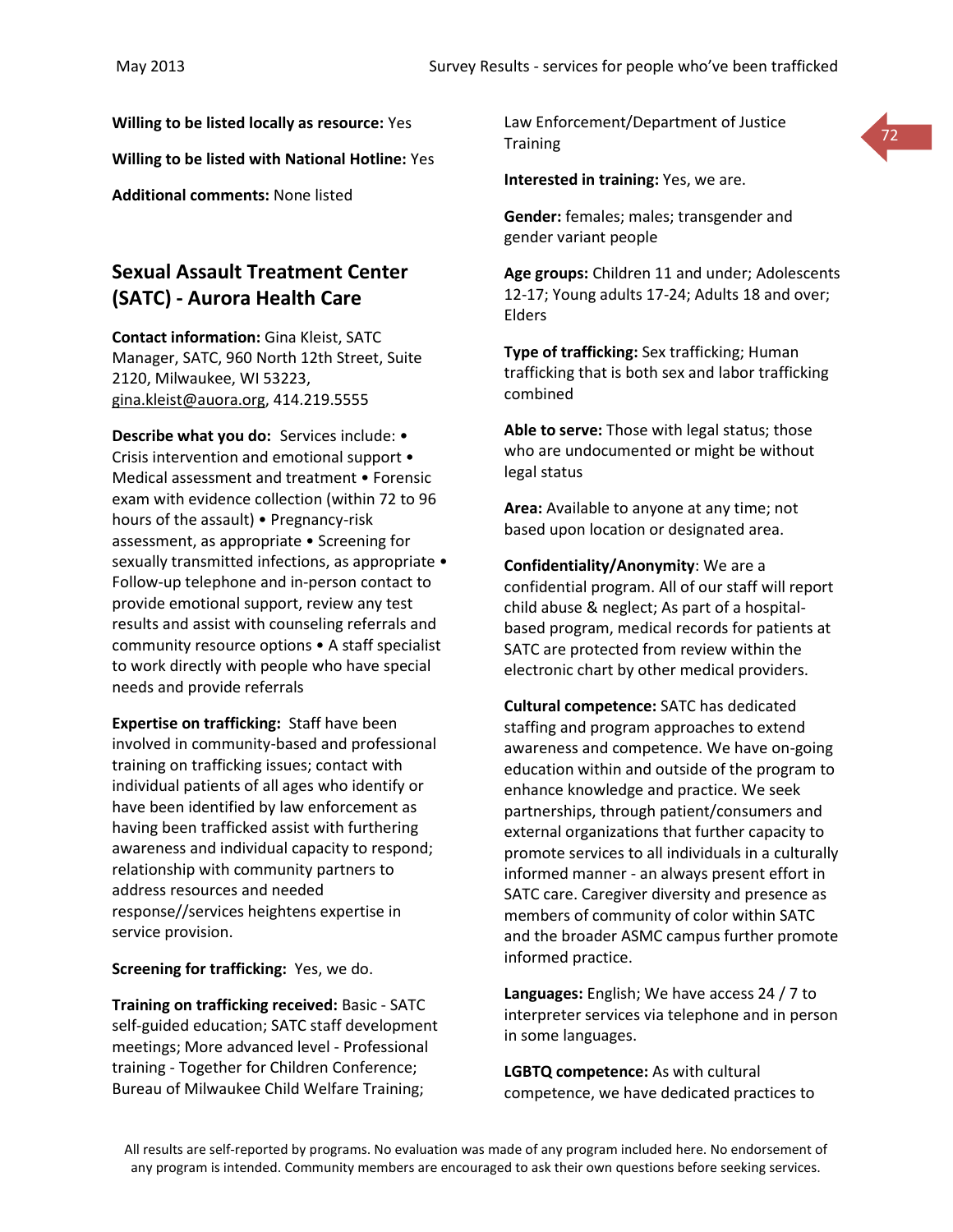extend awareness, enhance knowledge and inform care. We work closely with community partners and patient/consumers to assess care practices.

**Disability support:** Ramps for stairs; Elevator; Large print materials; Audio version of materials; TTY/TDD; Mobility impaired accessible restrooms; Interpreter services; Quiet space; Scent-free or low-scent spaces; Materials in braille

**Available:** 24 hour/round-the-clock in person response; 24 hour hotline response

**Cost:** We serve all regardless of ability to pay. We work with each patient to identify resource - sliding fee, private insurance, Medicaid, Badgercare, state resources, Crime Victim Compensation, SAFE Fund.

**Currently offers:** info and referral hotline to explore options if someone is trafficked; intake and assessment; emergency response when someone is located by law enforcement or comes forward; crisis support during or after trafficking; advocacy to ensure rights of those who've been trafficked; safety planning including specifics around trafficking; assistance with restraining orders; emergency clothing (including underwear); hygiene supplies (e.g. soap, toothbrush); first aid (cuts, burns, infections); access to comprehensive medical care; preventive health care; reproductive and sexual health services; legal advocacy when reporting being a victim of a crime (e.g. kidnapping, sexual assault, trafficking); coordination with law enforcement during trafficking investigations and prosecutions; support for children of trafficked client; trauma specific counseling; sexual abuse/assault advocacy; domestic violence advocacy; services for those identified as "bottoms" (mostly women who start out as trafficked and now enforce rules set by pimps/traffickers through violence and control); assistance in reconnecting with family and support networks; support for family members and partners of

trafficked youth and/or adults; volunteer opportunities for trafficking survivors

We do these services within the context of sexual assault forensic response. Trauma specific counseling is crisis intervention and response subsequent to SATC services, creating a bridge to on-going resources. All services provided exist within the framework of SATC care provision, for both patients and potential suspects.

**Has referrals to:** info and referral hotline to explore options if someone is trafficked; intake and assessment; case management to plan and coordinate care of those who've been trafficked; -in center services welcoming people who've been trafficked; street outreach; assistance with restraining orders; emergency shelter for those who've been trafficked; emergency food; emergency clothing (including underwear); hygiene supplies (e.g. soap, toothbrush); short term housing for trafficking survivors; out of home care for children who've been trafficked (foster care, group home); assistance in getting identification, birth certificate; help finding employment; help learning job skills; ABE/GED classes; tutoring/assistance with K-12 classes; English as second language classes; culturally/linguistically specific services; first aid (cuts, burns, infections); access to comprehensive medical care; preventive health care; reproductive and sexual health services; connections for tattoo removal; AODA counseling services; AODA residential treatment; assisting with accessing AODA treatment; harm reduction services for current drug users (e.g. overdose prevention, syringe exchange); non-western healthcare (e.g. herbs, traditional healers); spiritual counseling; legal advocacy for people charged with crimes (e.g. prostitution, trespassing); legal advocacy when reporting being a victim of a crime (e.g. kidnapping, sexual assault, trafficking); legal advocacy for immigration options and relief; coordination with law enforcement during trafficking investigations and prosecutions; legal advocacy to obtain T or U visas, refugee status;

73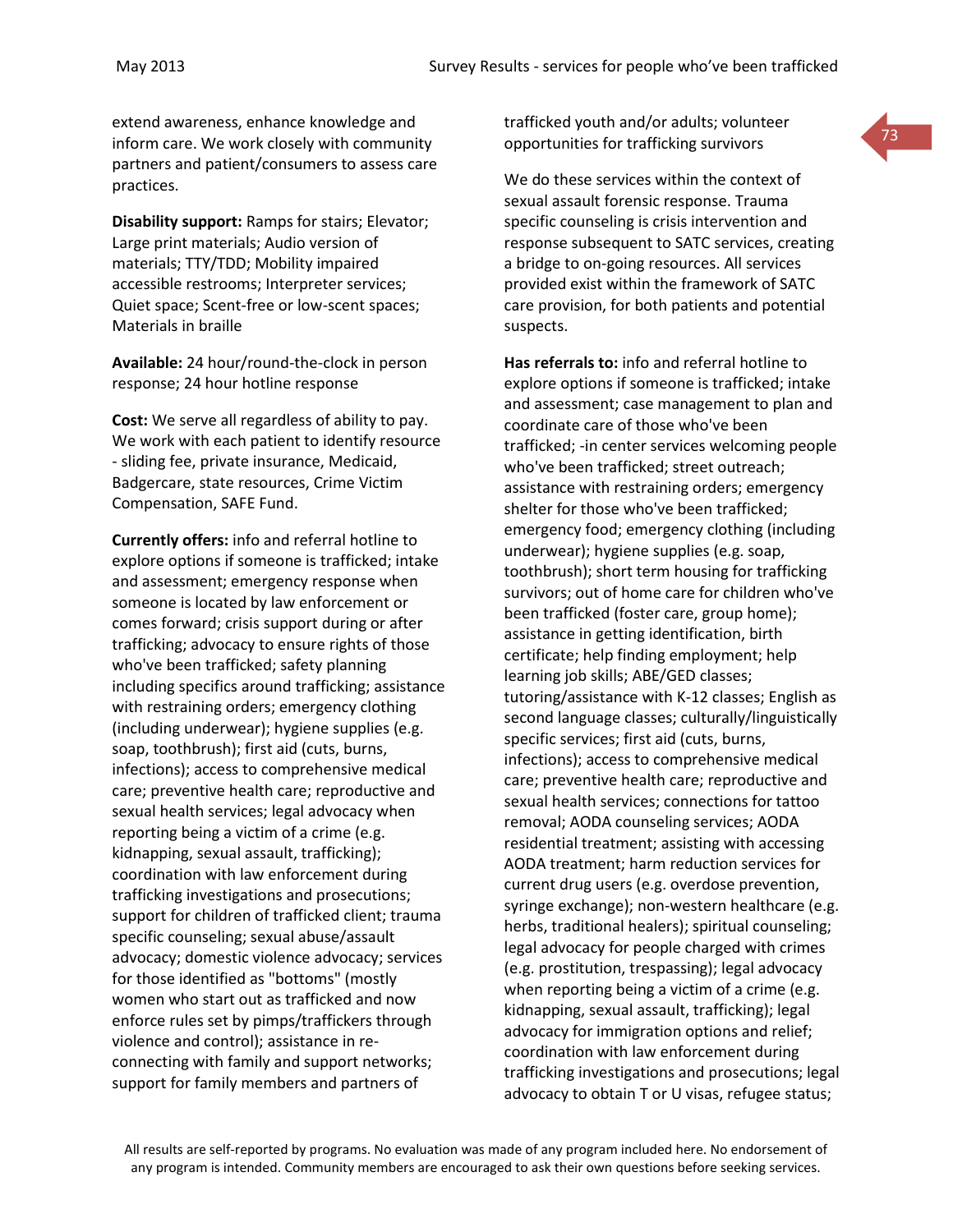advocacy for client to regain custody of kids; language interpretation; life skills training; cash assistance; assist in applying for benefits like SSI, W-2, FoodShare, etc.; support for children of trafficked client; childcare services (during program participation); mental health services; trauma specific counseling; mental health counseling that addresses trafficking; peer support groups of trafficked youth or adults; peer support (non-trafficking specific); sex work or prostitution specific group support; youth programs; sexual abuse/assault support groups; domestic violence advocacy; domestic violence support groups; services for those identified as "bottoms" (mostly women who start out as trafficked and now enforce rules set by pimps/traffickers through violence and control); assistance in re-connecting with family and support networks; support for family members and partners of trafficked youth and/or adults; volunteer opportunities for trafficking survivors; awareness and education about trafficking

**Speaking to trafficked person directly:** Please remember we are here 24/7, there is always a nurse or counselor available to you. You can contact SATC confidentially, and your care will be your choice.

**Unable to serve:** None listed.

**How many referrals per month possible:** 10 or more; We will accommodate need of community.

**How many trafficked clients in last 12 months:** over 20

**Plans for future trafficking specific services:** No - However, we will continue internal program evaluation to identify individuals and address needed resources for at risk individuals.

**Leadership of people with life experience:** No, not that we know of.

**Willing to be listed locally as resource:** Yes

**Willing to be listed with National Hotline:** Yes

**Additional comments:** Thank you for your dedication to our community and the needs of survivors.



# **Silver Spring Neighborhood Center**

**Contact information:** Kaye Tucker, SSNC, 5460 N 64th St., Milwaukee WI 53218, [scunningham@ssnc-milw.org,](mailto:scunningham@ssnc-milw.org) 414-463-7950

**Describe what you do:** social service agency

**Expertise on trafficking:** Not Aware

**Screening for trafficking:** No, not at this time.

**Training on trafficking received:** No response.

**Interested in training:** Yes, we are.

**Gender:** females; males

**Age groups:** Adults 18 and over

**Type of trafficking:** Sex trafficking

**Able to serve:** Those with legal status; those who are undocumented or might be without legal status

**Area:** Adults 21-64 Zip Codes 09,18,22,23,25

**Confidentiality/Anonymity**: We are a confidential program. All of our staff will report child abuse & neglect.

**Cultural competence:** Agencywide

**Languages:** English

**LGBTQ competence:** No response.

**Disability support:** Ramps for stairs; Elevator; Mobility impaired accessible restrooms

**Available:** Weekdays during the day

**Cost:** Services are free to clients

**Currently offers:** None listed.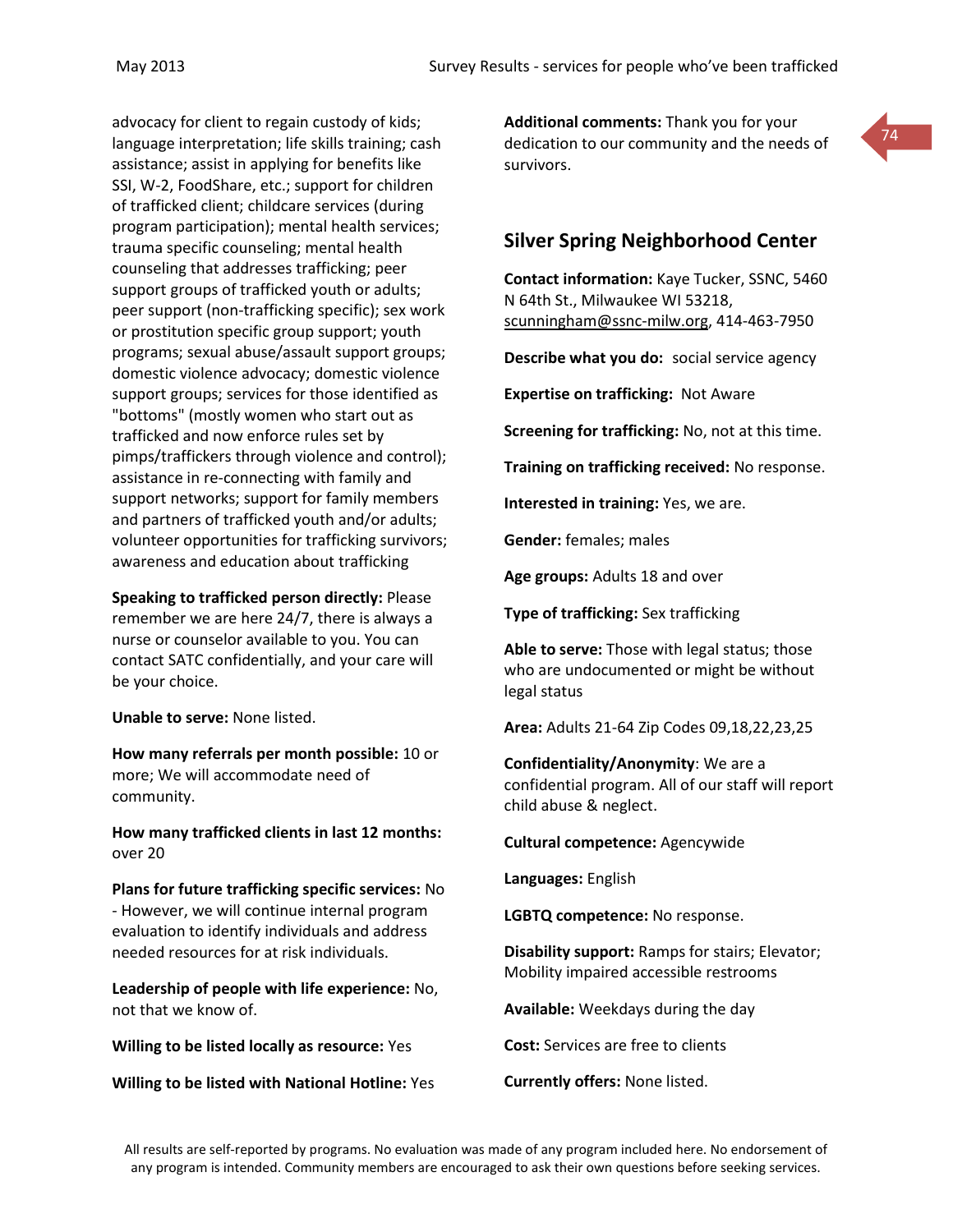**Has referrals to:** None listed.

**Speaking to trafficked person directly:** I am here to help you.

**Unable to serve:** Under 21 years

**How many referrals per month possible:** 10 or more

**How many trafficked clients in last 12 months:** None that we know of

**Plans for future trafficking specific services:** No

**Leadership of people with life experience:** No, not that we know of.

**Willing to be listed locally as resource:** Yes

**Willing to be listed with National Hotline:** Not sure

**Additional comments:** None listed.

# **Sixteenth Street Community Health Center**

**Contact information:** Social Workers at Sixteenth Street Community Health Center, 1032 S Cesar E Chavez Drive, Milwaukee, WI 53204, 414-672-1353

**Describe what you do:** Mission: To improve the health and wellbeing of Milwaukee and surrounding communities by providing quality, patient-centered, family-based health care, health education and social services free from linguistic, cultural, and economic barriers.

**Expertise on trafficking:** We have a basic understanding that is growing due to one of our social worker's recent collaboration with community partners to address human trafficking. Our MSW social workers are equipped to recognize warning signs of vulnerable children, adolescents, and adults who may be coerced into unwanted acts simply

for basic needs and/or due to manipulation and threats.



**Screening for trafficking:** No, not at this time; Our intake staff does not do a thorough assessment, but as stated, we social workers are able to assess for indicators of human trafficking.

**Training on trafficking received:** knowledge shared by Social Worker, Ivy Zamora; abuse/neglect trainings; significant work with trauma

**Interested in training:** Yes, we are.

**Gender:** females; males; transgender and gender variant people

**Age groups:** Children 11 and under; Adolescents 12-17; Young adults 17-24; Adults 18 and over; Elders

**Type of trafficking:** Labor trafficking; Sex trafficking; Human trafficking that is both sex and labor trafficking combined

**Able to serve:** Those with legal status; those who are undocumented or might be without legal status

**Area:** Primarily the Latino community of Milwaukee - zip codes 53204 and 53215 - access our services due to our ability to communicate in Spanish; we are open to serve anyone in Milwaukee with emphasis on those who are registered patients of the community health center.

**Confidentiality/Anonymity**: We are a confidential program. All of our staff will report child abuse & neglect.

**Cultural competence:** The majority of the people we serve are of color, and we, as providers, do our best to always be respectful of others' cultures, beliefs, values, etc. We understand the barriers that many people of color face due to language barriers, economic limitations, trust issues, and so on.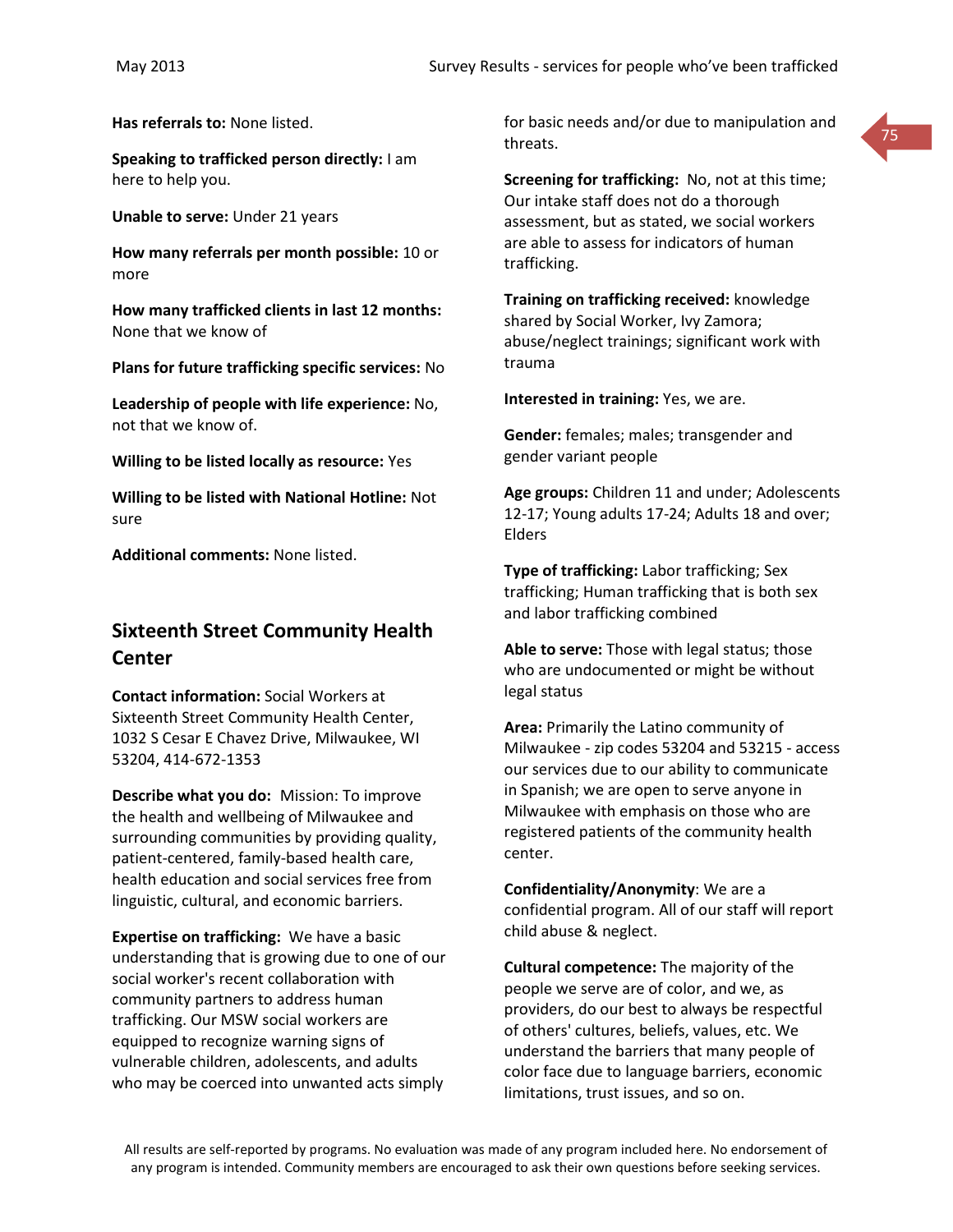**Languages:** English; Spanish; We provide language interpretation for all other languages.

**LGBTQ competence:** We do not discriminate based on sexual orientation. In fact, we place a great emphasis of being culturally sensitive and respectful to the LGBT community through trainings to staff so to bring about more awareness, education, understanding. LGBT persons are able to access all of the services available at our community health center and have some programs specific to their needs transgender support groups, LGBT support groups, etc.

**Disability support:** Ramps for stairs; Elevator; Interpreter services

**Available:** Weekdays during the day

**Cost:** Services are free to clients; Sliding scale fees; Private insurance; Medicaid; BadgerCare; Some services are free to clients such as: social services, HIV programs.

**Currently offers:** intake and assessment; crisis support during or after trafficking; advocacy to ensure rights of those who've been trafficked; culturally/linguistically specific services; first aid (cuts, burns, infections); access to comprehensive medical care; preventive health care; reproductive and sexual health services; language interpretation; assist in applying for benefits like SSI, W-2, FoodShare, etc.; mental health services; trauma specific counseling; peer support (non-trafficking specific); sex work or prostitution specific group support; youth programs; sexual abuse/assault advocacy; domestic violence advocacy

**Has referrals to:** info and referral hotline to explore options if someone is trafficked; assistance with restraining orders; emergency shelter for those who've been trafficked; emergency food; emergency clothing (including underwear); assistance in getting identification, birth certificate; help finding employment; help learning job skills; ABE/GED classes; English as second language classes; connections for tattoo removal; AODA counseling services; AODA residential treatment; assisting with accessing AODA treatment; legal advocacy for people charged with crimes (e.g. prostitution, trespassing); legal advocacy when reporting being a victim of a crime (e.g. kidnapping, sexual assault, trafficking); legal advocacy for immigration options and relief; legal advocacy to obtain T or U visas, refugee status; assist in applying for benefits like SSI, W-2, FoodShare, etc.; sexual abuse/assault support groups; domestic violence support groups

**Speaking to trafficked person directly:** We are here for you. This is a safe space. You do not deserve to be mistreated. We can work together to bring safety and peace to your future.

**Unable to serve:** Must be registered as patients of SSCHC in order to receive services.

**How many referrals per month possible:** 1-3

**How many trafficked clients in last 12 months:** 6-10

**Plans for future trafficking specific services:** No response

**Leadership of people with life experience:** No, not that we know of.

**Willing to be listed locally as resource:** Yes

**Willing to be listed with National Hotline:** Yes

**Additional comments:** None listed.

# **Sojourner Family Peace Center**

**Contact information:** Liz Marquardt and Michelle Coppens-Bunker, Sojourner Family Peace Center, P.O. Box 080319, Milwaukee WI 53208, [LizM@familypeacecenter.org](mailto:LizM@familypeacecenter.org) or [MichelleC@familypeacecenter.org,](mailto:MichelleC@familypeacecenter.org) 414-276- 1911 (Main Office) or 414.933.2722 (24-hour hotline)

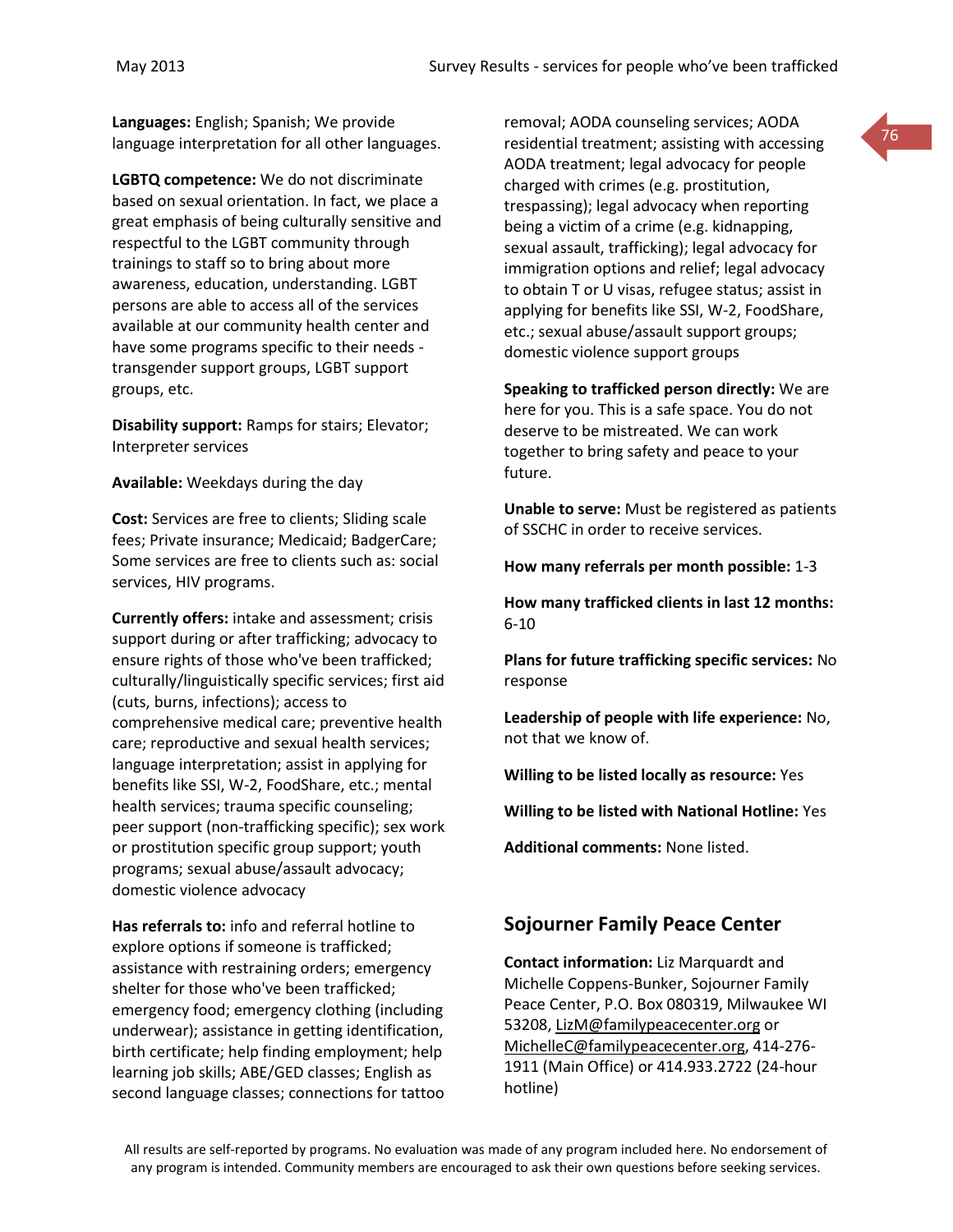**Describe what you do:** We offer supportive services for those affected by domestic abuse. Our services include emergency shelter, help with restraining orders, support around criminal cases, support for those interacting with law enforcement, "life skills" (i.e. support with budgeting, resumes, job finding, etc.), case management and support groups for victims/survivors, groups and case management for abusers, groups and other support for children in families experiencing violence and community education/training.

**Expertise on trafficking:** Moderate. Some of our staff are more experienced and better training in this area than others. Additionally, our services are more geared for adults than for children (if their "protective parent" is not a part of their life).

**Screening for trafficking:** No, not at this time.

**Training on trafficking received:** Conferences; in-services

**Interested in training:** Yes, we are.

**Gender:** females; males; transgender and gender variant people

**Age groups:** Children 11 and under; Adolescents 12-17; Young adults 17-24; Adults 18 and over; Elders; Our agency does work with all ages, however we've experienced some challenges around working with youth trafficking victims (it has been less challenging with adult trafficking victims).

**Type of trafficking:** Labor trafficking, Sex trafficking; Human Trafficking that is both sex and labor trafficking combined; We have worked with both types of cases, though sex trafficking has been far more common.

**Able to serve:** Those with legal status; those who are undocumented or might be without legal status

**Area:** Primarily Milwaukee County, but open to all

**Confidentiality/Anonymity**: We are a confidential program. Some of our staff are mandated reporters of abuse & neglect and some are not; Generally speaking, our services are confidential except when there are concerns RE: homicide, suicide and child abuse. Additionally, people can talk to us anonymously as well.

**Cultural competence:** Diverse staff; We retain several bilingual staff to serve those who do not speak English or who have limited abilities to speak English. We will also retain interpreters to work with clients as needed. We do routine training RE: various cultural issues and also work to recruit a diverse staff to work at our agency.

**Languages:** English; Spanish; Hmong; Russian; Polish; Interpreters for all other languages

**LGBTQ competence:** Our staff have received training on working with those in same sex/LGBT relationships. We have also built partnerships with agencies who serve this community. We work to use the word "partner" versus assuming that someone is in a heterosexual relationship.

**Disability support:** Elevator; TTY/TDD; Mobility impaired accessible restrooms; Interpreter services; Quiet space; Our agency has office in a number of different locations through the city of Milwaukee--the accessibility of each of these locations varies a great deal. However, all of our staff have access to a "disability resource kit" that has various tools that help our services be more accessible for those with disabilities. We partner with Independence First as needed, as well.

**Available:** Weekdays during the day; Weekdays in the evening; Weekends; 24 hour/round-theclock in person response; 24 hour hotline response; This varies a great deal from program-to-program--some are 24 hours, while others are during "traditional business hours".

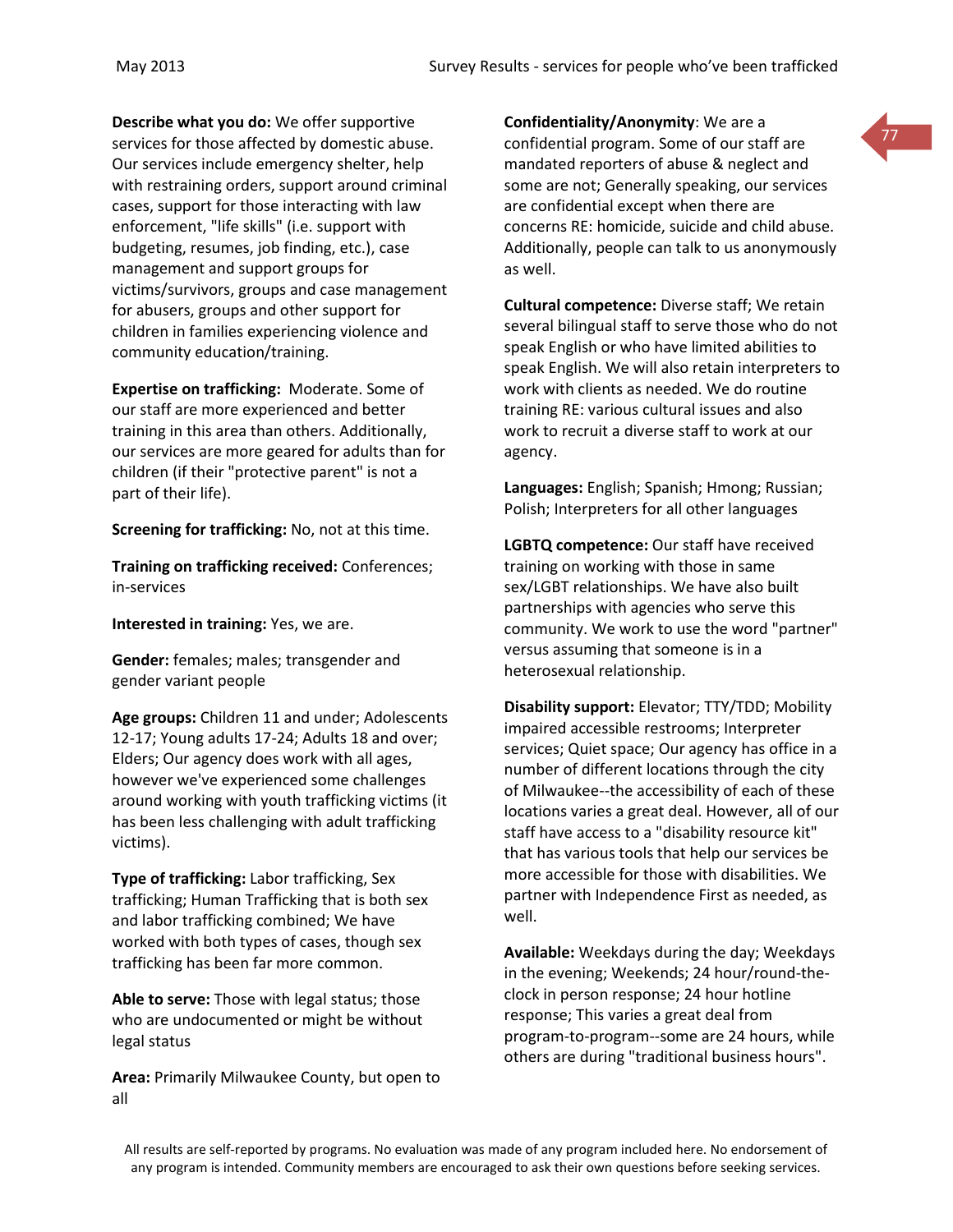**Cost:** Services are free to clients; Sliding scale fees; the overwhelmingly majority of services are completely free. However, some clients participating in our batterers treatment program do pay (on a sliding fee scale) for their services in group.

**Currently offers:** intake and assessment; crisis support during or after trafficking; case management to plan and coordinate care of those who've been trafficked; advocacy to ensure rights of those who've been trafficked; safety planning including specifics around trafficking; assistance with restraining orders; emergency shelter for those who've been trafficked; emergency food; emergency clothing (including underwear); hygiene supplies (e.g. soap, toothbrush); transportation to appointments; assistance in getting identification, birth certificate; financial advocacy to repair credit, eviction history, lack of banking services, identity theft; help finding employment; first aid (cuts, burns, infections); legal advocacy for people charged with crimes (e.g. prostitution, trespassing); legal advocacy when reporting being a victim of a crime (e.g. kidnapping, sexual assault, trafficking); legal advocacy for immigration options and relief; coordination with law enforcement during trafficking investigations and prosecutions; advocacy for client to regain custody of kids; language interpretation; life skills training; cash assistance; assist in applying for benefits like SSI, W-2, FoodShare, etc.; support for children of trafficked client; childcare services (during program participation); peer support (nontrafficking specific); mentorship from survivors of trafficking; youth programs; sexual abuse/assault advocacy; domestic violence advocacy; domestic violence support groups; services for those identified as "bottoms" (mostly women who start out as trafficked and now enforce rules set by pimps/traffickers through violence and control); assistance in reconnecting with family and support networks; support for family members and partners of trafficked youth and/or adults; awareness and education about trafficking; All of this varies a

great from program-to-program at our agency. Some of it is consistently offered, some of it has been case-by-case. Some is also done in collaboration with others.

78

**Has referrals to:** info and referral hotline to explore options if someone is trafficked; emergency response when someone is located by law enforcement or comes forward; drop-in center services welcoming people who've been trafficked; street outreach; work site outreach (e.g. farm, strip club); short term housing for trafficking survivors; long term housing for trafficking survivors; residential therapeutic care with trafficking specific programming; connection to Unaccompanied Refugee Minor program; transportation to appointments; assistance in getting identification, birth certificate; financial advocacy to repair credit, eviction history, lack of banking services, identity theft; help finding employment; help learning job skills; ABE/GED classes; tutoring/assistance with K-12 classes; culturally/linguistically specific services; first aid (cuts, burns, infections); access to comprehensive medical care; preventive health care; reproductive and sexual health services; connections for tattoo removal; AODA counseling services; AODA residential treatment; assisting with accessing AODA treatment; harm reduction services for current drug users (e.g. overdose prevention, syringe exchange); non-western healthcare (e.g. herbs, traditional healers); spiritual counseling; legal advocacy for immigration options and relief; coordination with law enforcement during trafficking investigations and prosecutions; legal advocacy to obtain T or U visas, refugee status; advocacy for client to regain custody of kids; language interpretation; life skills training; cash assistance; assist in applying for benefits like SSI, W-2, FoodShare, etc.; support for children of trafficked client; childcare services (during program participation); mental health services; trauma specific counseling; mental health counseling that addresses trafficking; peer support groups of trafficked youth or adults; peer support (non-trafficking specific); sex work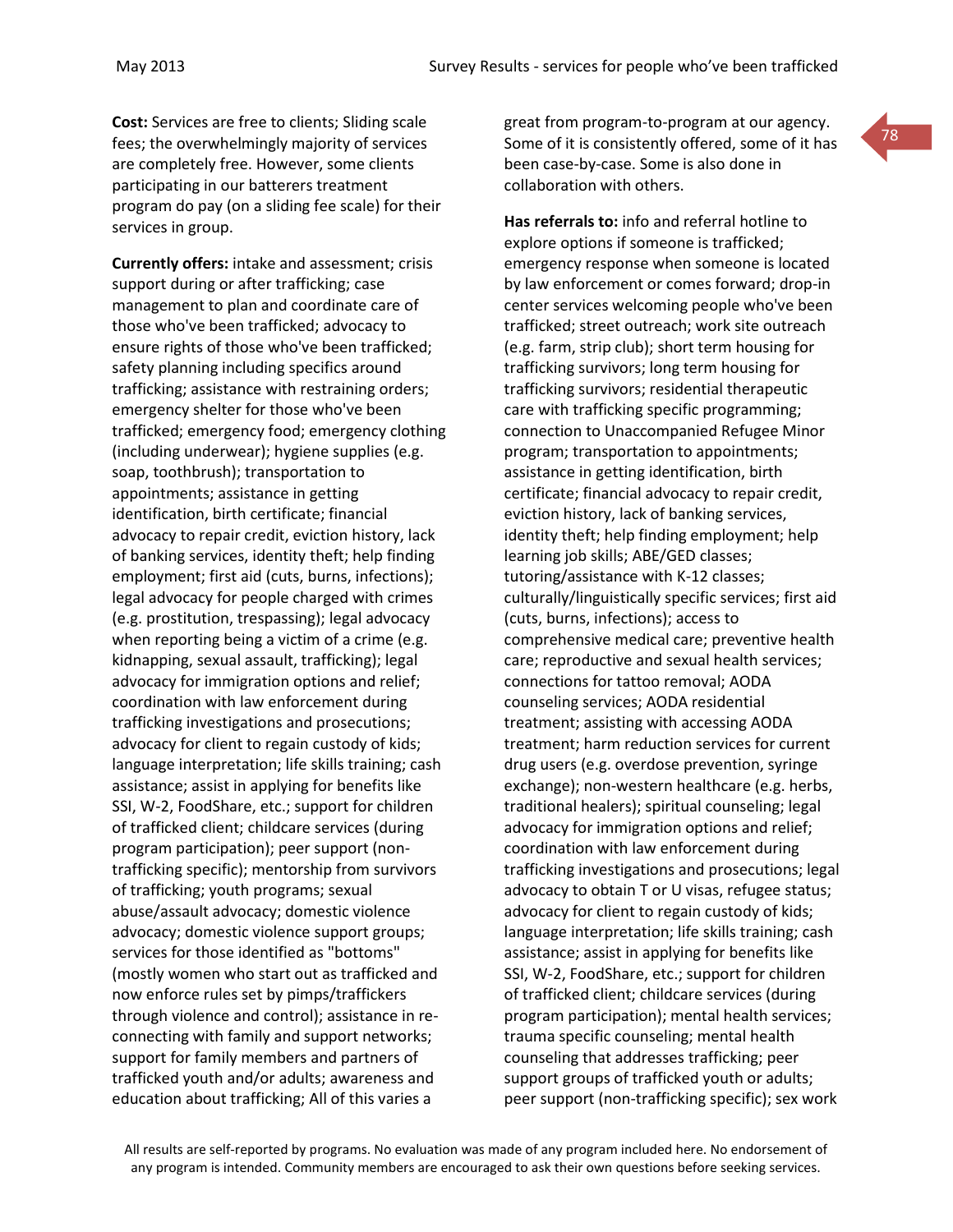or prostitution specific group support; mentorship from survivors of trafficking; youth programs; sexual abuse/assault advocacy; sexual abuse/assault support groups; domestic violence advocacy; domestic violence support groups; services for those identified as "bottoms" (mostly women who start out as trafficked and now enforce rules set by pimps/traffickers through violence and control); assistance in re-connecting with family and support networks; support for family members and partners of trafficked youth and/or adults; volunteer opportunities for trafficking survivors; leadership development of trafficking survivors; awareness and education about trafficking

**Speaking to trafficked person directly:** I can help if anything is happening to you that you don't want to happen.

**Unable to serve:** If agency was unable to get parental permission for a minor to receive services; Though it has not stopped us from offering help, labor trafficking cases are not always a "good match" for some of the services/mission of our agency. It depends on the clients' needs, of course, though and the context of the situation

**How many referrals per month possible:** 7-9, depending on the program

**How many trafficked clients in last 12 months:** 6-10

**Plans for future trafficking specific services:** No, we're still figuring this out at this time. There is not a specific plan right now, save for working to ensure that our staff are trained in this area.

**Leadership of people with life experience:** Yes, we do.

**Willing to be listed locally as resource:** Yes

**Willing to be listed with National Hotline:** Yes

**Additional comments:** None listed.

# **St. Catherine Residence**

**Contact information:** St. Catherine Residence, 1032 East Knapp Street, Milwaukee WI 53202, [tkoehler@stcatherineresidence.org,](mailto:tkoehler@stcatherineresidence.org) 414-272- 8470 ext. 101

79

**Describe what you do:** SCR provides safe and affordable housing to women.

**Expertise on trafficking:** SCR has limited training or resources to provide the level of awareness/services that could be beneficial to this population.

**Screening for trafficking:** No, not at this time.

**Training on trafficking received:** No response

**Interested in training:** Yes, we are

**Gender:** females; transgender and gender variant people

**Age groups:** Adolescents 12-17; Young adults 17-24; Adults 18 and over; Elders

**Type of trafficking:** Human trafficking that is both sex and labor trafficking combined

**Able to serve:** Those with legal status; those who are undocumented or might not have legal status

**Area:** Housing. SCR does provide housing for women without regards to national origin.

**Confidentiality/Anonymity:** We are a confidential program. All of our staff will report child abuse & neglect.

**Cultural competence:** No response

**Languages:** English; Spanish

**LGBTQ competence:** We provide a safe and affordable housing to all women per City of Milwaukee Fair Housing, and other local, state, federal laws.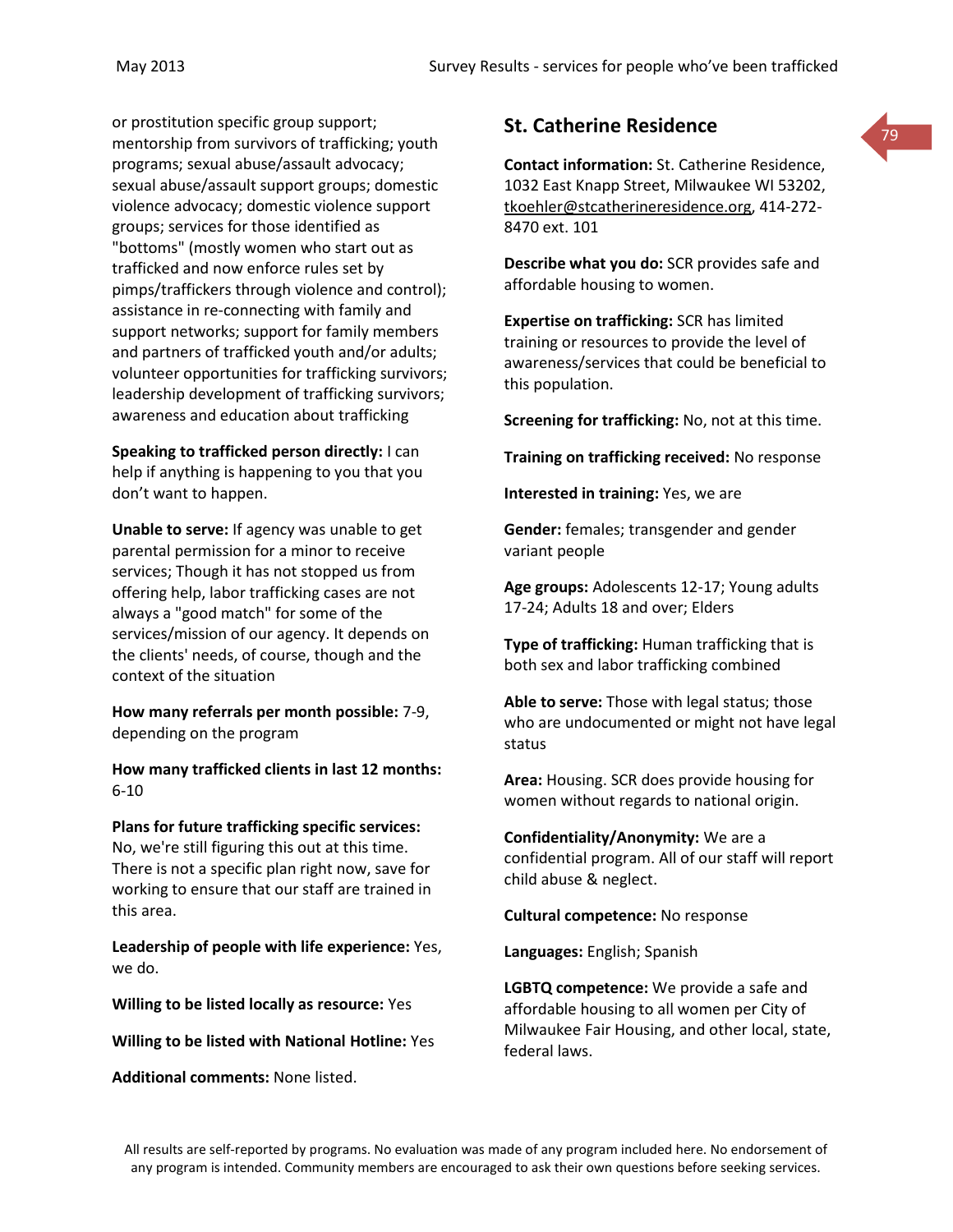**Disability support:** Ramps for stairs; Elevator; Mobility impaired accessible restrooms; Quiet space; Scent-free or low-scent spaces

**Available:** Weekdays during the day; 24 hour/round-the-clock in person response

**Cost:** Our residents pay rent and must provide proof of income or a cosigner is needed.

**Currently offers:** emergency shelter for those who've been trafficked; short term housing for trafficking survivors; long term housing for trafficking survivors; financial advocacy to repair credit, eviction history, lack of banking services, identity theft; help finding employment; help learning job skills; assisting with accessing AODA treatment; assist in applying for benefits like SSI, W-2, FoodShare, etc.

**Has referrals to:** info and referral hotline to explore options if someone is trafficked

**Speaking to trafficked person directly:** We are safe and affordable. No one will know you live here unless you tell them.

**Unable to serve:** If client was currently involved in the commercial sex trade and unwilling to stop or exit; If agency was unable to secure reimbursement or funds for services

**How many referrals per month possible:** No response

**How many trafficked clients in last 12 months:** 1-5

**Plans for future trafficking specific services:** Yes - SCR would be interested in becoming trained and informed of this issue.

**Leadership of people with life experience:** No, that we know of.

**Willing to be listed locally as resource:** Yes

**Willing to be listed with National Hotline:** Yes

**Additional comments:** None listed.

# **Street Beat Team**

**Contact information:** Street Beat Team, Adrienne Strelcheck/Darlene Dyson, Pathfinders, 4200 N Holton Ave Suite 400, Milwaukee WI 53212, [astrelcheck@pathfindersmke.org,](mailto:astrelcheck@pathfindersmke.org) 414-852- 3027

80

**Describe what you do:** We work within a harm reduction model. We provide basic needs for clients and case management surrounding safety, food, housing, baby needs etc. We have a drop in space to provide a safe space for 12- 24 year olds during afternoons-early evening where there is access to basic needs such as kitchen, laundry, shower, lockers. We have a group for individuals involved called Breath of Life. We are a resource bridge for other services in the community. We provide safer sex materials and education on how to use them correctly.

**Expertise on trafficking:** I feel like we are always open to learning more but currently are on the four front of assisting youth and young adults involved.

**Screening for trafficking:** Yes, we do.

**Training on trafficking received:** Yes to basic and advanced

**Interested in training:** Yes, we are.

**Gender:** females; males; transgender and gender variant people

**Age groups:** Children 11 and under; Adolescents 12-17; Young adults 17-24

**Type of trafficking:** Labor trafficking; Sex trafficking; Human trafficking that is both sex and labor trafficking combined

**Able to serve:** those with legal status; those who are undocumented or might be without legal status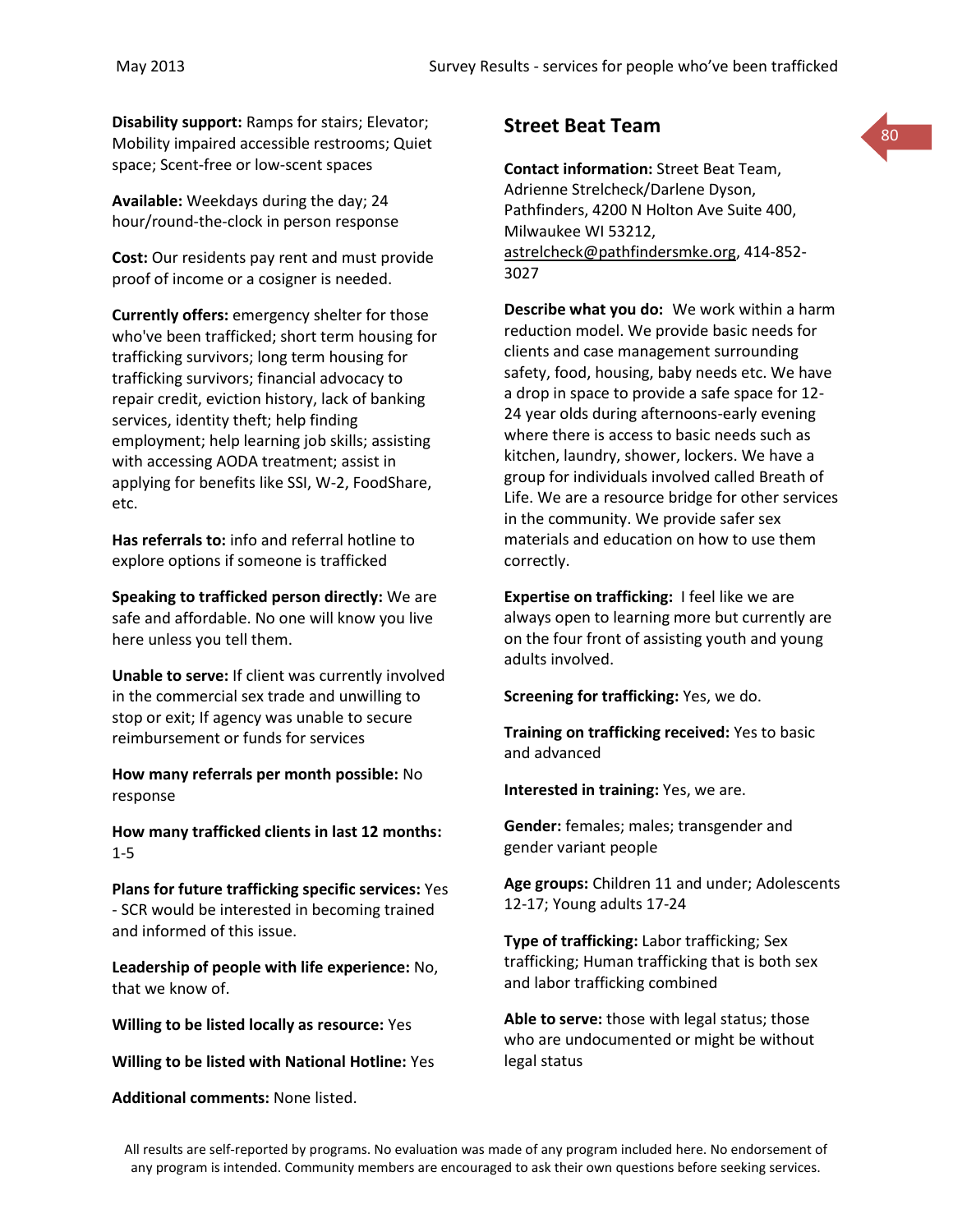**Area:** all over the metro Milwaukee area through our street outreach program. We have a drop in center in 53212 and a shelter on east side

**Confidentiality/Anonymity**: We offer anonymous services - you do not have to give your real name to receive assistance or participate.

**Cultural competence:** We are always working to increase this competency though we primarily work with the African American community we are working to have better access and skill with the Hispanic and other population

**Languages:** English

**LGBTQ competence:** We are a safe space for LGBTQ folks with staff who is trained

**Disability support:** Ramps for stairs; TTY/TDD; Mobility impaired accessible restrooms; Interpreter services; Quiet space

**Available:** Weekdays during the day; Weekdays in the evening; Weekends; 24 hour hotline response

**Cost:** Services are free to clients.

**Currently offers:** info and referral hotline to explore options if someone is trafficked; intake and assessment; emergency response when someone is located by law enforcement or comes forward; crisis support during or after trafficking; case management to plan and coordinate care of those who've been trafficked; advocacy to ensure rights of those who've been trafficked; drop-in center services welcoming people who've been trafficked; street outreach; work site outreach (e.g. farm, strip club); safety planning including specifics around trafficking; assistance with restraining orders; emergency shelter for those who've been trafficked; emergency food; emergency clothing (including underwear); hygiene supplies (e.g. soap, toothbrush); transportation to appointments; assistance in getting identification, birth certificate; help finding

employment; help learning job skills; tutoring/assistance with K-12 classes; reproductive and sexual health services; assisting with accessing AODA treatment; harm reduction services for current drug users (e.g. overdose prevention, syringe exchange); advocacy for client to regain custody of kids; assist in applying for benefits like SSI, W-2, FoodShare, etc.; mental health services; trauma specific counseling; mental health counseling that addresses trafficking; peer support groups of trafficked youth or adults; peer support (nontrafficking specific); sex work or prostitution specific group support; youth programs; sexual abuse/assault advocacy; domestic violence advocacy; services for those identified as "bottoms" (mostly women who start out as trafficked and now enforce rules set by pimps/traffickers through violence and control); volunteer opportunities for trafficking survivors; and education about trafficking

81

**Has referrals to:** emergency shelter for those who've been trafficked; financial advocacy to repair credit, eviction history, lack of banking services, identity theft; ABE/GED classes; AODA counseling services; AODA residential treatment; harm reduction services for current drug users (e.g. overdose prevention, syringe exchange); legal advocacy for people charged with crimes (e.g. prostitution, trespassing); legal advocacy when reporting being a victim of a crime (e.g. kidnapping, sexual assault, trafficking); legal advocacy for immigration options and relief; advocacy for client to regain custody of kids; sexual abuse/assault support groups; domestic violence support groups

**Speaking to trafficked person directly:** it's different every time I work with someone in this situation. I basically let them know that I am there to support them and what services I can provide or refer to them to help them to improve their life.

**Unable to serve:** If client didn't fit our target population (age, cultural background, area of city, etc.)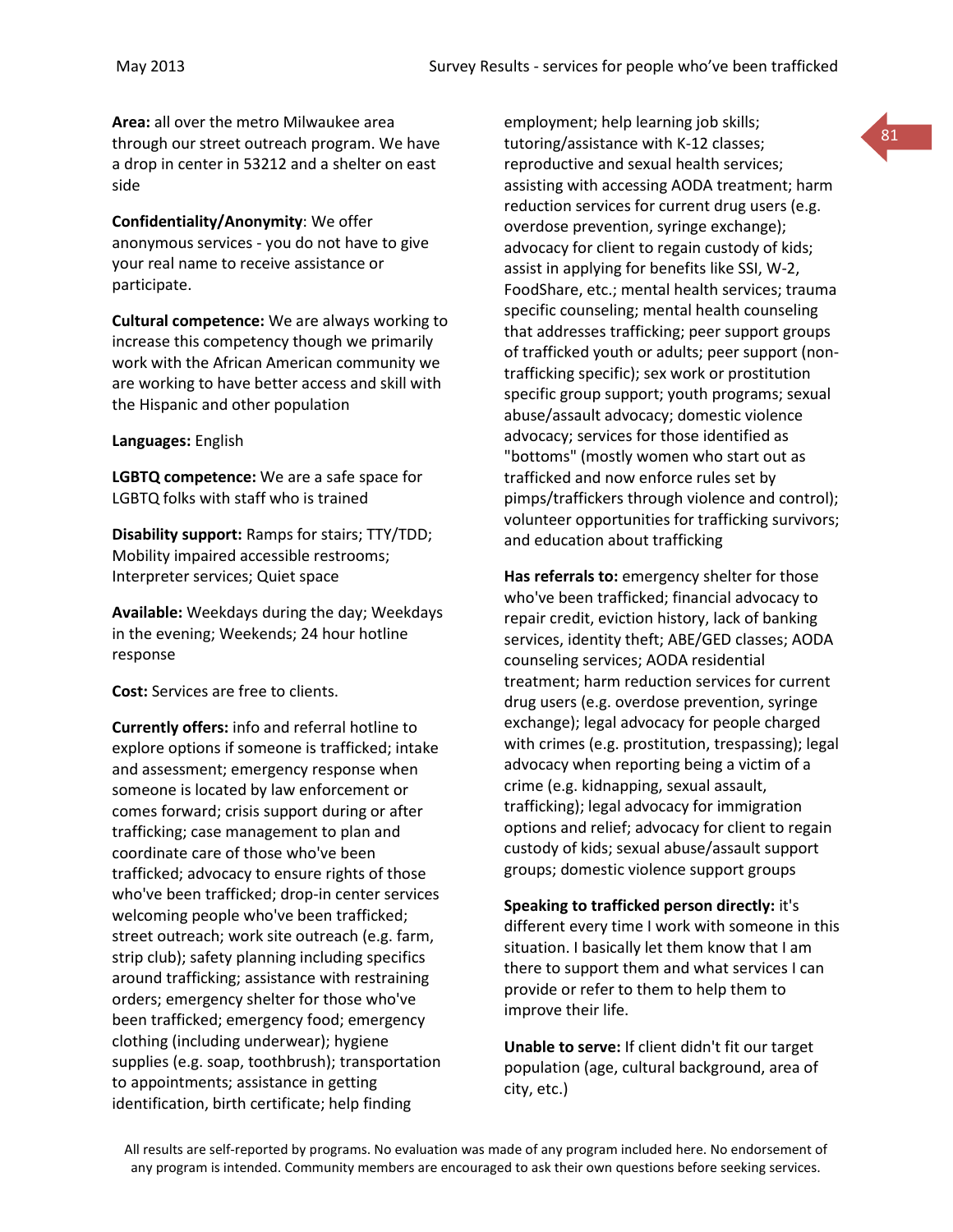**How many referrals per month possible:** No response

**How many trafficked clients in last 12 months:** over 20

**Plans for future trafficking specific services:** Yes - we have services established currently

**Leadership of people with life experience:** No response

**Willing to be listed locally as resource:** No

**Willing to be listed with National Hotline:** No

**Additional comments:** Please the big piece missing here is specialized housing for those involved in trafficking. Their needs are often met by traditional emergency housing or transitional housing. We have no good options to help people wanting to get off the street that address their specific challenges. More than anything this is what agencies that are already addressing this issue need!!

# **UMOS Latina Resource Center**

**Contact information:** Mariana Rodriguez, UMOS-Latina Resource Center, 802 W. Mitchell Street, Milwaukee WI 53204, [mariana.rodriguez@umos.org,](mailto:mariana.rodriguez@umos.org) 414-389-6508

**Describe what you do:** The Latina Resource Center provides cultural and linguistically specific victims services to Spanish speaking victims of sexual assault and domestic violence.

**Expertise on trafficking:** The only expertise is that we have bilingual advocates who provide comprehensive advocacy services.

**Screening for trafficking:** No, not at this time.

**Training on trafficking received:** Basic 101 level

**Interested in training:** Yes, we are.

**Gender:** females; males

**Age groups:** Children 11 and under; Adolescents 12-17; Young adults 17-24; Adults 18 and over; Elders



### **Type of trafficking:** Sex trafficking

**Able to serve:** Those who are undocumented or might not have legal status

**Area:** Our service area is Spanish speaking victims in Milwaukee County

**Confidentiality/Anonymity**: We are a confidential program. All of our staff will report child abuse & neglect.

**Cultural competence:** We provide services to undocumented victims who in addition, have a transitional housing program targeting victims of domestic violence, sexual assault, dating violence and stalking.

#### **Languages:** Spanish

**LGBTQ competence:** UMOS, Inc. Health Promotions program provides HIV testing targeting the LGBTQ community.

**Disability support:** No response.

**Available:** Weekdays during the day; 24 hour hotline response

**Cost:** No response.

**Currently offers:** help finding employment; help learning job skills; ABE/GED classes; English as second language classes; UMOS Job Center provides all educational and employment and training services

**Has referrals to:** info and referral hotline to explore options if someone is trafficked; intake and assessment; emergency response when someone is located by law enforcement or comes forward; crisis support during or after trafficking; case management to plan and coordinate care of those who've been trafficked; advocacy to ensure rights of those who've been trafficked; drop-in center services welcoming people who've been trafficked;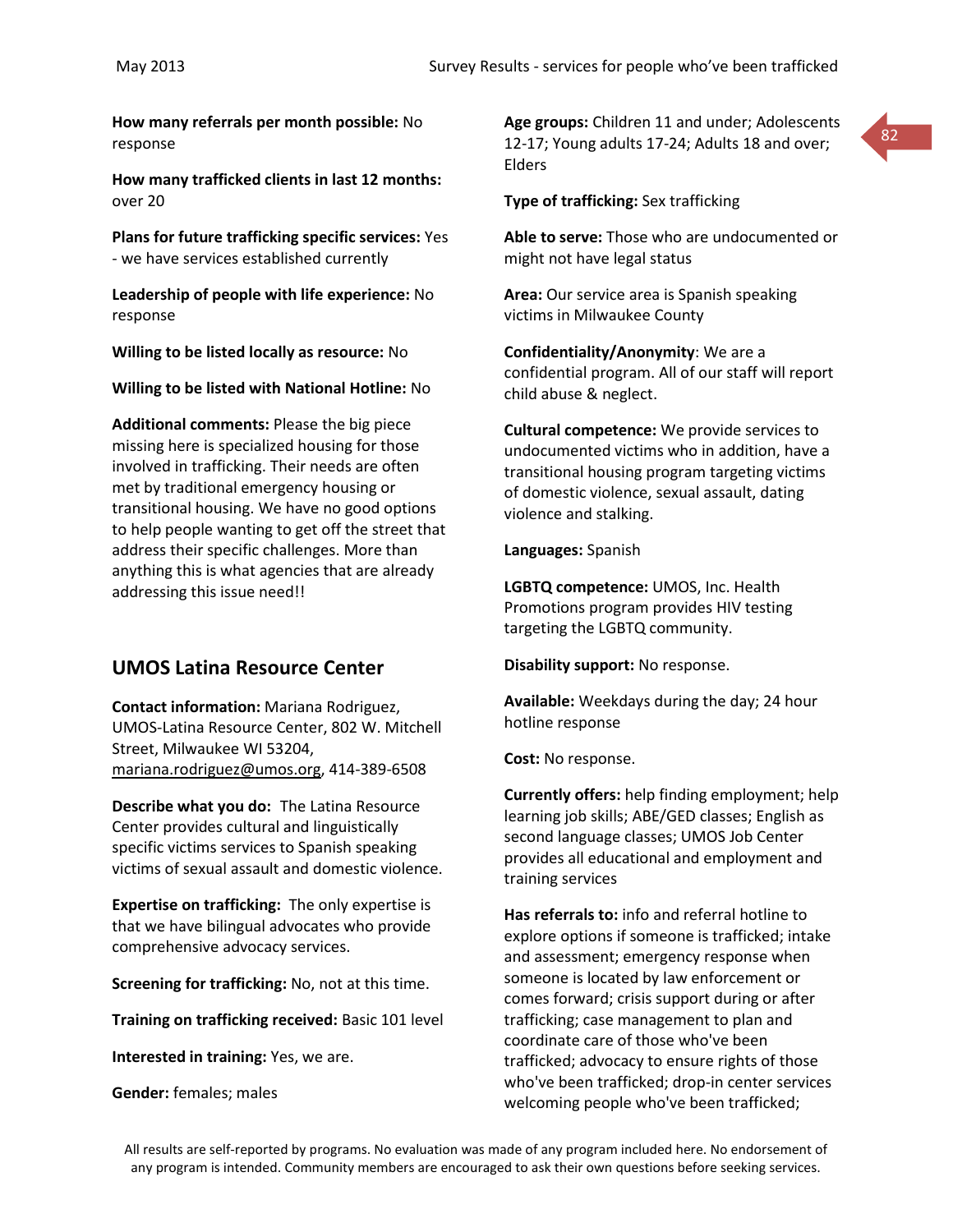street outreach; work site outreach (e.g. farm, strip club); safety planning including specifics around trafficking; assistance with restraining orders; emergency shelter for those who've been trafficked; emergency food; emergency clothing (including underwear); hygiene supplies (e.g. soap, toothbrush); short term housing for trafficking survivors; long term housing for trafficking survivors; out of home care for children who've been trafficked (foster care, group home); residential therapeutic care with trafficking specific programming; connection to Unaccompanied Refugee Minor program; transportation to appointments; assistance in getting identification, birth certificate; financial advocacy to repair credit, eviction history, lack of banking services, identity theft; help finding employment; help learning job skills; ABE/GED classes; tutoring/assistance with K-12 classes; English as second language classes; culturally/linguistically specific services; first aid (cuts, burns, infections); access to comprehensive medical care; preventive health care; reproductive and sexual health services; connections for tattoo removal; AODA counseling services; AODA residential treatment; assisting with accessing AODA treatment; harm reduction services for current drug users (e.g. overdose prevention, syringe exchange); non-western healthcare (e.g. herbs, traditional healers); spiritual counseling; legal advocacy for people charged with crimes (e.g. prostitution, trespassing); legal advocacy when reporting being a victim of a crime (e.g. kidnapping, sexual assault, trafficking); legal advocacy for immigration options and relief; coordination with law enforcement during trafficking investigations and prosecutions; legal advocacy to obtain T or U visas, refugee status; advocacy for client to regain custody of kids; language interpretation; life skills training; cash assistance; assist in applying for benefits like SSI, W-2, FoodShare, etc.; support for children of trafficked client; childcare services (during program participation); mental health services; trauma specific counseling; mental health counseling that addresses trafficking; peer support groups of trafficked youth or adults;

peer support (non-trafficking specific); sex work or prostitution specific group support; mentorship from survivors of trafficking; sexual abuse/assault advocacy; sexual abuse/assault support groups; domestic violence advocacy; domestic violence support groups; services for those identified as "bottoms" (mostly women who start out as trafficked and now enforce rules set by pimps/traffickers through violence and control); assistance in re-connecting with family and support networks; support for family members and partners of trafficked youth and/or adults; volunteer opportunities for trafficking survivors; leadership development of trafficking survivors; awareness and education about trafficking

**Speaking to trafficked person directly:** Are you safe? I am here for you.

**Unable to serve:** At this time we do not provide specific services to victims who have been trafficked.

**How many referrals per month possible:** Difficult to answer

**How many trafficked clients in last 12 months:** None that we know of

**Plans for future trafficking specific services:** No response.

**Leadership of people with life experience:** No, not that we know of.

**Willing to be listed locally as resource:** Yes

**Willing to be listed with National Hotline:** Yes

**Additional comments:** UMOS-Health Promotions had Human Trafficking outreach and case management services, however this was two years ago. At this time the Latina Resource Center in the department that provides victim services. I think that our staff would benefit by getting more training including obtaining technical assistance of how we can incorporate questions to screen individual for trafficking.

All results are self-reported by programs. No evaluation was made of any program included here. No endorsement of any program is intended. Community members are encouraged to ask their own questions before seeking services.

83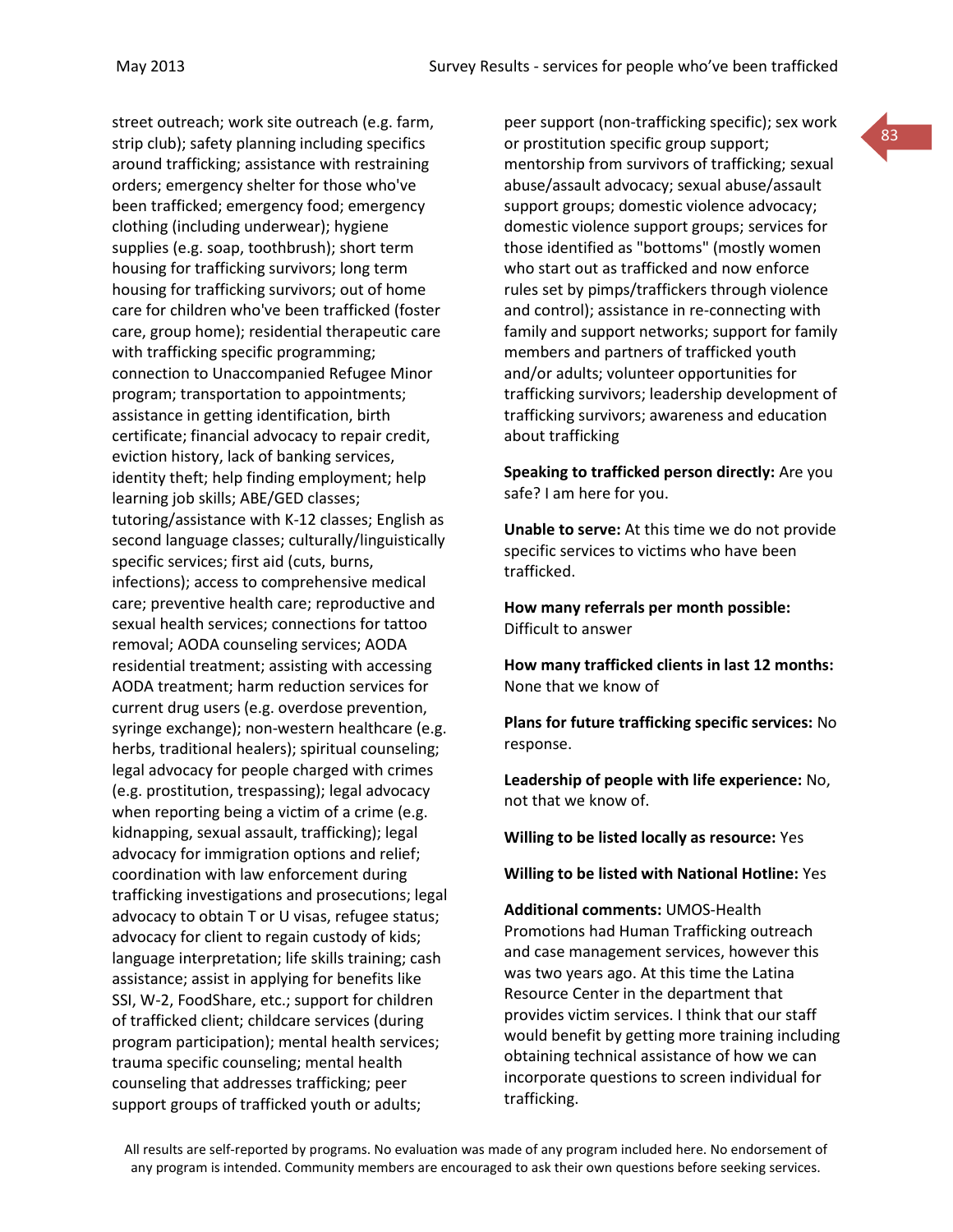**Contact information:** Faith Coburn, US Attorney's Office, 517 East Wisconsin Ave, Milwaukee, WI, 53202, [faith.coburn@usdoj.gov,](mailto:faith.coburn@usdoj.gov) 414-297-4100

**Describe what you do:** Prosecution of these cases; our unit helps victims through the criminal justice process and refers to local agencies for services.

**Expertise on trafficking:** Struggling for appropriate services for teen victims of sex trafficking.

**Screening for trafficking:** Yes, we screen.

**Training on trafficking received:** Conduct conferences and training on the topic

**Interested in training:** Not at this time

**Gender:** females, males, transgender and gender variant people

**Age groups:** Children 11 and under; Adolescents 12-17; Young adults 17-24; Adults 18 and over; Elders

**Type of trafficking:** Labor trafficking; Sex trafficking; Human trafficking that is both sex and labor trafficking combined

**Able to serve:** Those with legal status; those who are undocumented or potentially without legal status

**Area:** Eastern District of Wisconsin

**Confidentiality/Anonymity**: We are not a confidential program. We might have to share information we learn with law enforcement and courts.

**Cultural competence:** We serve members of many different communities.

**Languages:** English

**LGBTQ competence:** No response

**US Attorney's Office Disability support:** Ramps for stairs; Elevator; **184** 84 Quiet space



**Available:** Weekdays during the day

**Cost:** Services are free to clients

**Currently offers:** emergency response when someone is located by law enforcement or comes forward; crisis support during or after trafficking; case management to plan and coordinate care of those who've been trafficked; advocacy to ensure rights of those who've been trafficked; coordination with law enforcement during trafficking investigations and prosecutions; assistance in re-connecting with family and support networks

**Has referrals to:** None listed.

**Speaking to trafficked person directly:** No response

**Unable to serve:** If the case has been declined by our office and no charges issued

**How many referrals per month possible:** N/A

**How many trafficked clients in last 12 months:** 11-20

**Plans for future trafficking specific services:** Not at this time

**Leadership of people with life experience:** No, not that we know of.

**Willing to be listed locally as resource:** Yes

**Willing to be listed with National Hotline:** No response; already a resource

**Additional comments:** We would be interested in learning about your resource guide.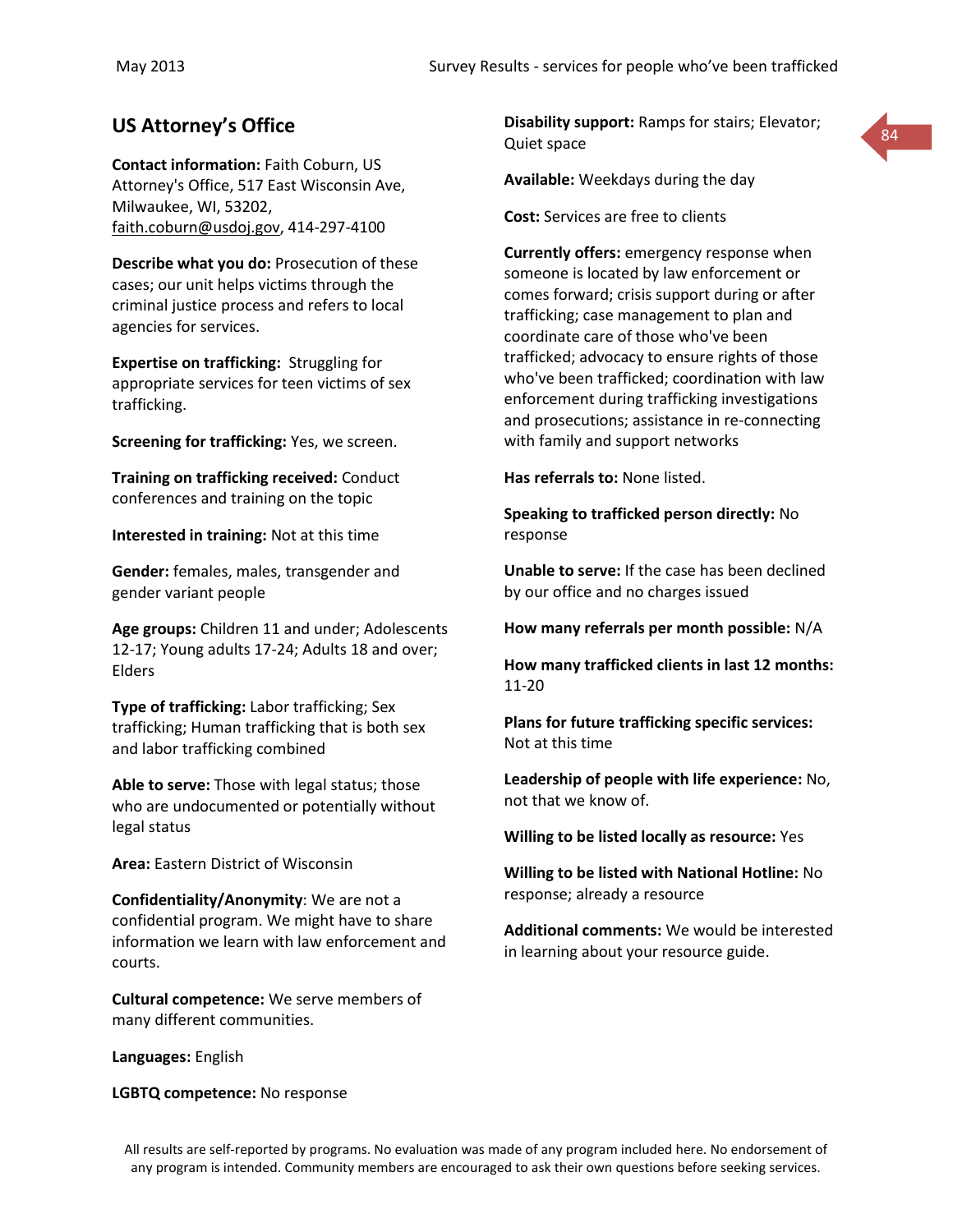# **Center**

**Contact information:** Darlene Dyson, 2030 W. National Ave. (admin) 732 S. 21st Street, (shelter) Milwaukee, WI 53204, darlenedyson@sbcglobal.net, 414 426-6333 or 414-647-8200

**Describe what you do:** 24 hour crisis counseling, temporary shelter for homeless, runaway youth in crisis, transitional and supportive housing, nurturing program for parents/parent figures, youth street outreach, presentations and volunteer opportunities.

**Expertise on trafficking:** Street outreach is very sensitive, open-minded, non- judgmental, patient when working with this population.

**Screening for trafficking:** Yes, we do; When staff think/feel youth is involve in this behavior contact our Street outreach specialist

**Training on trafficking received:** street outreach have trained others in this area; staff have attended state-level conference. Training on this issue is on-going.

**Interested in training:** Yes, we are.

**Gender:** females; males; transgender and gender variant people

**Age groups:** Adolescents 12-17; Young adults 17-24

**Type of trafficking:** Sex trafficking

**Able to serve:** Those with legal status and those who are undocumented or potentially without legal status

**Area:** Southeastern Wisconsin – specifically the Metro-Milwaukee area

**Confidentiality/Anonymity:** We are a confidential program. Some of our staff are

**Walker's Point Youth and Family Example 20 mandated reporters of abuse & neglect and 85** mandated reporters of abuse & neglect and some are not; Street outreach staff is not a mandated reporter you do not have to give your real name to receive assistance; As a RHYA program, client files can only be released with written permission of the minor client. Clients who enter shelter are explained mandated reporting guidelines as a way for clients to be empowered to decide what personal information they are willing to share with staff/therapists.

> **Cultural competence:** Multicultural staff, translation services, continued education/training

**Languages:** English; Spanish

**LGBTQ competence:** Sensitive, not relating their personal values and morals to others, using preferred pronoun gender identity; Inclusive language, supportive counseling, family therapy, unisex bathrooms, availability to provide a non-shared sleeping environment for transgender youth.

**Disability support:** Ramps for stairs; Quiet space; also first floor sleeping arrangements for wheel-chair bound clients

**Available:** Weekdays in the evening; Weekends; 24/7

**Cost:** Services are free to clients.

**Currently offers:** info and referral hotline to explore options if someone is trafficked; intake and assessment; support during or after trafficking; case management to plan and coordinate care of those who've been trafficked; advocacy to ensure rights of those who've been trafficked; drop-in center services welcoming people who've been trafficked; street outreach; safety planning including specifics around trafficking; emergency shelter for those who've been trafficked; emergency food; emergency clothing (including underwear); hygiene supplies (e.g. soap, toothbrush); short term housing for trafficking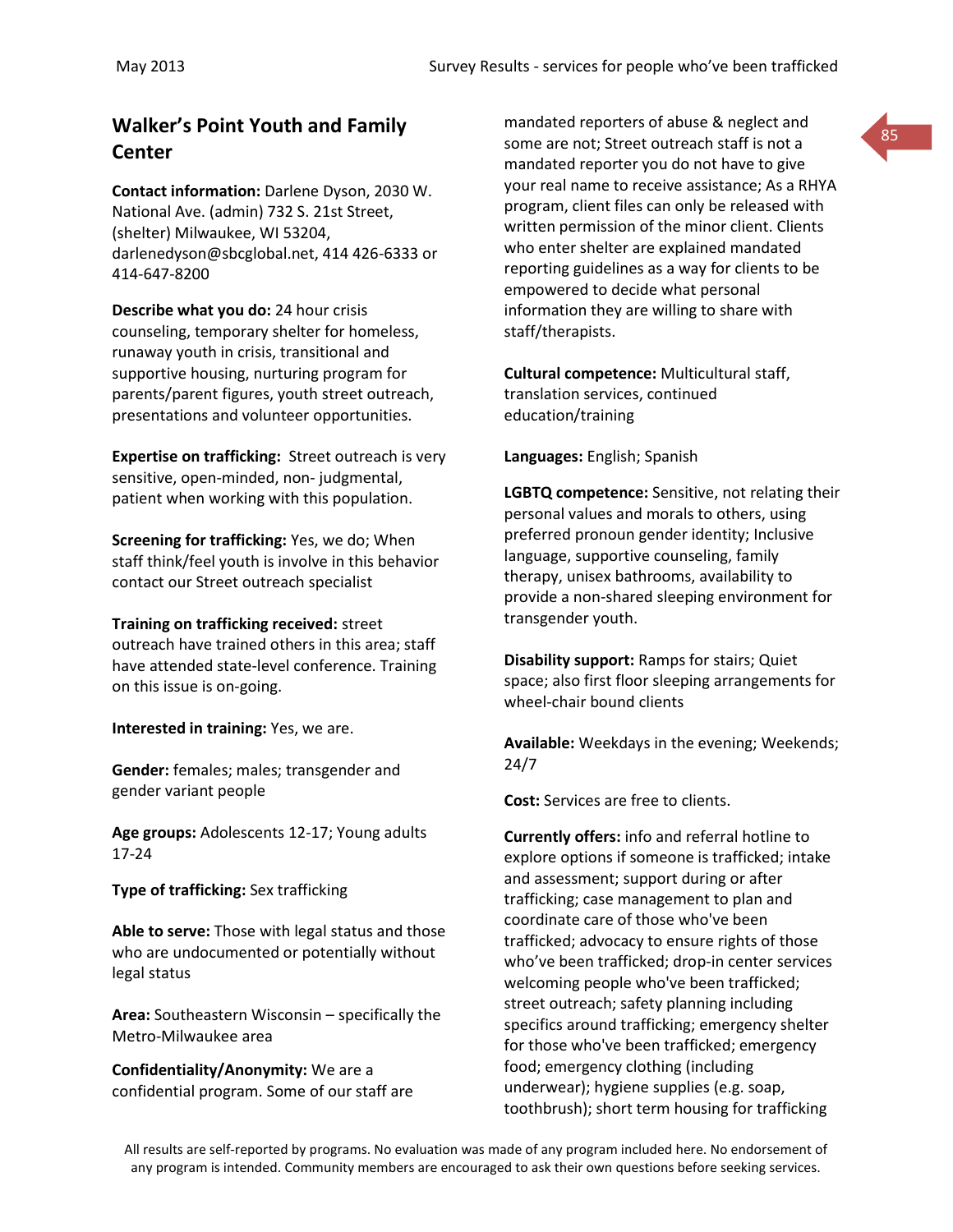survivors; transportation to appointments; assistance in getting identification, birth certificate; help finding employment; help learning job skills; tutoring/assistance with K-12 classes; culturally/linguistically specific services; first aid (cuts, burns, infections); access to comprehensive medical care; preventive health care; reproductive and sexual health services; assisting with accessing AODA treatment; language interpretation; life skills training; assist in applying for benefits like SSI, W-2, FoodShare, etc.; support for children of trafficked client; mental health services; trauma specific counseling; peer support groups of trafficked youth or adults; peer support (nontrafficking specific); sex work or prostitution specific group support; youth programs; sexual abuse/assault advocacy; domestic violence advocacy; services for those identified as "bottoms" (mostly women who start out as trafficked and now enforce rules set by pimps/traffickers through violence and control); assistance in re-connecting with family and support networks; volunteer opportunities for trafficking survivors; awareness and education about trafficking

**Has referrals to:** emergency response when someone is located by law enforcement or comes forward; case management to plan and coordinate care of those who've been trafficked; advocacy to ensure rights of those who've been trafficked; work site outreach (e.g. farm, strip club; assistance with restraining orders; long term housing for trafficking survivors; out of home care for children who've been trafficked (foster care, group home); residential therapeutic care with trafficking specific programming; connection to Unaccompanied Refugee Minor program; financial advocacy to repair credit, eviction history, lack of banking services, identity theft; ABE/GED classes; English as second language classes; access to comprehensive medical care; reproductive and sexual health services; connections for tattoo removal; AODA counseling services; AODA residential treatment; harm reduction services for current

drug users (e.g. overdose prevention, syringe exchange); non-western healthcare (e.g. herbs, traditional healers); spiritual counseling; legal advocacy for people charged with crimes (e.g. prostitution, trespassing); legal advocacy when reporting being a victim of a crime (e.g. kidnapping, sexual assault, trafficking); legal advocacy for immigration options and relief; coordination with law enforcement during trafficking investigations and prosecutions; legal advocacy to obtain T or U visas, refugee status; advocacy for client to regain custody of kids; cash assistance; support for children of trafficked client; childcare services (during program participation); mental health services; trauma specific counseling; mental health counseling that addresses trafficking; mentorship from survivors of trafficking; sexual abuse/assault advocacy; sexual abuse/assault support groups; domestic violence advocacy; domestic violence support groups; support for family members and partners of trafficked youth and/or adults; leadership development of trafficking survivors

**Speaking to trafficked person directly:** I will like to give you my resource card and if there is anything I can help you with please give me a call or if you just need to talk/someone to just listen I am here for you nothing is too good or bad I am not here to judge. Remember I want to help if you will give me a chance.

**Unable to serve:** If agency was unable to get parental permission for a minor to receive services; If client was unwilling to share real name before receiving basic services

**How many referrals per month possible:** 10 or more

**How many trafficked clients in last 12 months**: Unknown

**Plans for future trafficking specific services**: No **Leadership of people with life experience:** No, not that we know of.

**Willing to be listed locally as resource:** Yes

All results are self-reported by programs. No evaluation was made of any program included here. No endorsement of any program is intended. Community members are encouraged to ask their own questions before seeking services.

86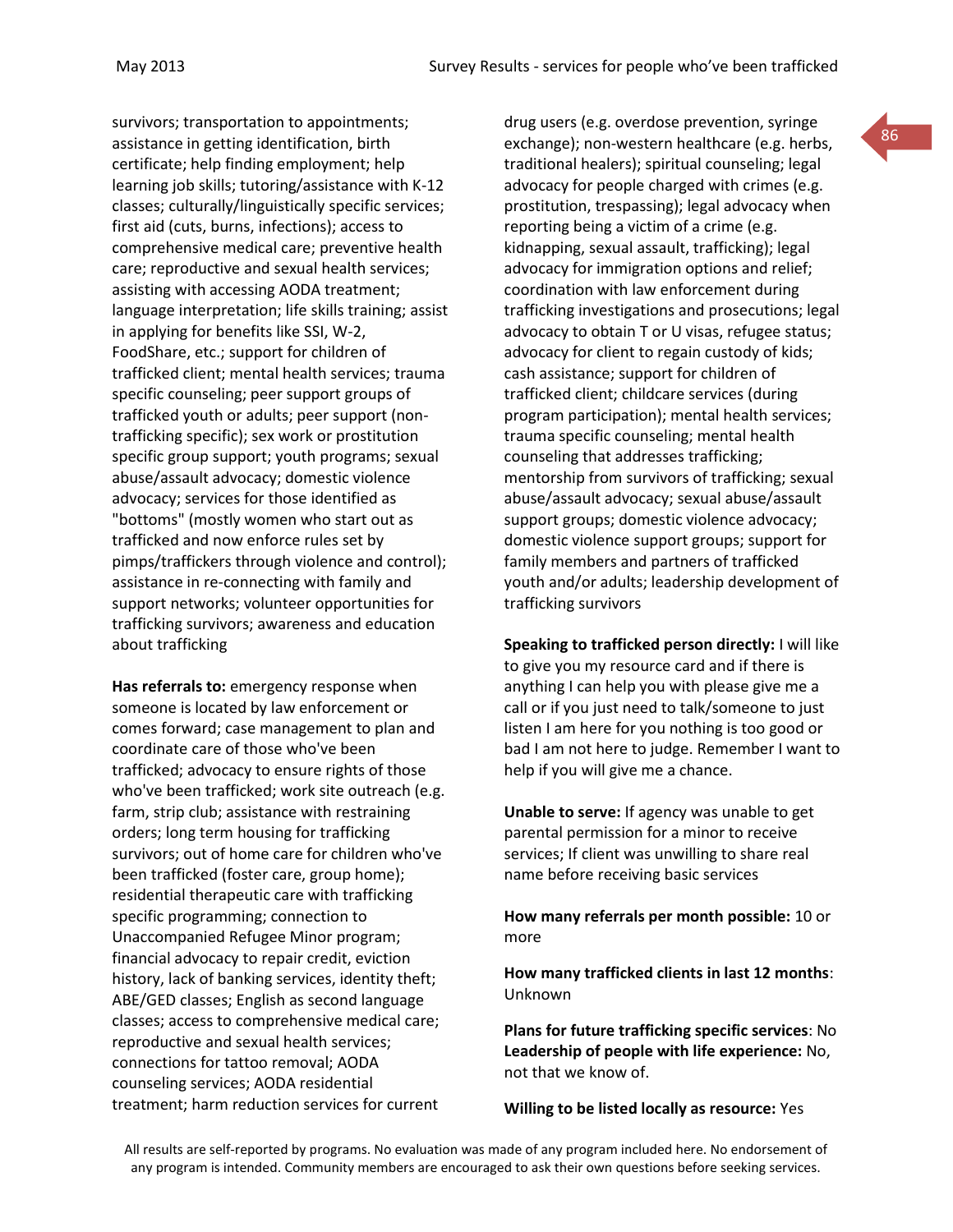**Willing to be listed with National Hotline:** Yes

**Additional comments:** None listed.

# **YWCA of Southeastern Wisconsin**

**Contact information:** Holly Kaster, 1915 N. Dr. Martin Luther King Jr. Dr., Milwaukee, WI 53212, [hkaster@ywcasew.org,](mailto:hkaster@ywcasew.org) 414-267-3905

**Describe what you do:** The YWCA of Southeast Wisconsin has a variety of program and resources aimed to address the issues of racism, poverty and the empowerment of women.

**Expertise on trafficking:** I don't think we are experts specifically in services for individuals that have been trafficked; we are experts in workforce development services for individuals dealing with poverty this is why we touch the issue of trafficking.

**Screening for trafficking:** No, not at this time; not specifically, but it may come up in the interviewing process.

**Training on trafficking received:** No response

**Interested in training:** Yes we are.

**Gender:** females; males

**Age groups:** Young adults 17-24; Adults 18 and over

**Type of trafficking:** no response

**Able to serve:** Those with legal status.

**Area:** Some of our services are for the entire county; some services are by regional boundary (such as W-2).

**Confidentiality/Anonymity**: We are a confidential program. All of our staff will report child abuse & neglect.

**Cultural competence:** We have a high percentage of staff that are people of color.



**Languages:** English; Spanish; Hmong; French

**LGBTQ competence:** No response

**Disability support:** Ramps for stairs; Elevator; TTY/TDD; Mobility impaired accessible restrooms; Interpreter services

**Available:** Weekdays during the day; Weekdays in the evening; Weekends; evening hours on Wed; weekend hours on Sat.

**Cost:** Services are free to clients

**Currently offers:** No response

**Has referrals to:** No response

**Speaking to trafficked person directly:** No response

**Unable to serve:** If client didn't fit our target population (age, cultural background, area of city, etc.); Ex. for W-2, must be W-2 eligible per State policy

**How many referrals per month possible:** 10 or more

**How many trafficked clients in last 12 months:** over 20

**Plans for future trafficking specific services:** No - not at this time

**Leadership of people with life experience:** No, not that we know of.

**Willing to be listed locally as resource:** Yes

**Willing to be listed with National Hotline:** Yes

**Additional comments:** None listed.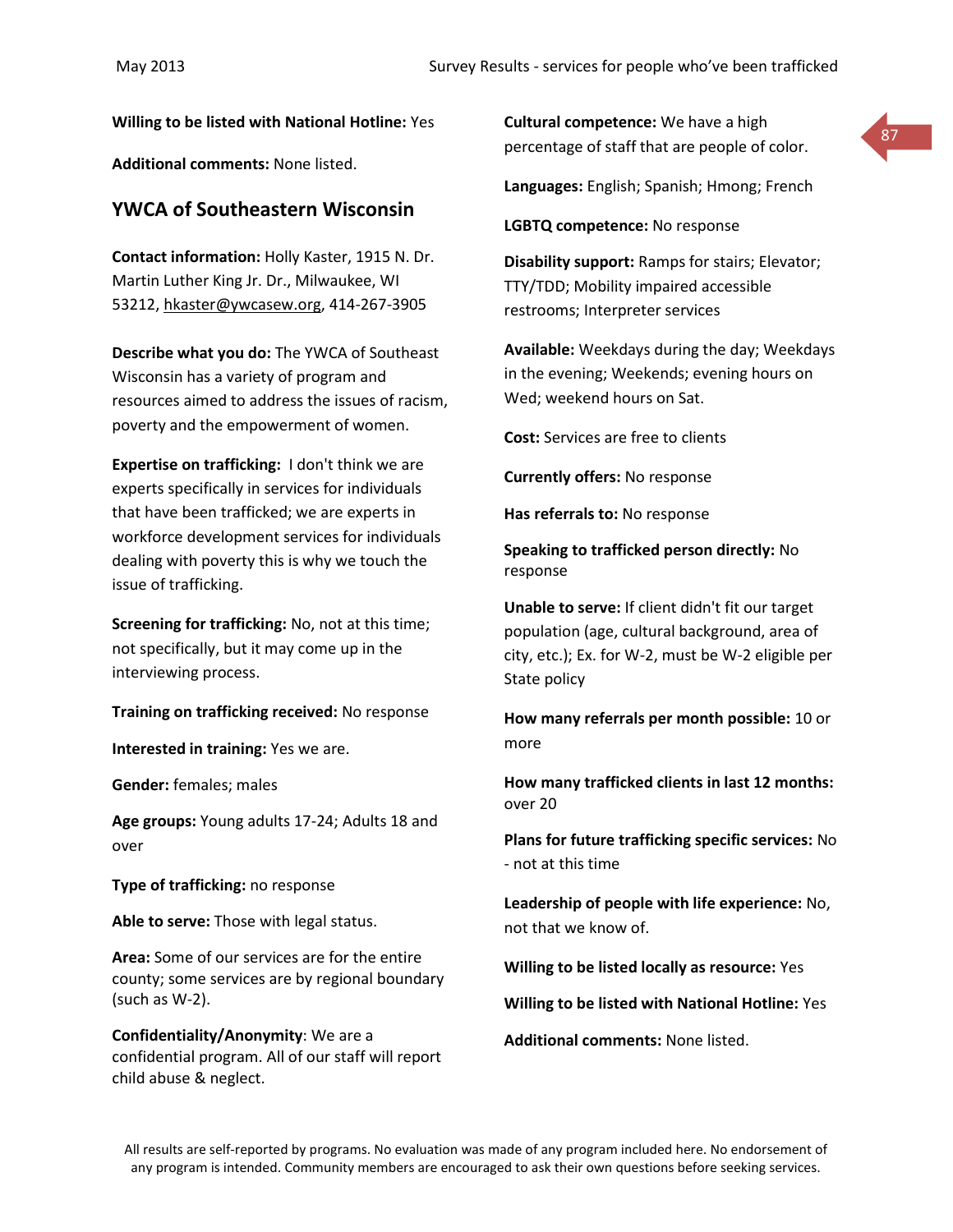# **Appendix 1: Survey questions and options** <sup>88</sup>

1. What other words/terms do your staff or clients use to describe what the law defines as human trafficking?

2. Who is the primary contact person for trafficking-related referrals in your organization/agency?

3. Please share basic contact information about the organization/agency you represent

4. In your own words, describe what your agency/organization/group does. For example, what do you offer? Who do you reach?

5. How would you describe your agency/organization/programs' expertise in providing services for adults and/or children who've been trafficked?

6. Do you currently screen for indicators of human trafficking on intake or somehow determine if clients might be trafficked?

- Yes, we do.
- No, not at this time.
- Other (please specify)

7. What kinds of training on human trafficking have your staff received?

- basic 101 level (feel free to describe where)
- more advanced level (feel free to describe where)
- other (please clarify)

8. Are you interested in training on human trafficking for your staff?

- Yes, we are.
- No, not at this time.
- Other (please specify)

9. Which gender(s) do you work with? (check as many as apply)

- females
- males
- transgender and gender variant people
- Other (for clarification as needed)

10. Which age groups do you work with? (check as many as apply)

- Children 11 and under
- Adolescents 12-17
- Young adults 17-24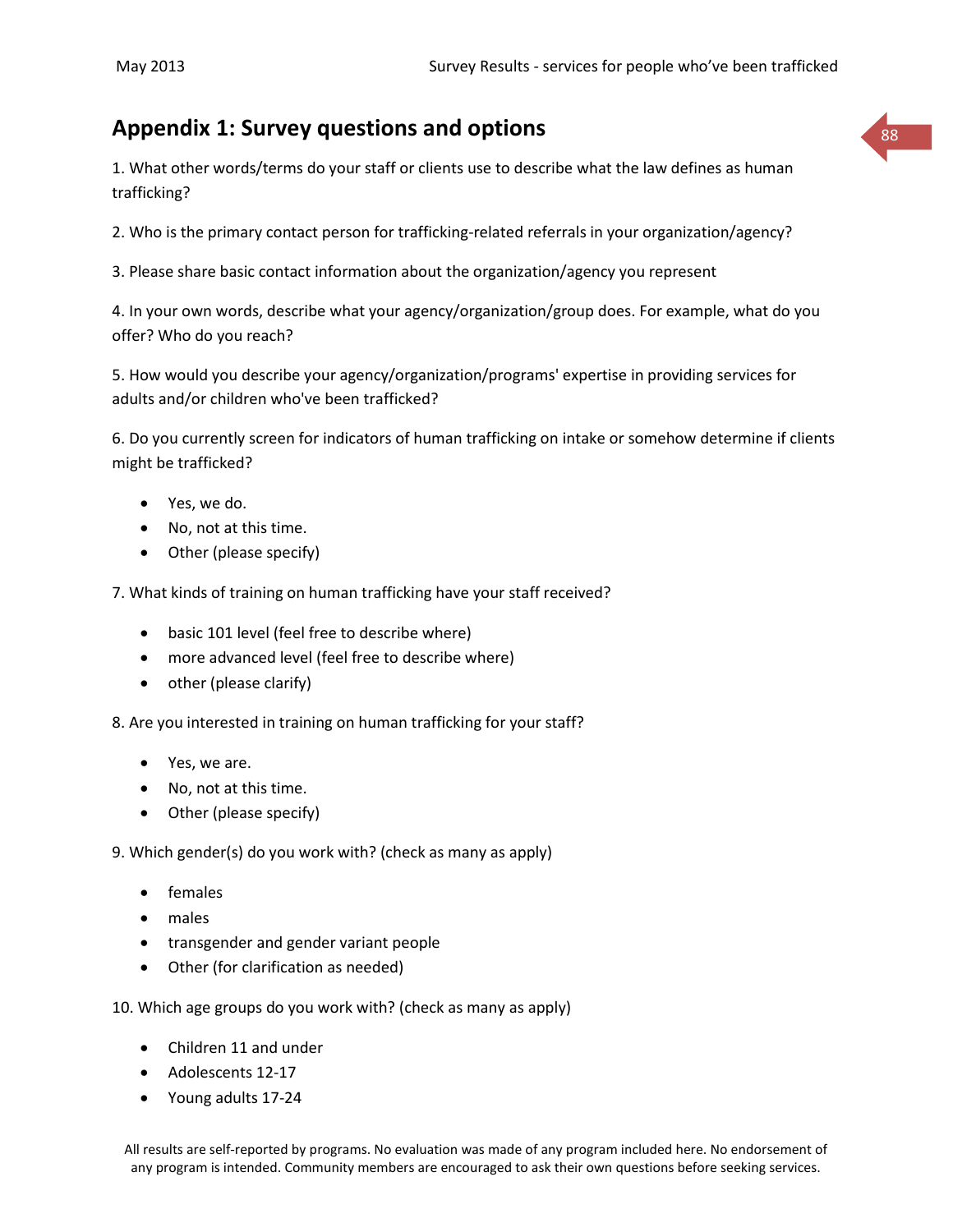89

- Adults 18 and over
- Elders
- Other (please specify)

11. What types of human trafficking are you prepared to address in your program? (check as many as apply)

- Labor trafficking
- Sex trafficking
- Human trafficking with elements of both sex and labor trafficking
- Other (please specify)

12. Which types of trafficking survivors are you prepared to work with?

- Those who have legal status to be here in the U.S (including citizens, those with current visas, green card holders)
- Those who are undocumented or who might be out of legal status (including expired visa holders, people whose documents were stolen or destroyed and those whose status is unclear)
- Both of the above

13. What is your service area? (are your services focused on a certain area or key zip codes or do they reach the whole city or county?)

14. Please note the level of confidentiality and/or anonymity your program offers:

- We are not a confidential program. We might have to share information we learn with law enforcement and courts.
- We are a confidential program. All of our staff will report child abuse & neglect.
- We are a confidential program. Some of our staff are mandated reporters of abuse & neglect and some are not.
- We are a confidential program. None of our staff are mandated reporters of abuse & neglect.
- We offer anonymous services you do not have to give your real name to receive assistance or participate.
- Other (for clarification)

15. In what ways does your agency have cultural competence in serving communities of color? Please describe:

16. What languages are spoken by your staff? (check as many as apply)

- English
- Spanish
- Hmong
- Russian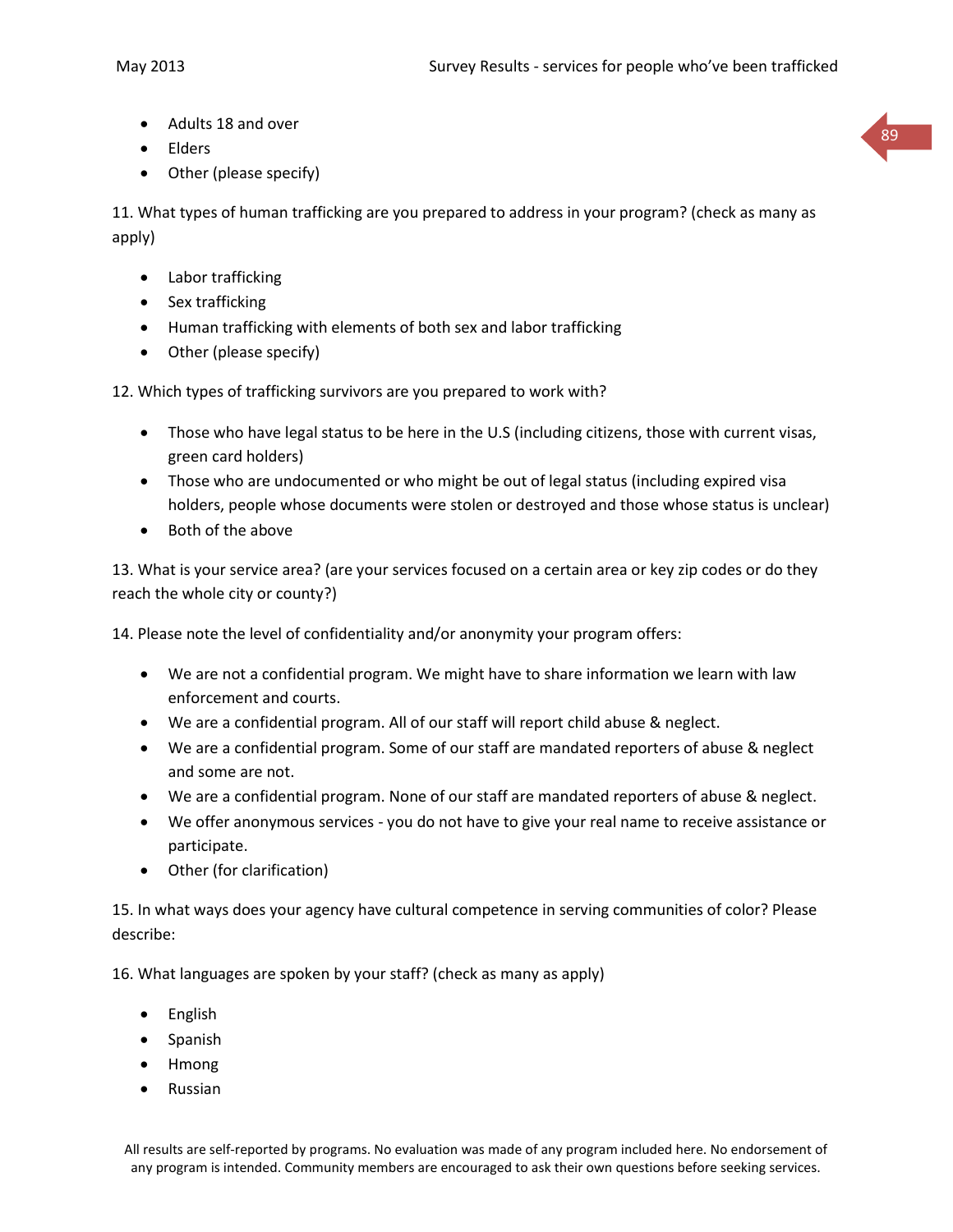Other (please specify)

17. In what ways does your agency have competency in serving lesbian, gay, bisexual, transgender, gender variant, and questioning community members? Please describe:

18. What kinds of accessibility measures have you built into your program for people with disabilities? (check as many as apply)

- Ramps for stairs
- Elevator
- Large print materials
- Audio version of materials
- TTY/TDD
- Mobility impaired accessible restrooms
- Interpreter services
- Quiet space
- Scent-free or low-scent spaces
- Other (please specify)

19. What are your hours of service?

- Weekdays during the day
- Weekdays in the evening
- Weekends
- 24 hour/round-the-clock in person response
- 24 hour hotline response
- Other (please specify)

20. Is there a cost to clients for services? If so, how do clients pay?

- Services are free to clients
- Sliding scale fees
- Private insurance
- Medicaid
- BadgerCare
- Other (please specify)

21. Please mark what you currently offer to those affected by human trafficking:

we do this we have referrals for this

- info and referral hotline to explore options if someone is trafficked
- intake and assessment
- emergency response when someone is located by law enforcement or comes forward

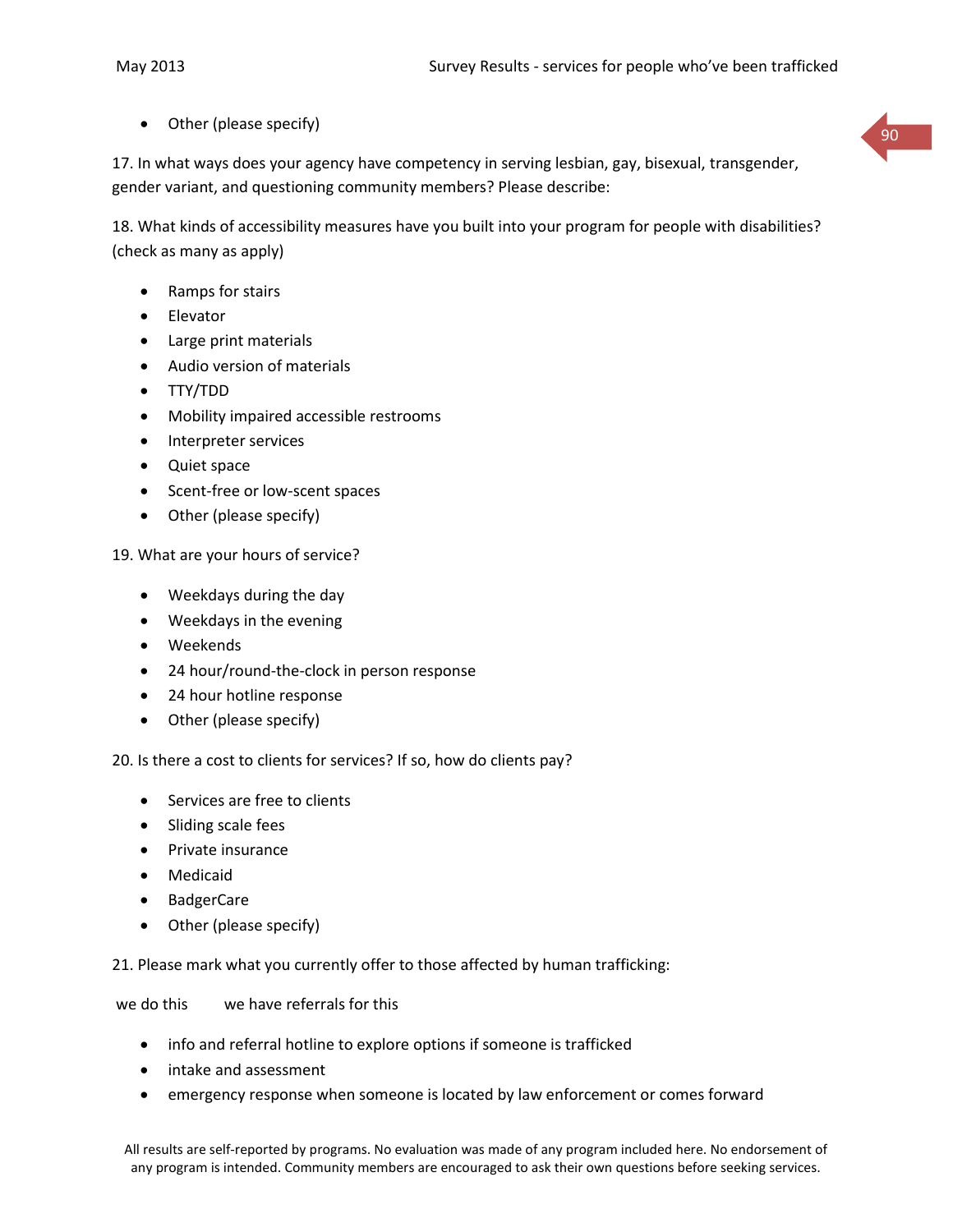- crisis support during or after trafficking
- case management to plan and coordinate care of those who've been trafficked
- advocacy to ensure rights of those who've been trafficked
- drop-in center services welcoming people who've been trafficked
- street outreach
- work site outreach (e.g. farm, strip club)
- safety planning including specifics around trafficking
- assistance with restraining orders
- emergency shelter for those who've been trafficked
- emergency food
- emergency clothing (including underwear)
- hygiene supplies (e.g. soap, toothbrush)
- short term housing for trafficking survivors
- long term housing for trafficking survivors
- out of home care for children who've been trafficked (foster care, group home)
- residential therapeutic care with trafficking specific programming
- connection to Unaccompanied Refugee Minor program
- transportation to appointments
- assistance in getting identification, birth certificate
- financial advocacy to repair credit, eviction history, lack of banking services, identity theft
- help finding employment
- help learning job skills
- ABE/GED classes
- tutoring/assistance with K-12 classes
- English as second language classes
- culturally/linguistically specific services
- first aid (cuts, burns, infections)
- access to comprehensive medical care
- preventive health care
- reproductive and sexual health services
- connections for tattoo removal
- AODA counseling services
- AODA residential treatment
- assisting with accessing AODA treatment
- harm reduction services for current drug users (e.g. overdose prevention, syringe exchange)
- non-western healthcare (e.g. herbs, traditional healers)
- spiritual counseling
- legal advocacy for people charged with crimes (e.g. prostitution, trespassing)
- legal advocacy when reporting being a victim of a crime (e.g. kidnapping, sexual assault, trafficking)

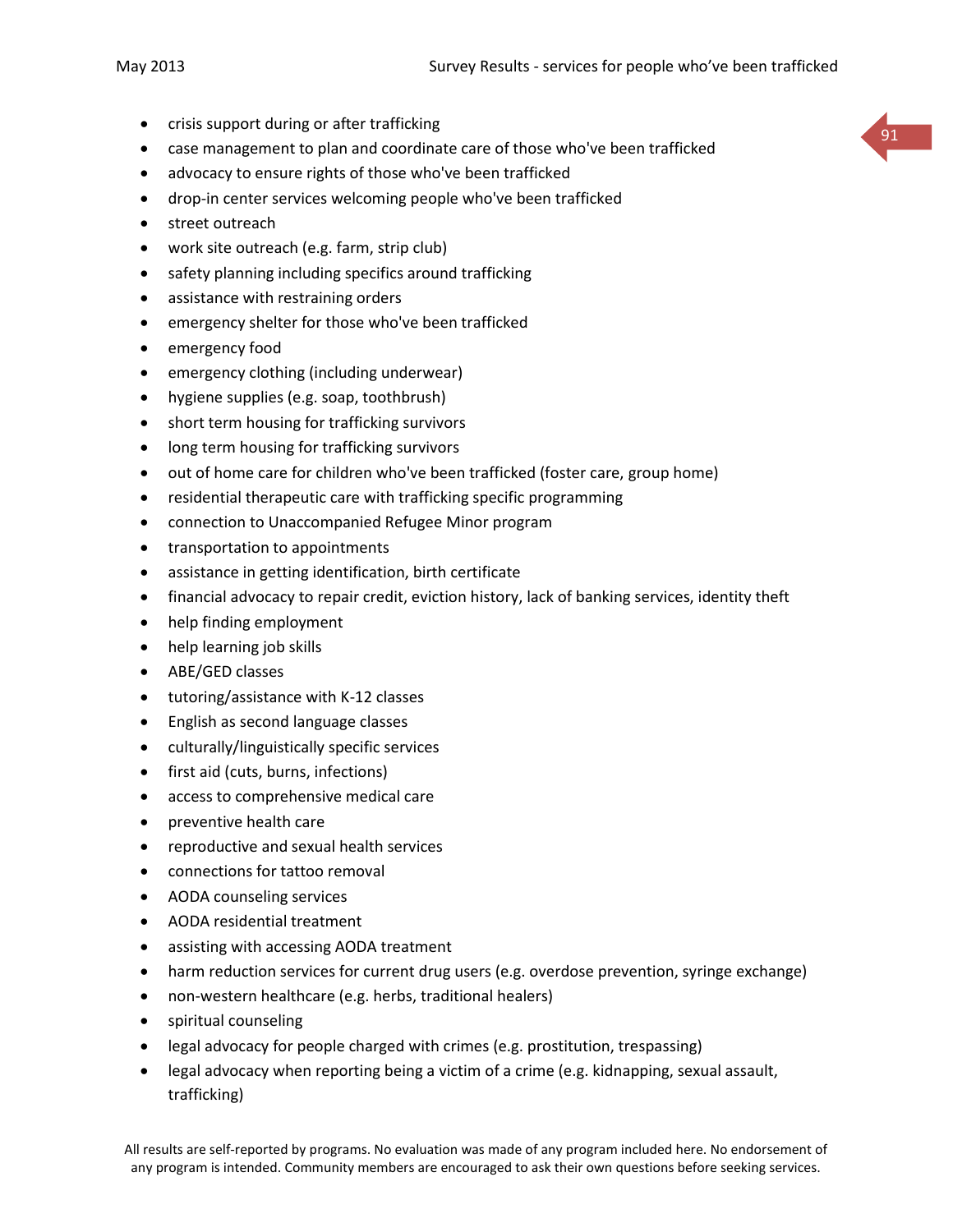- legal advocacy for immigration options and relief
- coordination with law enforcement during trafficking investigations and prosecutions
- legal advocacy to obtain T or U visas, refugee status
- advocacy for client to regain custody of kids
- **•** language interpretation
- life skills training
- cash assistance
- assist in applying for benefits like SSI, W-2, FoodShare, etc.
- support for children of trafficked client
- childcare services (during program participation)
- mental health services
- trauma specific counseling
- mental health counseling that addresses trafficking
- peer support groups of trafficked youth or adults
- peer support (non-trafficking specific)
- sex work or prostitution specific group support
- mentorship from survivors of trafficking
- youth programs
- sexual abuse/assault advocacy
- sexual abuse/assault support groups
- domestic violence advocacy
- domestic violence support groups
- services for those identified as "bottoms" (mostly women who start out as trafficked and now enforce rules set by pimps/traffickers through violence and control)
- assistance in re-connecting with family and support networks
- support for family members and partners of trafficked youth and/or adults
- volunteer opportunities for trafficking survivors
- leadership development of trafficking survivors
- awareness and education about trafficking
- Other (please specify)

22. Imagine you were speaking directly to someone who has been trafficked - what would you say to encourage them to call you for services or assistance?

23. What might make someone ineligible for your services? (check all that apply)

- If client was an active drug user and unwilling to enter drug treatment
- If client was unwilling to leave trafficker or trafficking network
- If agency was unable to get parental permission for a minor to receive services
- If client was unwilling to share real name before receiving basic services
- If client was currently involved in the commercial sex trade and unwilling to stop or exit.